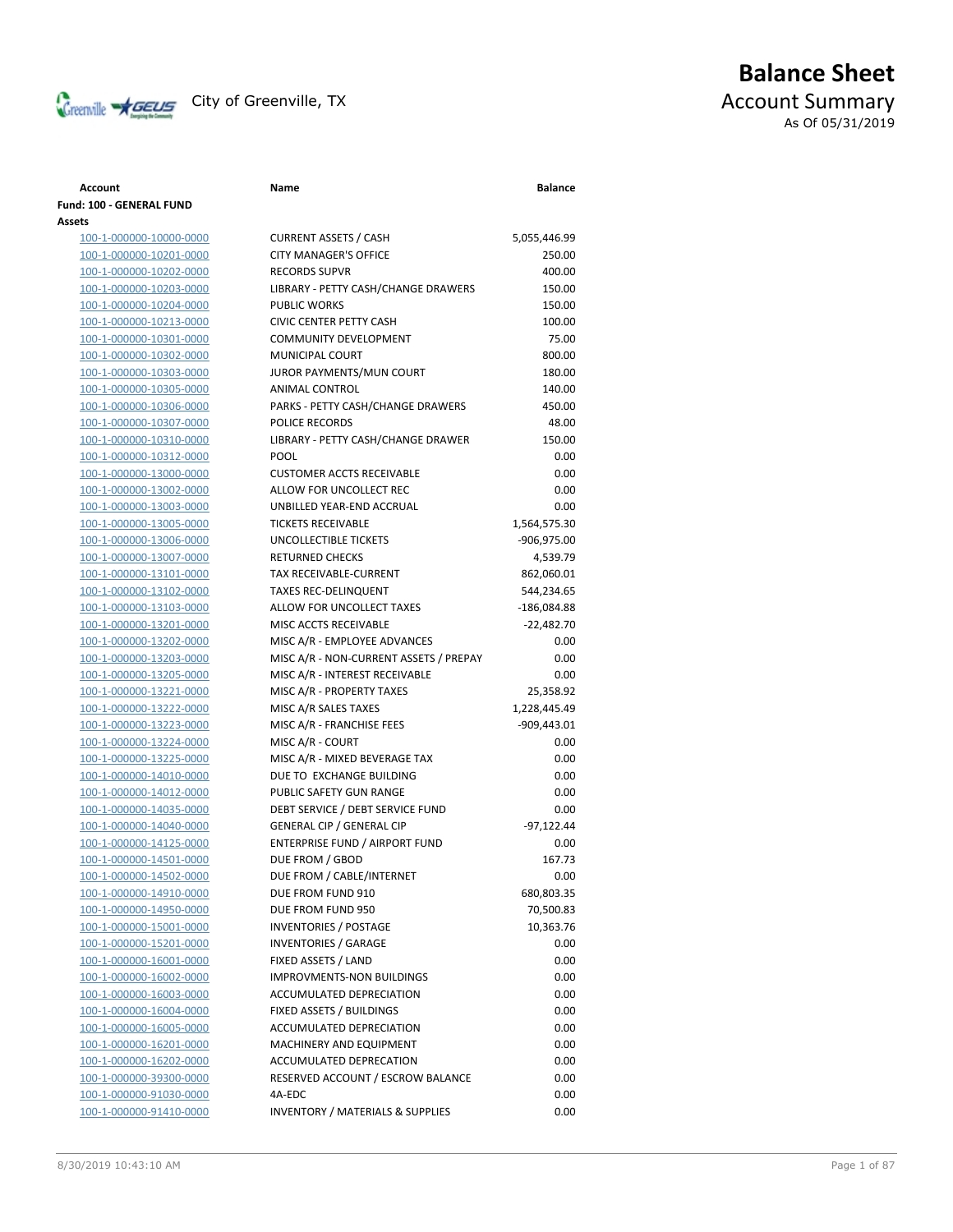| <b>Account</b>          | Name                                      | <b>Balance</b> |              |
|-------------------------|-------------------------------------------|----------------|--------------|
| 100-1-000000-91410-0700 | <b>INVENTORY / PAPER STOCK</b>            | 0.00           |              |
| 100-1-000000-91430-0000 | NON-CURRENT ASSETS / PREPAYMENTS          | 0.00           |              |
|                         | <b>Total Assets:</b>                      | 7,927,281.79   | 7,927,281.79 |
|                         |                                           |                |              |
| Liability               |                                           |                |              |
| 100-1-000000-20101-0000 | <b>ACCOUNTS PAYABLE</b>                   | -58,685.91     |              |
| 100-1-000000-20102-0000 | <b>CREDIT CARD PAYABLE</b>                | 0.00           |              |
| 100-1-000000-20103-0000 | ACCRUED ACCOUNTS PAYABLE                  | 29,682.60      |              |
| 100-1-000000-20114-0000 | <b>INVESTMENT ADVISORY FEES</b>           | 0.00           |              |
| 100-1-000000-20115-0000 | PD EMP COMMISSION                         | 124.74         |              |
| 100-1-000000-20116-0000 | POLICE DONATIONS                          | 11,624.09      |              |
| 100-1-000000-20117-0000 | <b>FIRE DONATIONS</b>                     | 7,166.90       |              |
| 100-1-000000-20118-0000 | <b>COMBAT CHALLENGE</b>                   | 804.06         |              |
| 100-1-000000-20119-0000 | <b>CEMETERIES DONATIONS</b>               | 61.79          |              |
| 100-1-000000-20120-0000 | <b>LIBRARY DONATIONS</b>                  | 13,100.26      |              |
| 100-1-000000-20121-0000 | ANIMAL SHELTER DONATIONS                  | 293.57         |              |
| 100-1-000000-20122-0000 | PARKS DONATIONS                           | 3,071.03       |              |
| 100-1-000000-20125-0000 | SALES TAX PAYABLE / IN THE CITY           | 12.85          |              |
| 100-1-000000-20127-0000 | STATE COURT COST/FEE PAYB                 | 42,332.14      |              |
| 100-1-000000-20128-0000 | SEATBELT& CHILD RESTRAINT                 | 8,201.44       |              |
| 100-1-000000-20129-0000 | MUNICIPAL COURT CLEARING                  | $-243.90$      |              |
| 100-1-000000-20130-0000 | <b>3RD PARTY FTA FEE PAYABLE</b>          | $-122.83$      |              |
| 100-1-000000-20131-0000 | <b>REFUNDS / OVERPAYMENTS</b>             | $-120.70$      |              |
| 100-1-000000-20132-0000 | <b>COURT COLL AGENCY FEES</b>             | 878.90         |              |
| 100-1-000000-20136-0000 | <b>ATTORNEY COLLECTION FEES</b>           | 0.00           |              |
| 100-1-000000-20137-0000 | PLAT FILING FEES PAYABLE                  | 28,645.74      |              |
| 100-1-000000-20138-0000 | COMMUNITY DEV TRUST ACCT                  | 1,347.50       |              |
| 100-1-000000-20139-0000 | RETAINAGES PAYABLE                        | 0.00           |              |
| 100-1-000000-20141-0000 | <b>TELEPHONE CLEARING</b>                 | 5,539.66       |              |
| 100-1-000000-20143-0000 | POLICE PROPERTY ROOM CLEARING             | 11,970.93      |              |
| 100-1-000000-20146-0000 | MAIN ST / FARMERS MRKT RESALE             | 319.12         |              |
| 100-1-000000-20147-0000 | YMCA REGISTRATIONS                        | 0.00           |              |
| 100-1-000000-20155-0000 | MAIN STREET - DONATIONS                   | 17.02          |              |
| 100-1-000000-20160-0000 | UNAPPLIED CREDIT                          | 0.00           |              |
| 100-1-000000-20201-0000 | <b>DEFERRED REVENUE</b>                   | 0.00           |              |
| 100-1-000000-20203-0000 | <b>DEFERRED TAX REVENUE</b>               | 1,198,532.41   |              |
| 100-1-000000-20204-0000 | DEFERRED TICKET REVENUE                   | 545,501.30     |              |
| 100-1-000000-21040-0000 | DUE TO / GENERAL CIP FUND                 | 0.00           |              |
| 100-1-000000-21201-0000 | DUE TO / CENTRAL SERVICE FUND             | 0.00           |              |
| 100-1-000000-21401-0000 | DUE TO / ELECTRIC OPERATING FUND          | 0.00           |              |
| 100-1-000000-21506-0000 | DUE TO / 4A-EDC                           | 59,977.31      |              |
| 100-1-000000-21507-0000 | DUE TO / BOARD OF DEVELOPMENT             | -170,468.51    |              |
| 100-1-000000-22001-0000 | SALARIES PAYABLE                          | 514,786.62     |              |
| 100-1-000000-23001-0000 | CAPITAL LEASE PAYABLE                     | 0.00           |              |
| 100-1-000000-23101-0000 | <b>CAPITAL LEASE PAYABLE</b>              | 0.00           |              |
| 100-1-000000-24001-0000 | O/S CHECKS PAYABLE                        | $-11,755.77$   |              |
| 100-1-000000-24004-0000 | <b>INTEREST PAYABLE ON DEP</b>            | 0.00           |              |
| 100-1-000000-24007-0000 | <b>BILLED DEPOSITS SUSPENSE</b>           | 0.00           |              |
| 100-1-000000-24008-0000 | <b>CUSTOMER DEPOSITS / ANIMAL SHELTER</b> | 0.00           |              |
| 100-1-000000-24009-0000 | LIBRARY MEETING ROOM DEPOSITS             | 616.20         |              |
| 100-1-000000-24010-0000 | <b>CIVIC CENTER DEPOSITS</b>              | 0.00           |              |
| 100-1-000000-24011-0000 | <b>AUDITORIUM DEPOSITS</b>                | 0.00           |              |
| 100-1-000000-26001-0000 | COMPENSATED ABSENCES PAY                  | 0.00           |              |
| 100-1-000000-29000-0000 | MISC LIABILITY - GREENVILLE ENERGY LLC    | 0.00           |              |
| 100-1-000000-29001-0000 | RESALE                                    | 0.00           |              |
| 100-1-000000-29300-0000 | <b>ENCUMBRANCE SUMMARY</b>                | 0.00           |              |
| 100-1-000000-29400-0000 | RESERVED ACCOUNT / ENCUMBRANCES           | 0.00           |              |
| 100-1-000000-29400-0900 | RESERVED ACCOUNT / ENCUMBRANCES           | 0.00           |              |
| 100-1-000000-92190-1202 | <b>LABORATORY CLEARING</b>                | 0.00           |              |
| 100-1-000000-92191-0000 | <b>SPONSORS - PARKS</b>                   | 0.00           |              |
| 100-1-000000-92200-0000 | MISCELLANEOUS LIABILITIES                 | 0.00           |              |
|                         |                                           |                |              |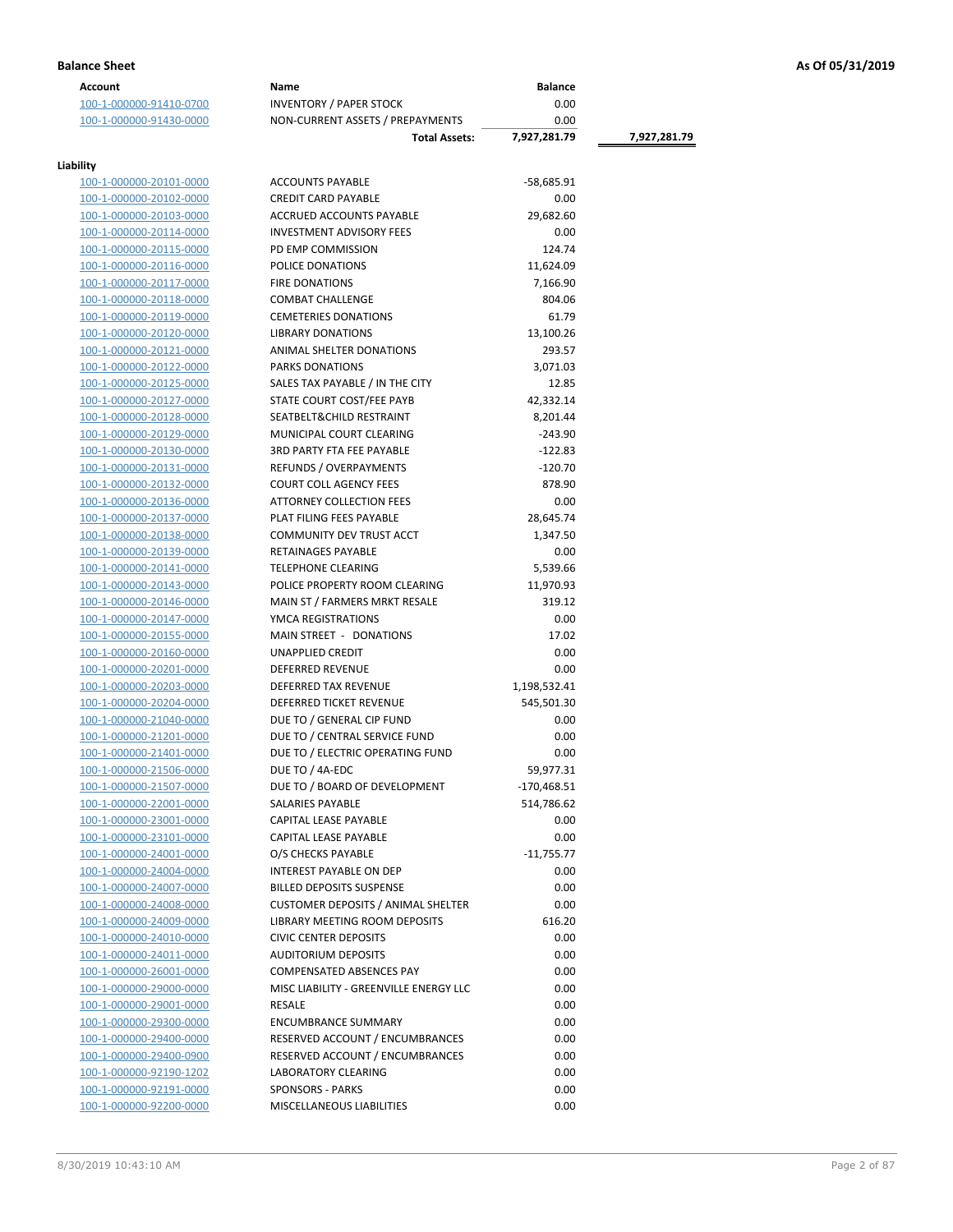## **Balance Sheet As Of 05/31/2019**

| Account                             | <b>Name</b>                                              | <b>Balance</b>                  |              |
|-------------------------------------|----------------------------------------------------------|---------------------------------|--------------|
| 100-1-000000-92270-1600             | <b>CREDIT CARD FEES PAYABLE</b>                          | 0.00                            |              |
|                                     | <b>Total Liability:</b>                                  | 2,243,210.56                    |              |
| Equity                              |                                                          |                                 |              |
| 100-1-000000-39000-0000             | UNRESERVED-FUND BALANCE                                  | 4,923,531.46                    |              |
|                                     | <b>Total Beginning Equity:</b>                           | 4,923,531.46                    |              |
| <b>Total Revenue</b>                |                                                          | 17,970,962.99                   |              |
| <b>Total Expense</b>                |                                                          | 17,210,423.06                   |              |
| <b>Revenues Over/Under Expenses</b> |                                                          | 760,539.93                      |              |
|                                     | <b>Total Equity and Current Surplus (Deficit):</b>       | 5,684,071.39                    |              |
|                                     | Total Liabilities, Equity and Current Surplus (Deficit): |                                 | 7,927,281.95 |
|                                     |                                                          | *** FUND 100 OUT OF BALANCE *** | $-0.16$      |

**\*\*\*Warning: Account Authorization is turned on. Please run the Unauthorized Account Listing Report to see if you are out of balance due to missing accounts \*\*\***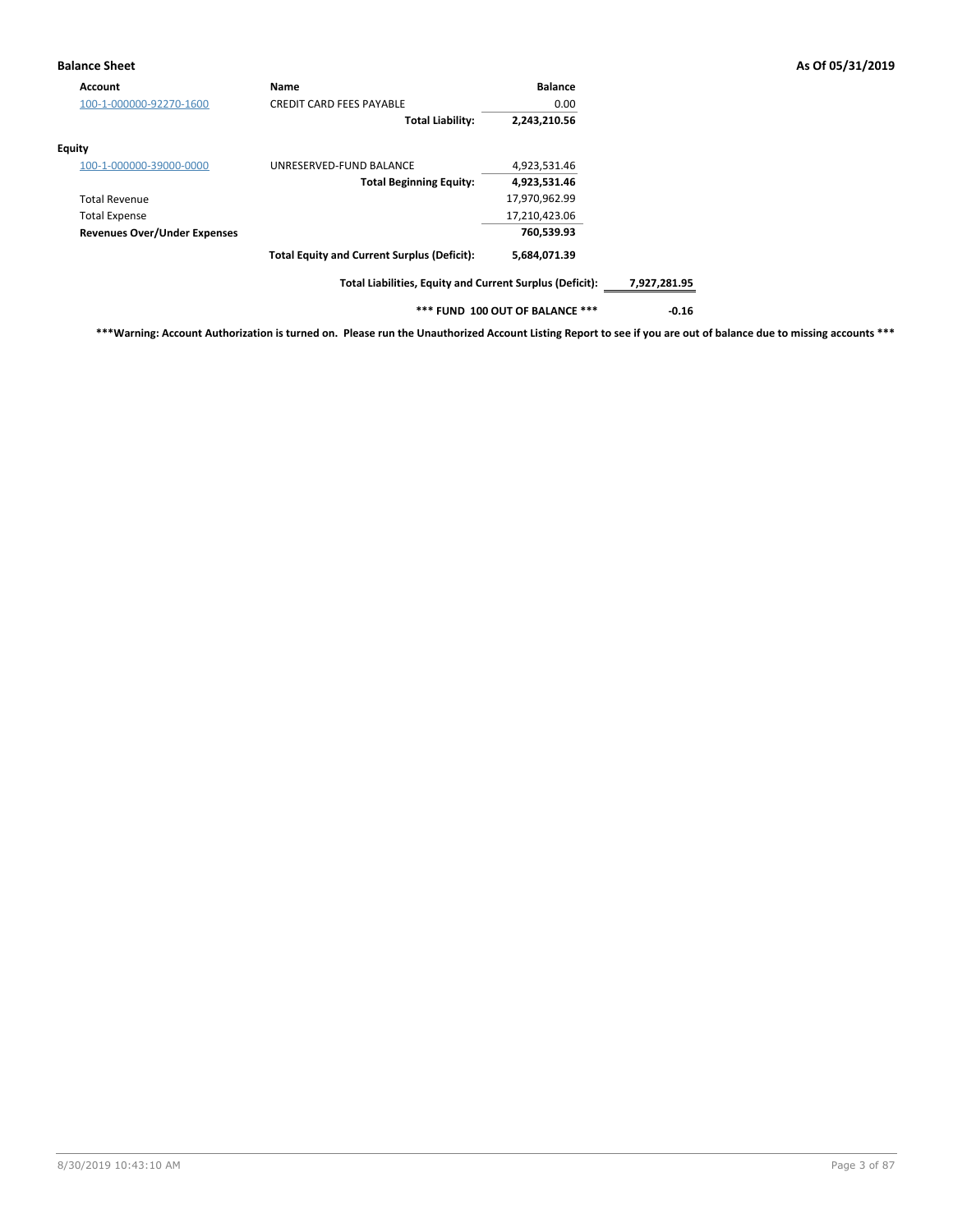# **Account Name Balance Fund: 101 - MUNICIPAL COURT BUILDING SECURITY FEES Assets** 101-1-000000-10000-0000 CURRENT ASSETS / CASH 61,901.59 101-1-000000-13201-0000 MISC ACCTS RECEIVABLE 0.00 101-1-000000-13203-0000 NON-CURRENT ASSETS / PREPAYMENTS 0.00 101-1-000000-13205-0000 INTEREST RECEIVABLE 0.00 **Total Assets: 61,901.59 61,901.59 Liability** 101-1-000000-20101-0000 ACCOUNTS PAYABLE 0.00 101-1-000000-20102-0000 CREDIT CARD PAYABLE 0.00 101-1-000000-20103-0000 ACCRUED ACCOUNTS PAYABLE 0.00 101-1-000000-29300-0000 ENCUMBRANCE SUMMARY 0.00 101-1-000000-29400-0000 RESERVED ACCOUNT / ENCUMBRANCES 0.00 **Total Liability: 0.00 Equity** 101-1-000000-39000-0000 UNRESERVED-FUND BALANCE 57,435.04 **Total Beginning Equity: 57,435.04** Total Revenue 4,484.18 Total Expense 17.63 **Revenues Over/Under Expenses 4,466.55 Total Equity and Current Surplus (Deficit): 61,901.59**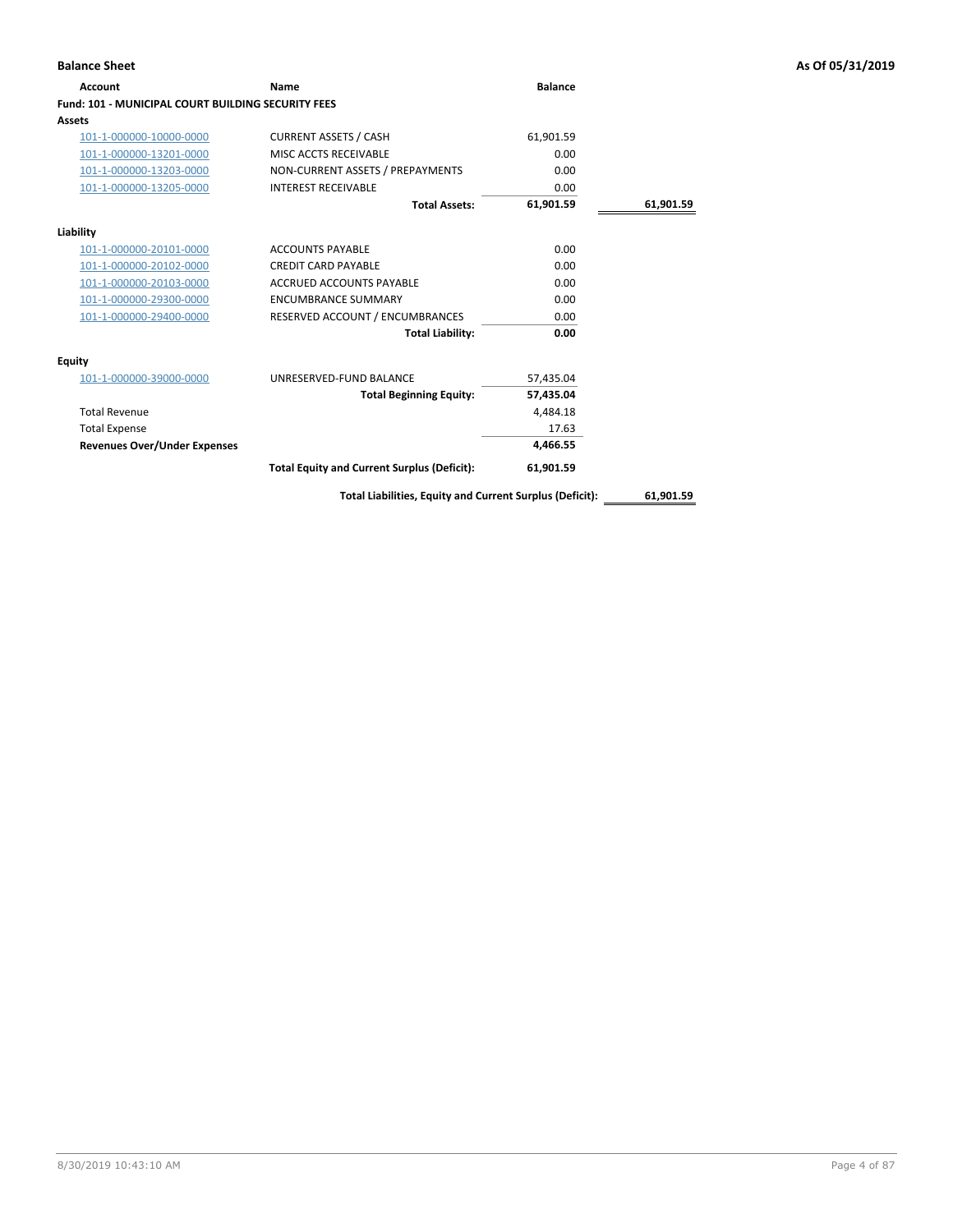| <b>Account</b>                               | Name                                               | <b>Balance</b> |           |
|----------------------------------------------|----------------------------------------------------|----------------|-----------|
| <b>Fund: 102 - MUNICIPAL COURT TECH FUND</b> |                                                    |                |           |
| Assets                                       |                                                    |                |           |
| 102-1-000000-10000-0000                      | <b>CURRENT ASSETS / CASH</b>                       | 40,056.56      |           |
| 102-1-000000-13201-0000                      | MISC ACCTS RECEIVABLE                              | 0.00           |           |
|                                              | <b>Total Assets:</b>                               | 40,056.56      | 40,056.56 |
| Liability                                    |                                                    |                |           |
| 102-1-000000-20101-0000                      | <b>ACCOUNTS PAYABLE</b>                            | 0.00           |           |
| 102-1-000000-20102-0000                      | <b>CREDIT CARD PAYABLE</b>                         | 0.00           |           |
| 102-1-000000-20103-0000                      | ACCRUED ACCOUNTS PAYABLE                           | 0.00           |           |
| 102-1-000000-23001-0000                      | <b>CAPITAL LEASE PAYABLE</b>                       | 0.00           |           |
| 102-1-000000-23101-0000                      | <b>CAPITAL LEASE PAYABLE</b>                       | 0.00           |           |
| 102-1-000000-29300-0000                      | <b>ENCUMBRANCE SUMMARY</b>                         | 0.00           |           |
| 102-1-000000-29400-0000                      | RESERVED ACCOUNT / ENCUMBRANCES                    | 0.00           |           |
|                                              | <b>Total Liability:</b>                            | 0.00           |           |
| Equity                                       |                                                    |                |           |
| 102-1-000000-39000-0000                      | UNRESERVED-FUND BALANCE                            | 34,640.94      |           |
|                                              | <b>Total Beginning Equity:</b>                     | 34,640.94      |           |
| <b>Total Revenue</b>                         |                                                    | 5,426.45       |           |
| <b>Total Expense</b>                         |                                                    | 10.83          |           |
| <b>Revenues Over/Under Expenses</b>          |                                                    | 5,415.62       |           |
|                                              | <b>Total Equity and Current Surplus (Deficit):</b> | 40,056.56      |           |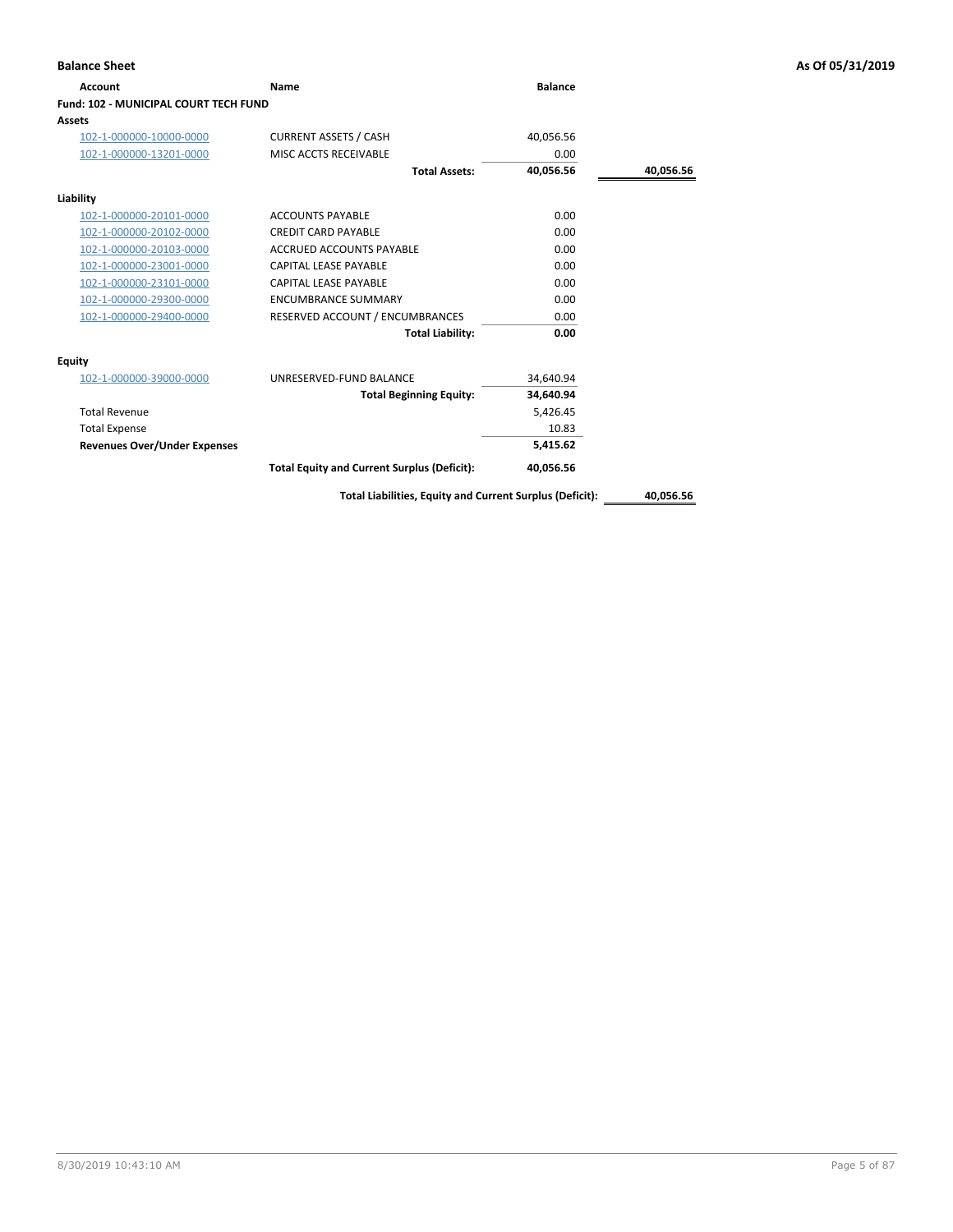| <b>Account</b>                                       | Name                                                     | <b>Balance</b> |           |
|------------------------------------------------------|----------------------------------------------------------|----------------|-----------|
| <b>Fund: 103 - MUNICIPAL COURT CHILD SAFETY FUND</b> |                                                          |                |           |
| Assets                                               |                                                          |                |           |
| 103-1-000000-10000-0000                              | <b>CURRENT ASSETS / CASH</b>                             | 12,934.60      |           |
| 103-1-000000-13201-0000                              | MISC ACCTS RECEIVABLE                                    | 0.00           |           |
| 103-1-000000-13203-0000                              | NON-CURRENT ASSETS / PREPAYMENTS                         | 0.00           |           |
| 103-1-000000-13205-0000                              | <b>INTEREST RECEIVABLE</b>                               | 0.00           |           |
|                                                      | <b>Total Assets:</b>                                     | 12,934.60      | 12,934.60 |
| Liability                                            |                                                          |                |           |
| 103-1-000000-20101-0000                              | <b>ACCOUNTS PAYABLE</b>                                  | 0.00           |           |
| 103-1-000000-20103-0000                              | <b>ACCRUED ACCOUNTS PAYABLE</b>                          | 0.00           |           |
|                                                      | <b>Total Liability:</b>                                  | 0.00           |           |
| <b>Equity</b>                                        |                                                          |                |           |
| 103-1-000000-39000-0000                              | UNRESERVED-FUND BALANCE                                  | 12,648.91      |           |
|                                                      | <b>Total Beginning Equity:</b>                           | 12,648.91      |           |
| <b>Total Revenue</b>                                 |                                                          | 13,737.39      |           |
| <b>Total Expense</b>                                 |                                                          | 13,451.70      |           |
| <b>Revenues Over/Under Expenses</b>                  |                                                          | 285.69         |           |
|                                                      | <b>Total Equity and Current Surplus (Deficit):</b>       | 12,934.60      |           |
|                                                      | Total Liabilities, Equity and Current Surplus (Deficit): |                | 12,934.60 |

**Balance Sheet As Of 05/31/2019**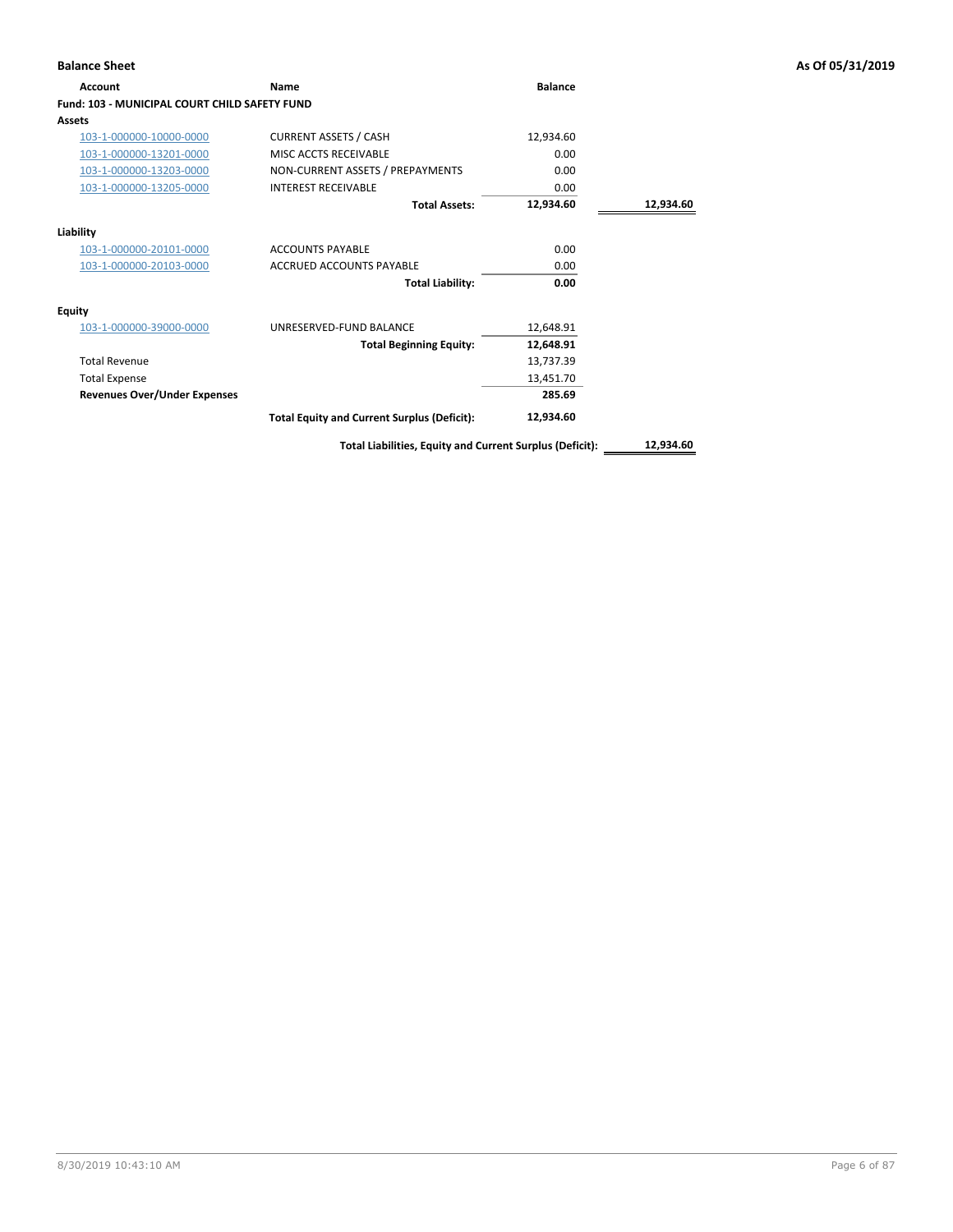| Account                                                     | <b>Name</b>                        | <b>Balance</b> |             |
|-------------------------------------------------------------|------------------------------------|----------------|-------------|
| <b>Fund: 110 - EXCHANGE BUILDING FUND</b>                   |                                    |                |             |
| Assets                                                      |                                    |                |             |
| 110-1-000000-10000-0000                                     | <b>CURRENT ASSETS / CASH</b>       | -533,047.91    |             |
| 110-1-000000-13201-0000                                     | MISC ACCTS RECEIVABLE              | 0.00           |             |
| 110-1-000000-13203-0000                                     | NON-CURRENT ASSETS / PREPAYMENTS   | 0.00           |             |
| 110-1-000000-13205-0000                                     | <b>INTEREST RECEIVABLE</b>         | 0.00           |             |
| 110-1-000000-14100-0000                                     | DUE FROM FUND 100                  | 0.00           |             |
| 110-1-000000-16001-0000                                     | FIXED ASSETS / LAND                | 0.00           |             |
| 110-1-000000-16002-0000                                     | <b>IMPROVMENTS-NON BUILDINGS</b>   | 0.00           |             |
| 110-1-000000-16003-0000                                     | ACCUMULATED DEPRECIATION           | 0.00           |             |
| 110-1-000000-16004-0000                                     | FIXED ASSETS / BUILDINGS           | 0.00           |             |
| 110-1-000000-16005-0000                                     | ACCUMULATED DEPRECIATION           | 0.00           |             |
| 110-1-000000-16201-0000                                     | MACHINERY AND EQUIPMENT            | 0.00           |             |
| 110-1-000000-16202-0000                                     | ACCUMULATED DEPRECATION            | 0.00           |             |
| 110-1-000000-16301-0000                                     | FIXED ASSETS / C W I P             | 0.00           |             |
|                                                             | <b>Total Assets:</b>               | -533,047.91    | -533,047.91 |
| Liability                                                   |                                    |                |             |
| 110-1-000000-20101-0000                                     | <b>ACCOUNTS PAYABLE</b>            | 0.00           |             |
| 110-1-000000-20102-0000                                     | <b>CREDIT CARD PAYABLE</b>         | 0.00           |             |
| 110-1-000000-20103-0000                                     | ACCRUED ACCOUNTS PAYABLE           | 0.00           |             |
| 110-1-000000-20109-0000                                     | MISCELLANEOUS LIABILITIES          | 0.00           |             |
| 110-1-000000-20110-0000                                     | <b>REVENUE BONDS PAYABLE</b>       | 0.00           |             |
| 110-1-000000-20112-0000                                     | <b>ACCRUED INTEREST PAYABLE</b>    | 0.00           |             |
| 110-1-000000-20141-0000                                     | <b>TELEPHONE CLEARING</b>          | 0.00           |             |
| 110-1-000000-20160-0000                                     | UNAPPLIED CREDIT                   | 0.00           |             |
| 110-1-000000-20201-0000                                     | <b>DEFERRED REVENUE</b>            | 0.00           |             |
| 110-1-000000-21001-0000                                     | <b>GENERAL FUND / GENERAL FUND</b> | 0.00           |             |
| 110-1-000000-22001-0000                                     | SALARIES PAYABLE                   | 0.00           |             |
| 110-1-000000-22002-0000                                     | <b>VACATION/SICK PAYABLE</b>       | 0.00           |             |
| 110-1-000000-26001-0000                                     | <b>OBLIG FOR COMP ABSENCES</b>     | 0.00           |             |
| 110-1-000000-26102-0000                                     | REVENUE BONDS PAYABLE              | 0.00           |             |
| 110-1-000000-27001-0000                                     | <b>CONTRIBUTED CAPITAL</b>         | 0.00           |             |
| 110-1-000000-29300-0000                                     | <b>ENCUMBRANCE SUMMARY</b>         | 0.00           |             |
| 110-1-000000-29400-0100                                     | RESERVED ACCOUNT / ENCUMBRANCES    | 0.00           |             |
|                                                             | <b>Total Liability:</b>            | 0.00           |             |
|                                                             |                                    |                |             |
| Equity                                                      |                                    |                |             |
| 110-1-000000-39000-0000                                     | UNRESERVED-FUND BALANCE            | 0.00           |             |
| 110-1-000000-39100-0000                                     | UNRESERVED-RET. EARNINGS           | -533,019.77    |             |
|                                                             | <b>Total Beginning Equity:</b>     | -533,019.77    |             |
| <b>Total Revenue</b>                                        |                                    | 0.00           |             |
| <b>Total Expense</b><br><b>Revenues Over/Under Expenses</b> |                                    | 28.14          |             |
|                                                             |                                    | $-28.14$       |             |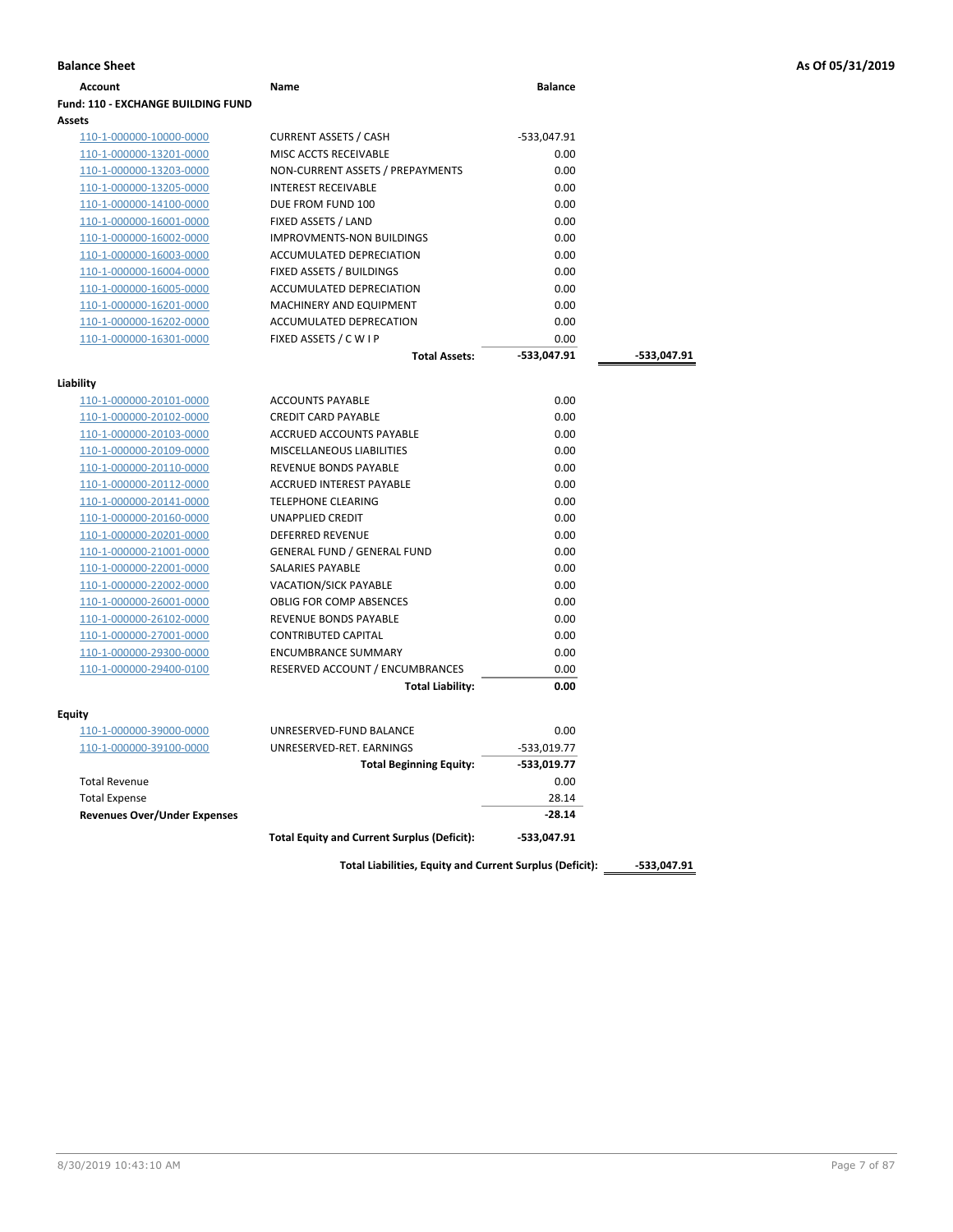| <b>Account</b>                                | Name                                                     | <b>Balance</b> |          |
|-----------------------------------------------|----------------------------------------------------------|----------------|----------|
| <b>Fund: 111 - RECREATION ACTIVITIES FUND</b> |                                                          |                |          |
| Assets                                        |                                                          |                |          |
| 111-1-000000-10000-0000                       | <b>CURRENT ASSETS / CASH</b>                             | 4,123.10       |          |
| 111-1-000000-10313-0000                       | <b>CHANGE DRAWER - PARK CONCESSIONS</b>                  | 0.00           |          |
| 111-1-000000-13201-0000                       | MISC ACCTS RECEIVABLE                                    | 0.00           |          |
| 111-1-000000-13205-0000                       | <b>INTEREST RECEIVABLE</b>                               | 0.00           |          |
|                                               | <b>Total Assets:</b>                                     | 4,123.10       | 4,123.10 |
| Liability                                     |                                                          |                |          |
| 111-1-000000-20101-0000                       | <b>ACCOUNTS PAYABLE</b>                                  | 0.00           |          |
| 111-1-000000-20102-0000                       | <b>CREDIT CARD PAYABLE</b>                               | 0.00           |          |
| 111-1-000000-20103-0000                       | <b>ACCRUED ACCOUNTS PAYABLE</b>                          | 0.00           |          |
| 111-1-000000-20125-0000                       | SALES TAX PAYABLE / IN THE CITY                          | 356.70         |          |
| 111-1-000000-20160-0000                       | <b>UNAPPLIED CREDIT</b>                                  | 0.00           |          |
| 111-1-000000-20201-0000                       | <b>DEFERRED REVENUE</b>                                  | 0.00           |          |
| 111-1-000000-22001-0000                       | <b>SALARIES PAYABLE</b>                                  | 155.91         |          |
| 111-1-000000-29300-0000                       | <b>ENCUMBRANCE SUMMARY</b>                               | 0.00           |          |
| 111-1-000000-29400-0100                       | RESERVED ACCOUNT / ENCUMBRANCES                          | 0.00           |          |
|                                               | <b>Total Liability:</b>                                  | 512.61         |          |
| Equity                                        |                                                          |                |          |
| 111-1-000000-39000-0000                       | UNRESERVED-FUND BALANCE                                  | 5,989.45       |          |
| 111-1-000000-39100-0000                       | UNRESERVED-RET. EARNINGS                                 | 0.00           |          |
|                                               | <b>Total Beginning Equity:</b>                           | 5,989.45       |          |
| <b>Total Revenue</b>                          |                                                          | 102,259.12     |          |
| <b>Total Expense</b>                          |                                                          | 104,638.08     |          |
| <b>Revenues Over/Under Expenses</b>           |                                                          | $-2,378.96$    |          |
|                                               | <b>Total Equity and Current Surplus (Deficit):</b>       | 3,610.49       |          |
|                                               | Total Liabilities, Equity and Current Surplus (Deficit): |                | 4,123.10 |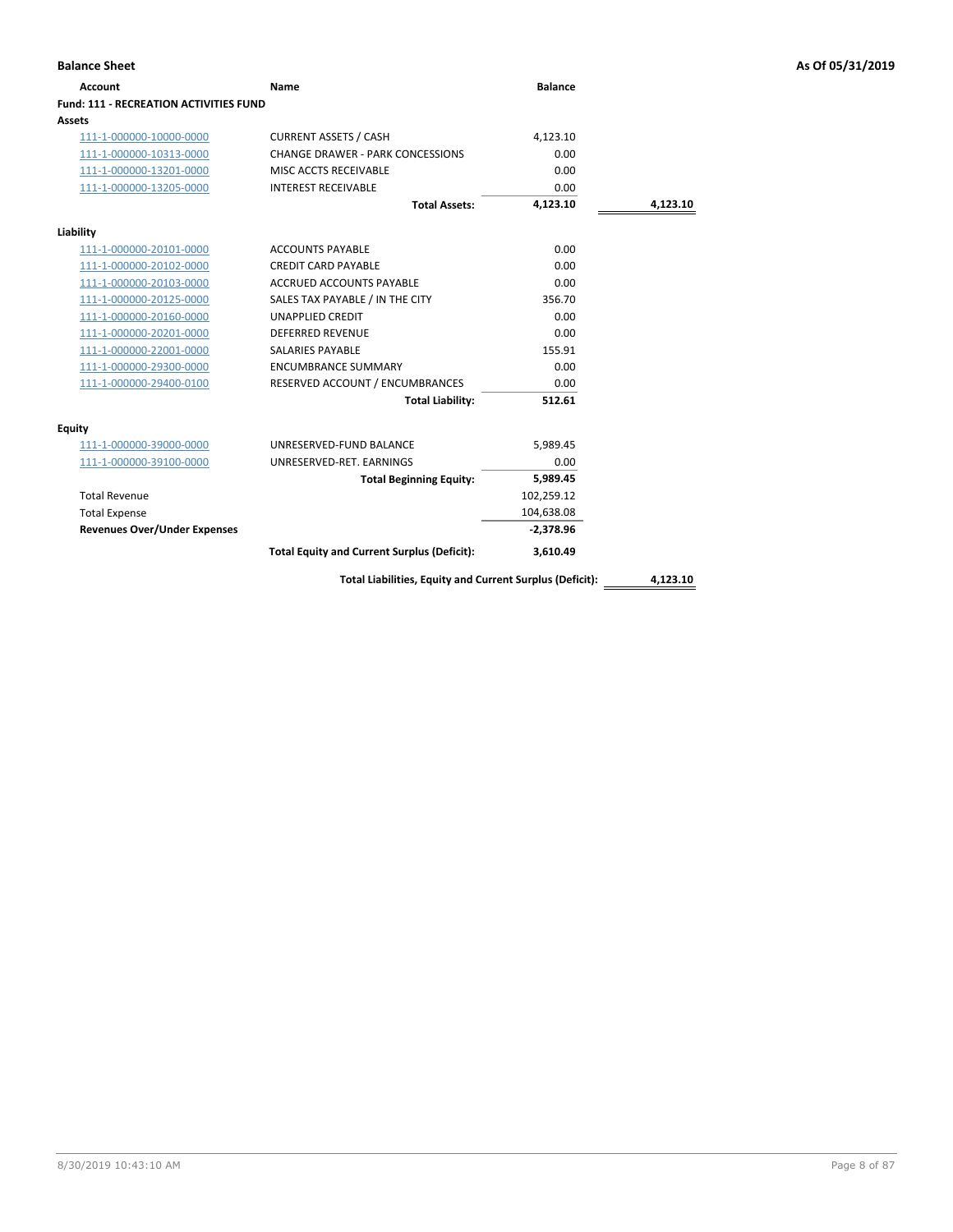| <b>Account</b>                      | Name                                               | <b>Balance</b> |           |
|-------------------------------------|----------------------------------------------------|----------------|-----------|
| Fund: 112 - GUN RANGE FUND          |                                                    |                |           |
| <b>Assets</b>                       |                                                    |                |           |
| 112-1-000000-10000-0000             | <b>CURRENT ASSETS / CASH</b>                       | $-182.24$      |           |
| 112-1-000000-13201-0000             | MISC ACCTS RECEIVABLE                              | 0.00           |           |
|                                     | <b>Total Assets:</b>                               | $-182.24$      | $-182.24$ |
| Liability                           |                                                    |                |           |
| 112-1-000000-20101-0000             | <b>ACCOUNTS PAYABLE</b>                            | 0.00           |           |
| 112-1-000000-20103-0000             | <b>ACCRUED ACCOUNTS PAYABLE</b>                    | 0.00           |           |
| 112-1-000000-20160-0000             | <b>UNAPPLIED CREDIT</b>                            | 0.00           |           |
| 112-1-000000-21001-0000             | <b>GENERAL FUND / GENERAL FUND</b>                 | 0.00           |           |
| 112-1-000000-29300-0000             | <b>ENCUMBRANCE SUMMARY</b>                         | 0.00           |           |
| 112-1-000000-29400-0100             | RESERVED ACCOUNT / ENCUMBRANCES                    | 0.00           |           |
|                                     | <b>Total Liability:</b>                            | 0.00           |           |
| <b>Equity</b>                       |                                                    |                |           |
| 112-1-000000-39000-0000             | UNRESERVED-FUND BALANCE                            | $-1,342.20$    |           |
| 112-1-000000-39100-0000             | UNRESERVED-RET. EARNINGS                           | 0.00           |           |
|                                     | <b>Total Beginning Equity:</b>                     | $-1,342.20$    |           |
| <b>Total Revenue</b>                |                                                    | 1,230.00       |           |
| <b>Total Expense</b>                |                                                    | 70.04          |           |
| <b>Revenues Over/Under Expenses</b> |                                                    | 1,159.96       |           |
|                                     | <b>Total Equity and Current Surplus (Deficit):</b> | $-182.24$      |           |

## **Balance Sheet As Of 05/31/2019**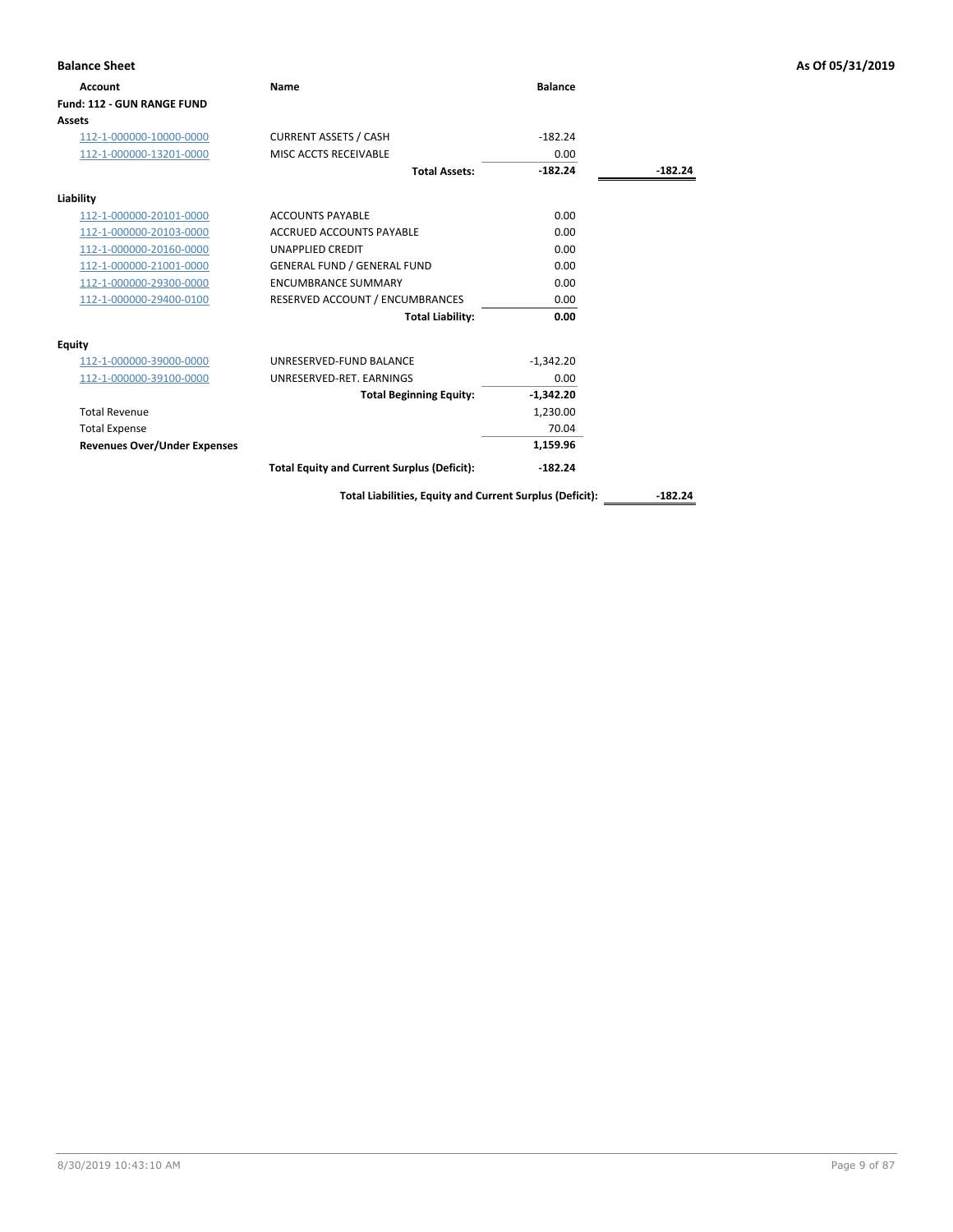| <b>Account</b>                               | Name                                                     | <b>Balance</b> |            |
|----------------------------------------------|----------------------------------------------------------|----------------|------------|
| Fund: 113 - HOTEL / MOTEL OCCUPANCY TAX FUND |                                                          |                |            |
| Assets                                       |                                                          |                |            |
| 113-1-000000-10000-0000                      | <b>CURRENT ASSETS / CASH</b>                             | 400,032.50     |            |
| 113-1-000000-13101-0000                      | <b>TAX RECEIVABLE-CURRENT</b>                            | 0.00           |            |
| 113-1-000000-13201-0000                      | MISC ACCTS RECEIVABLE                                    | 0.00           |            |
| 113-1-000000-13202-0000                      | <b>EMPLOYEE ADVANCES</b>                                 | 0.00           |            |
| 113-1-000000-13203-0000                      | NON-CURRENT ASSETS / PREPAYMENTS                         | 0.00           |            |
| 113-1-000000-13205-0000                      | <b>INTEREST RECEIVABLE</b>                               | 0.00           |            |
|                                              | <b>Total Assets:</b>                                     | 400,032.50     | 400,032.50 |
| Liability                                    |                                                          |                |            |
| 113-1-000000-20101-0000                      | <b>ACCOUNTS PAYABLE</b>                                  | 0.00           |            |
| 113-1-000000-20102-0000                      | <b>CREDIT CARD PAYABLE</b>                               | 0.00           |            |
| 113-1-000000-20103-0000                      | <b>ACCRUED ACCOUNTS PAYABLE</b>                          | 0.00           |            |
| 113-1-000000-20144-0000                      | SPECIAL EVENT DONATIONS                                  | $-1,046.65$    |            |
| 113-1-000000-22001-0000                      | <b>SALARIES PAYABLE</b>                                  | 1,702.66       |            |
| 113-1-000000-24001-0000                      | O/S CHECKS PAYABLE                                       | 0.00           |            |
| 113-1-000000-29300-0000                      | <b>ENCUMBRANCE SUMMARY</b>                               | 0.00           |            |
| 113-1-000000-29400-0100                      | RESERVED ACCOUNT / ENCUMBRANCES                          | 0.00           |            |
|                                              | <b>Total Liability:</b>                                  | 656.01         |            |
| Equity                                       |                                                          |                |            |
| 113-1-000000-39000-0000                      | UNRESERVED-FUND BALANCE                                  | 448,485.81     |            |
|                                              | <b>Total Beginning Equity:</b>                           | 448,485.81     |            |
| <b>Total Revenue</b>                         |                                                          | 371,534.81     |            |
| <b>Total Expense</b>                         |                                                          | 420,644.13     |            |
| <b>Revenues Over/Under Expenses</b>          |                                                          | $-49,109.32$   |            |
|                                              | <b>Total Equity and Current Surplus (Deficit):</b>       | 399,376.49     |            |
|                                              | Total Liabilities, Equity and Current Surplus (Deficit): |                | 400.032.50 |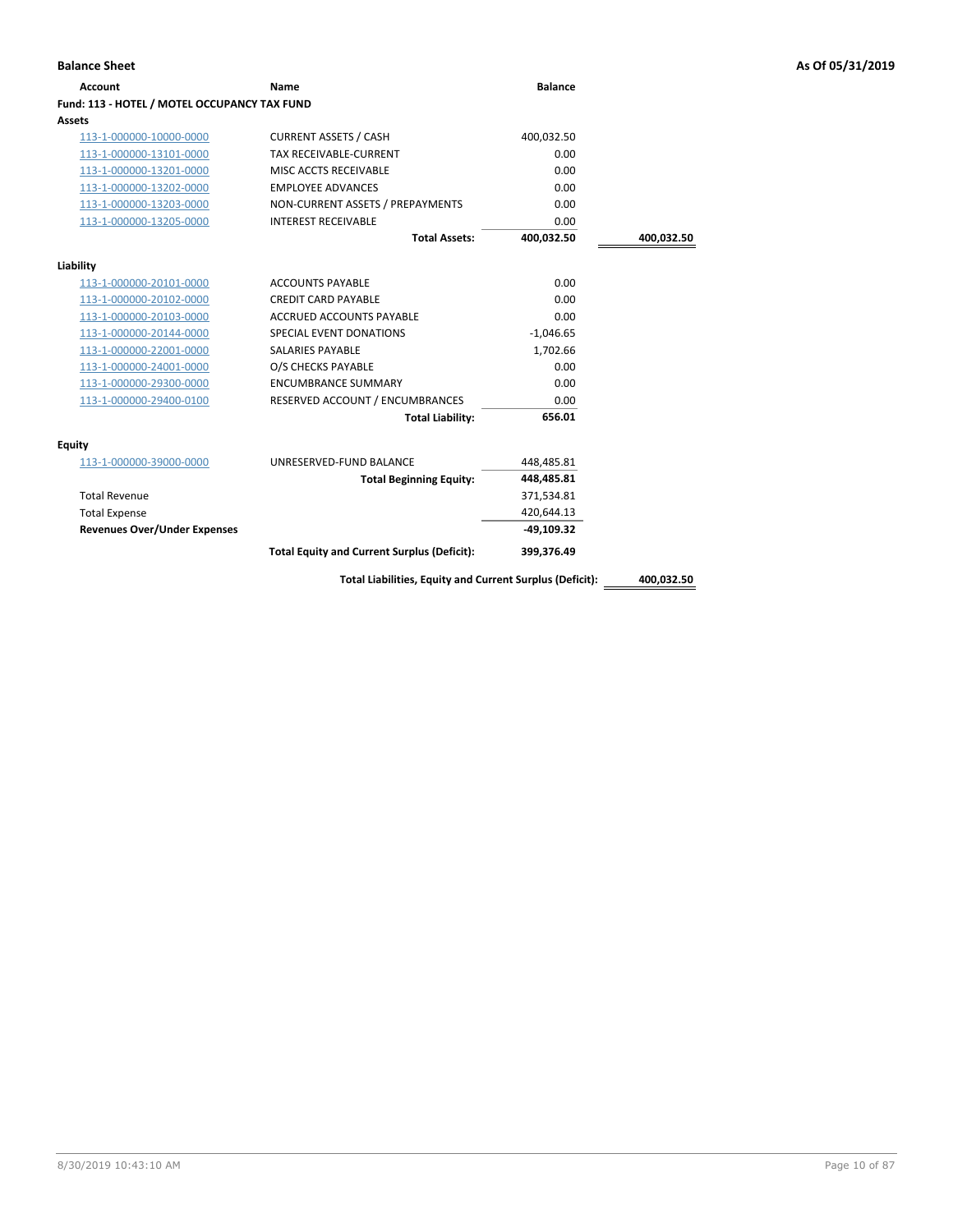| Account                                  | Name                                               | <b>Balance</b> |               |
|------------------------------------------|----------------------------------------------------|----------------|---------------|
| <b>Fund: 114 - VENUE MANAGEMENT FUND</b> |                                                    |                |               |
| Assets                                   |                                                    |                |               |
| 114-1-000000-10000-0000                  | <b>CURRENT ASSETS / CASH</b>                       | $-163,400.00$  |               |
| 114-1-000000-10311-0000                  | CASH / PETTY CASH/CHANGE DRAWERS                   | 200.00         |               |
| 114-1-000000-13201-0000                  | MISC ACCTS RECEIVABLE                              | 0.00           |               |
| 114-1-000000-13203-0000                  | NON-CURRENT ASSETS / PREPAYMENTS                   | 0.00           |               |
| 114-1-000000-13205-0000                  | <b>INTEREST RECEIVABLE</b>                         | 0.00           |               |
|                                          | <b>Total Assets:</b>                               | $-163,200.00$  | $-163,200.00$ |
| Liability                                |                                                    |                |               |
| 114-1-000000-20101-0000                  | <b>ACCOUNTS PAYABLE</b>                            | 0.00           |               |
| 114-1-000000-20102-0000                  | <b>CREDIT CARD PAYABLE</b>                         | 0.00           |               |
| 114-1-000000-20103-0000                  | <b>ACCRUED ACCOUNTS PAYABLE</b>                    | 0.00           |               |
| 114-1-000000-20125-0000                  | SALES TAX PAYABLE / IN THE CITY                    | 9.99           |               |
| 114-1-000000-20144-0000                  | SPECIAL EVENT DONATIONS                            | 7,977.39       |               |
| 114-1-000000-20150-0000                  | <b>TICKET SALE SHARING</b>                         | 53,124.20      |               |
| 114-1-000000-20151-0000                  | <b>SOUND &amp; LIGHTING</b>                        | 0.00           |               |
| 114-1-000000-20160-0000                  | <b>UNAPPLIED CREDIT</b>                            | 0.00           |               |
| 114-1-000000-20201-0000                  | <b>DEFERRED REVENUE</b>                            | 0.00           |               |
| 114-1-000000-22001-0000                  | <b>SALARIES PAYABLE</b>                            | 1,154.26       |               |
| 114-1-000000-24010-0000                  | <b>CIVIC CENTER DEPOSITS</b>                       | 4,350.00       |               |
| 114-1-000000-24012-0000                  | <b>AUDITORIUM DEPOSITS</b>                         | 10,475.00      |               |
| 114-1-000000-29300-0000                  | <b>ENCUMBRANCE SUMMARY</b>                         | 0.00           |               |
| 114-1-000000-29400-0000                  | RESERVED ACCOUNT / ENCUMBRANCES                    | 0.00           |               |
|                                          | <b>Total Liability:</b>                            | 77,090.84      |               |
| Equity                                   |                                                    |                |               |
| 114-1-000000-39000-0000                  | UNRESERVED-FUND BALANCE                            | $-110,063.43$  |               |
|                                          | <b>Total Beginning Equity:</b>                     | $-110,063.43$  |               |
| <b>Total Revenue</b>                     |                                                    | 43,525.04      |               |
| <b>Total Expense</b>                     |                                                    | 173,752.45     |               |
| <b>Revenues Over/Under Expenses</b>      |                                                    | $-130,227.41$  |               |
|                                          | <b>Total Equity and Current Surplus (Deficit):</b> | -240,290.84    |               |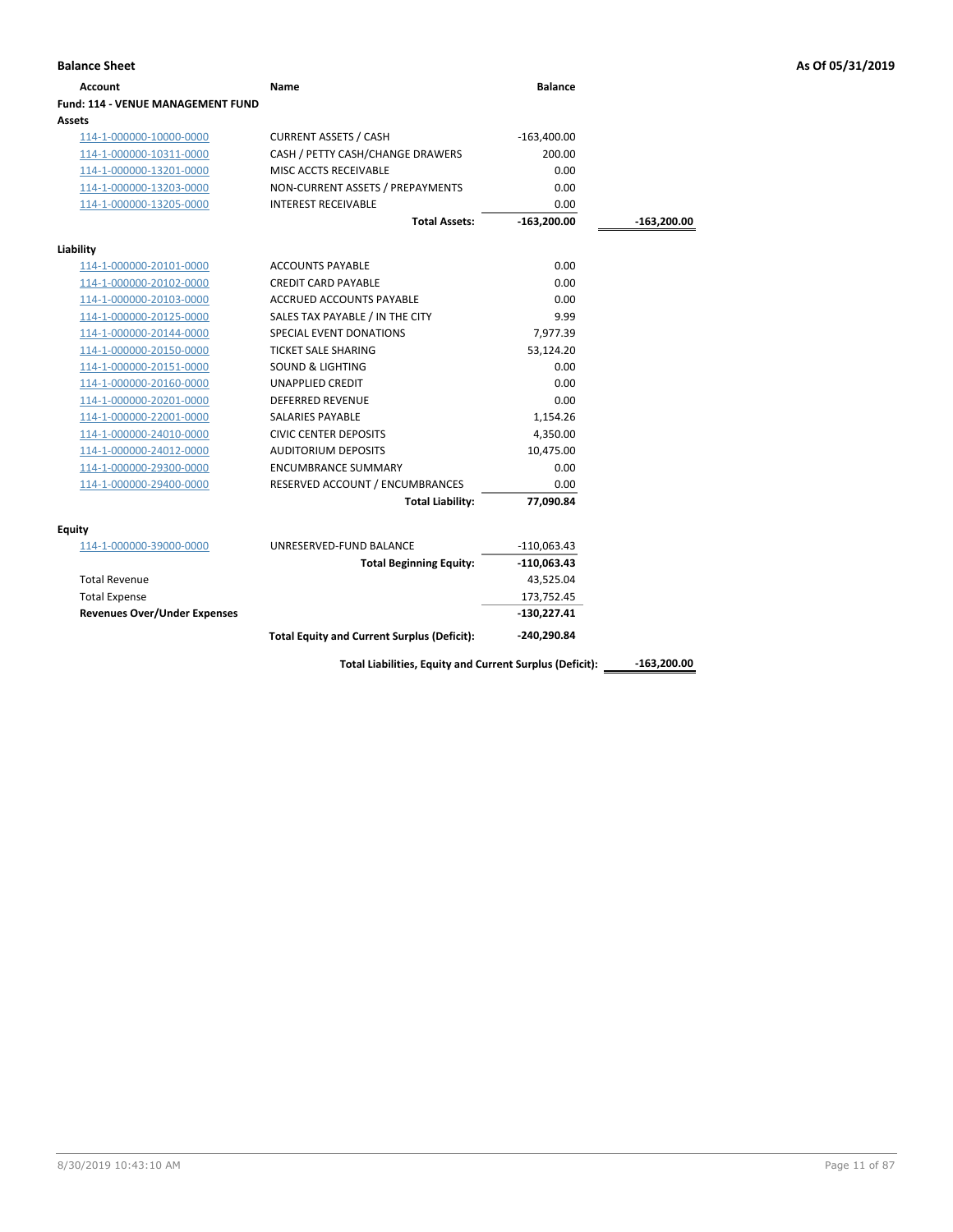| <b>Balance Sheet</b>                |                                                          |                |      | As Of 05/31/2019 |
|-------------------------------------|----------------------------------------------------------|----------------|------|------------------|
| <b>Account</b>                      | <b>Name</b>                                              | <b>Balance</b> |      |                  |
| Fund: 115 - TIRZ FUND               |                                                          |                |      |                  |
| Assets                              |                                                          |                |      |                  |
| 115-1-000000-10000-0000             | <b>CURRENT ASSETS / CASH</b>                             | 0.00           |      |                  |
| 115-1-000000-13101-0000             | <b>TAX RECEIVABLE-CURRENT</b>                            | 0.00           |      |                  |
| 115-1-000000-13102-0000             | <b>TAXES REC-DELINQUENT</b>                              | 0.00           |      |                  |
| 115-1-000000-13103-0000             | ALLOW FOR UNCOLLECT TAXES                                | 0.00           |      |                  |
| 115-1-000000-13201-0000             | MISC ACCTS RECEIVABLE                                    | 0.00           |      |                  |
| 115-1-000000-13205-0000             | <b>INTEREST RECEIVABLE</b>                               | 0.00           |      |                  |
|                                     | <b>Total Assets:</b>                                     | 0.00           | 0.00 |                  |
| Liability                           |                                                          |                |      |                  |
| 115-1-000000-20101-0000             | <b>ACCOUNTS PAYABLE</b>                                  | 0.00           |      |                  |
| 115-1-000000-20103-0000             | ACCRUED ACCOUNTS PAYABLE                                 | 0.00           |      |                  |
| 115-1-000000-20203-0000             | DEFERRED TAX REVENUE                                     | 0.00           |      |                  |
| 115-1-000000-29300-0000             | <b>ENCUMBRANCE SUMMARY</b>                               | 0.00           |      |                  |
| 115-1-000000-29400-0100             | RESERVED ACCOUNT / ENCUMBRANCES                          | 0.00           |      |                  |
|                                     | <b>Total Liability:</b>                                  | 0.00           |      |                  |
| <b>Equity</b>                       |                                                          |                |      |                  |
| 115-1-000000-39000-0000             | UNRESERVED-FUND BALANCE                                  | 0.00           |      |                  |
| 115-1-000000-39100-0000             | UNRESERVED-RET. EARNINGS                                 | 0.00           |      |                  |
|                                     | <b>Total Beginning Equity:</b>                           | 0.00           |      |                  |
| <b>Total Revenue</b>                |                                                          | 0.00           |      |                  |
| <b>Total Expense</b>                |                                                          | 0.00           |      |                  |
| <b>Revenues Over/Under Expenses</b> |                                                          | 0.00           |      |                  |
|                                     | <b>Total Equity and Current Surplus (Deficit):</b>       | 0.00           |      |                  |
|                                     | Total Liabilities, Equity and Current Surplus (Deficit): |                | 0.00 |                  |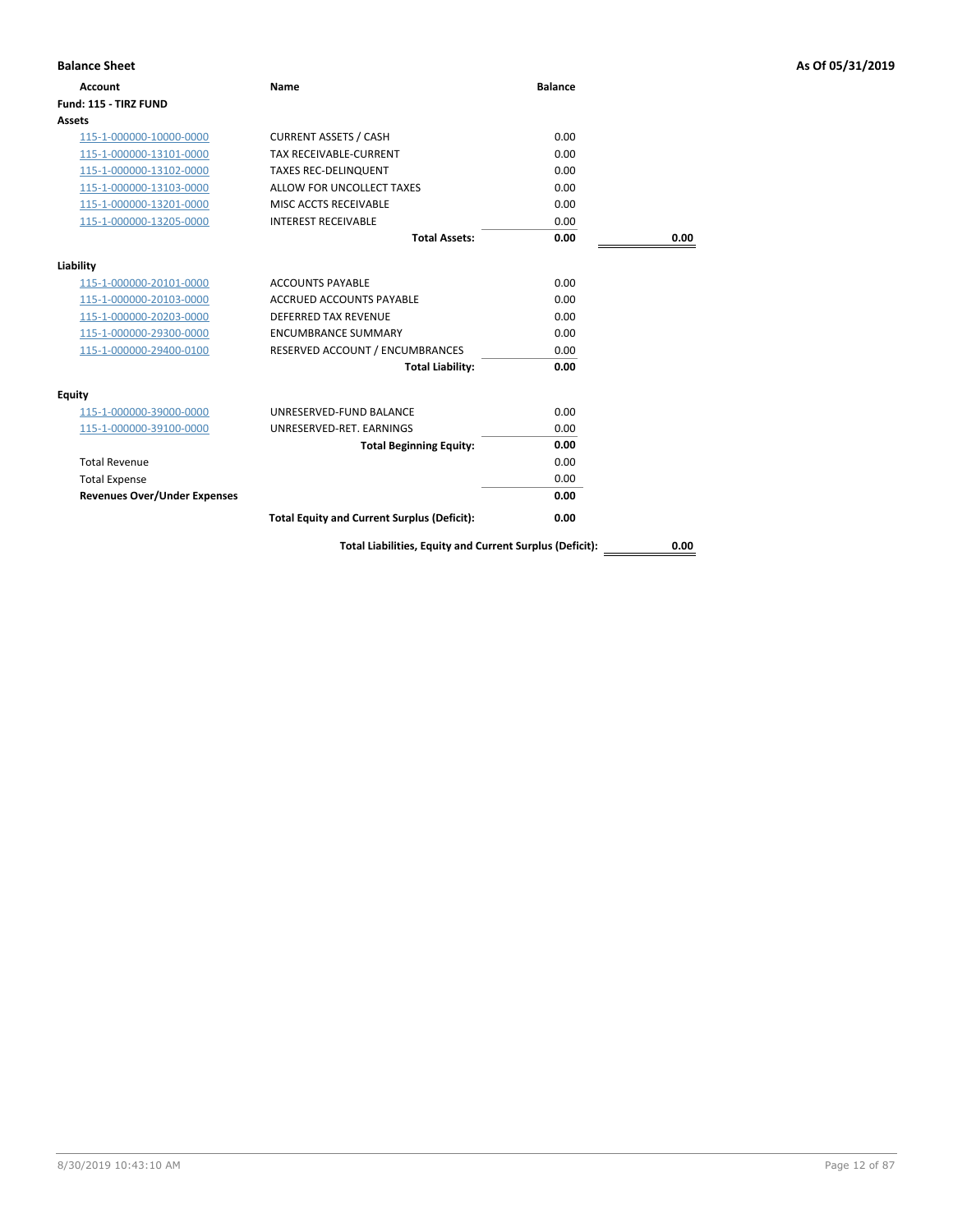| <b>Balance Sheet</b>                |                                                          |                |      | As Of 05/31/2019 |
|-------------------------------------|----------------------------------------------------------|----------------|------|------------------|
| Account                             | Name                                                     | <b>Balance</b> |      |                  |
| Fund: 116 - ROADWAY IMPACT FEE 1    |                                                          |                |      |                  |
| Assets                              |                                                          |                |      |                  |
| 116-1-000000-10000-0000             | <b>CURRENT ASSETS / CASH</b>                             | 0.00           |      |                  |
| 116-1-000000-13201-0000             | MISC ACCTS RECEIVABLE                                    | 0.00           |      |                  |
| 116-1-000000-13205-0000             | <b>INTEREST RECEIVABLE</b>                               | 0.00           |      |                  |
|                                     | <b>Total Assets:</b>                                     | 0.00           | 0.00 |                  |
| Liability                           |                                                          |                |      |                  |
| 116-1-000000-20101-0000             | <b>ACCOUNTS PAYABLE</b>                                  | 0.00           |      |                  |
| 116-1-000000-20103-0000             | <b>ACCRUED ACCOUNTS PAYABLE</b>                          | 0.00           |      |                  |
|                                     | <b>Total Liability:</b>                                  | 0.00           |      |                  |
| <b>Equity</b>                       |                                                          |                |      |                  |
| 116-1-000000-39000-0000             | UNRESERVED-FUND BALANCE                                  | 0.00           |      |                  |
| 116-1-000000-39100-0000             | UNRESERVED-RET. EARNINGS                                 | 0.00           |      |                  |
|                                     | <b>Total Beginning Equity:</b>                           | 0.00           |      |                  |
| <b>Total Revenue</b>                |                                                          | 0.00           |      |                  |
| <b>Total Expense</b>                |                                                          | 0.00           |      |                  |
| <b>Revenues Over/Under Expenses</b> |                                                          | 0.00           |      |                  |
|                                     | <b>Total Equity and Current Surplus (Deficit):</b>       | 0.00           |      |                  |
|                                     | Total Liabilities, Equity and Current Surplus (Deficit): |                | 0.00 |                  |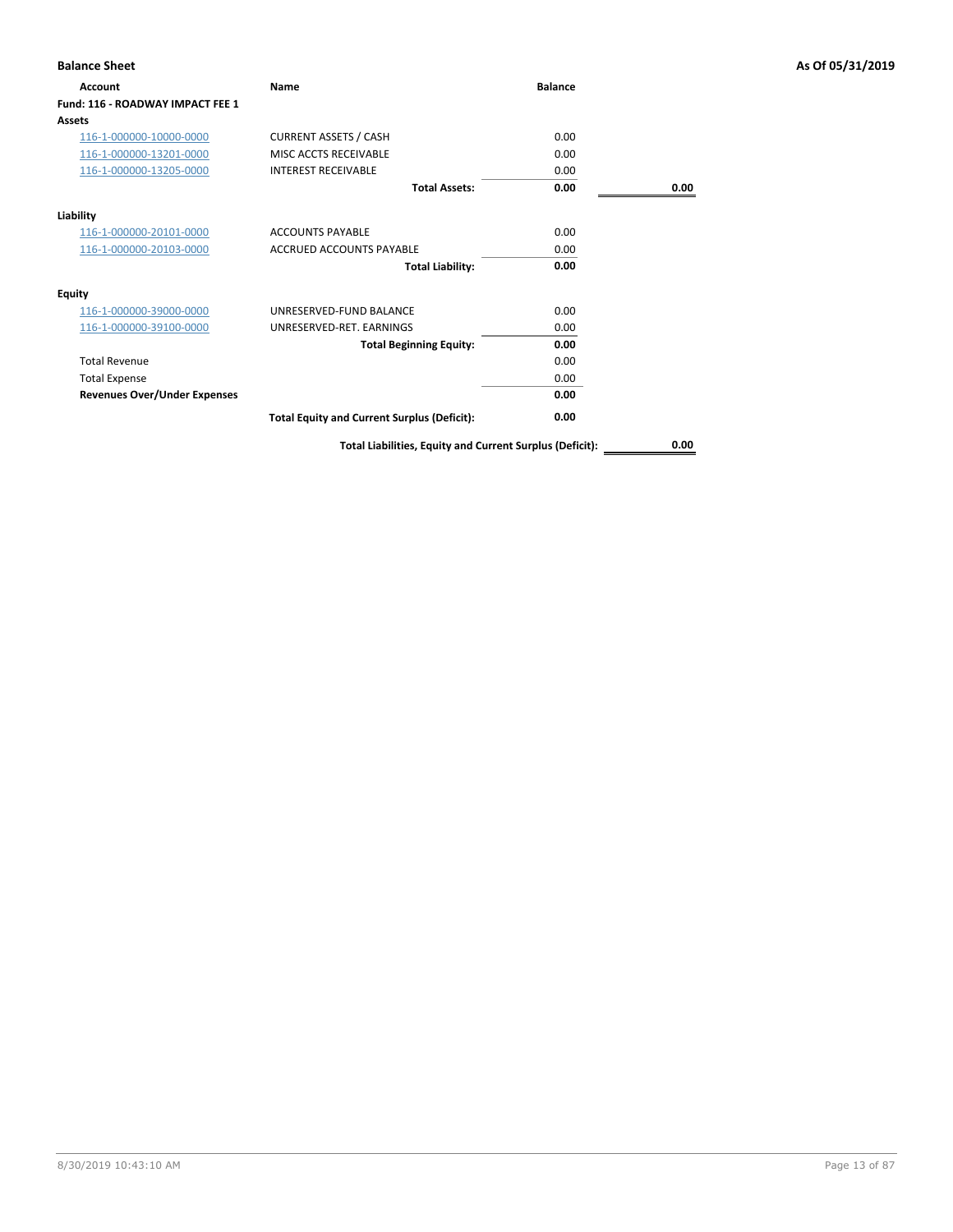| <b>Balance Sheet</b>                |                                                          |                |      | As Of 05/31/2019 |
|-------------------------------------|----------------------------------------------------------|----------------|------|------------------|
| Account                             | Name                                                     | <b>Balance</b> |      |                  |
| Fund: 117 - ROADWAY IMPACT FEE 2    |                                                          |                |      |                  |
| <b>Assets</b>                       |                                                          |                |      |                  |
| 117-1-000000-10000-0000             | <b>CURRENT ASSETS / CASH</b>                             | 0.00           |      |                  |
| 117-1-000000-13201-0000             | MISC ACCTS RECEIVABLE                                    | 0.00           |      |                  |
| 117-1-000000-13205-0000             | <b>INTEREST RECEIVABLE</b>                               | 0.00           |      |                  |
|                                     | <b>Total Assets:</b>                                     | 0.00           | 0.00 |                  |
| Liability                           |                                                          |                |      |                  |
| 117-1-000000-20101-0000             | <b>ACCOUNTS PAYABLE</b>                                  | 0.00           |      |                  |
| 117-1-000000-20103-0000             | <b>ACCRUED ACCOUNTS PAYABLE</b>                          | 0.00           |      |                  |
|                                     | <b>Total Liability:</b>                                  | 0.00           |      |                  |
| <b>Equity</b>                       |                                                          |                |      |                  |
| 117-1-000000-39000-0000             | UNRESERVED-FUND BALANCE                                  | 0.00           |      |                  |
| 117-1-000000-39100-0000             | UNRESERVED-RET. EARNINGS                                 | 0.00           |      |                  |
|                                     | <b>Total Beginning Equity:</b>                           | 0.00           |      |                  |
| <b>Total Revenue</b>                |                                                          | 0.00           |      |                  |
| <b>Total Expense</b>                |                                                          | 0.00           |      |                  |
| <b>Revenues Over/Under Expenses</b> |                                                          | 0.00           |      |                  |
|                                     | <b>Total Equity and Current Surplus (Deficit):</b>       | 0.00           |      |                  |
|                                     | Total Liabilities, Equity and Current Surplus (Deficit): |                | 0.00 |                  |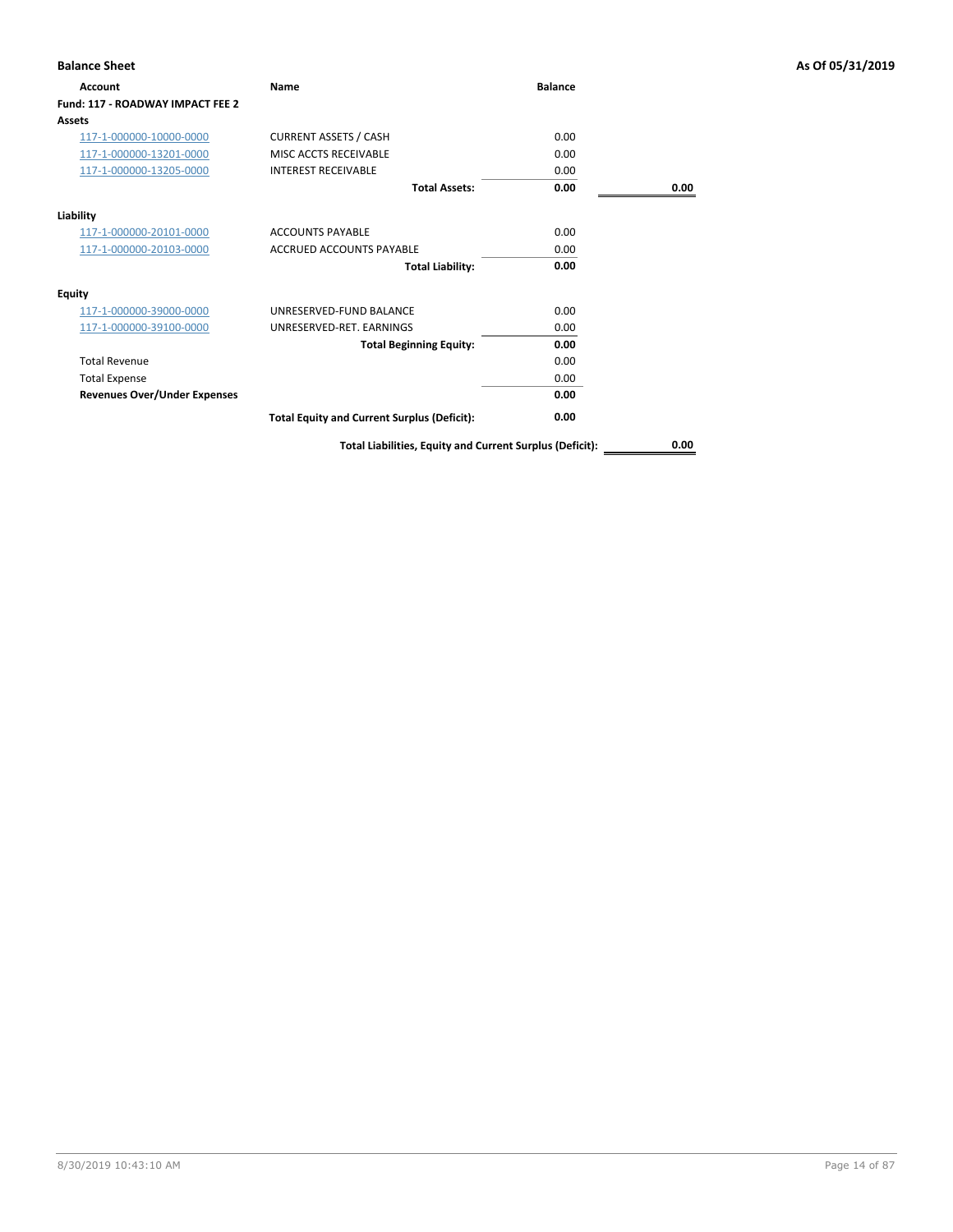| <b>Balance Sheet</b>                |                                                          |                |      | As Of 05/31/2019 |
|-------------------------------------|----------------------------------------------------------|----------------|------|------------------|
| Account                             | Name                                                     | <b>Balance</b> |      |                  |
| Fund: 118 - ROADWAY IMPACT FEE 3    |                                                          |                |      |                  |
| Assets                              |                                                          |                |      |                  |
| 118-1-000000-10000-0000             | <b>CURRENT ASSETS / CASH</b>                             | 0.00           |      |                  |
| 118-1-000000-13201-0000             | MISC ACCTS RECEIVABLE                                    | 0.00           |      |                  |
| 118-1-000000-13205-0000             | <b>INTEREST RECEIVABLE</b>                               | 0.00           |      |                  |
|                                     | <b>Total Assets:</b>                                     | 0.00           | 0.00 |                  |
| Liability                           |                                                          |                |      |                  |
| 118-1-000000-20101-0000             | <b>ACCOUNTS PAYABLE</b>                                  | 0.00           |      |                  |
| 118-1-000000-20103-0000             | <b>ACCRUED ACCOUNTS PAYABLE</b>                          | 0.00           |      |                  |
|                                     | <b>Total Liability:</b>                                  | 0.00           |      |                  |
| <b>Equity</b>                       |                                                          |                |      |                  |
| 118-1-000000-39000-0000             | UNRESERVED-FUND BALANCE                                  | 0.00           |      |                  |
| 118-1-000000-39100-0000             | UNRESERVED-RET. EARNINGS                                 | 0.00           |      |                  |
|                                     | <b>Total Beginning Equity:</b>                           | 0.00           |      |                  |
| <b>Total Revenue</b>                |                                                          | 0.00           |      |                  |
| <b>Total Expense</b>                |                                                          | 0.00           |      |                  |
| <b>Revenues Over/Under Expenses</b> |                                                          | 0.00           |      |                  |
|                                     | <b>Total Equity and Current Surplus (Deficit):</b>       | 0.00           |      |                  |
|                                     | Total Liabilities, Equity and Current Surplus (Deficit): |                | 0.00 |                  |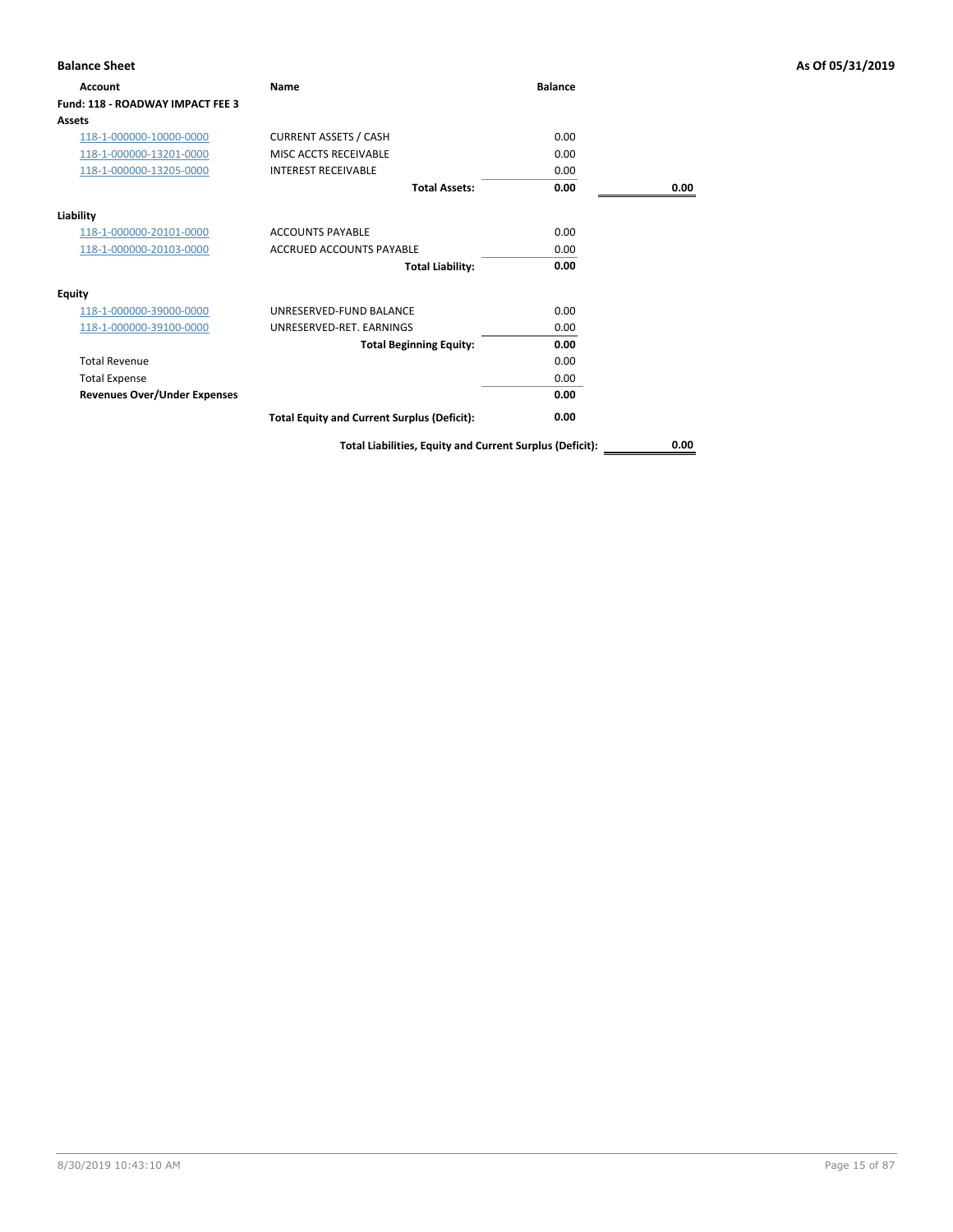| <b>Balance Sheet</b>                |                                                          |                |      | As Of 05/31/2019 |
|-------------------------------------|----------------------------------------------------------|----------------|------|------------------|
| Account                             | Name                                                     | <b>Balance</b> |      |                  |
| Fund: 119 - ROADWAY IMPACT FEE 4    |                                                          |                |      |                  |
| Assets                              |                                                          |                |      |                  |
| 119-1-000000-10000-0000             | <b>CURRENT ASSETS / CASH</b>                             | 0.00           |      |                  |
| 119-1-000000-13201-0000             | MISC ACCTS RECEIVABLE                                    | 0.00           |      |                  |
| 119-1-000000-13205-0000             | <b>INTEREST RECEIVABLE</b>                               | 0.00           |      |                  |
|                                     | <b>Total Assets:</b>                                     | 0.00           | 0.00 |                  |
| Liability                           |                                                          |                |      |                  |
| 119-1-000000-20101-0000             | <b>ACCOUNTS PAYABLE</b>                                  | 0.00           |      |                  |
| 119-1-000000-20103-0000             | <b>ACCRUED ACCOUNTS PAYABLE</b>                          | 0.00           |      |                  |
|                                     | <b>Total Liability:</b>                                  | 0.00           |      |                  |
| <b>Equity</b>                       |                                                          |                |      |                  |
| 119-1-000000-39000-0000             | UNRESERVED-FUND BALANCE                                  | 0.00           |      |                  |
| 119-1-000000-39100-0000             | UNRESERVED-RET. EARNINGS                                 | 0.00           |      |                  |
|                                     | <b>Total Beginning Equity:</b>                           | 0.00           |      |                  |
| <b>Total Revenue</b>                |                                                          | 0.00           |      |                  |
| <b>Total Expense</b>                |                                                          | 0.00           |      |                  |
| <b>Revenues Over/Under Expenses</b> |                                                          | 0.00           |      |                  |
|                                     | <b>Total Equity and Current Surplus (Deficit):</b>       | 0.00           |      |                  |
|                                     | Total Liabilities, Equity and Current Surplus (Deficit): |                | 0.00 |                  |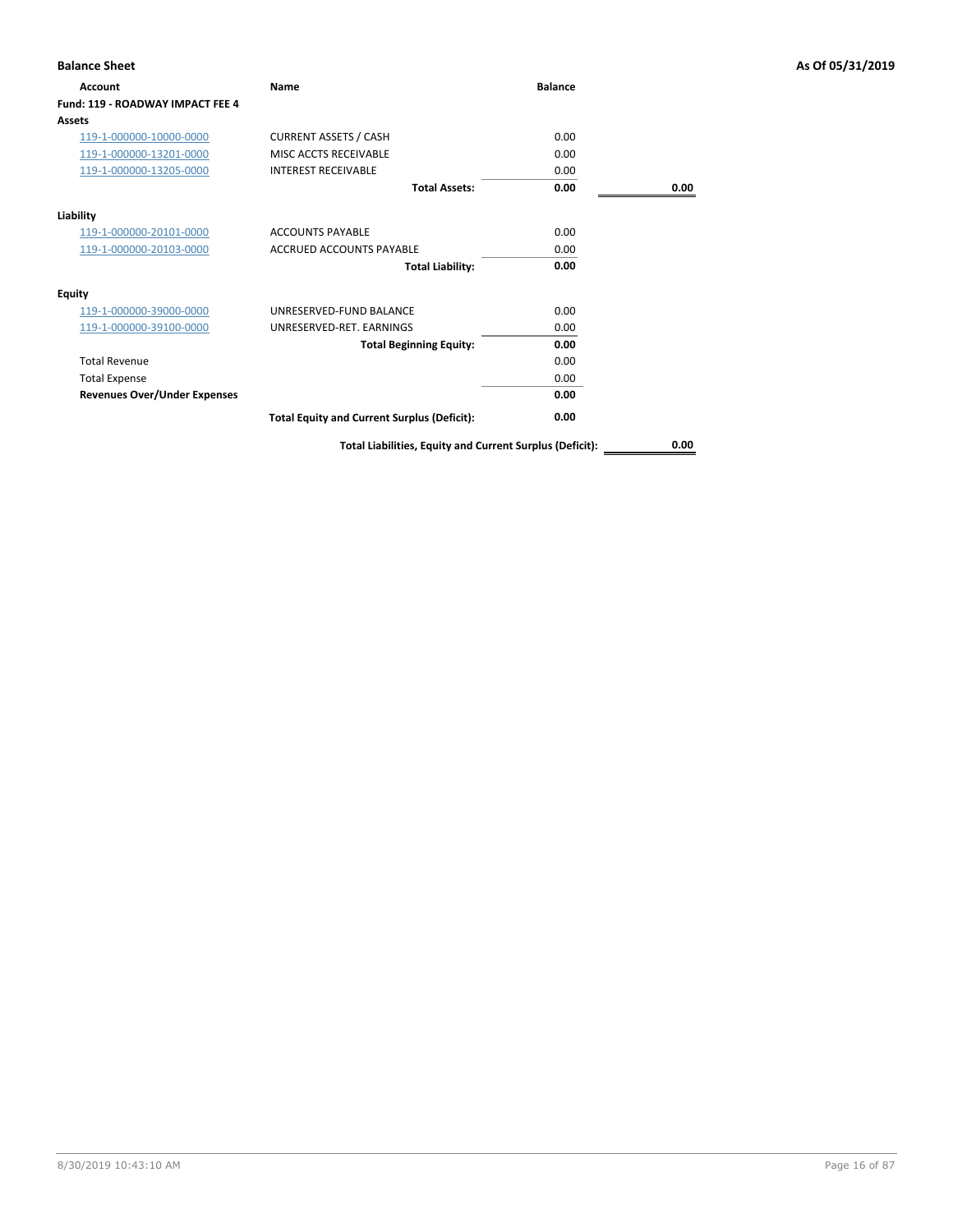| Account                                                  | Name                                               | <b>Balance</b> |      |
|----------------------------------------------------------|----------------------------------------------------|----------------|------|
| <b>Fund: 120 - BROWNSFIELD HAZARDOUS WASTE EPA GRANT</b> |                                                    |                |      |
| <b>Assets</b>                                            |                                                    |                |      |
| 120-1-000000-10000-0000                                  | <b>CURRENT ASSETS / CASH</b>                       | 0.00           |      |
| 120-1-000000-13201-0000                                  | MISC ACCTS RECEIVABLE                              | 0.00           |      |
|                                                          | <b>Total Assets:</b>                               | 0.00           | 0.00 |
| Liability                                                |                                                    |                |      |
| 120-1-000000-20101-0000                                  | <b>ACCOUNTS PAYABLE</b>                            | 0.00           |      |
| 120-1-000000-20102-0000                                  | <b>CREDIT CARD PAYABLE</b>                         | 0.00           |      |
| 120-1-000000-20902-0000                                  | <b>DEFERRED GRANT REVENUE</b>                      | 0.00           |      |
| 120-1-000000-29300-0000                                  | <b>ENCUMBRANCE SUMMARY</b>                         | 0.00           |      |
| 120-1-000000-29400-0000                                  | RESERVED ACCOUNT / ENCUMBRANCES                    | 0.00           |      |
|                                                          | <b>Total Liability:</b>                            | 0.00           |      |
| <b>Equity</b>                                            |                                                    |                |      |
| 120-1-000000-39000-0000                                  | UNRESERVED-FUND BALANCE                            | 0.00           |      |
|                                                          | <b>Total Beginning Equity:</b>                     | 0.00           |      |
| <b>Total Revenue</b>                                     |                                                    | 0.00           |      |
| <b>Total Expense</b>                                     |                                                    | 0.00           |      |
| <b>Revenues Over/Under Expenses</b>                      |                                                    | 0.00           |      |
|                                                          | <b>Total Equity and Current Surplus (Deficit):</b> | 0.00           |      |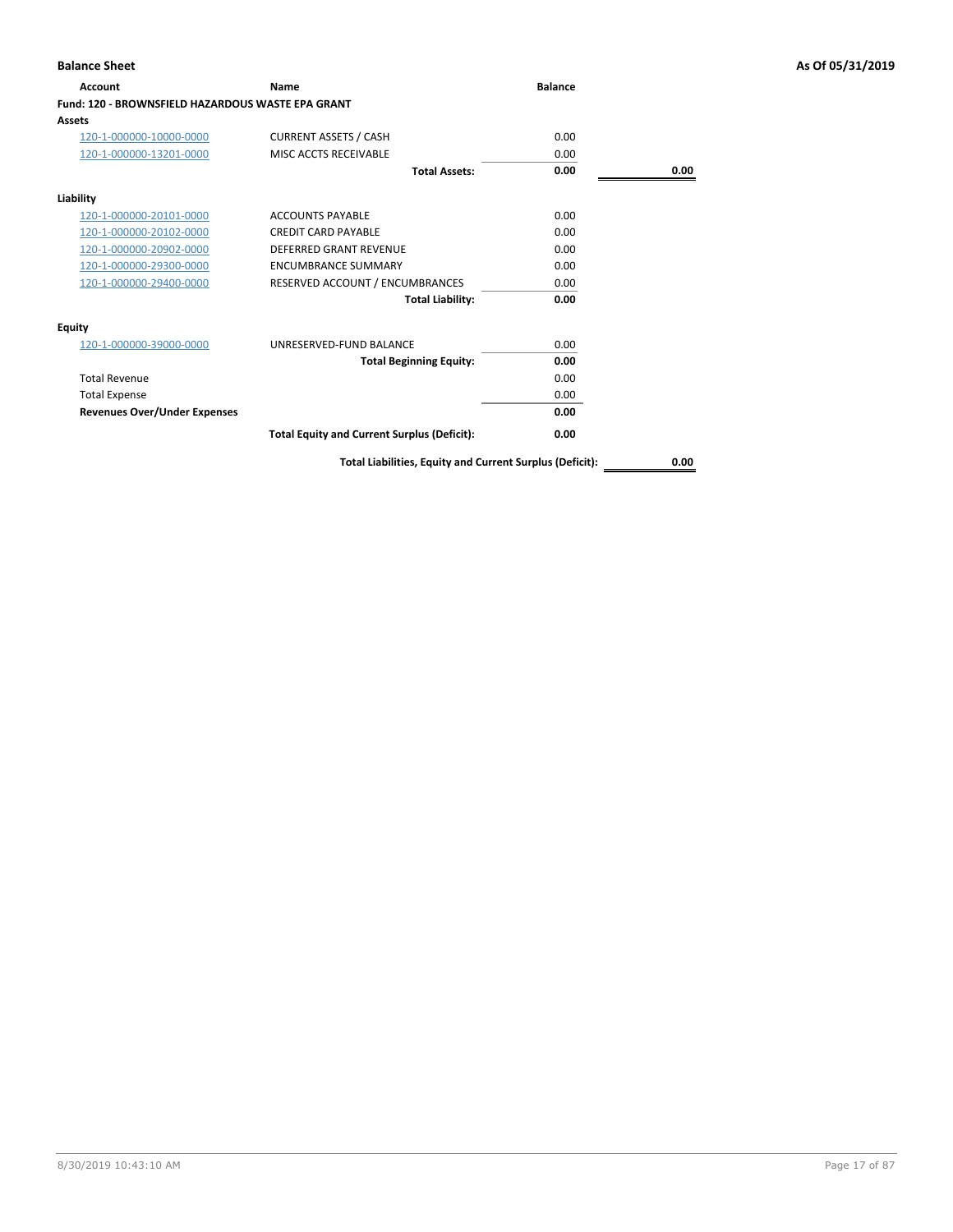| <b>Account</b>                                     | Name                                               | <b>Balance</b> |      |
|----------------------------------------------------|----------------------------------------------------|----------------|------|
| <b>Fund: 121 - BROWNSFIELD PETROLEUM EPA GRANT</b> |                                                    |                |      |
| Assets                                             |                                                    |                |      |
| 121-1-000000-10000-0000                            | <b>CURRENT ASSETS / CASH</b>                       | 0.00           |      |
| 121-1-000000-13201-0000                            | MISC ACCTS RECEIVABLE                              | 0.00           |      |
|                                                    | <b>Total Assets:</b>                               | 0.00           | 0.00 |
| Liability                                          |                                                    |                |      |
| 121-1-000000-20101-0000                            | <b>ACCOUNTS PAYABLE</b>                            | 0.00           |      |
| 121-1-000000-20102-0000                            | <b>CREDIT CARD PAYABLE</b>                         | 0.00           |      |
| 121-1-000000-20103-0000                            | ACCRUED ACCOUNTS PAYABLE                           | 0.00           |      |
| 121-1-000000-20902-0000                            | <b>DEFERRED GRANT REVENUE</b>                      | 0.00           |      |
| 121-1-000000-29300-0000                            | <b>ENCUMBRANCE SUMMARY</b>                         | 0.00           |      |
| 121-1-000000-29400-0000                            | RESERVED ACCOUNT / ENCUMBRANCES                    | 0.00           |      |
|                                                    | <b>Total Liability:</b>                            | 0.00           |      |
| <b>Equity</b>                                      |                                                    |                |      |
| 121-1-000000-39000-0000                            | UNRESERVED-FUND BALANCE                            | 0.00           |      |
|                                                    | <b>Total Beginning Equity:</b>                     | 0.00           |      |
| <b>Total Revenue</b>                               |                                                    | 0.00           |      |
| <b>Total Expense</b>                               |                                                    | 0.00           |      |
| <b>Revenues Over/Under Expenses</b>                |                                                    | 0.00           |      |
|                                                    | <b>Total Equity and Current Surplus (Deficit):</b> | 0.00           |      |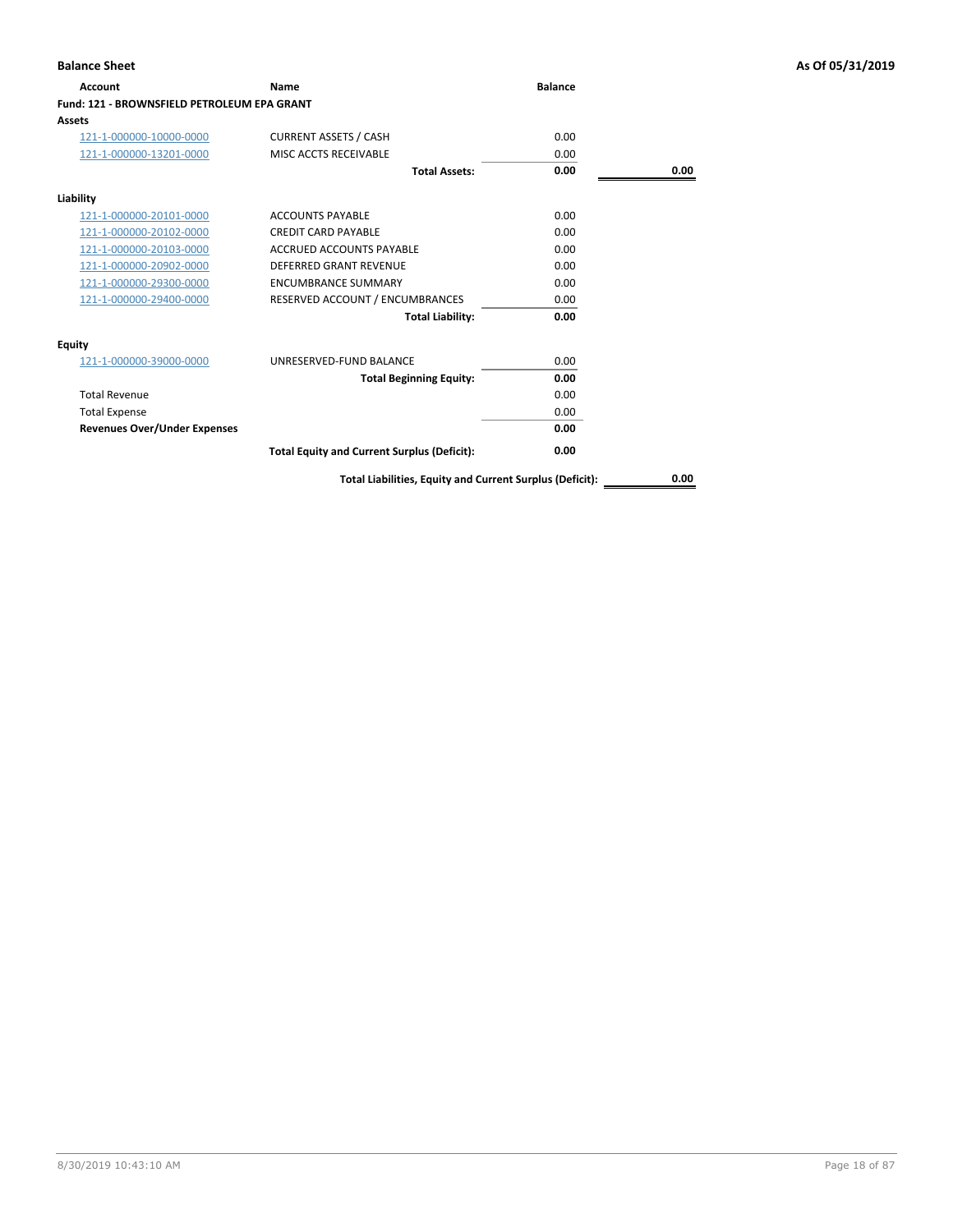| Account                                            | Name                                                     | <b>Balance</b> |      |
|----------------------------------------------------|----------------------------------------------------------|----------------|------|
| Fund: 122 - COPS HIRING PROGRAM GRANT 2010UMWX0308 |                                                          |                |      |
| Assets                                             |                                                          |                |      |
| 122-1-000000-10000-0000                            | <b>CURRENT ASSETS / CASH</b>                             | 0.00           |      |
| 122-1-000000-13201-0000                            | MISC ACCTS RECEIVABLE                                    | 0.00           |      |
|                                                    | <b>Total Assets:</b>                                     | 0.00           | 0.00 |
| Liability                                          |                                                          |                |      |
| 122-1-000000-20101-0000                            | <b>ACCOUNTS PAYABLE</b>                                  | 0.00           |      |
| 122-1-000000-20102-0000                            | <b>CREDIT CARD PAYABLE</b>                               | 0.00           |      |
| 122-1-000000-20103-0000                            | <b>ACCRUED ACCOUNTS PAYABLE</b>                          | 0.00           |      |
| 122-1-000000-20902-0000                            | <b>DEFERRED GRANT REVENUE</b>                            | 0.00           |      |
|                                                    | <b>Total Liability:</b>                                  | 0.00           |      |
| Equity                                             |                                                          |                |      |
| 122-1-000000-39000-0000                            | UNRESERVED-FUND BALANCE                                  | 0.00           |      |
|                                                    | <b>Total Beginning Equity:</b>                           | 0.00           |      |
| <b>Total Revenue</b>                               |                                                          | 0.00           |      |
| <b>Total Expense</b>                               |                                                          | 0.00           |      |
| <b>Revenues Over/Under Expenses</b>                |                                                          | 0.00           |      |
|                                                    | <b>Total Equity and Current Surplus (Deficit):</b>       | 0.00           |      |
|                                                    | Total Liabilities, Equity and Current Surplus (Deficit): |                | 0.00 |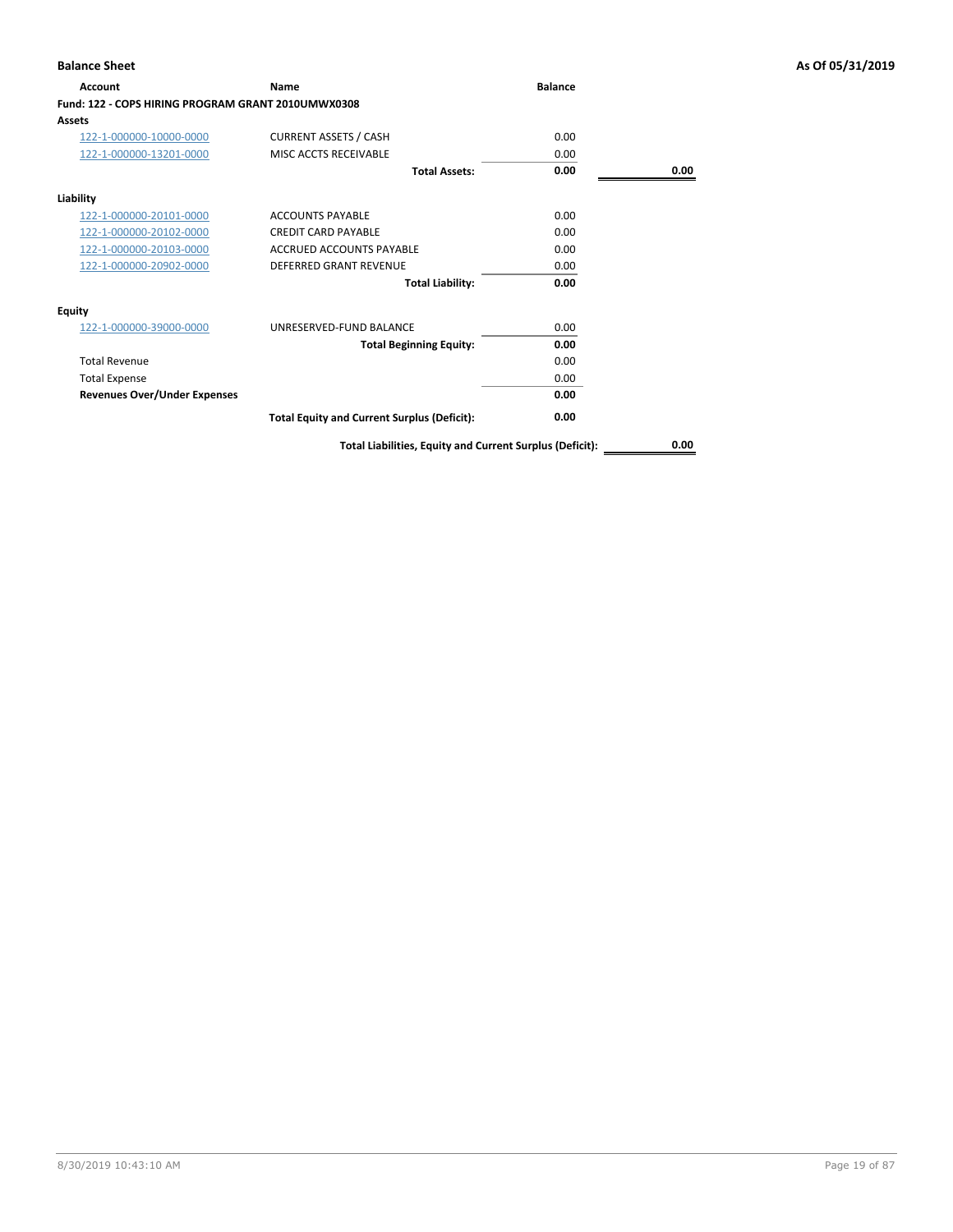| <b>Account</b>                                                 | Name                                               | <b>Balance</b> |          |
|----------------------------------------------------------------|----------------------------------------------------|----------------|----------|
| Fund: 123 - PTRAIN - POLICE REIMBURSEMENT GRANTS & CONT EDUCAT |                                                    |                |          |
| Assets                                                         |                                                    |                |          |
| 123-1-000000-10000-0000                                        | <b>CURRENT ASSETS / CASH</b>                       | 8,416.75       |          |
| 123-1-000000-13201-0000                                        | MISC ACCTS RECEIVABLE                              | 0.00           |          |
|                                                                | <b>Total Assets:</b>                               | 8,416.75       | 8,416.75 |
| Liability                                                      |                                                    |                |          |
| 123-1-000000-20101-0000                                        | <b>ACCOUNTS PAYABLE</b>                            | 0.00           |          |
| 123-1-000000-20102-0000                                        | <b>CREDIT CARD PAYABLE</b>                         | 0.00           |          |
| 123-1-000000-20103-0000                                        | ACCRUED ACCOUNTS PAYABLE                           | 0.00           |          |
|                                                                | <b>Total Liability:</b>                            | 0.00           |          |
| <b>Equity</b>                                                  |                                                    |                |          |
| 123-1-000000-39000-0000                                        | UNRESERVED-FUND BALANCE                            | 10,461.04      |          |
|                                                                | <b>Total Beginning Equity:</b>                     | 10,461.04      |          |
| <b>Total Revenue</b>                                           |                                                    | 4,596.35       |          |
| <b>Total Expense</b>                                           |                                                    | 6,640.64       |          |
| <b>Revenues Over/Under Expenses</b>                            |                                                    | $-2,044.29$    |          |
|                                                                | <b>Total Equity and Current Surplus (Deficit):</b> | 8,416.75       |          |
|                                                                |                                                    |                |          |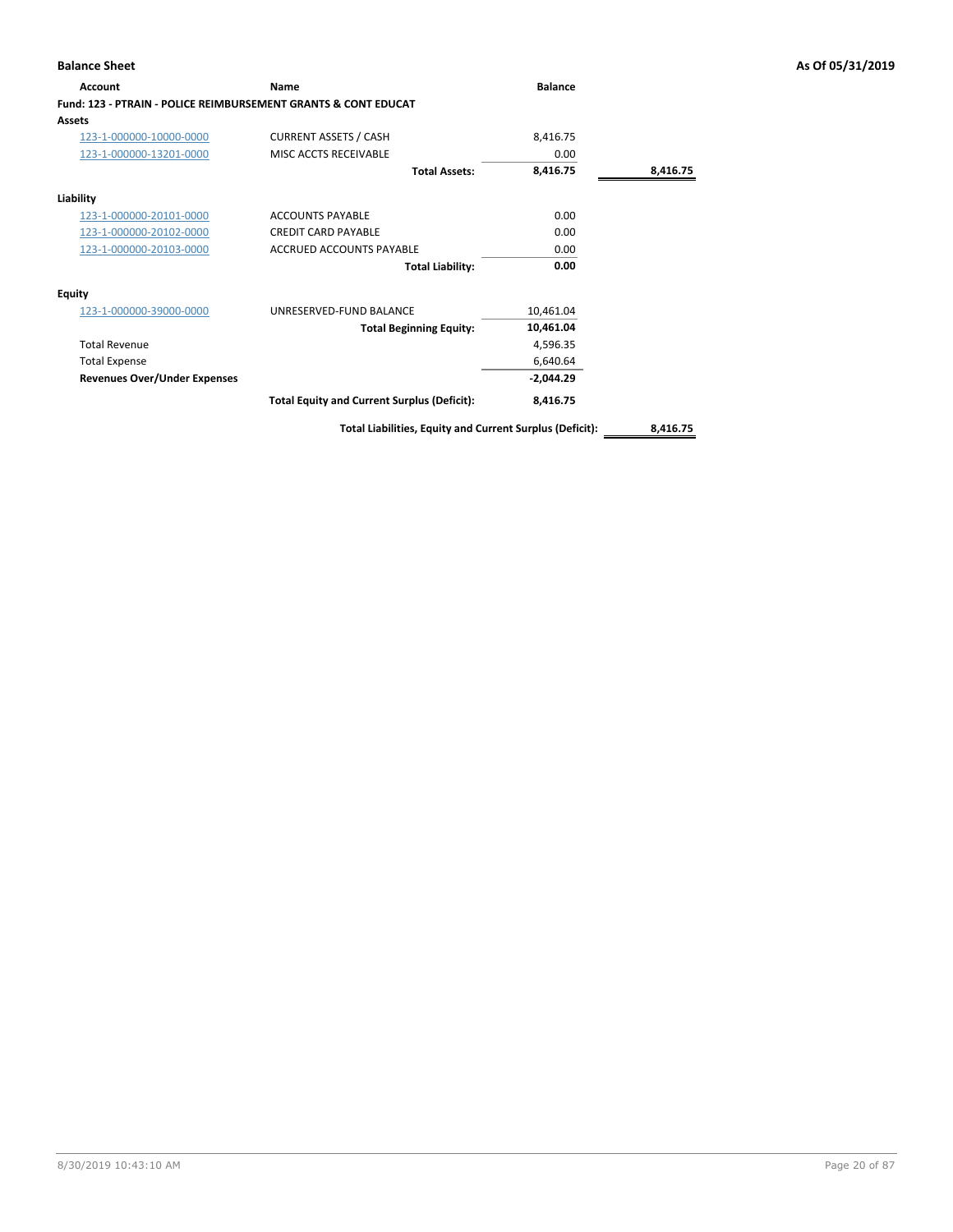| <b>Balance Sheet</b>                 |                                                    |                |              | As Of 05/31/2019 |
|--------------------------------------|----------------------------------------------------|----------------|--------------|------------------|
| <b>Account</b>                       | Name                                               | <b>Balance</b> |              |                  |
| <b>Fund: 124 - FIRE HAZMAT GRANT</b> |                                                    |                |              |                  |
| Assets                               |                                                    |                |              |                  |
| 124-1-000000-10000-0000              | <b>CURRENT ASSETS / CASH</b>                       | $-67,365.11$   |              |                  |
| 124-1-000000-13201-0000              | MISC ACCTS RECEIVABLE                              | 0.00           |              |                  |
| 124-1-000000-13205-0000              | <b>INTEREST RECEIVABLE</b>                         | 0.00           |              |                  |
|                                      | <b>Total Assets:</b>                               | $-67,365.11$   | $-67,365.11$ |                  |
| Liability                            |                                                    |                |              |                  |
| 124-1-000000-20101-0000              | <b>ACCOUNTS PAYABLE</b>                            | 0.00           |              |                  |
| 124-1-000000-20102-0000              | <b>CREDIT CARD PAYABLE</b>                         | 0.00           |              |                  |
| 124-1-000000-20902-0000              | <b>DEFERRED GRANT REVENUE</b>                      | 0.00           |              |                  |
| 124-1-000000-21001-0000              | <b>GENERAL FUND / GENERAL FUND</b>                 | 0.00           |              |                  |
| 124-1-000000-29300-0000              | <b>ENCUMBRANCE SUMMARY</b>                         | 0.00           |              |                  |
| 124-1-000000-29400-0000              | RESERVED ACCOUNT / ENCUMBRANCES                    | 0.00           |              |                  |
|                                      | <b>Total Liability:</b>                            | 0.00           |              |                  |
| <b>Equity</b>                        |                                                    |                |              |                  |
| 124-1-000000-39000-0000              | UNRESERVED-FUND BALANCE                            | 0.00           |              |                  |
|                                      | <b>Total Beginning Equity:</b>                     | 0.00           |              |                  |
| <b>Total Revenue</b>                 |                                                    | 0.00           |              |                  |
| <b>Total Expense</b>                 |                                                    | 67,365.11      |              |                  |
| <b>Revenues Over/Under Expenses</b>  |                                                    | $-67,365.11$   |              |                  |
|                                      | <b>Total Equity and Current Surplus (Deficit):</b> | $-67,365.11$   |              |                  |

Total Liabilities, Equity and Current Surplus (Deficit): \_\_\_\_\_\_\_-67,365.11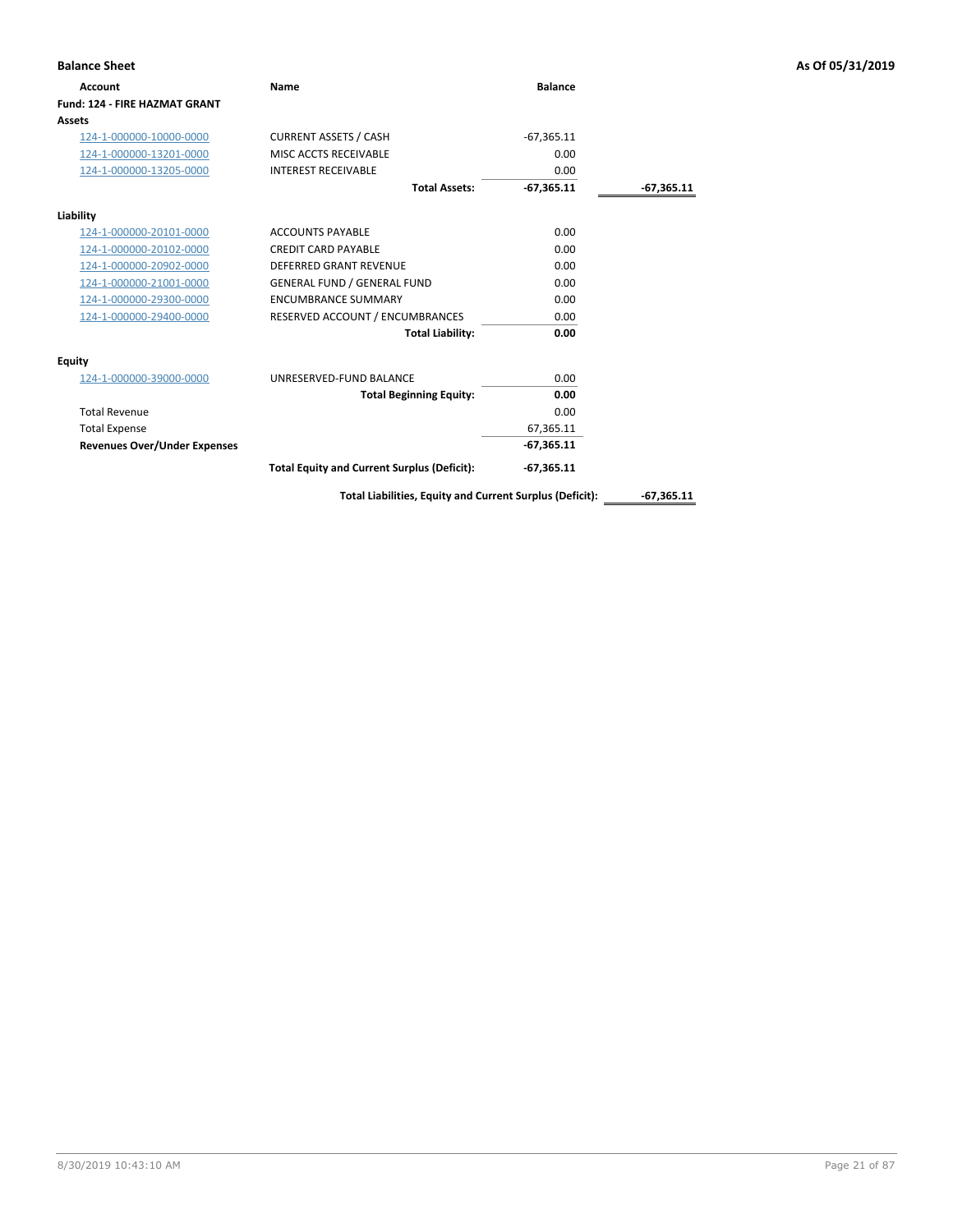| Account                                                   | Name                                               | <b>Balance</b> |        |
|-----------------------------------------------------------|----------------------------------------------------|----------------|--------|
| <b>Fund: 125 - TRAINING &amp; HUMANITIES TEXAS GRANTS</b> |                                                    |                |        |
| Assets                                                    |                                                    |                |        |
| 125-1-000000-10000-0000                                   | <b>CURRENT ASSETS / CASH</b>                       | $-97.30$       |        |
| 125-1-000000-13205-0000                                   | <b>INTEREST RECEIVABLE</b>                         | 0.00           |        |
|                                                           | <b>Total Assets:</b>                               | $-97.30$       | -97.30 |
| Liability                                                 |                                                    |                |        |
| 125-1-000000-20101-0000                                   | <b>ACCOUNTS PAYABLE</b>                            | 0.00           |        |
| 125-1-000000-20102-0000                                   | <b>CREDIT CARD PAYABLE</b>                         | 0.00           |        |
| 125-1-000000-20103-0000                                   | ACCRUED ACCOUNTS PAYABLE                           | 0.00           |        |
| 125-1-000000-20902-0000                                   | <b>DEFERRED GRANT REVENUE</b>                      | 0.00           |        |
| 125-1-000000-29300-0000                                   | <b>ENCUMBRANCE SUMMARY</b>                         | 0.00           |        |
| 125-1-000000-29400-0000                                   | RESERVED ACCOUNT / ENCUMBRANCES                    | 0.00           |        |
|                                                           | <b>Total Liability:</b>                            | 0.00           |        |
| Equity                                                    |                                                    |                |        |
| 125-1-000000-39000-0000                                   | UNRESERVED-FUND BALANCE                            | 0.00           |        |
|                                                           | <b>Total Beginning Equity:</b>                     | 0.00           |        |
| <b>Total Revenue</b>                                      |                                                    | 0.00           |        |
| <b>Total Expense</b>                                      |                                                    | 97.30          |        |
| <b>Revenues Over/Under Expenses</b>                       |                                                    | $-97.30$       |        |
|                                                           | <b>Total Equity and Current Surplus (Deficit):</b> | -97.30         |        |

**Total Liabilities, Equity and Current Surplus (Deficit):** \_\_\_\_\_\_\_\_\_\_\_\_\_-97.30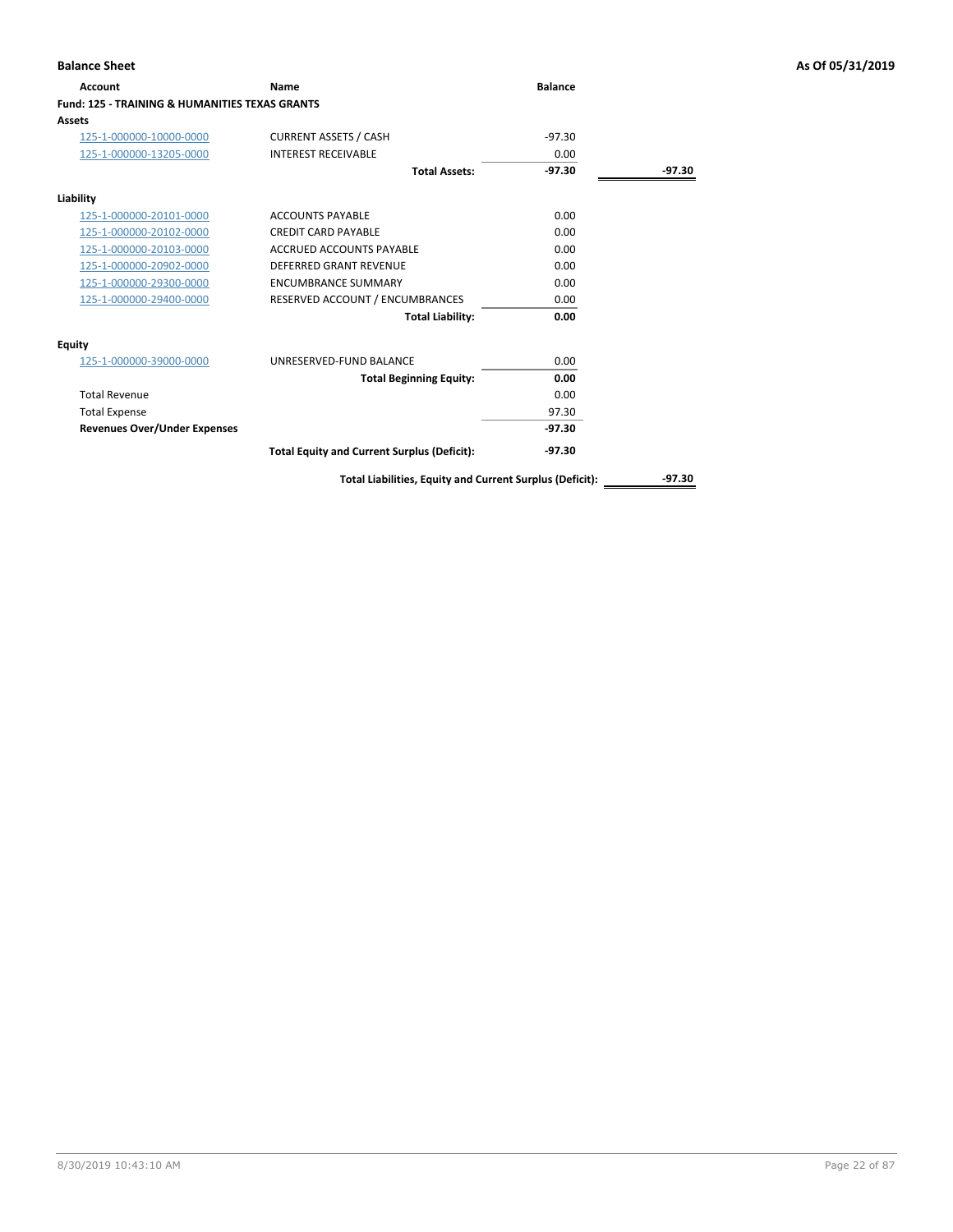| <b>Balance Sheet</b>                   |                                                          |                |      | As Of 05/31/2019 |
|----------------------------------------|----------------------------------------------------------|----------------|------|------------------|
| <b>Account</b>                         | Name                                                     | <b>Balance</b> |      |                  |
| <b>Fund: 126 - TIFMAS MOBILIZATION</b> |                                                          |                |      |                  |
| <b>Assets</b>                          |                                                          |                |      |                  |
| 126-1-000000-10000-0000                | <b>CURRENT ASSETS / CASH</b>                             | 0.00           |      |                  |
| 126-1-000000-13201-0000                | MISC ACCTS RECEIVABLE                                    | 0.00           |      |                  |
|                                        | <b>Total Assets:</b>                                     | 0.00           | 0.00 |                  |
| Liability                              |                                                          |                |      |                  |
| 126-1-000000-20101-0000                | <b>ACCOUNTS PAYABLE</b>                                  | 0.00           |      |                  |
| 126-1-000000-20102-0000                | <b>CREDIT CARD PAYABLE</b>                               | 0.00           |      |                  |
| 126-1-000000-39100-0000                | UNRESERVED-RET. EARNINGS                                 | 0.00           |      |                  |
|                                        | <b>Total Liability:</b>                                  | 0.00           |      |                  |
| Equity                                 |                                                          |                |      |                  |
| 126-1-000000-39000-0000                | UNRESERVED-FUND BALANCE                                  | 0.00           |      |                  |
|                                        | <b>Total Beginning Equity:</b>                           | 0.00           |      |                  |
| <b>Total Revenue</b>                   |                                                          | 0.00           |      |                  |
| <b>Total Expense</b>                   |                                                          | 0.00           |      |                  |
| <b>Revenues Over/Under Expenses</b>    |                                                          | 0.00           |      |                  |
|                                        | <b>Total Equity and Current Surplus (Deficit):</b>       | 0.00           |      |                  |
|                                        | Total Liabilities, Equity and Current Surplus (Deficit): |                | 0.00 |                  |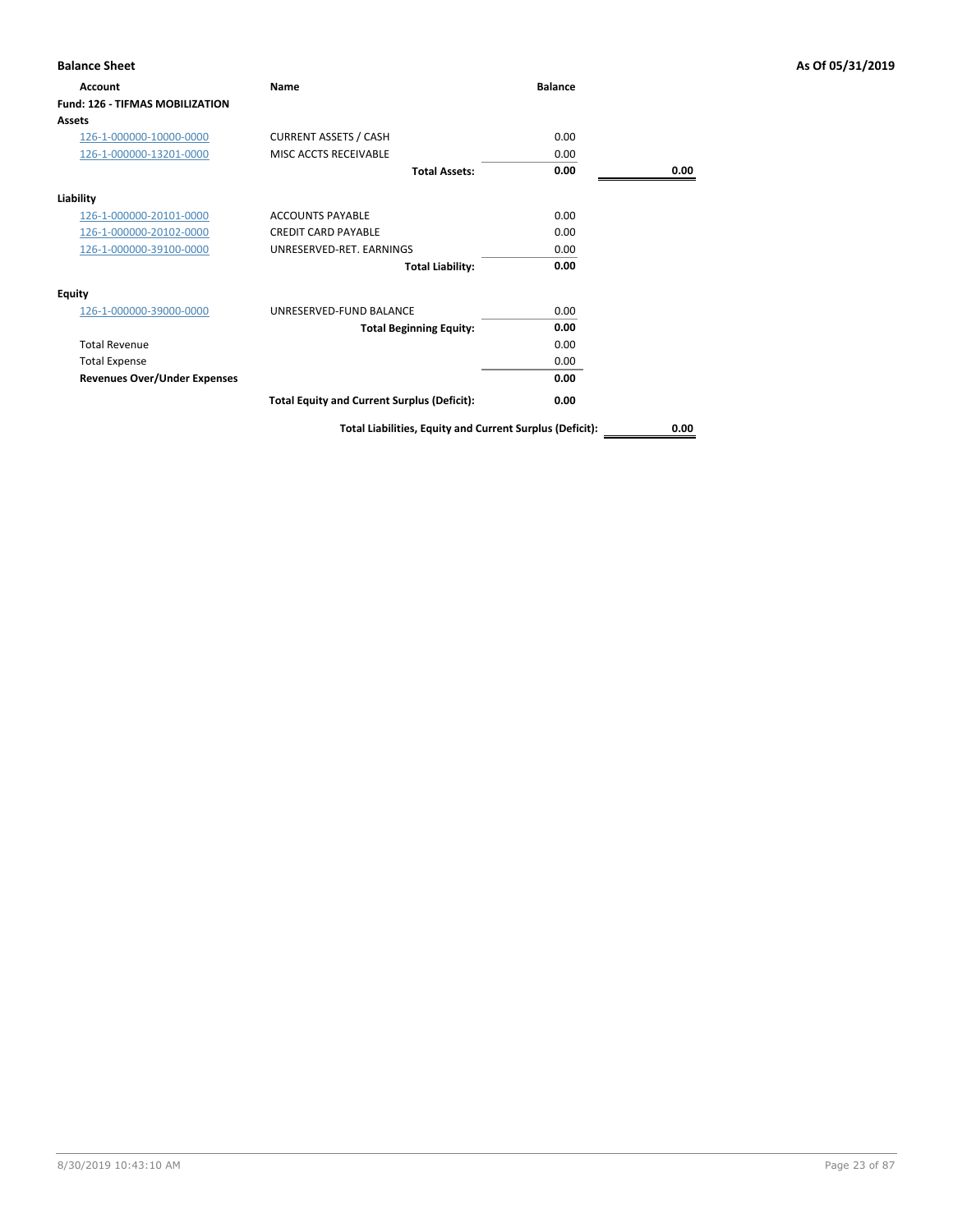| <b>Account</b>                      | Name                                               | <b>Balance</b> |      |
|-------------------------------------|----------------------------------------------------|----------------|------|
| Fund: 127 - FIRE GRANT              |                                                    |                |      |
| Assets                              |                                                    |                |      |
| 127-1-000000-10000-0000             | <b>CURRENT ASSETS / CASH</b>                       | 0.00           |      |
| 127-1-000000-13201-0000             | MISC ACCTS RECEIVABLE                              | 0.00           |      |
|                                     | <b>Total Assets:</b>                               | 0.00           | 0.00 |
| Liability                           |                                                    |                |      |
| 127-1-000000-20101-0000             | <b>ACCOUNTS PAYABLE</b>                            | 0.00           |      |
|                                     | <b>Total Liability:</b>                            | 0.00           |      |
| <b>Equity</b>                       |                                                    |                |      |
| 127-1-000000-39000-0000             | UNRESERVED-FUND BALANCE                            | 0.00           |      |
|                                     | <b>Total Beginning Equity:</b>                     | 0.00           |      |
| <b>Total Revenue</b>                |                                                    | 0.00           |      |
| <b>Total Expense</b>                |                                                    | 0.00           |      |
| <b>Revenues Over/Under Expenses</b> |                                                    | 0.00           |      |
|                                     | <b>Total Equity and Current Surplus (Deficit):</b> | 0.00           |      |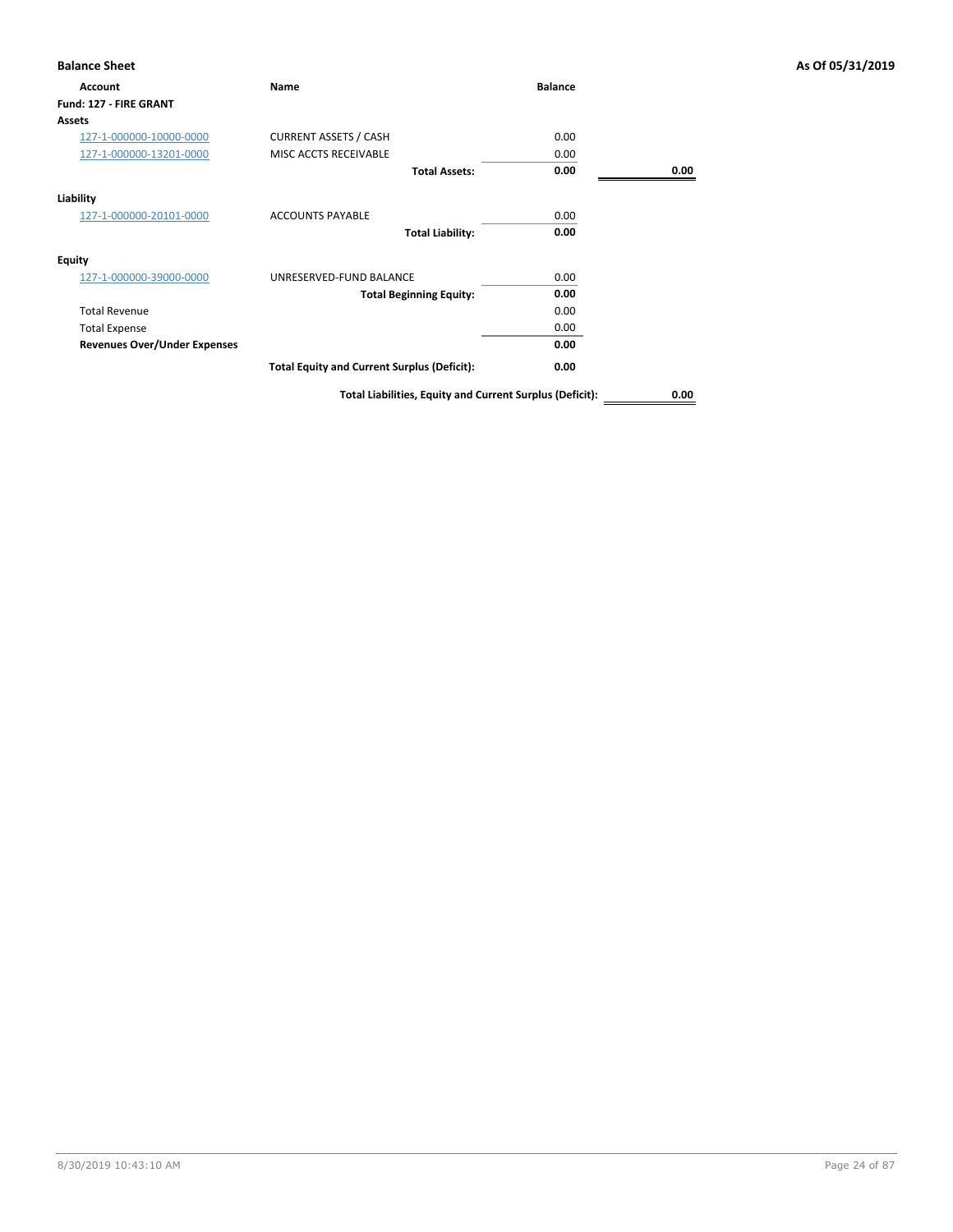| <b>Balance Sheet</b>                 |                                                    |                |              | As Of 05/31/2019 |
|--------------------------------------|----------------------------------------------------|----------------|--------------|------------------|
| <b>Account</b>                       | Name                                               | <b>Balance</b> |              |                  |
| <b>Fund: 140 - DEBT SERVICE FUND</b> |                                                    |                |              |                  |
| Assets                               |                                                    |                |              |                  |
| 140-1-000000-10000-0000              | <b>CURRENT ASSETS / CASH</b>                       | 909,527.00     |              |                  |
| 140-1-000000-12101-0000              | <b>BOND ISSUANCE COSTS</b>                         | 0.00           |              |                  |
| 140-1-000000-13101-0000              | TAX RECEIVABLE-CURRENT                             | 251,769.96     |              |                  |
| 140-1-000000-13102-0000              | <b>TAXES REC-DELINQUENT</b>                        | 256,763.76     |              |                  |
| 140-1-000000-13103-0000              | ALLOW FOR UNCOLLECT TAXES                          | $-88,282.80$   |              |                  |
| 140-1-000000-13203-0000              | NON-CURRENT ASSETS / PREPAYMENTS                   | 0.00           |              |                  |
| 140-1-000000-13205-0000              | <b>INTEREST RECEIVABLE</b>                         | 0.00           |              |                  |
| 140-1-000000-13221-0000              | MISC A/R - PROPERTY TAXES                          | 14,631.68      |              |                  |
|                                      | <b>Total Assets:</b>                               | 1,344,409.60   | 1,344,409.60 |                  |
| Liability                            |                                                    |                |              |                  |
| 140-1-000000-20101-0000              | <b>ACCOUNTS PAYABLE</b>                            | 0.00           |              |                  |
| 140-1-000000-20102-0000              | <b>CREDIT CARD PAYABLE</b>                         | 0.00           |              |                  |
| 140-1-000000-20103-0000              | ACCRUED ACCOUNTS PAYABLE                           | 0.00           |              |                  |
| 140-1-000000-20108-0000              | <b>MATURED BONDS PAYABLE</b>                       | 0.00           |              |                  |
| 140-1-000000-20111-0000              | <b>MATURED INTEREST PAYABLE</b>                    | 0.00           |              |                  |
| 140-1-000000-20112-0000              | ACCRUED INTEREST PAYABLE                           | 0.00           |              |                  |
| 140-1-000000-20203-0000              | DEFERRED TAX REVENUE                               | 409,921.95     |              |                  |
| 140-1-000000-21001-0000              | <b>GENERAL FUND / GENERAL FUND</b>                 | 0.00           |              |                  |
| 140-1-000000-21040-0000              | DUE TO / GENERAL CIP FUND                          | 0.00           |              |                  |
| 140-1-000000-29300-0000              | <b>ENCUMBRANCE SUMMARY</b>                         | 0.00           |              |                  |
| 140-1-000000-29400-0000              | RESERVED ACCOUNT / ENCUMBRANCES                    | 0.00           |              |                  |
|                                      | <b>Total Liability:</b>                            | 409,921.95     |              |                  |
| <b>Equity</b>                        |                                                    |                |              |                  |
| 140-1-000000-39000-0000              | UNRESERVED-FUND BALANCE                            | 855,063.37     |              |                  |
|                                      | <b>Total Beginning Equity:</b>                     | 855,063.37     |              |                  |
| <b>Total Revenue</b>                 |                                                    | 5,631,855.32   |              |                  |
| <b>Total Expense</b>                 |                                                    | 5,552,431.04   |              |                  |
| <b>Revenues Over/Under Expenses</b>  |                                                    | 79,424.28      |              |                  |
|                                      | <b>Total Equity and Current Surplus (Deficit):</b> | 934,487.65     |              |                  |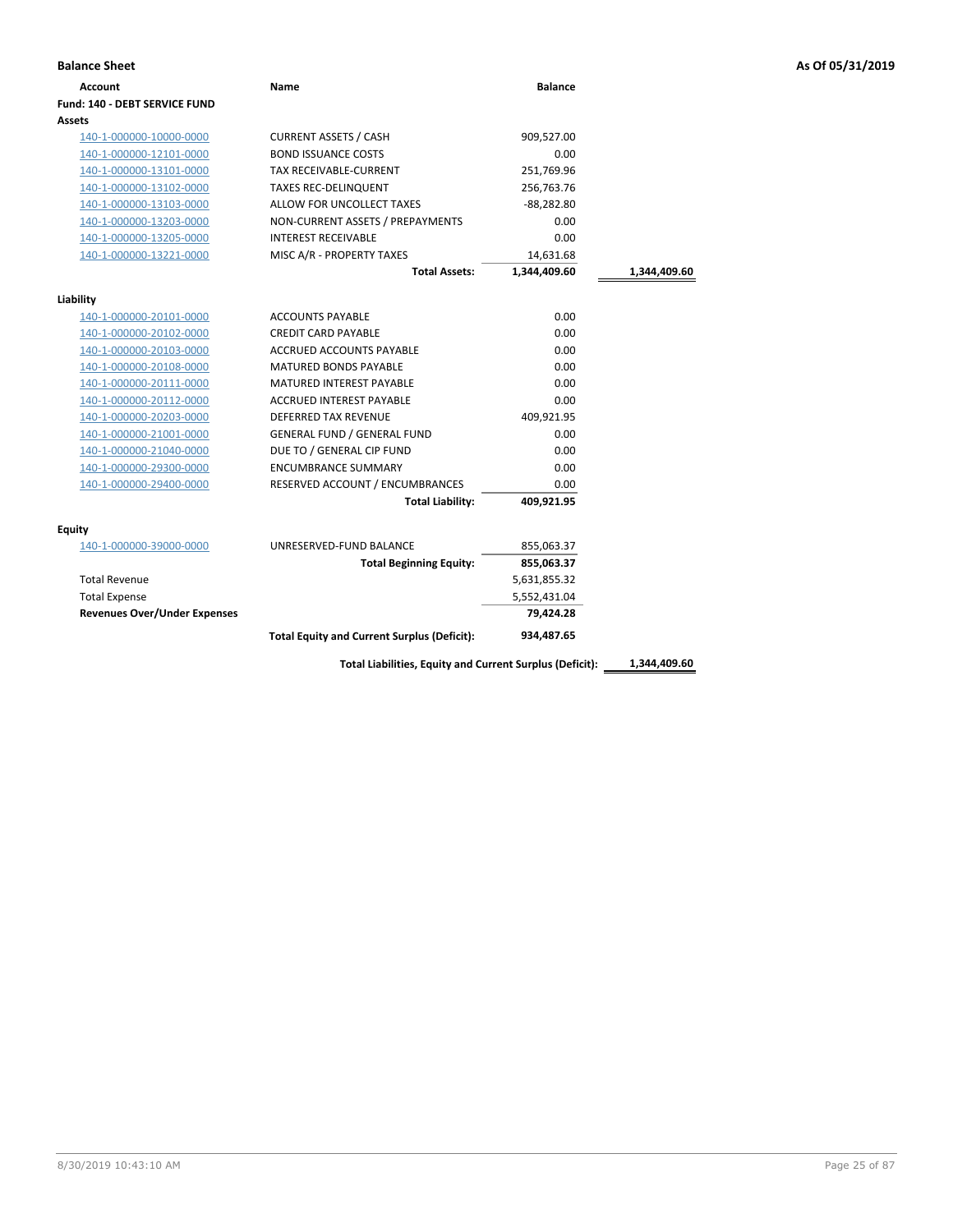| <b>Account</b>                                      | Name                                               | <b>Balance</b> |              |
|-----------------------------------------------------|----------------------------------------------------|----------------|--------------|
| <b>Fund: 160 - GENERAL CAPITAL IMPROVEMENT FUND</b> |                                                    |                |              |
| Assets                                              |                                                    |                |              |
| 160-1-000000-10000-0000                             | <b>CURRENT ASSETS / CASH</b>                       | 3,106,638.42   |              |
| 160-1-000000-11402-0000                             | 2002 CO'S                                          | 252,353.71     |              |
| 160-1-000000-11514-0000                             | EXCHANGE BLDG - TX DAILY ACCOUNT 1157              | 225,426.59     |              |
| 160-1-000000-11517-0000                             | <b>EXCHANGE BLDG - TX TERM</b>                     | 0.00           |              |
| 160-1-000000-11520-0000                             | <b>CERTIFICATES OF DEPOSIT</b>                     | 0.00           |              |
| 160-1-000000-11602-0000                             | 2001 CO                                            | 0.00           |              |
| 160-1-000000-11603-0000                             | 2001-A CO'S                                        | 76,255.60      |              |
| 160-1-000000-13201-0000                             | MISC ACCTS RECEIVABLE                              | 0.00           |              |
| 160-1-000000-13205-0000                             | <b>INTEREST RECEIVABLE</b>                         | 0.00           |              |
| 160-1-000000-14035-0000                             | DEBT SERVICE / DEBT SERVICE FUND                   | 0.00           |              |
|                                                     | <b>Total Assets:</b>                               | 3,660,674.32   | 3,660,674.32 |
| Liability                                           |                                                    |                |              |
| 160-1-000000-20101-0000                             | <b>ACCOUNTS PAYABLE</b>                            | 0.00           |              |
| 160-1-000000-20102-0000                             | <b>CREDIT CARD PAYABLE</b>                         | 0.00           |              |
| 160-1-000000-20103-0000                             | <b>ACCRUED ACCOUNTS PAYABLE</b>                    | 0.00           |              |
| 160-1-000000-20113-0000                             | DEVELOPERS ESCROW                                  | 0.00           |              |
| 160-1-000000-20139-0000                             | <b>RETAINAGES PAYABLE</b>                          | $-0.04$        |              |
| 160-1-000000-20902-0000                             | <b>DEFERRED GRANT REVENUE</b>                      | 0.00           |              |
| 160-1-000000-21001-0000                             | <b>GENERAL FUND / GENERAL FUND</b>                 | 0.00           |              |
| 160-1-000000-21035-0000                             | DEBT SERVICE / DUE TO DEBT SERVICE                 | 0.00           |              |
| 160-1-000000-21101-0000                             | ENTERPRISE / WTR/WWTR UTILITY FUND                 | 0.00           |              |
| 160-1-000000-29300-0000                             | <b>ENCUMBRANCE SUMMARY</b>                         | 0.00           |              |
| 160-1-000000-29400-0100                             | RESERVED ACCOUNT / ENCUMBRANCES                    | 0.00           |              |
|                                                     | <b>Total Liability:</b>                            | $-0.04$        |              |
|                                                     |                                                    |                |              |
| Equity                                              |                                                    |                |              |
| 160-1-000000-39000-0000                             | UNRESERVED-FUND BALANCE                            | 2,306,960.96   |              |
|                                                     | <b>Total Beginning Equity:</b>                     | 2,306,960.96   |              |
| <b>Total Revenue</b>                                |                                                    | 2,391,759.95   |              |
| <b>Total Expense</b>                                |                                                    | 1,038,046.55   |              |
| <b>Revenues Over/Under Expenses</b>                 |                                                    | 1,353,713.40   |              |
|                                                     | <b>Total Equity and Current Surplus (Deficit):</b> | 3,660,674.36   |              |

8/30/2019 10:43:10 AM Page 26 of 87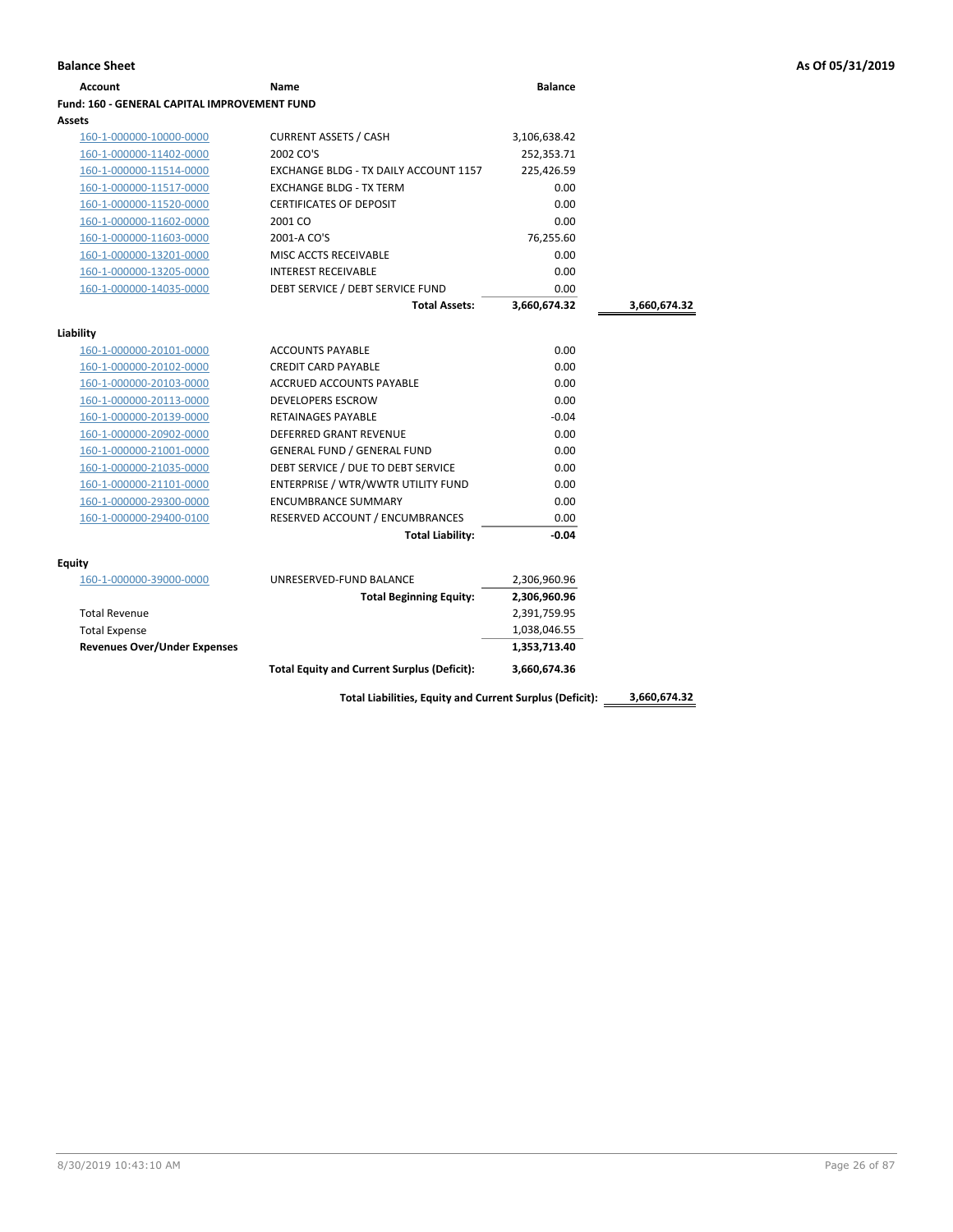| <b>Balance Sheet</b>                        |                                                          |                |            | As Of 05/31/2019 |
|---------------------------------------------|----------------------------------------------------------|----------------|------------|------------------|
| <b>Account</b>                              | <b>Name</b>                                              | <b>Balance</b> |            |                  |
| <b>Fund: 161 - STREET CONSTRUCTION FUND</b> |                                                          |                |            |                  |
| <b>Assets</b>                               |                                                          |                |            |                  |
| 161-1-000000-10000-0000                     | <b>CURRENT ASSETS / CASH</b>                             | 863,022.85     |            |                  |
| 161-1-000000-11003-0000                     | 2010 CO'S                                                | 0.00           |            |                  |
| 161-1-000000-13205-0000                     | <b>INTEREST RECEIVABLE</b>                               | 0.00           |            |                  |
| 161-1-000000-14035-0000                     | DEBT SERVICE / DEBT SERVICE FUND                         | 0.00           |            |                  |
|                                             | <b>Total Assets:</b>                                     | 863,022.85     | 863,022.85 |                  |
| Liability                                   |                                                          |                |            |                  |
| 161-1-000000-20101-0000                     | <b>ACCOUNTS PAYABLE</b>                                  | 0.00           |            |                  |
| 161-1-000000-20102-0000                     | <b>CREDIT CARD PAYABLE</b>                               | 0.00           |            |                  |
| 161-1-000000-20103-0000                     | ACCRUED ACCOUNTS PAYABLE                                 | 0.00           |            |                  |
| 161-1-000000-20139-0000                     | <b>RETAINAGES PAYABLE</b>                                | 0.00           |            |                  |
| 161-1-000000-21001-0000                     | <b>GENERAL FUND / GENERAL FUND</b>                       | 0.00           |            |                  |
| 161-1-000000-21035-0000                     | DEBT SERVICE / DUE TO DEBT SERVICE                       | 0.00           |            |                  |
| 161-1-000000-29300-0000                     | <b>ENCUMBRANCE SUMMARY</b>                               | 0.00           |            |                  |
| 161-1-000000-29400-0100                     | RESERVED ACCOUNT / ENCUMBRANCES                          | 0.00           |            |                  |
|                                             | <b>Total Liability:</b>                                  | 0.00           |            |                  |
| <b>Equity</b>                               |                                                          |                |            |                  |
| 161-1-000000-39000-0000                     | UNRESERVED-FUND BALANCE                                  | 852,048.74     |            |                  |
|                                             | <b>Total Beginning Equity:</b>                           | 852,048.74     |            |                  |
| <b>Total Revenue</b>                        |                                                          | 11,223.04      |            |                  |
| <b>Total Expense</b>                        |                                                          | 248.93         |            |                  |
| <b>Revenues Over/Under Expenses</b>         |                                                          | 10,974.11      |            |                  |
|                                             | <b>Total Equity and Current Surplus (Deficit):</b>       | 863,022.85     |            |                  |
|                                             | Total Liabilities, Equity and Current Surplus (Deficit): |                | 863,022.85 |                  |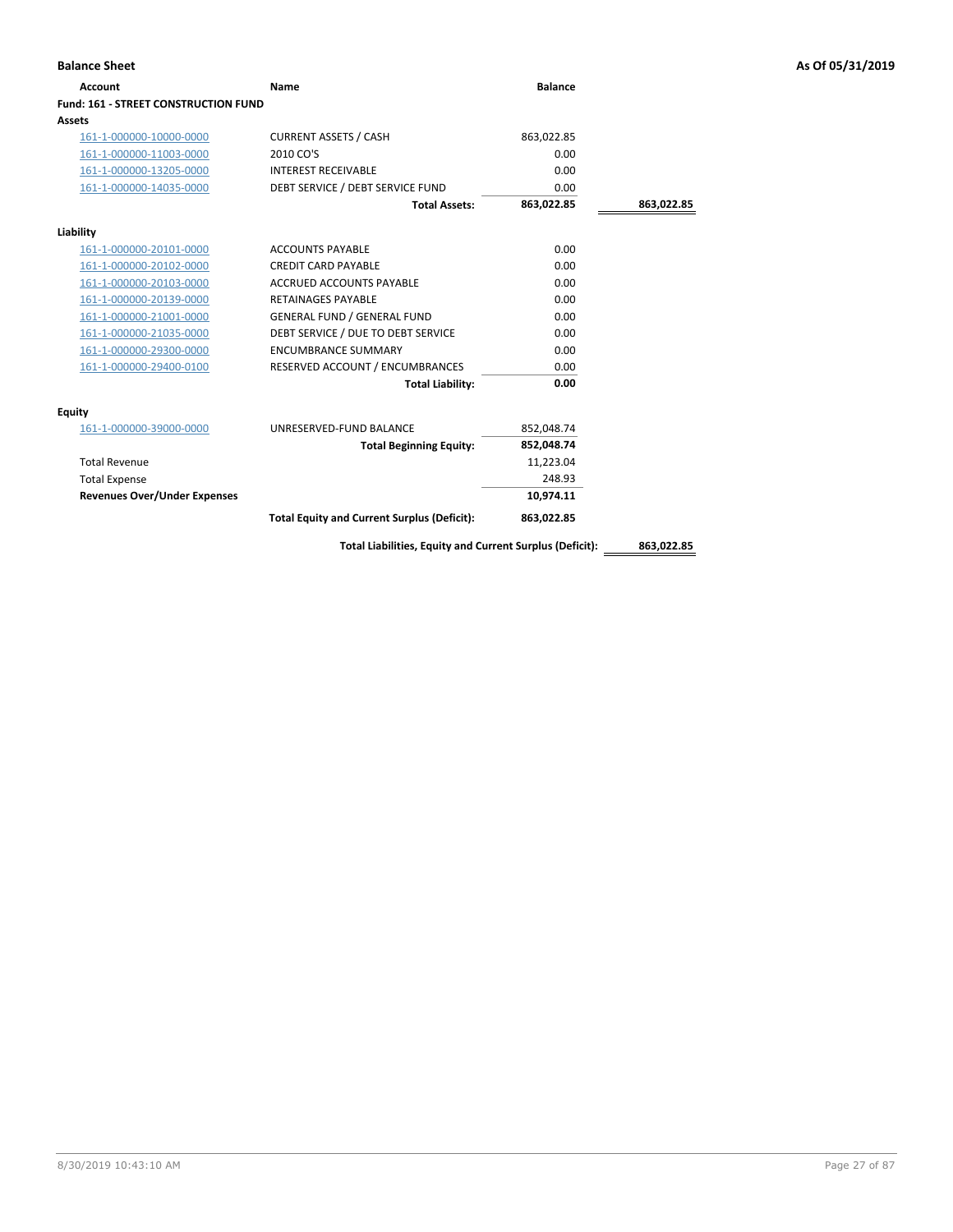| <b>Account</b>                                  | Name                                               | <b>Balance</b> |      |
|-------------------------------------------------|----------------------------------------------------|----------------|------|
| <b>Fund: 162 - GRAHAM PARK RENOVATIONS FUND</b> |                                                    |                |      |
| Assets                                          |                                                    |                |      |
| 162-1-000000-10000-0000                         | <b>CURRENT ASSETS / CASH</b>                       | 0.00           |      |
| 162-1-000000-13201-0000                         | MISC ACCTS RECEIVABLE                              | 0.00           |      |
|                                                 | <b>Total Assets:</b>                               | 0.00           | 0.00 |
| Liability                                       |                                                    |                |      |
| 162-1-000000-20101-0000                         | <b>ACCOUNTS PAYABLE</b>                            | 0.00           |      |
| 162-1-000000-20139-0000                         | <b>RETAINAGES PAYABLE</b>                          | 0.00           |      |
| 162-1-000000-20202-0000                         | <b>DEFERRED REVENUE</b>                            | 0.00           |      |
| 162-1-000000-29300-0000                         | <b>ENCUMBRANCE SUMMARY</b>                         | 0.00           |      |
| 162-1-000000-29400-0000                         | RESERVED ACCOUNT / ENCUMBRANCES                    | 0.00           |      |
|                                                 | <b>Total Liability:</b>                            | 0.00           |      |
| <b>Equity</b>                                   |                                                    |                |      |
| 162-1-000000-39000-0000                         | UNRESERVED-FUND BALANCE                            | 0.00           |      |
|                                                 | <b>Total Beginning Equity:</b>                     | 0.00           |      |
| <b>Total Revenue</b>                            |                                                    | 0.00           |      |
| <b>Total Expense</b>                            |                                                    | 0.00           |      |
| <b>Revenues Over/Under Expenses</b>             |                                                    | 0.00           |      |
|                                                 | <b>Total Equity and Current Surplus (Deficit):</b> | 0.00           |      |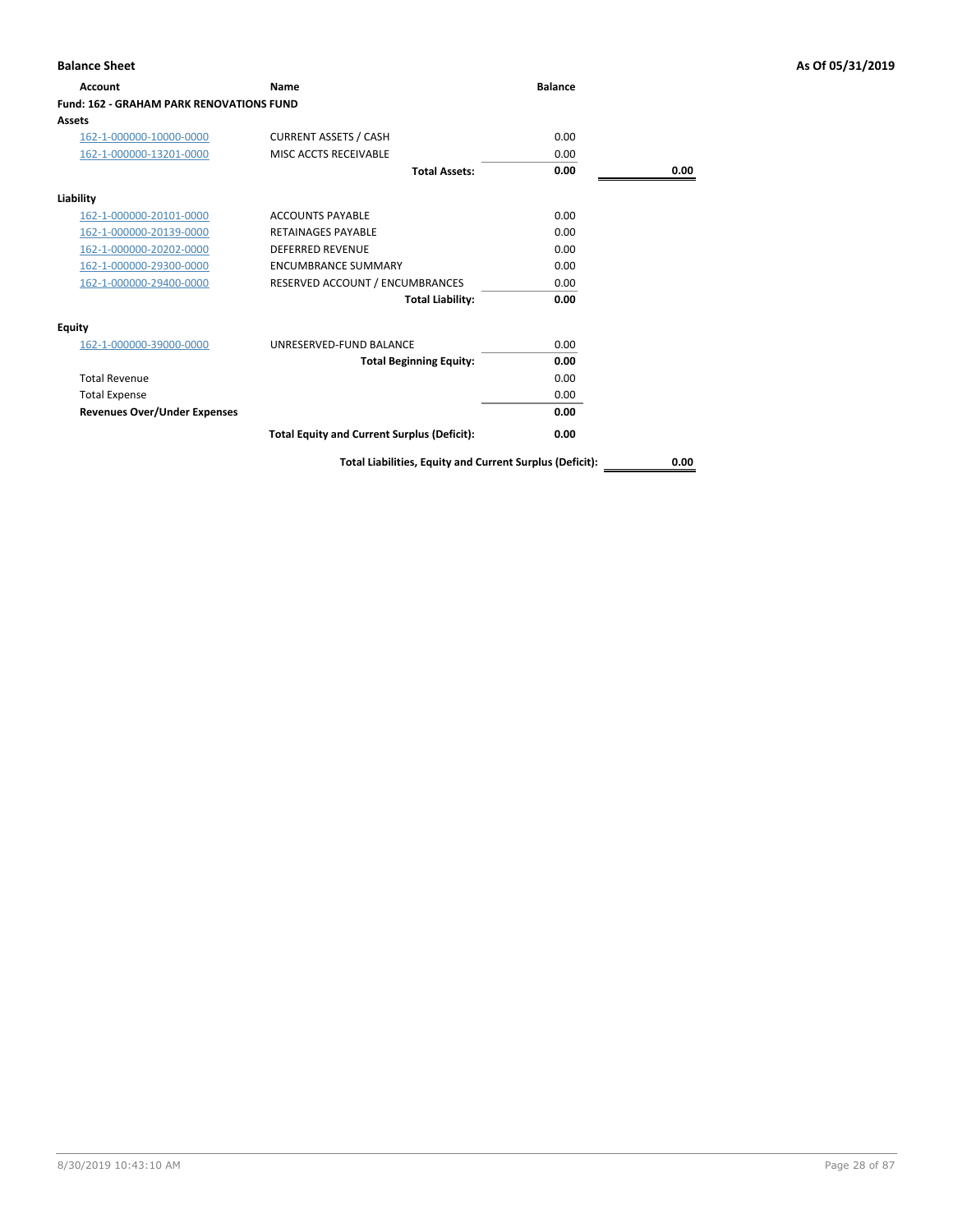| Account                                      | Name                                                     | <b>Balance</b> |      |
|----------------------------------------------|----------------------------------------------------------|----------------|------|
| <b>Fund: 163 - SECO STIMULAS BLOCK GRANT</b> |                                                          |                |      |
| Assets                                       |                                                          |                |      |
| 163-1-000000-10000-0000                      | <b>CURRENT ASSETS / CASH</b>                             | 0.00           |      |
| 163-1-000000-13201-0000                      | MISC ACCTS RECEIVABLE                                    | 0.00           |      |
| 163-1-000000-13205-0000                      | <b>INTEREST RECEIVABLE</b>                               | 0.00           |      |
|                                              | <b>Total Assets:</b>                                     | 0.00           | 0.00 |
| Liability                                    |                                                          |                |      |
| 163-1-000000-20101-0000                      | <b>ACCOUNTS PAYABLE</b>                                  | 0.00           |      |
| 163-1-000000-20102-0000                      | <b>CREDIT CARD PAYABLE</b>                               | 0.00           |      |
| 163-1-000000-20103-0000                      | <b>ACCRUED ACCOUNTS PAYABLE</b>                          | 0.00           |      |
| 163-1-000000-20139-0000                      | <b>RETAINAGES PAYABLE</b>                                | 0.00           |      |
| 163-1-000000-20902-0000                      | <b>DEFERRED GRANT REVENUE</b>                            | 0.00           |      |
| 163-1-000000-29300-0000                      | <b>ENCUMBRANCE SUMMARY</b>                               | 0.00           |      |
| 163-1-000000-29400-0100                      | RESERVED ACCOUNT / ENCUMBRANCES                          | 0.00           |      |
|                                              | <b>Total Liability:</b>                                  | 0.00           |      |
| Equity                                       |                                                          |                |      |
| 163-1-000000-39000-0000                      | UNRESERVED-FUND BALANCE                                  | 0.00           |      |
|                                              | <b>Total Beginning Equity:</b>                           | 0.00           |      |
| <b>Total Revenue</b>                         |                                                          | 0.00           |      |
| <b>Total Expense</b>                         |                                                          | 0.00           |      |
| <b>Revenues Over/Under Expenses</b>          |                                                          | 0.00           |      |
|                                              | <b>Total Equity and Current Surplus (Deficit):</b>       | 0.00           |      |
|                                              | Total Liabilities, Equity and Current Surplus (Deficit): |                | 0.00 |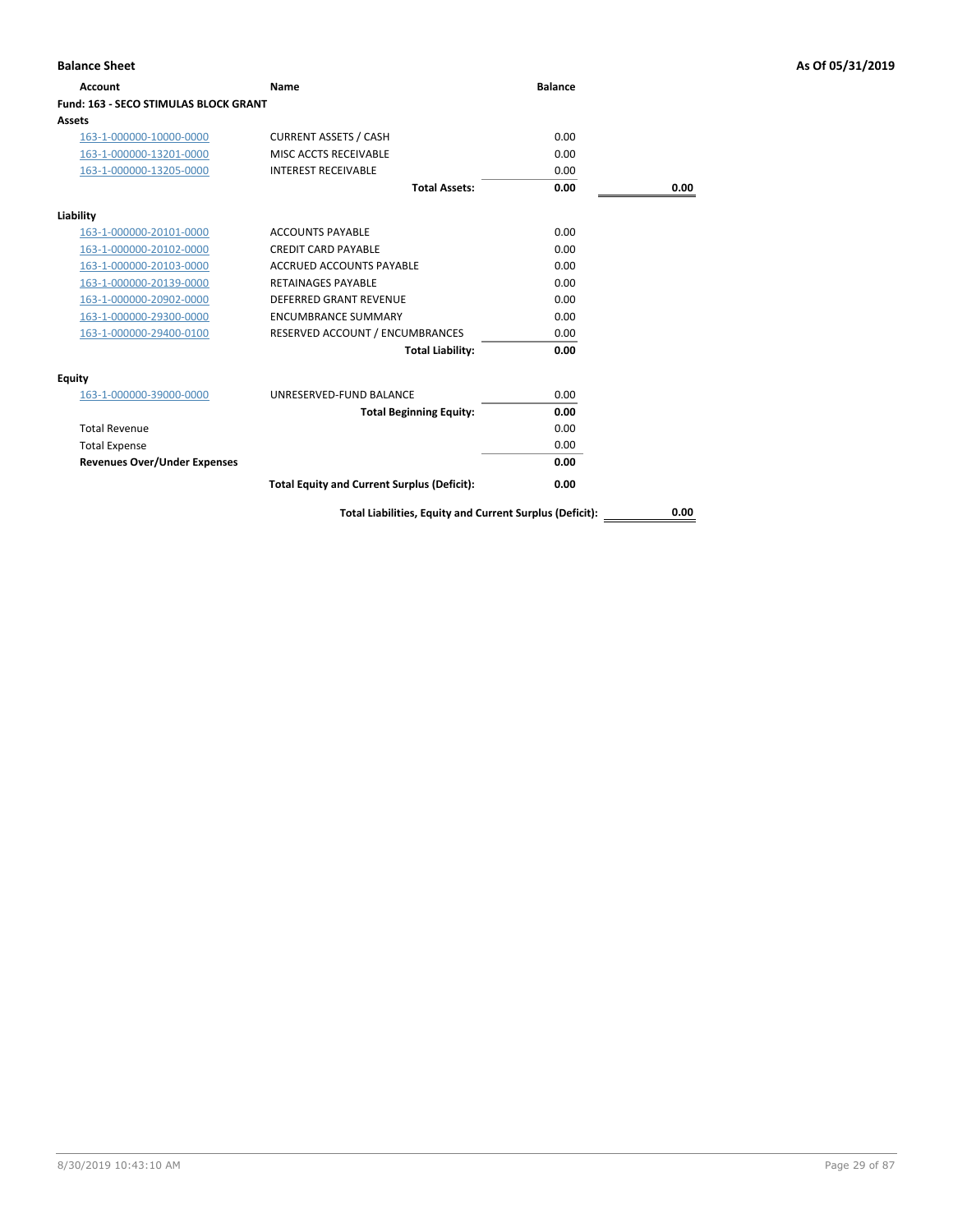| <b>Balance Sheet</b>                |                                                          |                |           | As Of 05/31/2019 |
|-------------------------------------|----------------------------------------------------------|----------------|-----------|------------------|
| <b>Account</b>                      | Name                                                     | <b>Balance</b> |           |                  |
| Fund: 164 - 2013 CO CAPITAL FUND    |                                                          |                |           |                  |
| <b>Assets</b>                       |                                                          |                |           |                  |
| 164-1-000000-10000-0000             | <b>CURRENT ASSETS / CASH</b>                             | 32,290.28      |           |                  |
| 164-1-000000-11508-0000             | 2013 CO'S PROJ CONST                                     | 2,048.70       |           |                  |
| 164-1-000000-11509-0000             | 2013 CO'S DEBT SERVICE                                   | 0.00           |           |                  |
| 164-1-000000-13205-0000             | <b>INTEREST RECEIVABLE</b>                               | 0.00           |           |                  |
| 164-1-000000-14035-0000             | DEBT SERVICE / DEBT SERVICE FUND                         | 0.00           |           |                  |
|                                     | <b>Total Assets:</b>                                     | 34,338.98      | 34,338.98 |                  |
| Liability                           |                                                          |                |           |                  |
| 164-1-000000-20101-0000             | <b>ACCOUNTS PAYABLE</b>                                  | 0.00           |           |                  |
| 164-1-000000-20102-0000             | <b>CREDIT CARD PAYABLE</b>                               | 0.00           |           |                  |
| 164-1-000000-20103-0000             | ACCRUED ACCOUNTS PAYABLE                                 | 0.00           |           |                  |
| 164-1-000000-20139-0000             | <b>RETAINAGES PAYABLE</b>                                | 0.00           |           |                  |
| 164-1-000000-21001-0000             | <b>GENERAL FUND / GENERAL FUND</b>                       | 0.00           |           |                  |
| 164-1-000000-21035-0000             | DEBT SERVICE / DUE TO DEBT SERVICE                       | 0.00           |           |                  |
| 164-1-000000-29300-0000             | <b>ENCUMBRANCE SUMMARY</b>                               | 0.00           |           |                  |
| 164-1-000000-29400-0100             | RESERVED ACCOUNT / ENCUMBRANCES                          | 0.00           |           |                  |
|                                     | <b>Total Liability:</b>                                  | 0.00           |           |                  |
| <b>Equity</b>                       |                                                          |                |           |                  |
| 164-1-000000-39000-0000             | UNRESERVED-FUND BALANCE                                  | 33,896.76      |           |                  |
|                                     | <b>Total Beginning Equity:</b>                           | 33,896.76      |           |                  |
| <b>Total Revenue</b>                |                                                          | 451.55         |           |                  |
| <b>Total Expense</b>                |                                                          | 9.33           |           |                  |
| <b>Revenues Over/Under Expenses</b> |                                                          | 442.22         |           |                  |
|                                     | <b>Total Equity and Current Surplus (Deficit):</b>       | 34,338.98      |           |                  |
|                                     | Total Liabilities, Equity and Current Surplus (Deficit): |                | 34,338.98 |                  |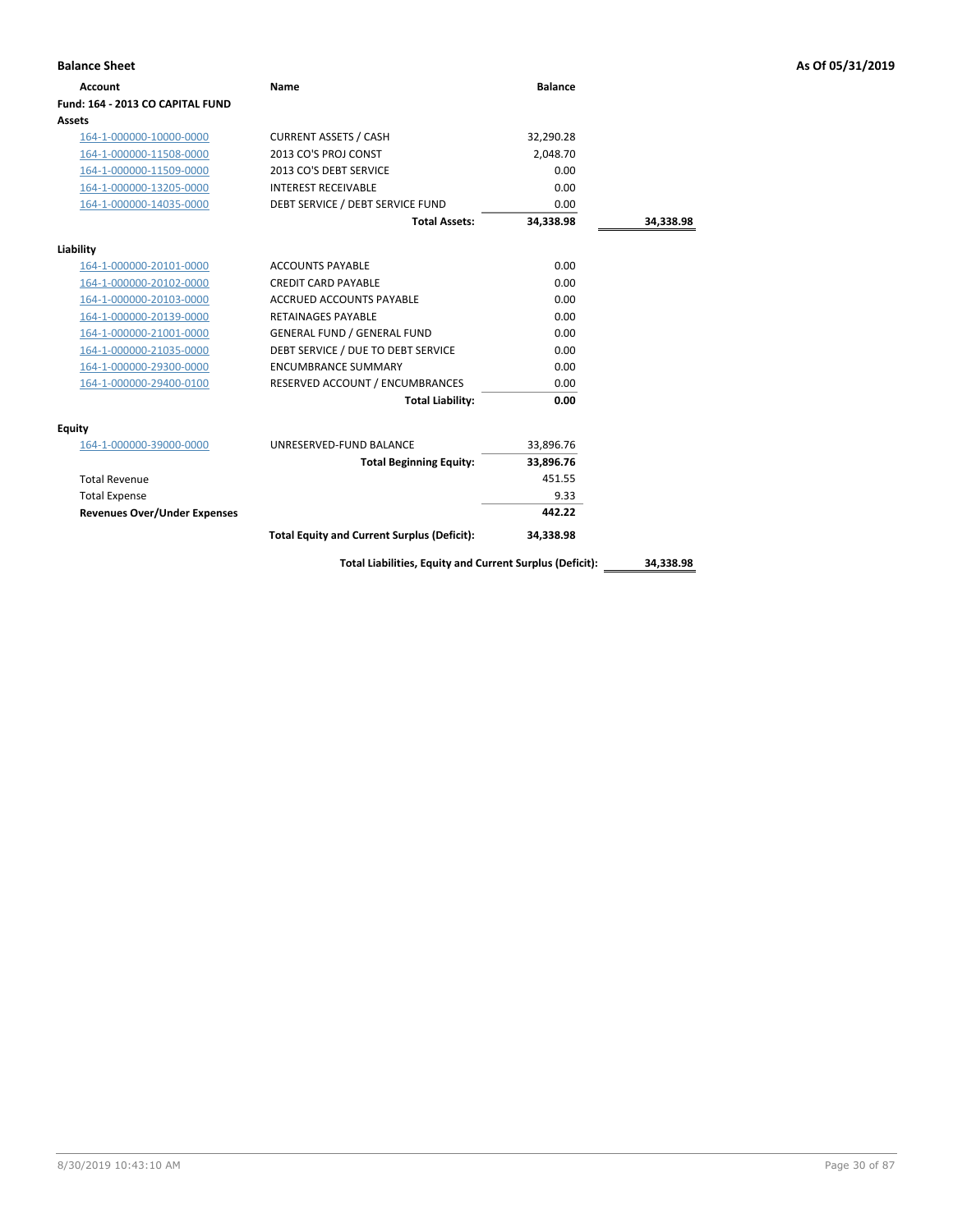| <b>Account</b>                      | Name                                               | <b>Balance</b> |            |
|-------------------------------------|----------------------------------------------------|----------------|------------|
| Fund: 165 - 2014 GO FUND            |                                                    |                |            |
| Assets                              |                                                    |                |            |
| 165-1-000000-10000-0000             | <b>CURRENT ASSETS / CASH</b>                       | $-8,613.63$    |            |
| 165-1-000000-11003-0000             | 2010 CO'S                                          | 0.00           |            |
| 165-1-000000-11202-0000             | 2014 GO STREET BONDS                               | 0.00           |            |
| 165-1-000000-11511-0000             | 2015 GO PROJECT CONSTRUCTION                       | 788,475.56     |            |
| 165-1-000000-11520-0000             | <b>CERTIFICATES OF DEPOSIT</b>                     | 0.00           |            |
| 165-1-000000-11530-0000             | <b>TexasTERM CP</b>                                | 0.00           |            |
| 165-1-000000-13201-0000             | MISC ACCTS RECEIVABLE                              | 0.00           |            |
| 165-1-000000-13205-0000             | <b>INTEREST RECEIVABLE</b>                         | 0.00           |            |
| 165-1-000000-14035-0000             | DEBT SERVICE / DEBT SERVICE FUND                   | 0.00           |            |
|                                     | <b>Total Assets:</b>                               | 779,861.93     | 779,861.93 |
|                                     |                                                    |                |            |
| Liability                           |                                                    |                |            |
| 165-1-000000-20101-0000             | ACCOUNTS PAYABLE                                   | 0.00           |            |
| 165-1-000000-20102-0000             | <b>CREDIT CARD PAYABLE</b>                         | 0.00           |            |
| 165-1-000000-20103-0000             | <b>ACCRUED ACCOUNTS PAYABLE</b>                    | 0.00           |            |
| 165-1-000000-20139-0000             | <b>RETAINAGES PAYABLE</b>                          | 0.00           |            |
| 165-1-000000-21001-0000             | <b>GENERAL FUND / GENERAL FUND</b>                 | 0.00           |            |
| 165-1-000000-21035-0000             | DEBT SERVICE / DUE TO DEBT SERVICE                 | 0.00           |            |
| 165-1-000000-29300-0000             | <b>ENCUMBRANCE SUMMARY</b>                         | 0.00           |            |
| 165-1-000000-29400-0100             | RESERVED ACCOUNT / ENCUMBRANCES                    | 0.00           |            |
|                                     | <b>Total Liability:</b>                            | 0.00           |            |
| Equity                              |                                                    |                |            |
| 165-1-000000-39000-0000             | UNRESERVED-FUND BALANCE                            | 767,685.84     |            |
|                                     | <b>Total Beginning Equity:</b>                     | 767,685.84     |            |
| <b>Total Revenue</b>                |                                                    | 12,176.09      |            |
| <b>Total Expense</b>                |                                                    | 0.00           |            |
| <b>Revenues Over/Under Expenses</b> |                                                    | 12,176.09      |            |
|                                     | <b>Total Equity and Current Surplus (Deficit):</b> | 779,861.93     |            |

**Balance Sheet As Of 05/31/2019**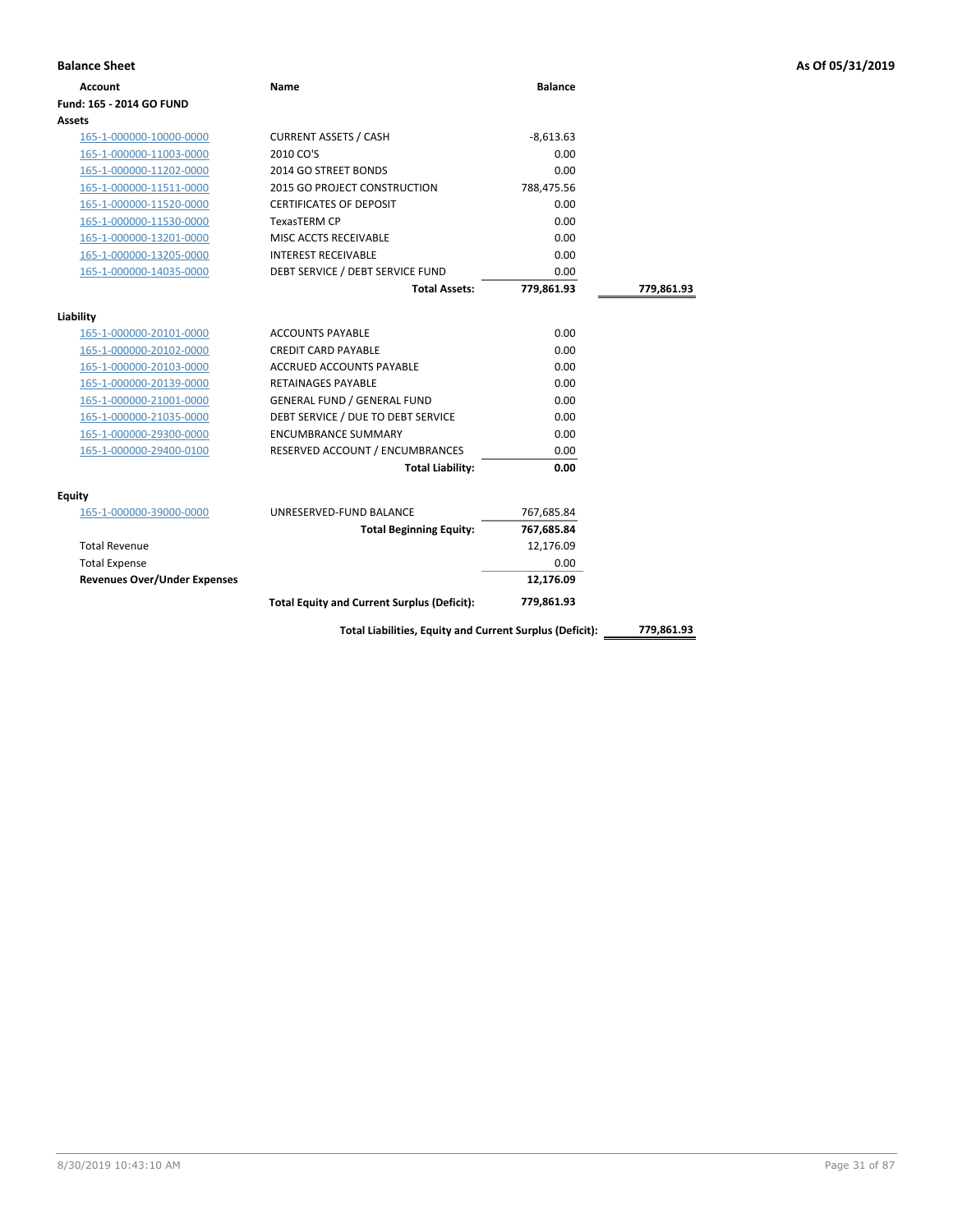| <b>Account</b>                                               | Name                                                     | <b>Balance</b> |      |
|--------------------------------------------------------------|----------------------------------------------------------|----------------|------|
| <b>Fund: 170 - LAW ENFORCEMENT GRANT - CAPITAL PURCHASES</b> |                                                          |                |      |
| <b>Assets</b>                                                |                                                          |                |      |
| 170-1-000000-10000-0000                                      | <b>CURRENT ASSETS / CASH</b>                             | 0.00           |      |
| 170-1-000000-13201-0000                                      | MISC ACCTS RECEIVABLE                                    | 0.00           |      |
|                                                              | <b>Total Assets:</b>                                     | 0.00           | 0.00 |
| Liability                                                    |                                                          |                |      |
| 170-1-000000-20101-0000                                      | <b>ACCOUNTS PAYABLE</b>                                  | 0.00           |      |
| 170-1-000000-20102-0000                                      | <b>CREDIT CARD PAYABLE</b>                               | 0.00           |      |
| 170-1-000000-20103-0000                                      | <b>ACCRUED ACCOUNTS PAYABLE</b>                          | 0.00           |      |
| 170-1-000000-20902-0000                                      | <b>DEFERRED GRANT REVENUE</b>                            | 0.00           |      |
| 170-1-000000-21001-0000                                      | <b>GENERAL FUND / GENERAL FUND</b>                       | 0.00           |      |
| 170-1-000000-24004-0000                                      | <b>INTEREST PAYABLE ON DEP</b>                           | 0.00           |      |
| 170-1-000000-29300-0000                                      | <b>ENCUMBRANCE SUMMARY</b>                               | 0.00           |      |
| 170-1-000000-29400-0000                                      | RESERVED ACCOUNT / ENCUMBRANCES                          | 0.00           |      |
|                                                              | <b>Total Liability:</b>                                  | 0.00           |      |
| Equity                                                       |                                                          |                |      |
| 170-1-000000-39000-0000                                      | UNRESERVED-FUND BALANCE                                  | 0.00           |      |
|                                                              | <b>Total Beginning Equity:</b>                           | 0.00           |      |
| <b>Total Revenue</b>                                         |                                                          | 21,253.00      |      |
| <b>Total Expense</b>                                         |                                                          | 21,253.00      |      |
| <b>Revenues Over/Under Expenses</b>                          |                                                          | 0.00           |      |
|                                                              | <b>Total Equity and Current Surplus (Deficit):</b>       | 0.00           |      |
|                                                              | Total Liabilities, Equity and Current Surplus (Deficit): |                | 0.00 |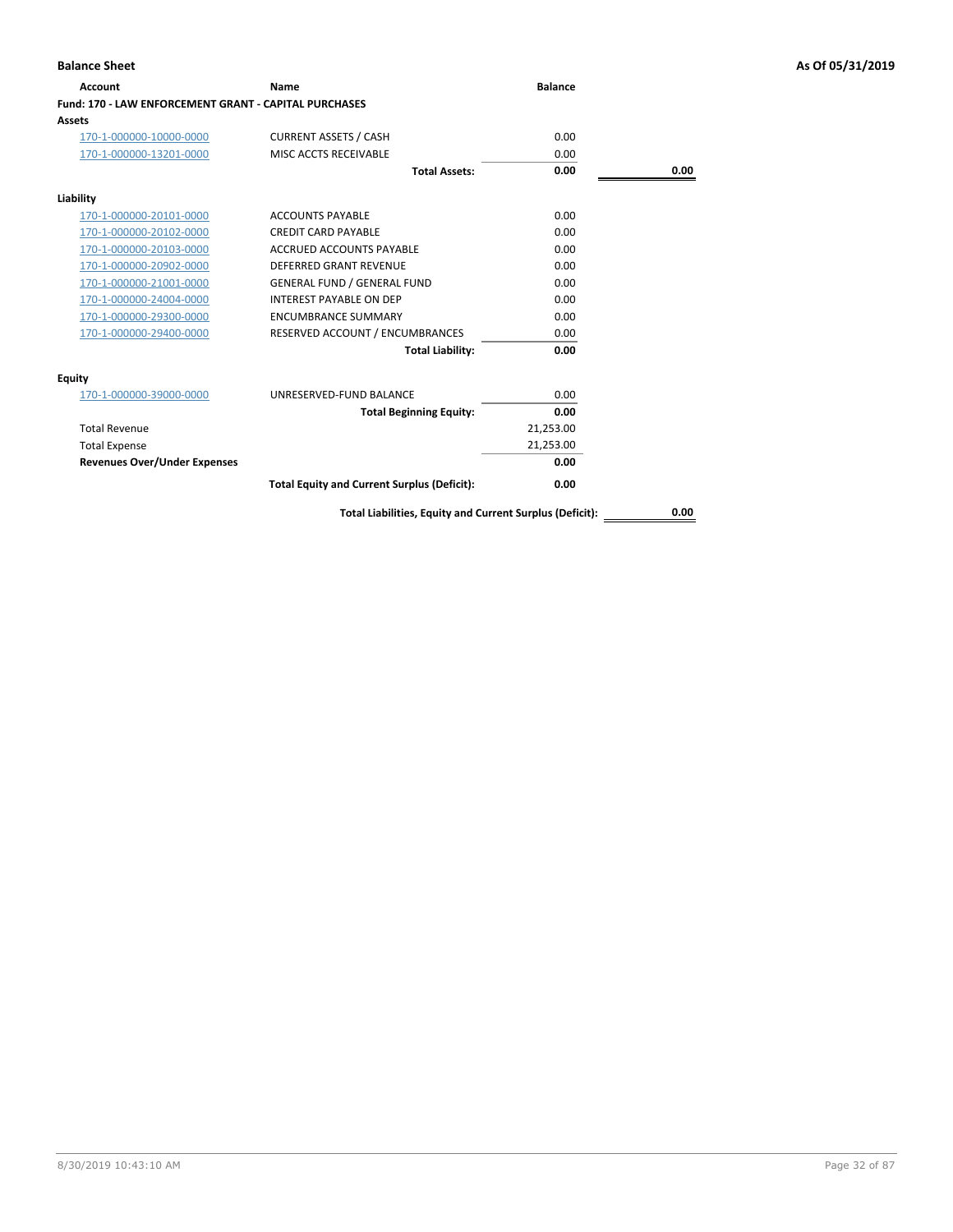| <b>Balance Sheet</b>                    |                                                          |                |              | As Of 05/31/2019 |
|-----------------------------------------|----------------------------------------------------------|----------------|--------------|------------------|
| <b>Account</b>                          | Name                                                     | <b>Balance</b> |              |                  |
| Fund: 171 - MAIN STREET SPECIAL REVENUE |                                                          |                |              |                  |
| <b>Assets</b>                           |                                                          |                |              |                  |
| 171-1-000000-10000-0000                 | <b>CURRENT ASSETS / CASH</b>                             | $-18,659.00$   |              |                  |
| 171-1-000000-13201-0000                 | MISC ACCTS RECEIVABLE                                    | 0.00           |              |                  |
| 171-1-000000-13205-0000                 | <b>INTEREST RECEIVABLE</b>                               | 0.00           |              |                  |
|                                         | <b>Total Assets:</b>                                     | $-18,659.00$   | $-18,659.00$ |                  |
| Liability                               |                                                          |                |              |                  |
| 171-1-000000-20101-0000                 | <b>ACCOUNTS PAYABLE</b>                                  | 0.00           |              |                  |
| 171-1-000000-20102-0000                 | <b>CREDIT CARD PAYABLE</b>                               | 0.00           |              |                  |
| 171-1-000000-20103-0000                 | ACCRUED ACCOUNTS PAYABLE                                 | 0.00           |              |                  |
| 171-1-000000-20139-0000                 | <b>RETAINAGES PAYABLE</b>                                | 0.00           |              |                  |
| 171-1-000000-20902-0000                 | DEFERRED GRANT REVENUE                                   | 0.00           |              |                  |
| 171-1-000000-29300-0000                 | <b>ENCUMBRANCE SUMMARY</b>                               | 0.00           |              |                  |
| 171-1-000000-29400-0100                 | RESERVED ACCOUNT / ENCUMBRANCES                          | 0.00           |              |                  |
|                                         | <b>Total Liability:</b>                                  | 0.00           |              |                  |
| <b>Equity</b>                           |                                                          |                |              |                  |
| 171-1-000000-39000-0000                 | UNRESERVED-FUND BALANCE                                  | 9,077.21       |              |                  |
|                                         | <b>Total Beginning Equity:</b>                           | 9,077.21       |              |                  |
| <b>Total Revenue</b>                    |                                                          | 0.00           |              |                  |
| <b>Total Expense</b>                    |                                                          | 27,736.21      |              |                  |
| <b>Revenues Over/Under Expenses</b>     |                                                          | $-27,736.21$   |              |                  |
|                                         | <b>Total Equity and Current Surplus (Deficit):</b>       | $-18,659.00$   |              |                  |
|                                         | Total Liabilities, Equity and Current Surplus (Deficit): |                | $-18,659.00$ |                  |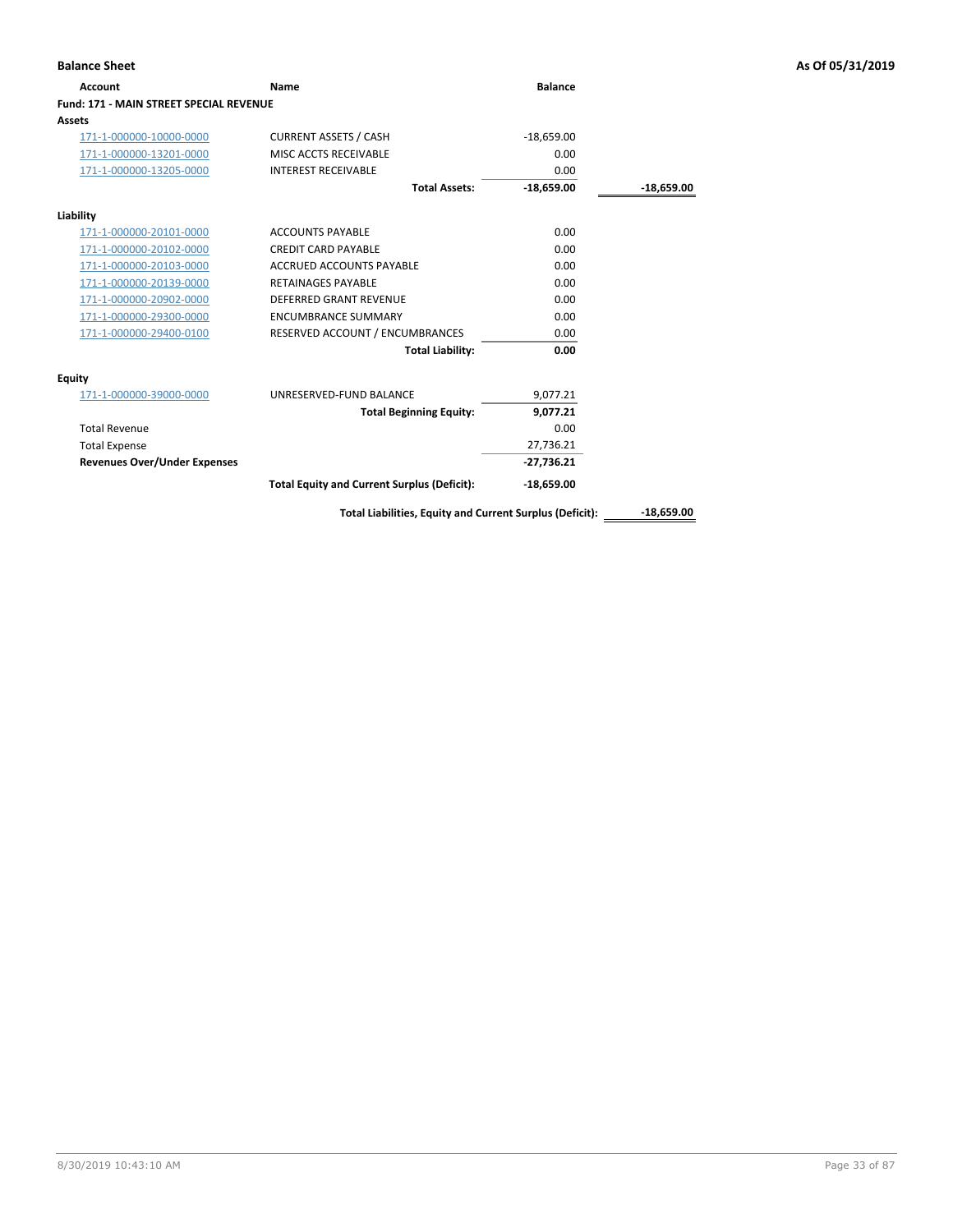| <b>Balance Sheet</b>                 |                                                    |                |          | As Of 05/31/2019 |
|--------------------------------------|----------------------------------------------------|----------------|----------|------------------|
| <b>Account</b>                       | Name                                               | <b>Balance</b> |          |                  |
| <b>Fund: 172 - MINOR GRANTS FUND</b> |                                                    |                |          |                  |
| <b>Assets</b>                        |                                                    |                |          |                  |
| 172-1-000000-10000-0000              | <b>CURRENT ASSETS / CASH</b>                       | 8,126.59       |          |                  |
| 172-1-000000-13201-0000              | MISC ACCTS RECEIVABLE                              | 0.00           |          |                  |
| 172-1-000000-13205-0000              | <b>INTEREST RECEIVABLE</b>                         | 0.00           |          |                  |
|                                      | <b>Total Assets:</b>                               | 8,126.59       | 8,126.59 |                  |
| Liability                            |                                                    |                |          |                  |
| 172-1-000000-20101-0000              | <b>ACCOUNTS PAYABLE</b>                            | 0.00           |          |                  |
| 172-1-000000-20102-0000              | <b>CREDIT CARD PAYABLE</b>                         | 0.00           |          |                  |
| 172-1-000000-20103-0000              | <b>ACCRUED ACCOUNTS PAYABLE</b>                    | 0.00           |          |                  |
| 172-1-000000-20902-0000              | <b>DEFERRED GRANT REVENUE</b>                      | 0.00           |          |                  |
| 172-1-000000-29300-0000              | <b>ENCUMBRANCE SUMMARY</b>                         | 0.00           |          |                  |
| 172-1-000000-29400-0000              | RESERVED ACCOUNT / ENCUMBRANCES                    | 0.00           |          |                  |
|                                      | <b>Total Liability:</b>                            | 0.00           |          |                  |
| <b>Equity</b>                        |                                                    |                |          |                  |
| 172-1-000000-39000-0000              | UNRESERVED-FUND BALANCE                            | 3,559.10       |          |                  |
|                                      | <b>Total Beginning Equity:</b>                     | 3,559.10       |          |                  |
| <b>Total Revenue</b>                 |                                                    | 15,624.00      |          |                  |
| <b>Total Expense</b>                 |                                                    | 11,056.51      |          |                  |
| <b>Revenues Over/Under Expenses</b>  |                                                    | 4,567.49       |          |                  |
|                                      | <b>Total Equity and Current Surplus (Deficit):</b> | 8,126.59       |          |                  |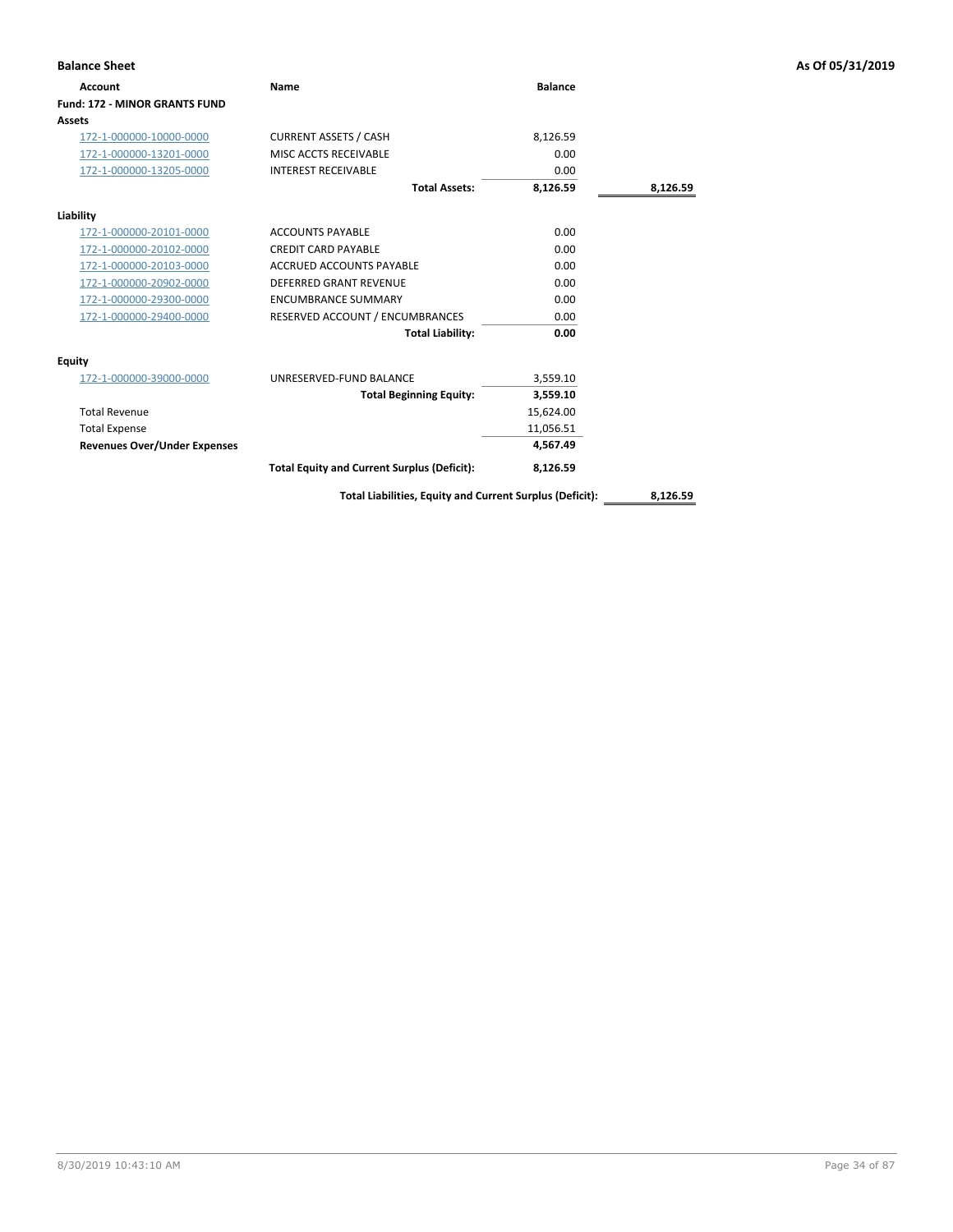| <b>Balance Sheet</b>                   |                                                          |                |      | As Of 05/31/2019 |
|----------------------------------------|----------------------------------------------------------|----------------|------|------------------|
| Account                                | Name                                                     | <b>Balance</b> |      |                  |
| <b>Fund: 173 - FL YOUNG FOUNDATION</b> |                                                          |                |      |                  |
| Assets                                 |                                                          |                |      |                  |
| 173-1-000000-10000-0000                | <b>CURRENT ASSETS / CASH</b>                             | 0.00           |      |                  |
| 173-1-000000-13201-0000                | MISC ACCTS RECEIVABLE                                    | 0.00           |      |                  |
|                                        | <b>Total Assets:</b>                                     | 0.00           | 0.00 |                  |
| Liability                              |                                                          |                |      |                  |
| 173-1-000000-20101-0000                | <b>ACCOUNTS PAYABLE</b>                                  | 0.00           |      |                  |
| 173-1-000000-20102-0000                | <b>CREDIT CARD PAYABLE</b>                               | 0.00           |      |                  |
| 173-1-000000-20902-0000                | <b>DEFERRED GRANT REVENUE</b>                            | 0.00           |      |                  |
| 173-1-000000-29300-0000                | <b>ENCUMBRANCE SUMMARY</b>                               | 0.00           |      |                  |
| 173-1-000000-29400-0000                | RESERVED ACCOUNT / ENCUMBRANCES                          | 0.00           |      |                  |
|                                        | <b>Total Liability:</b>                                  | 0.00           |      |                  |
| <b>Equity</b>                          |                                                          |                |      |                  |
| 173-1-000000-39000-0000                | UNRESERVED-FUND BALANCE                                  | 0.00           |      |                  |
|                                        | <b>Total Beginning Equity:</b>                           | 0.00           |      |                  |
| <b>Total Revenue</b>                   |                                                          | 0.00           |      |                  |
| <b>Total Expense</b>                   |                                                          | 0.00           |      |                  |
| <b>Revenues Over/Under Expenses</b>    |                                                          | 0.00           |      |                  |
|                                        | <b>Total Equity and Current Surplus (Deficit):</b>       | 0.00           |      |                  |
|                                        | Total Liabilities, Equity and Current Surplus (Deficit): |                | 0.00 |                  |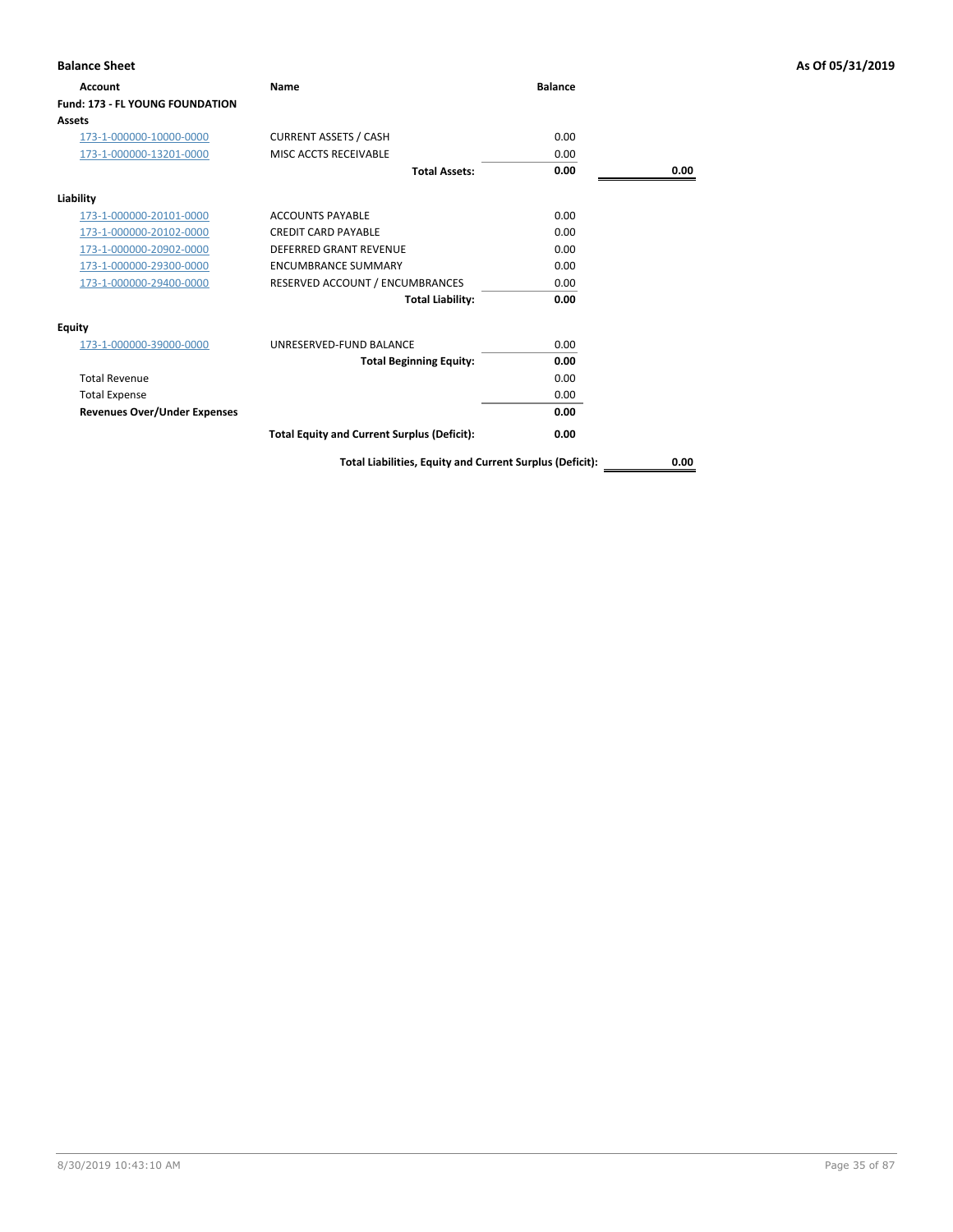| <b>Balance Sheet</b>                |                                                    |                |      | As Of 05/31/2019 |
|-------------------------------------|----------------------------------------------------|----------------|------|------------------|
| <b>Account</b>                      | Name                                               | <b>Balance</b> |      |                  |
| Fund: 174 - FEMA GRANT              |                                                    |                |      |                  |
| <b>Assets</b>                       |                                                    |                |      |                  |
| 174-1-000000-10000-0000             | <b>CURRENT ASSETS / CASH</b>                       | 0.00           |      |                  |
| 174-1-000000-13201-0000             | MISC ACCTS RECEIVABLE                              | 0.00           |      |                  |
| 174-1-000000-13205-0000             | <b>INTEREST RECEIVABLE</b>                         | 0.00           |      |                  |
|                                     | <b>Total Assets:</b>                               | 0.00           | 0.00 |                  |
| Liability                           |                                                    |                |      |                  |
| 174-1-000000-20101-0000             | <b>ACCOUNTS PAYABLE</b>                            | 0.00           |      |                  |
| 174-1-000000-20102-0000             | <b>CREDIT CARD PAYABLE</b>                         | 0.00           |      |                  |
| 174-1-000000-20103-0000             | <b>ACCRUED ACCOUNTS PAYABLE</b>                    | 0.00           |      |                  |
| 174-1-000000-20902-0000             | DEFERRED GRANT REVENUE                             | 0.00           |      |                  |
| 174-1-000000-29300-0000             | <b>ENCUMBRANCE SUMMARY</b>                         | 0.00           |      |                  |
| 174-1-000000-29400-0000             | RESERVED ACCOUNT / ENCUMBRANCES                    | 0.00           |      |                  |
|                                     | <b>Total Liability:</b>                            | 0.00           |      |                  |
| <b>Equity</b>                       |                                                    |                |      |                  |
| 174-1-000000-39000-0000             | UNRESERVED-FUND BALANCE                            | 0.00           |      |                  |
|                                     | <b>Total Beginning Equity:</b>                     | 0.00           |      |                  |
| <b>Total Revenue</b>                |                                                    | 0.00           |      |                  |
| <b>Total Expense</b>                |                                                    | 0.00           |      |                  |
| <b>Revenues Over/Under Expenses</b> |                                                    | 0.00           |      |                  |
|                                     | <b>Total Equity and Current Surplus (Deficit):</b> | 0.00           |      |                  |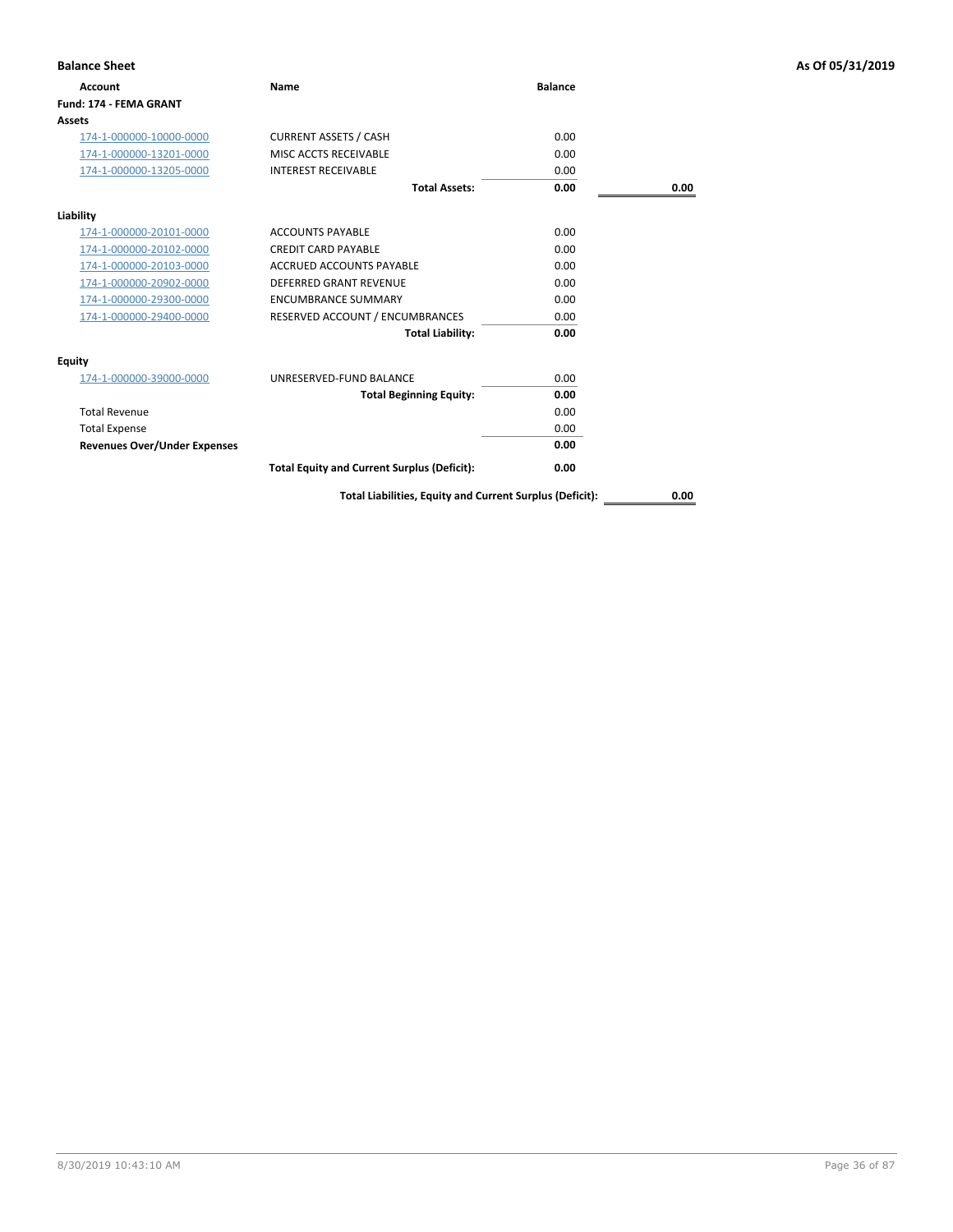| <b>Balance Sheet</b>                       |                                                    |                |          | As Of 05/31/2019 |
|--------------------------------------------|----------------------------------------------------|----------------|----------|------------------|
| <b>Account</b>                             | Name                                               | <b>Balance</b> |          |                  |
| Fund: 175 - JUSTICE ASSISTANCE GRANT - JAG |                                                    |                |          |                  |
| <b>Assets</b>                              |                                                    |                |          |                  |
| 175-1-000000-10000-0000                    | <b>CURRENT ASSETS / CASH</b>                       | 6,501.65       |          |                  |
| 175-1-000000-13201-0000                    | MISC ACCTS RECEIVABLE                              | 0.00           |          |                  |
|                                            | <b>Total Assets:</b>                               | 6,501.65       | 6,501.65 |                  |
| Liability                                  |                                                    |                |          |                  |
| 175-1-000000-20101-0000                    | <b>ACCOUNTS PAYABLE</b>                            | 0.00           |          |                  |
| 175-1-000000-20102-0000                    | <b>CREDIT CARD PAYABLE</b>                         | 0.00           |          |                  |
| 175-1-000000-20902-0000                    | <b>DEFERRED GRANT REVENUE</b>                      | 0.00           |          |                  |
| 175-1-000000-29300-0000                    | <b>ENCUMBRANCE SUMMARY</b>                         | 0.00           |          |                  |
| 175-1-000000-29400-0000                    | RESERVED ACCOUNT / ENCUMBRANCES                    | 0.00           |          |                  |
|                                            | <b>Total Liability:</b>                            | 0.00           |          |                  |
| <b>Equity</b>                              |                                                    |                |          |                  |
| 175-1-000000-39000-0000                    | UNRESERVED-FUND BALANCE                            | 13,761.65      |          |                  |
|                                            | <b>Total Beginning Equity:</b>                     | 13,761.65      |          |                  |
| <b>Total Revenue</b>                       |                                                    | 1,360.00       |          |                  |
| <b>Total Expense</b>                       |                                                    | 8,620.00       |          |                  |
| <b>Revenues Over/Under Expenses</b>        |                                                    | $-7,260.00$    |          |                  |
|                                            | <b>Total Equity and Current Surplus (Deficit):</b> | 6,501.65       |          |                  |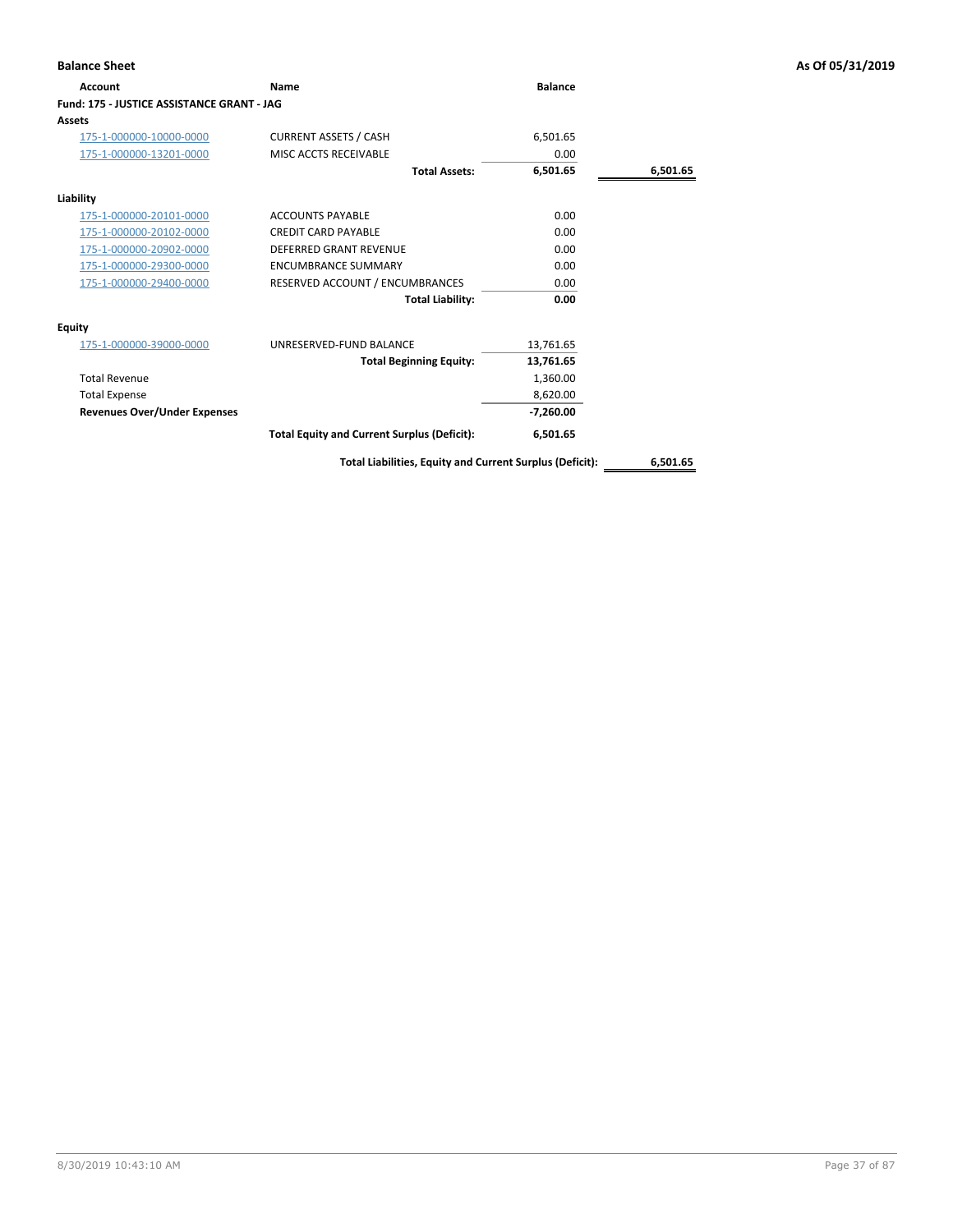| <b>Balance Sheet</b>                |                                                    |                |      | As Of 05/31/2019 |
|-------------------------------------|----------------------------------------------------|----------------|------|------------------|
| <b>Account</b>                      | Name                                               | <b>Balance</b> |      |                  |
| <b>Fund: 176 - HOME GRANT FUND</b>  |                                                    |                |      |                  |
| <b>Assets</b>                       |                                                    |                |      |                  |
| 176-1-000000-10000-0000             | <b>CURRENT ASSETS / CASH</b>                       | 0.00           |      |                  |
| 176-1-000000-13201-0000             | MISC ACCTS RECEIVABLE                              | 0.00           |      |                  |
| 176-1-000000-13205-0000             | <b>INTEREST RECEIVABLE</b>                         | 0.00           |      |                  |
|                                     | <b>Total Assets:</b>                               | 0.00           | 0.00 |                  |
| Liability                           |                                                    |                |      |                  |
| 176-1-000000-20101-0000             | <b>ACCOUNTS PAYABLE</b>                            | 0.00           |      |                  |
| 176-1-000000-20102-0000             | <b>CREDIT CARD PAYABLE</b>                         | 0.00           |      |                  |
| 176-1-000000-20103-0000             | ACCRUED ACCOUNTS PAYABLE                           | 0.00           |      |                  |
| 176-1-000000-20902-0000             | <b>DEFERRED GRANT REVENUE</b>                      | 0.00           |      |                  |
| 176-1-000000-29300-0000             | <b>ENCUMBRANCE SUMMARY</b>                         | 0.00           |      |                  |
| 176-1-000000-29400-0000             | RESERVED ACCOUNT / ENCUMBRANCES                    | 0.00           |      |                  |
|                                     | <b>Total Liability:</b>                            | 0.00           |      |                  |
| Equity                              |                                                    |                |      |                  |
| 176-1-000000-39000-0000             | UNRESERVED-FUND BALANCE                            | 0.00           |      |                  |
|                                     | <b>Total Beginning Equity:</b>                     | 0.00           |      |                  |
| <b>Total Revenue</b>                |                                                    | 0.00           |      |                  |
| <b>Total Expense</b>                |                                                    | 0.00           |      |                  |
| <b>Revenues Over/Under Expenses</b> |                                                    | 0.00           |      |                  |
|                                     | <b>Total Equity and Current Surplus (Deficit):</b> | 0.00           |      |                  |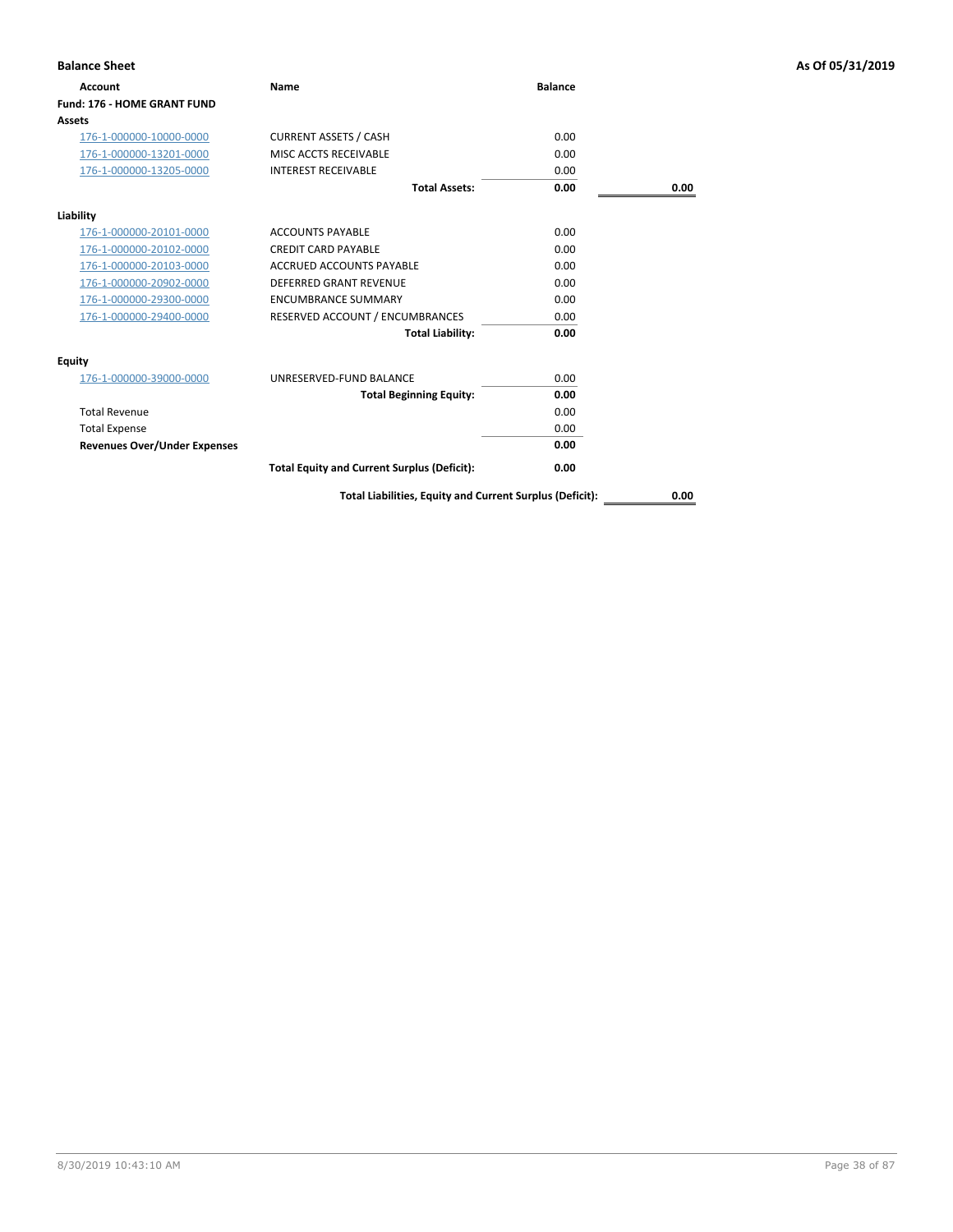| Account                                        | <b>Name</b>                                        | <b>Balance</b> |      |
|------------------------------------------------|----------------------------------------------------|----------------|------|
| <b>Fund: 177 - SAFE ROUTES TO SCHOOL GRANT</b> |                                                    |                |      |
| Assets                                         |                                                    |                |      |
| 177-1-000000-10000-0000                        | <b>CURRENT ASSETS / CASH</b>                       | 0.00           |      |
| 177-1-000000-13201-0000                        | MISC ACCTS RECEIVABLE                              | 0.00           |      |
| 177-1-000000-13205-0000                        | <b>INTEREST RECEIVABLE</b>                         | 0.00           |      |
|                                                | <b>Total Assets:</b>                               | 0.00           | 0.00 |
| Liability                                      |                                                    |                |      |
| 177-1-000000-20101-0000                        | <b>ACCOUNTS PAYABLE</b>                            | 0.00           |      |
| 177-1-000000-20102-0000                        | <b>CREDIT CARD PAYABLE</b>                         | 0.00           |      |
| 177-1-000000-20139-0000                        | <b>RETAINAGES PAYABLE</b>                          | 0.00           |      |
| 177-1-000000-20902-0000                        | <b>DEFERRED GRANT REVENUE</b>                      | 0.00           |      |
|                                                | <b>Total Liability:</b>                            | 0.00           |      |
| Equity                                         |                                                    |                |      |
| 177-1-000000-39000-0000                        | UNRESERVED-FUND BALANCE                            | 0.00           |      |
|                                                | <b>Total Beginning Equity:</b>                     | 0.00           |      |
| <b>Total Revenue</b>                           |                                                    | 0.00           |      |
| <b>Total Expense</b>                           |                                                    | 0.00           |      |
| <b>Revenues Over/Under Expenses</b>            |                                                    | 0.00           |      |
|                                                | <b>Total Equity and Current Surplus (Deficit):</b> | 0.00           |      |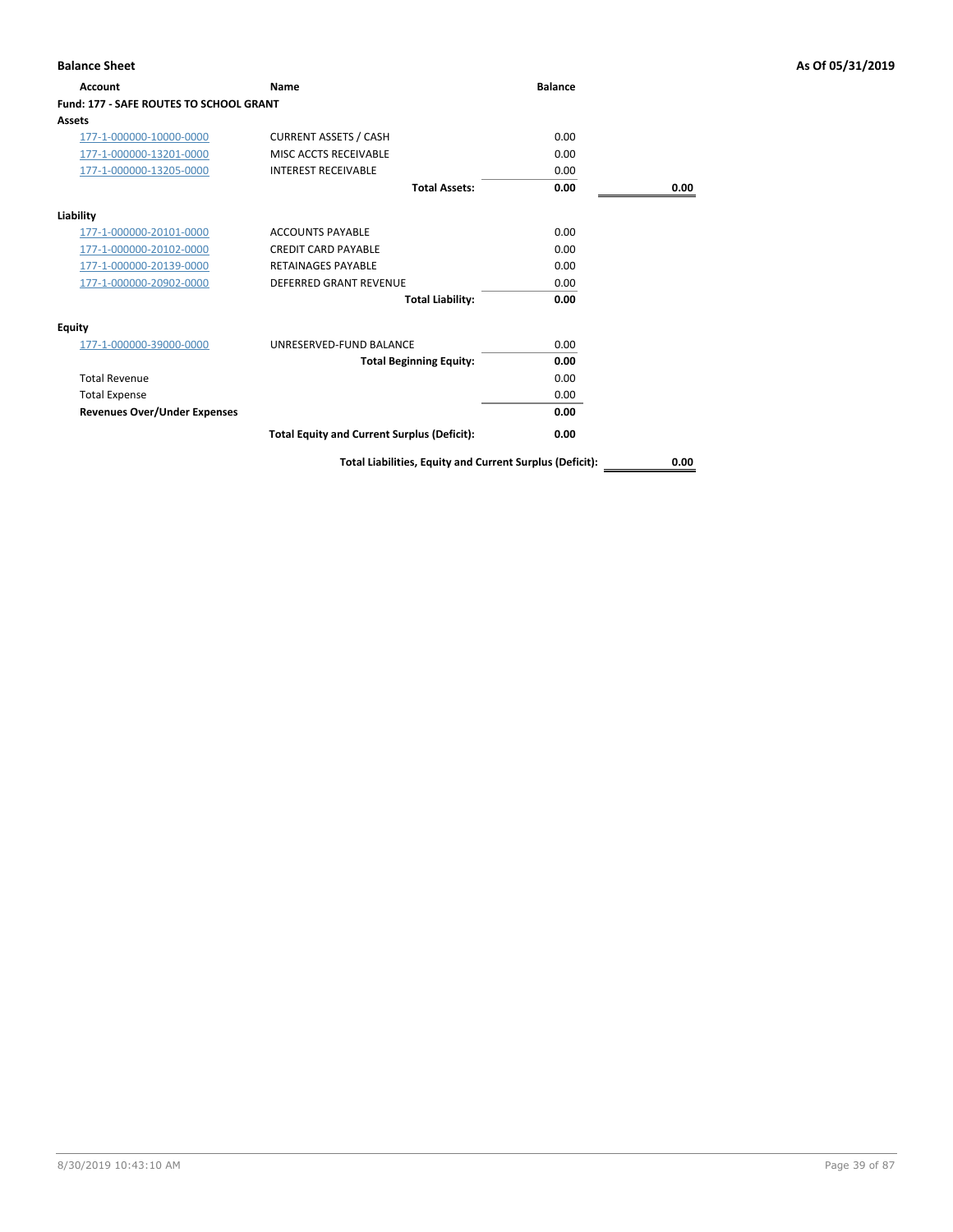|  |  |  |  | As Of 05/31/2019 |
|--|--|--|--|------------------|
|--|--|--|--|------------------|

| <b>Balance Sheet</b>                |                                                    |                  |               | As Of 05/31/2019 |
|-------------------------------------|----------------------------------------------------|------------------|---------------|------------------|
| <b>Account</b>                      | Name                                               | <b>Balance</b>   |               |                  |
| Fund: 190 - FIXED ASSETS            |                                                    |                  |               |                  |
| Assets                              |                                                    |                  |               |                  |
| 190-1-000000-10000-0000             | <b>CURRENT ASSETS / CASH</b>                       | 3,979,096.29     |               |                  |
| 190-1-000000-16001-0000             | FIXED ASSETS / LAND                                | 4,319,195.57     |               |                  |
| 190-1-000000-16002-0000             | FIXED ASSETS / IMPROVMENTS-NON BUILDI              | 9,912,720.98     |               |                  |
| 190-1-000000-16003-0000             | ACCUM DEPR / IMPROVEMENTS- NON BUIL                | -4,418,664.01    |               |                  |
| 190-1-000000-16004-0000             | FIXED ASSETS / BUILDINGS                           | 18,870,389.31    |               |                  |
| 190-1-000000-16005-0000             | ACCUM DEPR / BUILDINGS                             | -7,078,918.90    |               |                  |
| 190-1-000000-16109-0000             | FIXED ASSETS / INFRASTRUCTURE                      | 41,233,401.98    |               |                  |
| 190-1-000000-16110-0000             | ACCUM DEPR / INFRASTRUCTURE                        | -17,759,272.67   |               |                  |
| 190-1-000000-16201-0000             | FIXED ASSETS / MACHINERY AND EQUIPMEN              | 6,681,975.42     |               |                  |
| 190-1-000000-16202-0000             | ACCUM DEPR / MACHINERY AND EQUIPMEI                | -4,901,148.10    |               |                  |
| 190-1-000000-16205-0000             | FIXED ASSETS / SEIZURE FUNDED VEHICLES             | 109,736.85       |               |                  |
| 190-1-000000-16206-0000             | ACCUM DEPR / SEIZURE FUNDED VEHICLES               | $-95,298.29$     |               |                  |
| 190-1-000000-16301-0000             | FIXED ASSETS / C W I P                             | 6,540,229.12     |               |                  |
|                                     | <b>Total Assets:</b>                               | 57,393,443.55    | 57,393,443.55 |                  |
|                                     |                                                    |                  |               |                  |
| Liability                           |                                                    |                  |               |                  |
| 190-1-000000-20101-0000             | <b>ACCOUNTS PAYABLE</b>                            | 0.00             |               |                  |
| 190-1-000000-20102-0000             | <b>CREDIT CARD PAYABLE</b>                         | 0.00             |               |                  |
| 190-1-000000-27001-0000             | CONTRIBUTED CAPITAL / DEVELOPERS                   | 7,196,125.29     |               |                  |
| 190-1-000000-27101-0000             | INVESTMENT IN GFA / GENERAL FUND                   | 2,194,657.07     |               |                  |
| 190-1-000000-27102-0000             | <b>SPECIAL REVENUE FUNDS</b>                       | 4,861,998.29     |               |                  |
| 190-1-000000-27103-0000             | <b>GENERAL CIP FUND</b>                            | 64,126,730.55    |               |                  |
| 190-1-000000-27104-0000             | PROPRIETARY FUNDS                                  | 13,885,324.34    |               |                  |
| 190-1-000000-27105-0000             | INTERNAL SERVICE FUNDS                             | 0.00             |               |                  |
| 190-1-000000-27106-0000             | <b>EXPENDABLE TRUST FUNDS</b>                      | 0.00             |               |                  |
| 190-1-000000-27107-0000             | INVESTMENT IN GFA / SEIZURE FUNDS                  | 127,680.68       |               |                  |
| 190-1-000000-27108-0000             | INVESTMENT IN GFA / FIRE DEPARTMEN                 | 0.00             |               |                  |
| 190-1-000000-27109-0000             | PARKS & RECREATION DEPT                            | 0.00             |               |                  |
| 190-1-000000-27110-0000             | INVESTMENT IN GFA / 4A EDC                         | 524,560.49       |               |                  |
| 190-1-000000-27201-0000             | CAFR USE / MUNICIPAL BUILDINGS                     | 1,862,037.81     |               |                  |
| 190-1-000000-27202-0000             | CAFR USE / OTHER GENERAL GOVERNMEN                 | 363,987.04       |               |                  |
| 190-1-000000-27203-0000             | CAFR USE / POLICE PROTECTION                       | 1,742,383.46     |               |                  |
| 190-1-000000-27204-0000             | CAFR USE / FIRE PROTECTION                         | 2,609,936.84     |               |                  |
| 190-1-000000-27205-0000             | CAFR USE / PUBLIC WORKS                            | 2,509,263.59     |               |                  |
| 190-1-000000-27206-0000             | <b>CAFR USE / LIBRARIES</b>                        | 2,147,054.00     |               |                  |
| 190-1-000000-27207-0000             | CAFR USE / RECREATION                              | 4,153,623.63     |               |                  |
| 190-1-000000-27208-0000             | CAFR USE / CEMETERY                                | 246,894.00       |               |                  |
| 190-1-000000-27209-0000             | CAFR USE / EXCHANGE BUILDING                       | 6,053,703.29     |               |                  |
| 190-1-000000-27210-0000             | CAFR USE / INVESTMENT IN GFA                       | $-21,688,883.66$ |               |                  |
| 190-1-000000-27301-0000             | DONATIONS/GRANTS                                   | 2,478,141.06     |               |                  |
|                                     | <b>Total Liability:</b>                            | 95,395,217.77    |               |                  |
| Equity                              |                                                    |                  |               |                  |
| 190-1-000000-39000-0000             | UNRESERVED-FUND BALANCE                            | -38,001,774.22   |               |                  |
|                                     | <b>Total Beginning Equity:</b>                     | -38,001,774.22   |               |                  |
| <b>Total Expense</b>                |                                                    | 0.00             |               |                  |
| <b>Revenues Over/Under Expenses</b> |                                                    | 0.00             |               |                  |
|                                     | <b>Total Equity and Current Surplus (Deficit):</b> | -38,001,774.22   |               |                  |
|                                     |                                                    |                  |               |                  |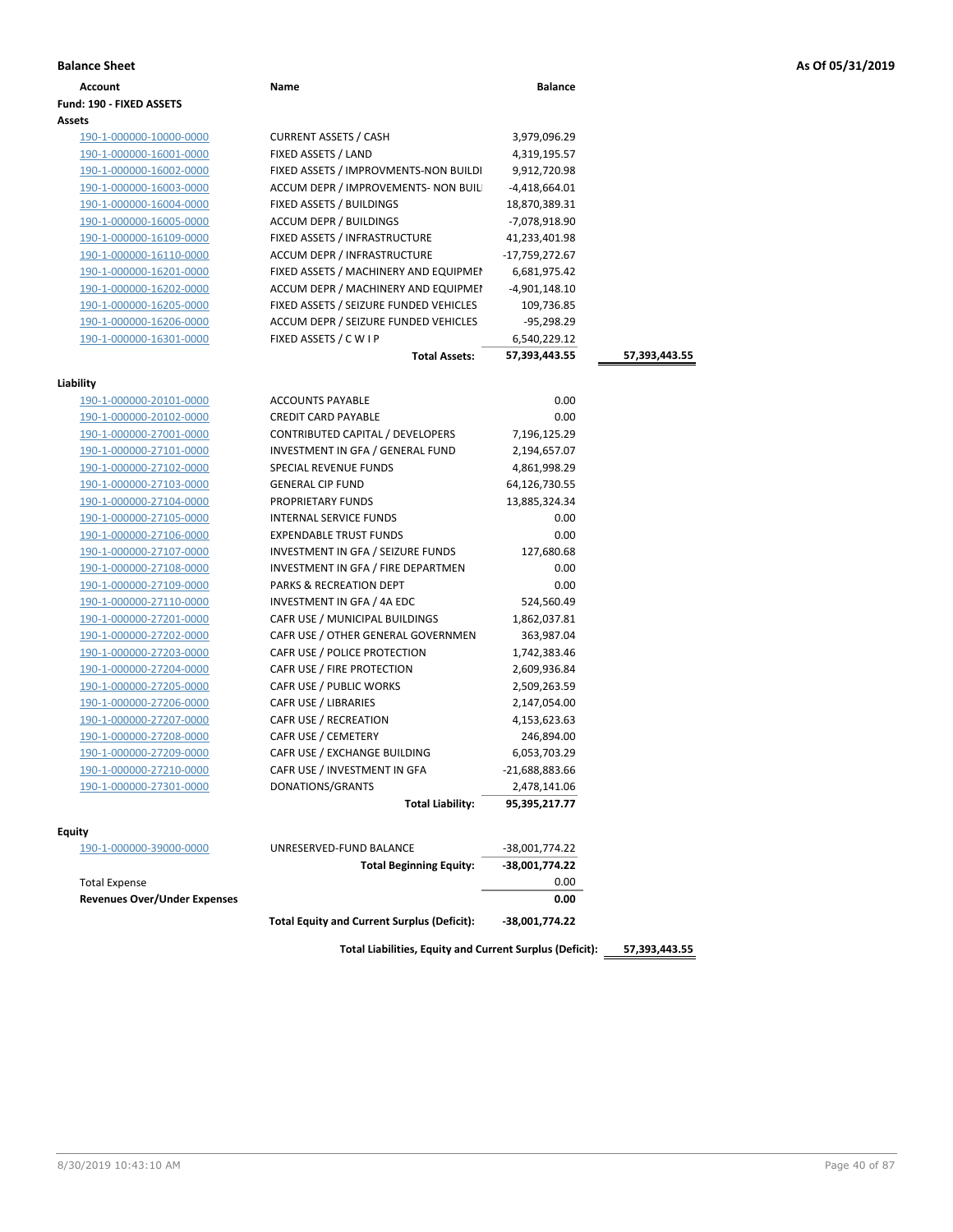| As Of 05/31/2019 |  |  |  |  |  |
|------------------|--|--|--|--|--|
|------------------|--|--|--|--|--|

| <b>Balance Sheet</b>                |                                                          |                 |                 | As Of 05/31/2019 |
|-------------------------------------|----------------------------------------------------------|-----------------|-----------------|------------------|
| <b>Account</b>                      | Name                                                     | <b>Balance</b>  |                 |                  |
| <b>Fund: 191 - DEBT</b>             |                                                          |                 |                 |                  |
| <b>Assets</b>                       |                                                          |                 |                 |                  |
| 191-1-000000-12101-0000             | <b>BOND ISSUANCE COSTS</b>                               | 0.00            |                 |                  |
| 191-1-000000-12201-0000             | DEFERRED CHARGES / BOND DISCOUNT                         | $-849,803.49$   |                 |                  |
| 191-1-000000-14101-0000             | WTR/WWTR UTILITY FUND                                    | 0.00            |                 |                  |
| 191-1-000000-17101-0000             | LONG-TERM DEBT / AMT TO BE PROVIDE                       | $-2,893,285.79$ |                 |                  |
|                                     | <b>Total Assets:</b>                                     | $-3,743,089.28$ | $-3,743,089.28$ |                  |
| Liability                           |                                                          |                 |                 |                  |
| 191-1-000000-20102-0000             | <b>CREDIT CARD PAYABLE</b>                               | 0.00            |                 |                  |
| 191-1-000000-22002-0000             | VACATION/SICK PAYABLE                                    | 1,510,788.95    |                 |                  |
| 191-1-000000-26001-0000             | COMPENSATED ABSENCES PAY                                 | 1,738,411.37    |                 |                  |
| 191-1-000000-26003-0000             | EXCESS SALES TAX DUE TO STATE OF TEXAS                   | 2,867,593.13    |                 |                  |
| 191-1-000000-26101-0000             | <b>GENERAL OBLIG BONDS PAY</b>                           | 30,648,000.00   |                 |                  |
| 191-1-000000-26103-0000             | DEFERRED LOSS/DEFEASEMENT                                | 204,408.13      |                 |                  |
| 191-1-000000-26104-0000             | <b>ACCRETED INTEREST</b>                                 | 147,128.64      |                 |                  |
| 191-1-000000-26105-0000             | INV NET OF RELATED DEBT                                  | -34,384,329.59  |                 |                  |
| 191-1-000000-26106-0000             | RESTRICTED DEBT SERVICE                                  | 621,308.00      |                 |                  |
|                                     | <b>Total Liability:</b>                                  | 3,353,308.63    |                 |                  |
| <b>Equity</b>                       |                                                          |                 |                 |                  |
| 191-1-000000-39000-0000             | UNRESERVED-FUND BALANCE                                  | -7,096,397.91   |                 |                  |
|                                     | <b>Total Beginning Equity:</b>                           | -7,096,397.91   |                 |                  |
| <b>Total Expense</b>                |                                                          | 0.00            |                 |                  |
| <b>Revenues Over/Under Expenses</b> |                                                          | 0.00            |                 |                  |
|                                     | <b>Total Equity and Current Surplus (Deficit):</b>       | -7,096,397.91   |                 |                  |
|                                     | Total Liabilities, Equity and Current Surplus (Deficit): |                 | -3,743,089.28   |                  |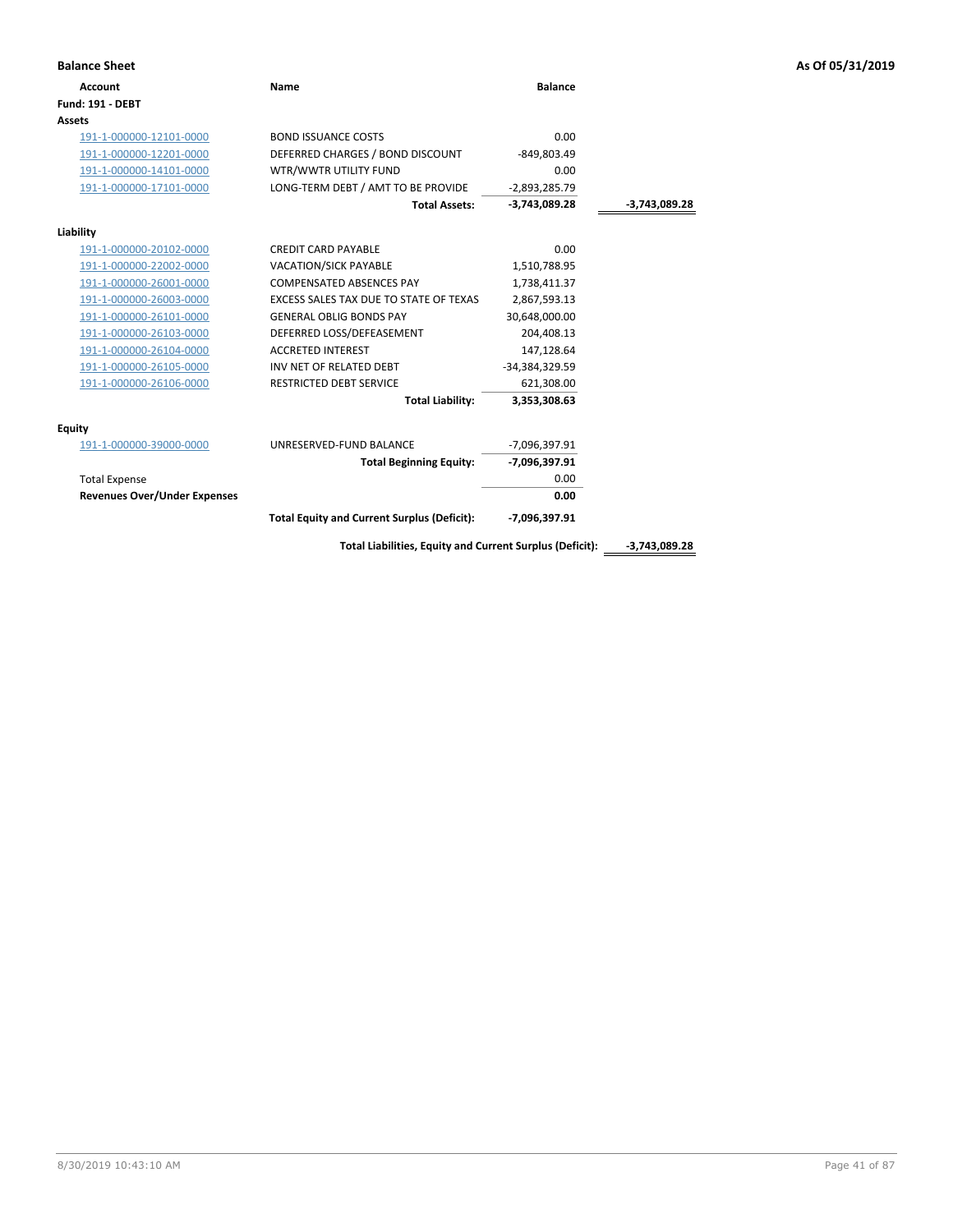| Account                             | Name | <b>Balance</b> |
|-------------------------------------|------|----------------|
| <b>Fund: 192 - PAYROLL CLEARING</b> |      |                |
| Assets                              |      |                |

192-1-000000-10000-0000 CURRENT ASSETS / CASH 361,002.11<br>192-1-000000-13201-0000 MISC ACCTS RECEIVABLE 0.00 192-1-000000-13201-0000 192-1-000000-13203-0000 NON-CURRENT ASSETS / PREPAYMENTS 0.00 192-1-000000-13205-0000 INTEREST RECEIVABLE 0.00

# **Liability**

| lity<br>192-1-000000-20101-0000 | <b>ACCOUNTS PAYABLE</b>               | $-242,347.16$ |
|---------------------------------|---------------------------------------|---------------|
| 192-1-000000-20102-0000         | <b>CREDIT CARD PAYABLE</b>            | 0.00          |
|                                 |                                       |               |
| 192-1-000000-20103-0000         | ACCRUED ACCOUNTS PAYABLE              | 0.00          |
| 192-1-000000-22001-0000         | <b>SALARIES PAYABLE</b>               | $-457.35$     |
| 192-1-000000-22002-0000         | <b>VACATION/SICK PAYABLE</b>          | 0.00          |
| 192-1-000000-22101-0000         | TAXES - FEDERAL WITHHOLDING           | 0.00          |
| 192-1-000000-22102-0000         | <b>TAXES - FICA</b>                   | 0.00          |
| 192-1-000000-22103-0000         | <b>TAXES - MEDICARE</b>               | 0.00          |
| 192-1-000000-22201-0000         | INS - AFLAC                           | $-5,270.59$   |
| 192-1-000000-22202-0000         | <b>INS - LIFE INSURANCE</b>           | 0.00          |
| 192-1-000000-22203-0000         | INS - CITY EMPLOYEE PORTION           | 0.00          |
| 192-1-000000-22204-0000         | INS - GEUS EMPLOYEE PORTION           | 0.00          |
| 192-1-000000-22205-0000         | INS - CITY EMPL-FLEXCARD              | 302.88        |
| 192-1-000000-22206-0000         | INS - CITY EMPL-DEPENDENT CARE        | 0.00          |
| 192-1-000000-22207-0000         | INS - GEUS EMPL-HEALTH CARE           | 0.00          |
| 192-1-000000-22208-0000         | INS - AMERICAN FIDELITY               | 0.00          |
| 192-1-000000-22209-0000         | INS - GEUS EMPL-DEPENDENT CARE        | 0.00          |
| 192-1-000000-22210-0000         | INS - CITY EMPLOYEE - OPT OU          | 0.00          |
| 192-1-000000-22211-0000         | INS - GEUS EMP - OPT OU               | 0.00          |
| 192-1-000000-22212-0000         | <b>INS - VISION PLAN</b>              | $-1,816.44$   |
| 192-1-000000-22213-0000         | INS - AIG CRITICAL CARE               | 0.00          |
| 192-1-000000-22214-0000         | INS - AIG ACCIDENT                    | 0.00          |
| 192-1-000000-22215-0000         | INS - ALLSTATE CANCER                 | 0.00          |
| 192-1-000000-22216-0000         | INS - CRITICAL ILLNESS/CHARTIS        | 0.00          |
| 192-1-000000-22217-0000         | INS - MUTUAL OF OMAHA                 | $-14.235.32$  |
| 192-1-000000-22218-0000         | INS - TX LIFE                         | 764.31        |
| 192-1-000000-22219-0000         | <b>INS - NEW YORK LIFE</b>            | 0.00          |
|                                 | INS - AFLAC CRITICAL INSURANCE        | $-591.48$     |
| 192-1-000000-22220-0000         |                                       |               |
| <u>192-1-000000-22223-0000</u>  | INS - DENTAL PLAN                     | 456.35        |
| 192-1-000000-22301-0000         | <b>RETIREMENT - TMRS</b>              | 624,899.90    |
| 192-1-000000-22302-0000         | RETIREMENT - F R & R                  | 0.00          |
| 192-1-000000-22303-0000         | RETIREMENT - NATIONWIDE / PEBSCO      | 0.00          |
| 192-1-000000-22304-0000         | RETIREMENT - 401 ICMA RETIREMENT      | 0.00          |
| 192-1-000000-22305-0000         | RETIREMENT - VANTAGE CARE PRE-TAX RSP | 0.00          |
| 192-1-000000-22401-0000         | <b>GARNISHMENT - TAX LEVY</b>         | 0.00          |
| 192-1-000000-22402-0000         | <b>GARNISHMENT - CHILD SUPPORT</b>    | 0.00          |
| 192-1-000000-22403-0000         | <b>GARNISHMENT - CHAPTER 13</b>       | 0.00          |
| 192-1-000000-22404-0000         | <b>GARNISHMENT - STUDENT LOAN</b>     | 0.00          |
| 192-1-000000-22501-0000         | <b>CHARITY PAYABLE</b>                | 0.00          |
| 192-1-000000-22502-0000         | <b>UNITED WAY</b>                     | 0.00          |
| 192-1-000000-22503-0000         | AMERICAN CANCER SOCIETY               | 0.00          |
| 192-1-000000-22601-0000         | PR DEDUCT - SAVINGS BOND              | 0.00          |
| 192-1-000000-22602-0000         | PR DEDUCT - CREDIT UNION              | 0.00          |
| 192-1-000000-22603-0000         | PR DEDUCT - PRE PAID LEGAL FEE        | $-702.99$     |
| 192-1-000000-22604-0000         | PR DEDUCT - AUTO LEASE AGREEMENT      | 0.00          |
| 192-1-000000-22605-0000         | PR DEDUCT - YMCA                      | 0.00          |
| 192-1-000000-22606-0000         | PR DEDUCT - GAC                       | 0.00          |
| 192-1-000000-22607-0000         | PR DEDUCT - WEIGHT WATCHERS           | 0.00          |
| 192-1-000000-22608-0000         | PR DEDUCT - HUNT REG-FITNESS CTR      | 0.00          |
| 192-1-000000-22609-0000         | PR DEDUCT - MISCELLANEOUS             | 0.00          |
| 192-1-000000-22610-0000         | PR DEDUCT - MISC REIMB                | 0.00          |
| 192-1-000000-22611-0000         | PR DEDUCT - GOLF COURSE FEES          | 0.00          |
|                                 |                                       |               |

**Total Assets: 361,002.11 361,002.11**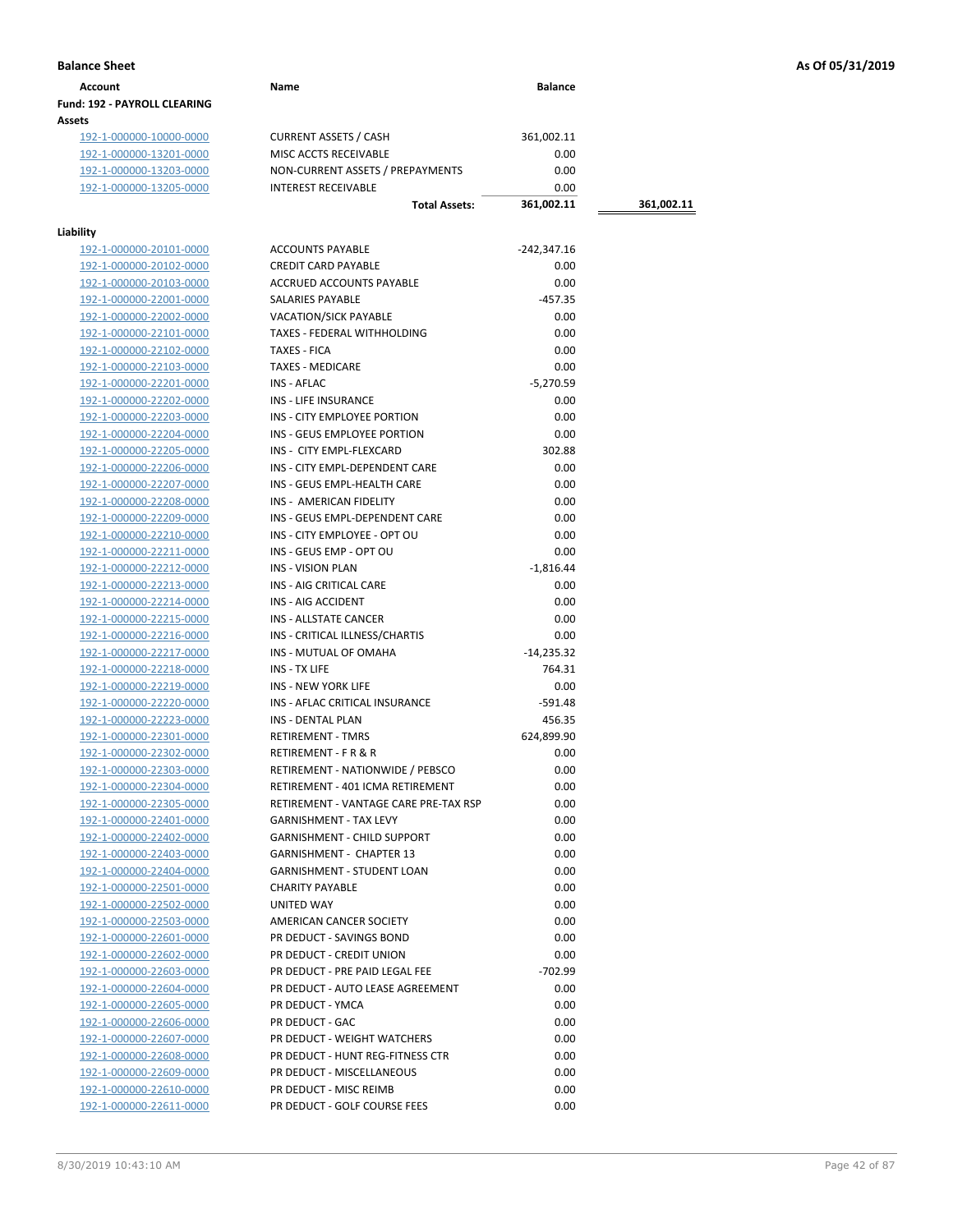## **Balance Sheet As Of 05/31/2019**

| <b>Account</b>          | Name                                               | <b>Balance</b> |
|-------------------------|----------------------------------------------------|----------------|
| 192-1-000000-22612-0000 | PR DEDUCT - WEARING APPAREL                        | 0.00           |
| 192-1-000000-22613-0000 | PR DEDUCT - SNAP FITNESS                           | 0.00           |
|                         | <b>Total Liability:</b>                            | 361,002.11     |
| <b>Equity</b>           |                                                    |                |
| 192-1-000000-39000-0000 | UNRESERVED-FUND BALANCE                            | 0.00           |
|                         | <b>Total Beginning Equity:</b>                     | 0.00           |
|                         | <b>Total Equity and Current Surplus (Deficit):</b> | 0.00           |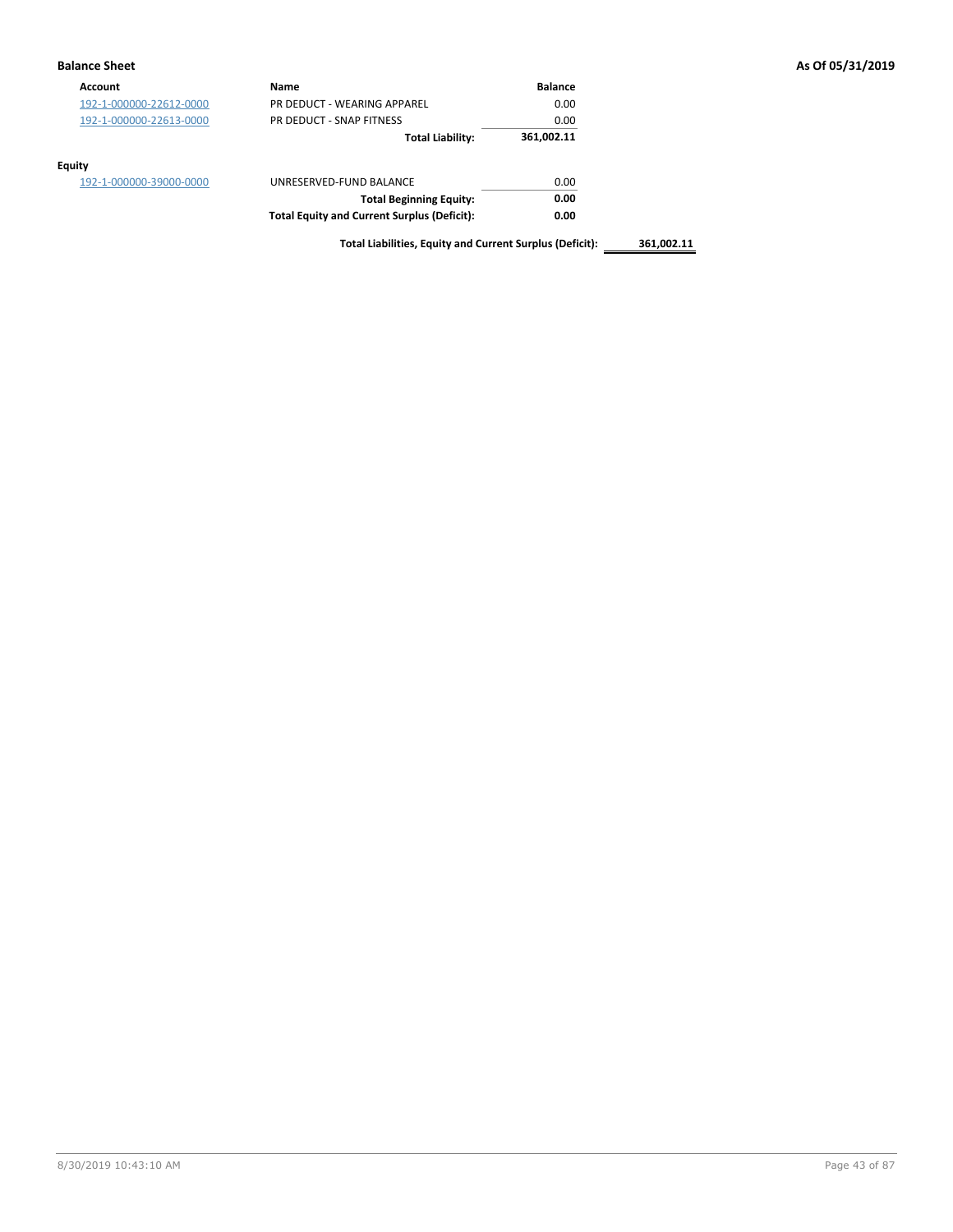| Name                                | <b>Balance</b> |
|-------------------------------------|----------------|
| Fund: 200 - WATER / WASTEWATER FUND |                |
|                                     |                |

### **Assets**

| ets                            |                                                              |                  |                |
|--------------------------------|--------------------------------------------------------------|------------------|----------------|
| 200-2-000000-10000-0000        | <b>CURRENT ASSETS / CASH</b>                                 | 6,134,787.45     |                |
| 200-2-000000-12101-0000        | <b>BOND ISSUANCE COSTS</b>                                   | 0.00             |                |
| 200-2-000000-12201-0000        | DEFERRED CHARGES / BOND DISCOUNT                             | $-29,559.62$     |                |
| 200-2-000000-13000-0000        | <b>CUSTOMER ACCTS RECEIVABLE</b>                             | 332,814.65       |                |
| 200-2-000000-13001-0000        | NON CURRENT CUSTOMER ACCTS RECEIVAE                          | 216,983.34       |                |
| 200-2-000000-13002-0000        | ALLOW FOR UNCOLLECT REC                                      | -193,834.19      |                |
| 200-2-000000-13003-0000        | UNBILLED YEAR-END ACCRUAL                                    | 1,195,319.12     |                |
| 200-2-000000-13004-0000        | WASTE HAULER RECEIVABLE                                      | 59,548.20        |                |
| 200-2-000000-13007-0000        | <b>RETURNED CHECKS</b>                                       | 0.00             |                |
| 200-2-000000-13010-0000        | <b>CADDO MILLS</b>                                           | 0.00             |                |
| 200-2-000000-13201-0000        | MISC ACCTS RECEIVABLE                                        | $-11,619.57$     |                |
| 200-2-000000-13202-0000        | <b>EMPLOYEE ADVANCES</b>                                     | 0.00             |                |
| 200-2-000000-13203-0000        | NON-CURRENT ASSETS / PREPAYMENTS                             | 0.00             |                |
| 200-2-000000-13205-0000        | <b>INTEREST RECEIVABLE</b>                                   | 0.00             |                |
| 200-2-000000-14001-0000        | DUE FROM / GENERAL FUND                                      | 0.00             |                |
| 200-2-000000-14040-0000        | <b>GENERAL CIP / GENERAL CIP</b>                             | 0.00             |                |
|                                | DUE FROM UTILITY CIP                                         | 38,336,026.85    |                |
| 200-2-000000-14120-0000        | INVENTORIES / WATER STOCK                                    |                  |                |
| 200-2-000000-15401-0000        |                                                              | 255,981.59       |                |
| 200-2-000000-15501-0000        | <b>INVENTORIES / WASTEWATER STOCK</b><br>FIXED ASSETS / LAND | 37,338.12        |                |
| 200-2-000000-16001-0000        |                                                              | 685,983.11       |                |
| 200-2-000000-16002-0000        | FIXED ASSETS / IMPROVMENTS-NON BUILDI                        | 5,463,233.69     |                |
| 200-2-000000-16003-0000        | ACCUM DEPR / IMPROVEMENTS-NON BUILI                          | $-2,186,197.45$  |                |
| 200-2-000000-16004-0000        | FIXED ASSETS / BUILDINGS                                     | 23,420,750.92    |                |
| 200-2-000000-16005-0000        | <b>ACCUM DEPR / BUILDINGS</b>                                | $-2,776,030.76$  |                |
| 200-2-000000-16006-0000        | FIXED ASSETS / FILTRATION PLANT                              | 10,551,470.00    |                |
| 200-2-000000-16007-0000        | ACCUM DEPR / FILTRATION PLANT                                | -7,265,136.20    |                |
| 200-2-000000-16008-0000        | FIXED ASSETS / WATER RECLAMATION PLAN                        | 7,272,907.47     |                |
| 200-2-000000-16009-0000        | ACCUM DEPR / WATER RECLAMATION PLAN                          | $-6,311,693.12$  |                |
| 200-2-000000-16101-0000        | FIXED ASSETS / WATER MAINS                                   | 20,431,556.67    |                |
| 200-2-000000-16102-0000        | ACCUM DEPR / WATER MAINS                                     | $-10,134,183.88$ |                |
| 200-2-000000-16103-0000        | FIXED ASSETS / SANITARY SEWERS                               | 25,926,703.76    |                |
| 200-2-000000-16104-0000        | ACCUM DEPR / SANITARY SEWERS                                 | $-11,368,379.26$ |                |
| 200-2-000000-16105-0000        | FIXED ASSETS / RESERVOIRS & TANKS                            | 1,023,525.00     |                |
| 200-2-000000-16106-0000        | ACCUM DEPR / RESERVOIRS & TANKS                              | $-823,247.66$    |                |
| 200-2-000000-16107-0000        | FIXED ASSETS / PUMP STATIONS                                 | 464,099.82       |                |
| 200-2-000000-16108-0000        | <b>ACCUM DEPR / PUMP STATIONS</b>                            | -307,977.97      |                |
| 200-2-000000-16201-0000        | FIXED ASSETS / MACHINERY AND EQUIPMEN                        | 3,604,616.91     |                |
| 200-2-000000-16202-0000        | ACCUM DEPR / MACHINERY AND EQUIPMEI                          | -1,673,639.61    |                |
| 200-2-000000-16301-0000        | FIXED ASSETS / C W I P                                       | 0.00             |                |
| 200-2-000000-17501-0000        | <b>EMPLOYEE CONTRIBUTIONS</b>                                | 170,787.00       |                |
| 200-2-000000-17504-0000        | <b>INVESTMENT RETURN</b>                                     | $-302,204.00$    |                |
| 200-2-000000-17508-0000        | EXPERIENCE DIFFERENCE- OUTFLOW                               | $-11,116.00$     |                |
| 200-2-000000-17509-0000        | EXPERIENCE DIFFERENCE - INFLOW                               | $-57,790.00$     |                |
| 200-2-000000-17520-0000        | <b>ASSUMPTION CHANGES</b>                                    | 54,025.00        |                |
|                                | <b>Total Assets:</b>                                         | 102,185,849.38   | 102,185,849.38 |
|                                |                                                              |                  |                |
| ility                          |                                                              |                  |                |
| 200-2-000000-20101-0000        | <b>ACCOUNTS PAYABLE</b>                                      | $-50.75$         |                |
| <u>200-2-000000-20102-0000</u> | <b>CREDIT CARD PAYABLE</b>                                   | 0.00             |                |
| <u>200-2-000000-20103-0000</u> | <b>ACCRUED ACCOUNTS PAYABLE</b>                              | 10,000.00        |                |
| 200-2-000000-20104-0000        | <b>ESCHEATED LIABILITY</b>                                   | 0.00             |                |
| 200-2-000000-20109-0000        | <b>GENERAL OBLIG BONDS PAY</b>                               | 1,510,000.00     |                |
| 200-2-000000-20110-0000        | REVENUE BONDS PAYABLE                                        | 20,000.00        |                |
| 200-2-000000-20112-0000        | ACCRUED INTEREST PAYABLE                                     | $-16,488.92$     |                |
| 200-2-000000-20125-0000        | SALES TAX PAYABLE / IN THE CITY                              | 0.00             |                |
| 200-2-000000-20139-0000        | RETAINAGES PAYABLE                                           | 0.00             |                |
| 200-2-000000-20141-0000        | <b>TELEPHONE CLEARING</b>                                    | 0.01             |                |

200-2-000000-20160-0000 UNAPPLIED CREDIT 0.00 200-2-000000-21001-0000 GENERAL FUND / GENERAL FUND 0.00

**Liability**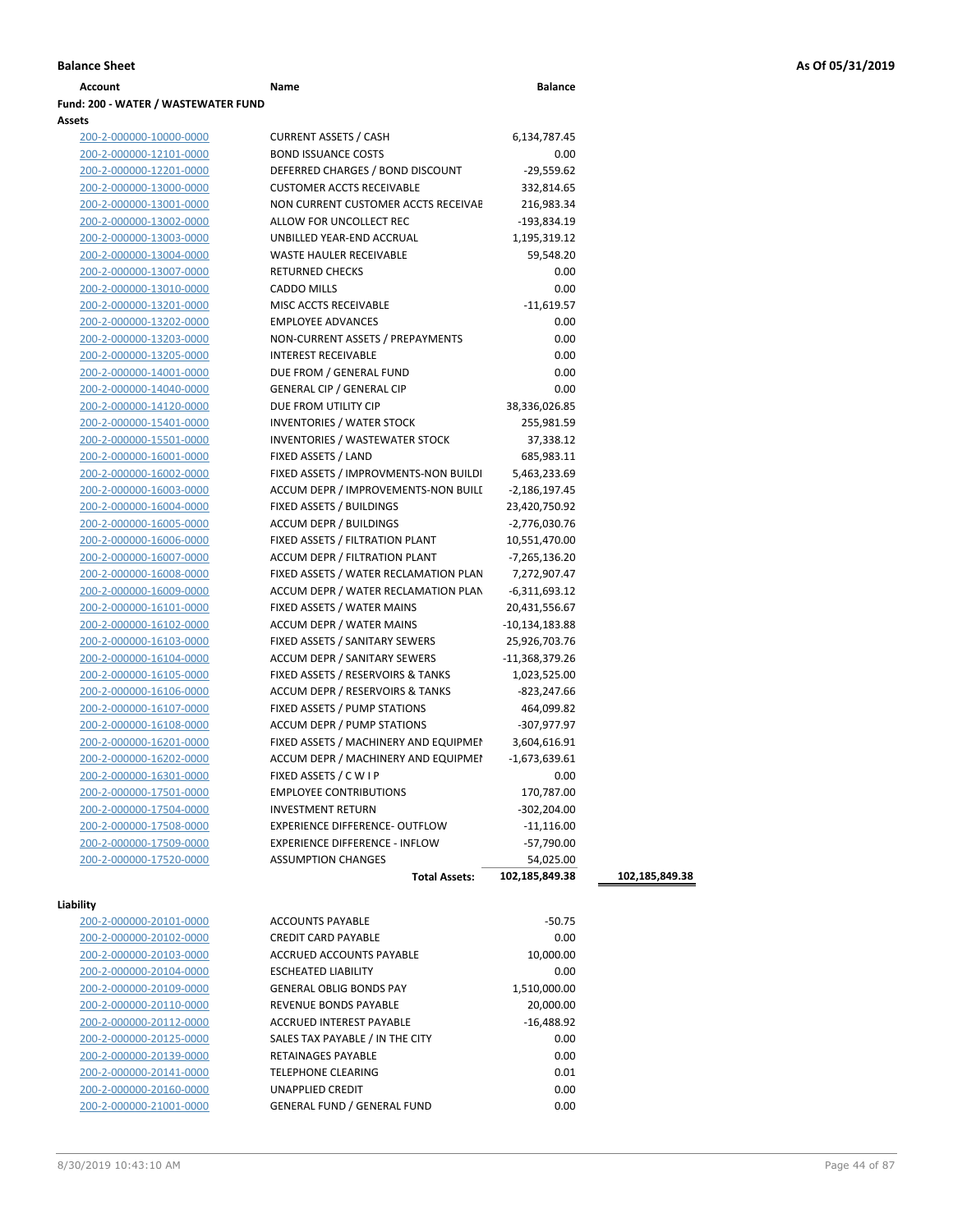## **Balance Sheet As Of 05/31/2019**

| Account                             | Name                                                     | <b>Balance</b>                  |                |
|-------------------------------------|----------------------------------------------------------|---------------------------------|----------------|
| 200-2-000000-21101-0000             | ENTERPRISE / WTR/WWTR UTILITY FUND                       | 0.00                            |                |
| 200-2-000000-22001-0000             | SALARIES PAYABLE                                         | 81,299.42                       |                |
| 200-2-000000-22002-0000             | <b>VACATION/SICK PAYABLE</b>                             | 153,875.54                      |                |
| 200-2-000000-23001-0000             | CAPITAL LEASE PAYABLE                                    | 0.00                            |                |
| 200-2-000000-24001-0000             | O/S CHECKS PAYABLE                                       | 0.00                            |                |
| 200-2-000000-24002-0000             | <b>CUSTOMER DEPOSITS</b>                                 | 819,822.69                      |                |
| 200-2-000000-24003-0000             | <b>CUSTOMER OVERPMT SUSPENSE</b>                         | 191,661.48                      |                |
| 200-2-000000-24004-0000             | <b>INTEREST PAYABLE ON DEP</b>                           | 0.00                            |                |
| 200-2-000000-24005-0000             | ACCRUED INT PAY ON DEP                                   | 0.00                            |                |
| 200-2-000000-24006-0000             | <b>AWAITING CUSTOMER SETUP</b>                           | 1,955.61                        |                |
| 200-2-000000-24007-0000             | <b>BILLED DEPOSITS SUSPENSE</b>                          | 0.00                            |                |
| 200-2-000000-26001-0000             | <b>COMPENSATED ABSENCES PAY</b>                          | 310,115.48                      |                |
| 200-2-000000-26101-0000             | <b>GENERAL OBLIG BONDS PAY</b>                           | 5,943,000.00                    |                |
| 200-2-000000-26102-0000             | REVENUE BONDS PAYABLE                                    | 12,235,000.00                   |                |
| 200-2-000000-26103-0000             | DEFERRED LOSS/DEFEASEMENT                                | $-227,063.58$                   |                |
| 200-2-000000-27001-0000             | <b>CONTRIBUTED CAPITAL</b>                               | 0.00                            |                |
| 200-2-000000-27002-0000             | CONTRIBUTED CAPITAL / DEVELOPERS                         | 0.00                            |                |
| 200-2-000000-29300-0000             | <b>ENCUMBRANCE SUMMARY</b>                               | 0.00                            |                |
| 200-2-000000-29400-0100             | RESERVED ACCOUNT / ENCUMBRANCES                          | 0.00                            |                |
| 200-2-000000-29999-0000             | <b>NET PENSION LIABILITY</b>                             | 249,699.00                      |                |
| 200-2-000000-92080-0000             | <b>GLTDAG</b>                                            | 0.00                            |                |
|                                     | <b>Total Liability:</b>                                  | 21,282,825.98                   |                |
| <b>Equity</b>                       |                                                          |                                 |                |
| 200-2-000000-39000-0000             | UNRESERVED-FUND BALANCE                                  | 0.00                            |                |
| 200-2-000000-39100-0000             | UNRESERVED-RET. EARNINGS                                 | 81,625,406.81                   |                |
| 200-2-000000-39150-0000             | RESERVED-RET. EARNINGS                                   | 0.00                            |                |
| 200-2-000000-39500-0000             | <b>NET POSITION - PENSION</b>                            | $-965.00$                       |                |
|                                     | <b>Total Beginning Equity:</b>                           | 81,624,441.81                   |                |
| <b>Total Revenue</b>                |                                                          | 8,969,580.90                    |                |
| <b>Total Expense</b>                |                                                          | 9,690,999.30                    |                |
| <b>Revenues Over/Under Expenses</b> |                                                          | -721,418.40                     |                |
|                                     | <b>Total Equity and Current Surplus (Deficit):</b>       | 80,903,023.41                   |                |
|                                     | Total Liabilities, Equity and Current Surplus (Deficit): |                                 | 102,185,849.39 |
|                                     |                                                          | *** FUND 200 OUT OF BALANCE *** |                |
|                                     |                                                          |                                 | $-0.01$        |

**\*\*\*Warning: Account Authorization is turned on. Please run the Unauthorized Account Listing Report to see if you are out of balance due to missing accounts \*\*\***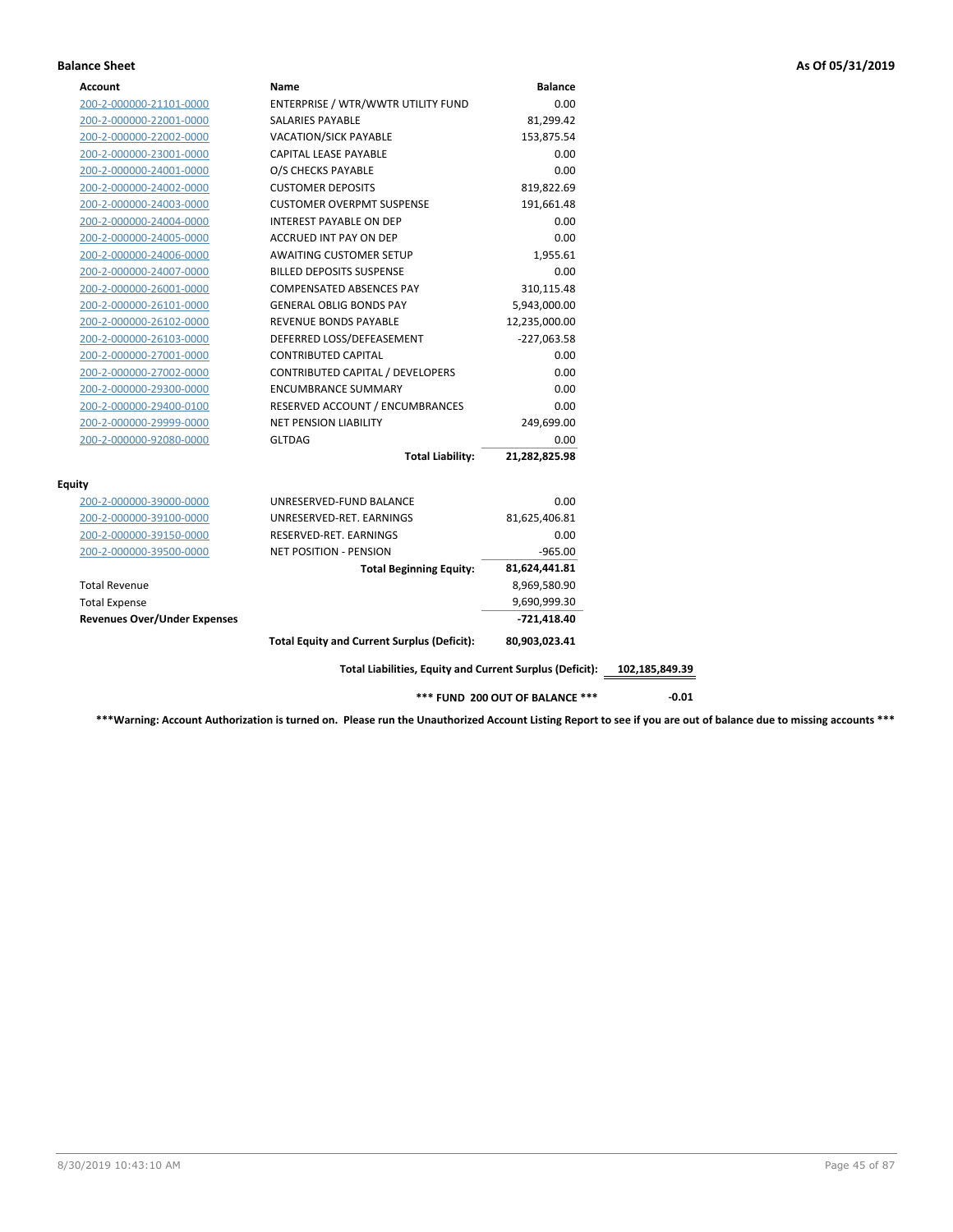| <b>Balance Sheet</b>                 |                                                    |                |      | As Of 05/31/2019 |
|--------------------------------------|----------------------------------------------------|----------------|------|------------------|
| <b>Account</b>                       | Name                                               | <b>Balance</b> |      |                  |
| <b>Fund: 210 - WATER IMPACT FEES</b> |                                                    |                |      |                  |
| Assets                               |                                                    |                |      |                  |
| 210-2-000000-10000-0000              | <b>CURRENT ASSETS / CASH</b>                       | 0.00           |      |                  |
| 210-2-000000-13201-0000              | MISC ACCTS RECEIVABLE                              | 0.00           |      |                  |
| 210-2-000000-13205-0000              | <b>INTEREST RECEIVABLE</b>                         | 0.00           |      |                  |
|                                      | <b>Total Assets:</b>                               | 0.00           | 0.00 |                  |
| Liability                            |                                                    |                |      |                  |
| 210-2-000000-20101-0000              | <b>ACCOUNTS PAYABLE</b>                            | 0.00           |      |                  |
| 210-2-000000-20103-0000              | <b>ACCRUED ACCOUNTS PAYABLE</b>                    | 0.00           |      |                  |
| 210-2-000000-29300-0000              | <b>ENCUMBRANCE SUMMARY</b>                         | 0.00           |      |                  |
| 210-2-000000-29400-0000              | RESERVED ACCOUNT / ENCUMBRANCES                    | 0.00           |      |                  |
|                                      | <b>Total Liability:</b>                            | 0.00           |      |                  |
| <b>Equity</b>                        |                                                    |                |      |                  |
| 210-2-000000-39000-0000              | UNRESERVED-FUND BALANCE                            | 0.00           |      |                  |
| 210-2-000000-39100-0000              | UNRESERVED-RET. EARNINGS                           | 0.00           |      |                  |
|                                      | <b>Total Beginning Equity:</b>                     | 0.00           |      |                  |
| <b>Total Revenue</b>                 |                                                    | 0.00           |      |                  |
| <b>Total Expense</b>                 |                                                    | 0.00           |      |                  |
| <b>Revenues Over/Under Expenses</b>  |                                                    | 0.00           |      |                  |
|                                      | <b>Total Equity and Current Surplus (Deficit):</b> | 0.00           |      |                  |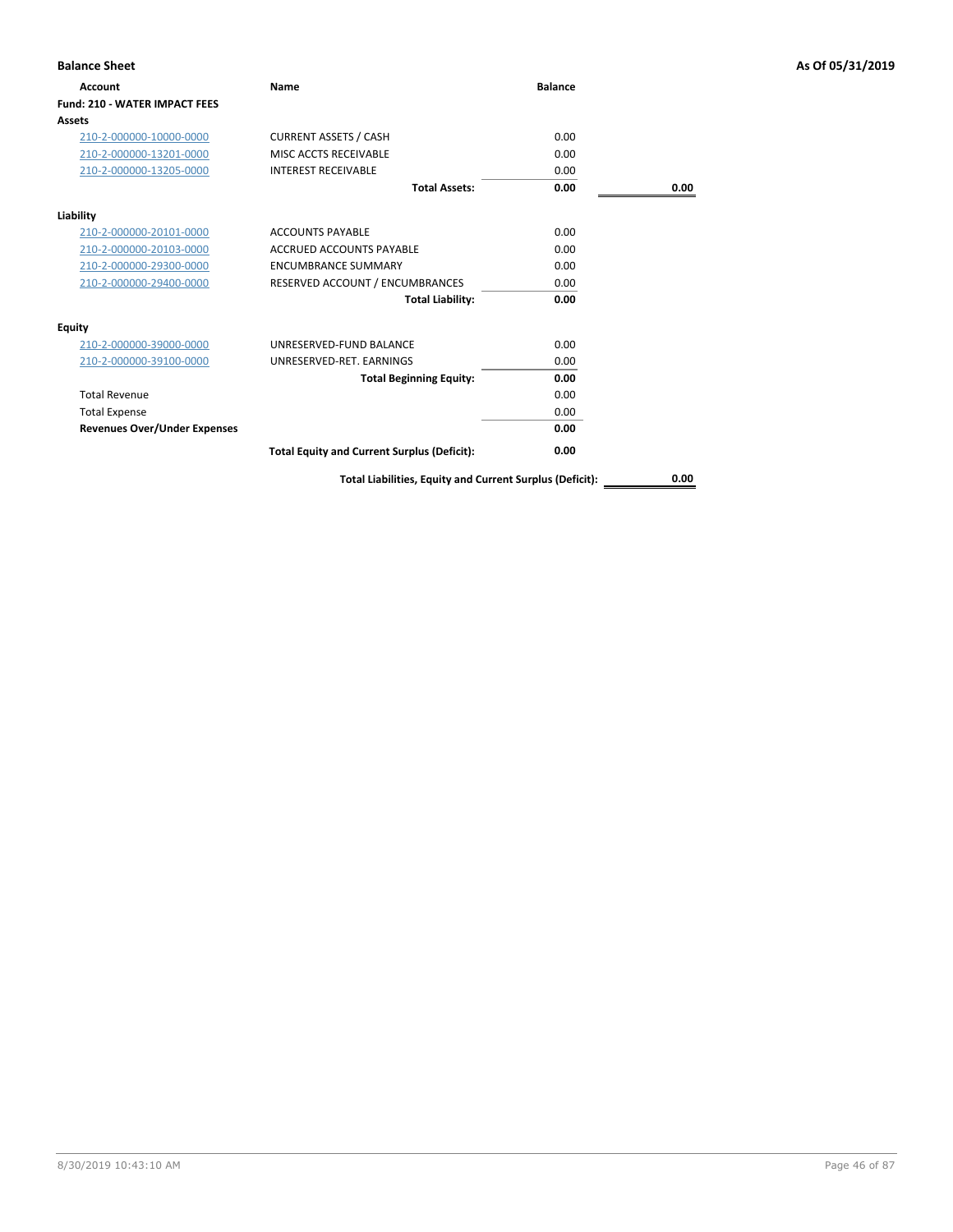| <b>Balance Sheet</b>                      |                                                          |                |      | As Of 05/31/2019 |
|-------------------------------------------|----------------------------------------------------------|----------------|------|------------------|
| Account                                   | Name                                                     | <b>Balance</b> |      |                  |
| <b>Fund: 211 - WASTEWATER IMPACT FEES</b> |                                                          |                |      |                  |
| Assets                                    |                                                          |                |      |                  |
| 211-2-000000-10000-0000                   | <b>CURRENT ASSETS / CASH</b>                             | 0.00           |      |                  |
| 211-2-000000-13201-0000                   | MISC ACCTS RECEIVABLE                                    | 0.00           |      |                  |
| 211-2-000000-13205-0000                   | <b>INTEREST RECEIVABLE</b>                               | 0.00           |      |                  |
|                                           | <b>Total Assets:</b>                                     | 0.00           | 0.00 |                  |
| Liability                                 |                                                          |                |      |                  |
| 211-2-000000-20101-0000                   | <b>ACCOUNTS PAYABLE</b>                                  | 0.00           |      |                  |
| 211-2-000000-20103-0000                   | <b>ACCRUED ACCOUNTS PAYABLE</b>                          | 0.00           |      |                  |
|                                           | <b>Total Liability:</b>                                  | 0.00           |      |                  |
| <b>Equity</b>                             |                                                          |                |      |                  |
| 211-2-000000-39000-0000                   | UNRESERVED-FUND BALANCE                                  | 0.00           |      |                  |
| 211-2-000000-39100-0000                   | UNRESERVED-RET. EARNINGS                                 | 0.00           |      |                  |
|                                           | <b>Total Beginning Equity:</b>                           | 0.00           |      |                  |
| <b>Total Revenue</b>                      |                                                          | 0.00           |      |                  |
| <b>Total Expense</b>                      |                                                          | 0.00           |      |                  |
| <b>Revenues Over/Under Expenses</b>       |                                                          | 0.00           |      |                  |
|                                           | <b>Total Equity and Current Surplus (Deficit):</b>       | 0.00           |      |                  |
|                                           | Total Liabilities, Equity and Current Surplus (Deficit): |                | 0.00 |                  |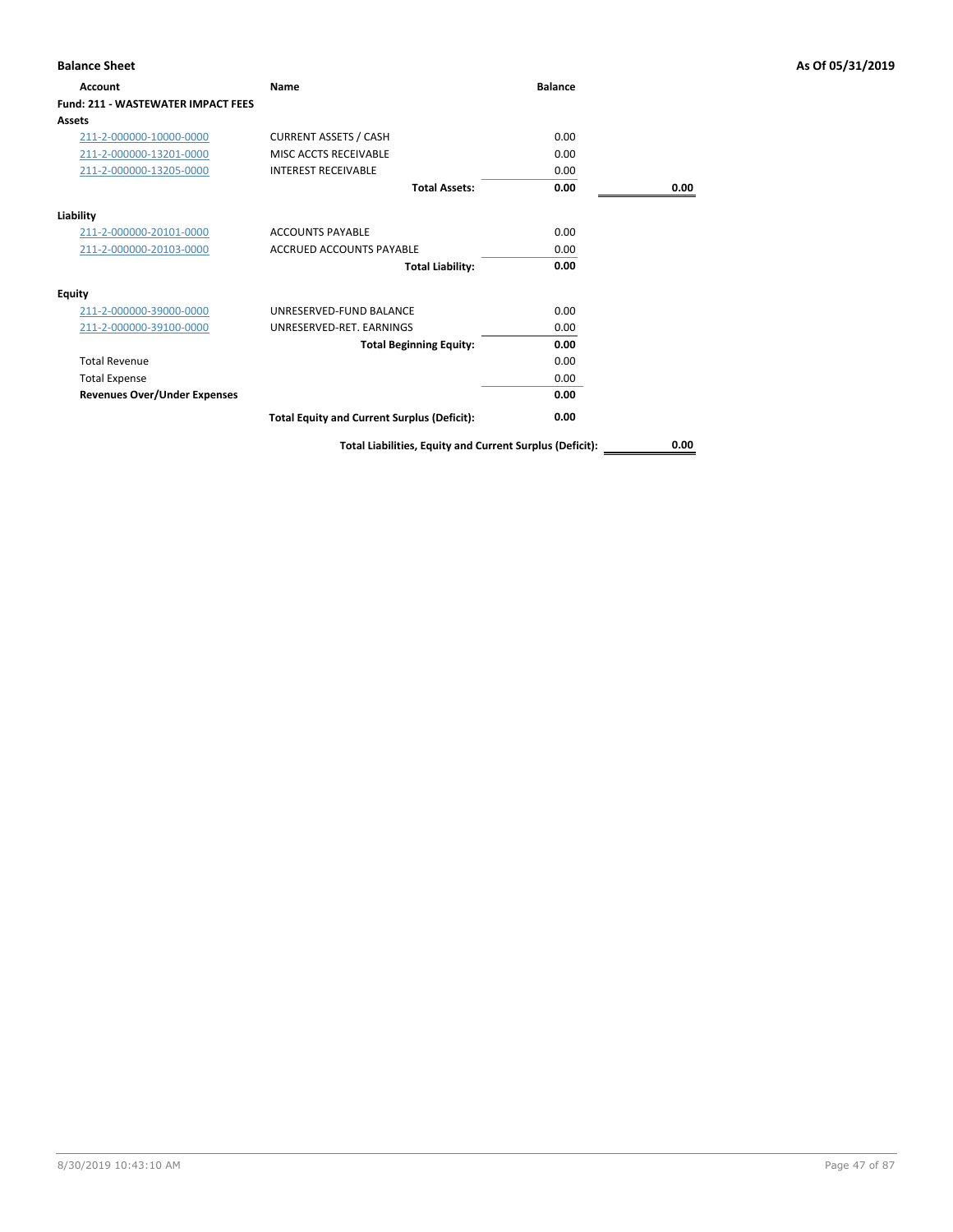| <b>Account</b>                                            | Name                                                     | <b>Balance</b> |          |
|-----------------------------------------------------------|----------------------------------------------------------|----------------|----------|
| Fund: 212 - TX COMMUNITY DEV SWR SYSTEM IMPROV PROG GRANT |                                                          |                |          |
| <b>Assets</b>                                             |                                                          |                |          |
| 212-2-000000-10000-0000                                   | <b>CURRENT ASSETS / CASH</b>                             | 4,277.97       |          |
| 212-2-000000-13201-0000                                   | MISC ACCTS RECEIVABLE                                    | 0.00           |          |
| 212-2-000000-13205-0000                                   | <b>INTEREST RECEIVABLE</b>                               | 0.00           |          |
| 212-2-000000-16301-0000                                   | FIXED ASSETS / C W I P                                   | 0.00           |          |
|                                                           | <b>Total Assets:</b>                                     | 4,277.97       | 4,277.97 |
| Liability                                                 |                                                          |                |          |
| 212-2-000000-20101-0000                                   | <b>ACCOUNTS PAYABLE</b>                                  | 0.00           |          |
| 212-2-000000-20102-0000                                   | <b>CREDIT CARD PAYABLE</b>                               | 0.00           |          |
| 212-2-000000-20103-0000                                   | <b>ACCRUED ACCOUNTS PAYABLE</b>                          | 0.00           |          |
| 212-2-000000-20139-0000                                   | <b>RETAINAGES PAYABLE</b>                                | 0.00           |          |
| 212-2-000000-20902-0000                                   | <b>DEFERRED GRANT REVENUE</b>                            | 0.00           |          |
| 212-2-000000-21001-0000                                   | <b>GENERAL FUND / GENERAL FUND</b>                       | 0.00           |          |
| 212-2-000000-29300-0000                                   | <b>ENCUMBRANCE SUMMARY</b>                               | 0.00           |          |
| 212-2-000000-29400-0100                                   | RESERVED ACCOUNT / ENCUMBRANCES                          | 0.00           |          |
|                                                           | <b>Total Liability:</b>                                  | 0.00           |          |
| <b>Equity</b>                                             |                                                          |                |          |
| 212-2-000000-39100-0000                                   | UNRESERVED-RET. EARNINGS                                 | 6,170.12       |          |
|                                                           | <b>Total Beginning Equity:</b>                           | 6,170.12       |          |
| <b>Total Revenue</b>                                      |                                                          | 7,407.85       |          |
| <b>Total Expense</b>                                      |                                                          | 9,300.00       |          |
| <b>Revenues Over/Under Expenses</b>                       |                                                          | $-1,892.15$    |          |
|                                                           | <b>Total Equity and Current Surplus (Deficit):</b>       | 4,277.97       |          |
|                                                           | Total Liabilities, Equity and Current Surplus (Deficit): |                | 4,277.97 |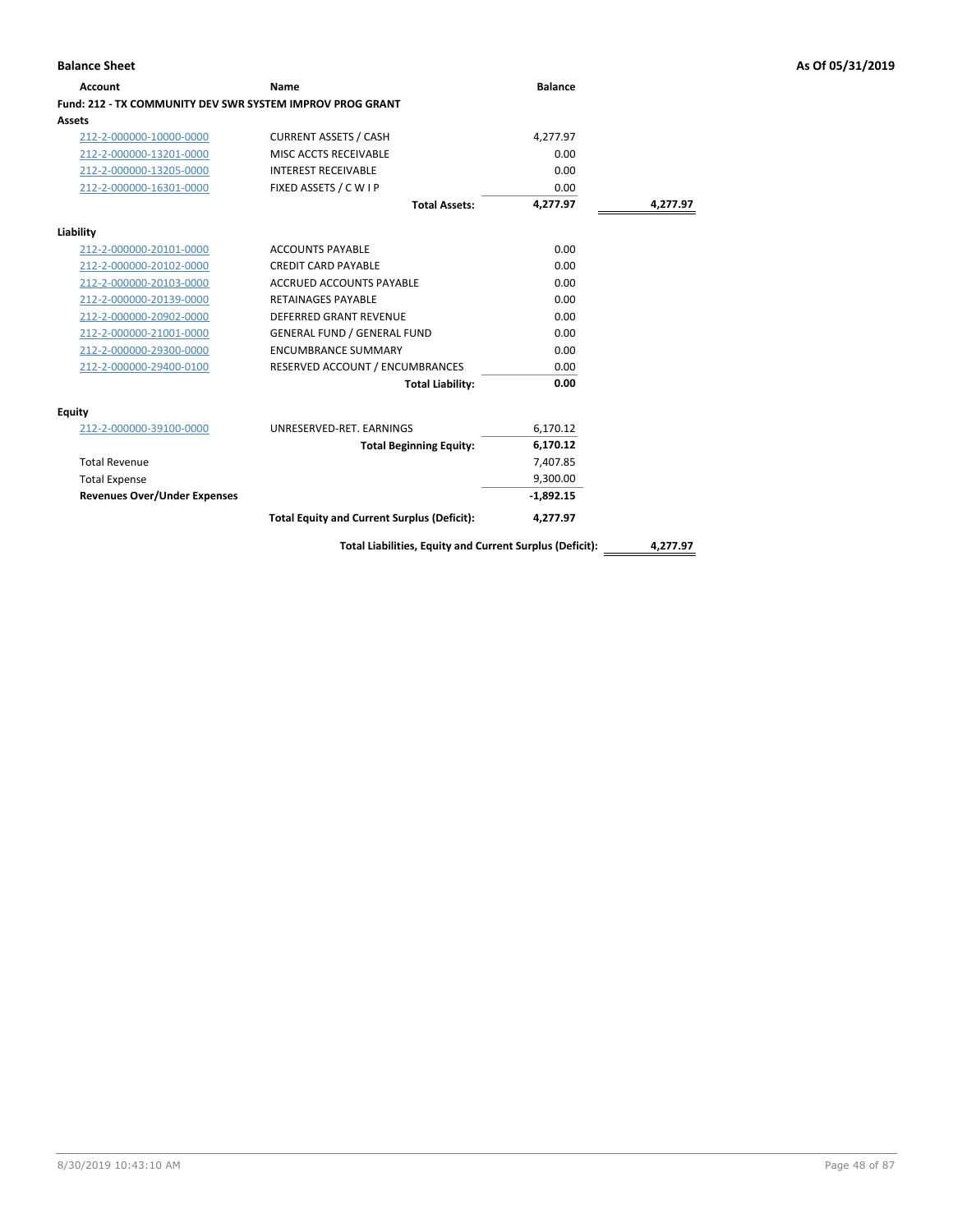| <b>Balance Sheet</b>                 |                                                    |                  |               | As Of 05/31/2019 |
|--------------------------------------|----------------------------------------------------|------------------|---------------|------------------|
| <b>Account</b>                       | Name                                               | <b>Balance</b>   |               |                  |
| <b>Fund: 216 - UTILIITY CIP FUND</b> |                                                    |                  |               |                  |
| Assets                               |                                                    |                  |               |                  |
| 216-2-000000-10000-0000              | <b>CURRENT ASSETS / CASH</b>                       | $-8,341,510.79$  |               |                  |
| 216-2-000000-11101-0000              | MBIA ACCOUNTS / 2002 WSSR                          | 0.00             |               |                  |
| 216-2-000000-11103-0000              | 2005 WSSR                                          | 0.00             |               |                  |
| 216-2-000000-11403-0000              | RESERVE FUND / 2003 WSSR                           | 0.00             |               |                  |
| 216-2-000000-11404-0000              | SERIES 2019 WSSR CO'S                              | 20,320,523.12    |               |                  |
| 216-2-000000-11503-0000              | 2008WSSR CONST 486000273                           | 0.00             |               |                  |
| 216-2-000000-13000-0000              | <b>CUSTOMER ACCTS RECEIVABLE</b>                   | 0.00             |               |                  |
| 216-2-000000-13002-0000              | ALLOW FOR UNCOLLECT REC                            | 0.00             |               |                  |
| 216-2-000000-13003-0000              | UNBILLED YEAR-END ACCRUAL                          | 0.00             |               |                  |
| 216-2-000000-13201-0000              | MISC ACCTS RECEIVABLE                              | 70.32            |               |                  |
| 216-2-000000-13205-0000              | <b>INTEREST RECEIVABLE</b>                         | 0.00             |               |                  |
| 216-2-000000-16301-0000              | FIXED ASSETS / C W I P                             | 9,675,852.75     |               |                  |
|                                      | <b>Total Assets:</b>                               | 21,654,935.40    | 21,654,935.40 |                  |
| Liability                            |                                                    |                  |               |                  |
| 216-2-000000-20101-0000              | <b>ACCOUNTS PAYABLE</b>                            | 0.00             |               |                  |
| 216-2-000000-20102-0000              | <b>CREDIT CARD PAYABLE</b>                         | 0.00             |               |                  |
| 216-2-000000-20103-0000              | ACCRUED ACCOUNTS PAYABLE                           | 0.00             |               |                  |
| 216-2-000000-20113-0000              | <b>DEVELOPERS ESCROW</b>                           | 0.00             |               |                  |
| 216-2-000000-20139-0000              | <b>RETAINAGES PAYABLE</b>                          | 335,626.59       |               |                  |
| 216-2-000000-21101-0000              | ENTERPRISE / WTR/WWTR UTILITY FUND                 | 18,939,652.64    |               |                  |
| 216-2-000000-29300-0000              | <b>ENCUMBRANCE SUMMARY</b>                         | 0.00             |               |                  |
| 216-2-000000-29400-0100              | RESERVED ACCOUNT / ENCUMBRANCES                    | 0.00             |               |                  |
|                                      | <b>Total Liability:</b>                            | 19,275,279.23    |               |                  |
| <b>Equity</b>                        |                                                    |                  |               |                  |
| 216-2-000000-39000-0000              | UNRESERVED-FUND BALANCE                            | 0.00             |               |                  |
| 216-2-000000-39100-0000              | UNRESERVED-RET. EARNINGS                           | $-15,266,567.96$ |               |                  |
|                                      | <b>Total Beginning Equity:</b>                     | -15,266,567.96   |               |                  |
| <b>Total Revenue</b>                 |                                                    | 21,403,788.45    |               |                  |
| <b>Total Expense</b>                 |                                                    | 3,757,564.32     |               |                  |
| <b>Revenues Over/Under Expenses</b>  |                                                    | 17,646,224.13    |               |                  |
|                                      | <b>Total Equity and Current Surplus (Deficit):</b> | 2,379,656.17     |               |                  |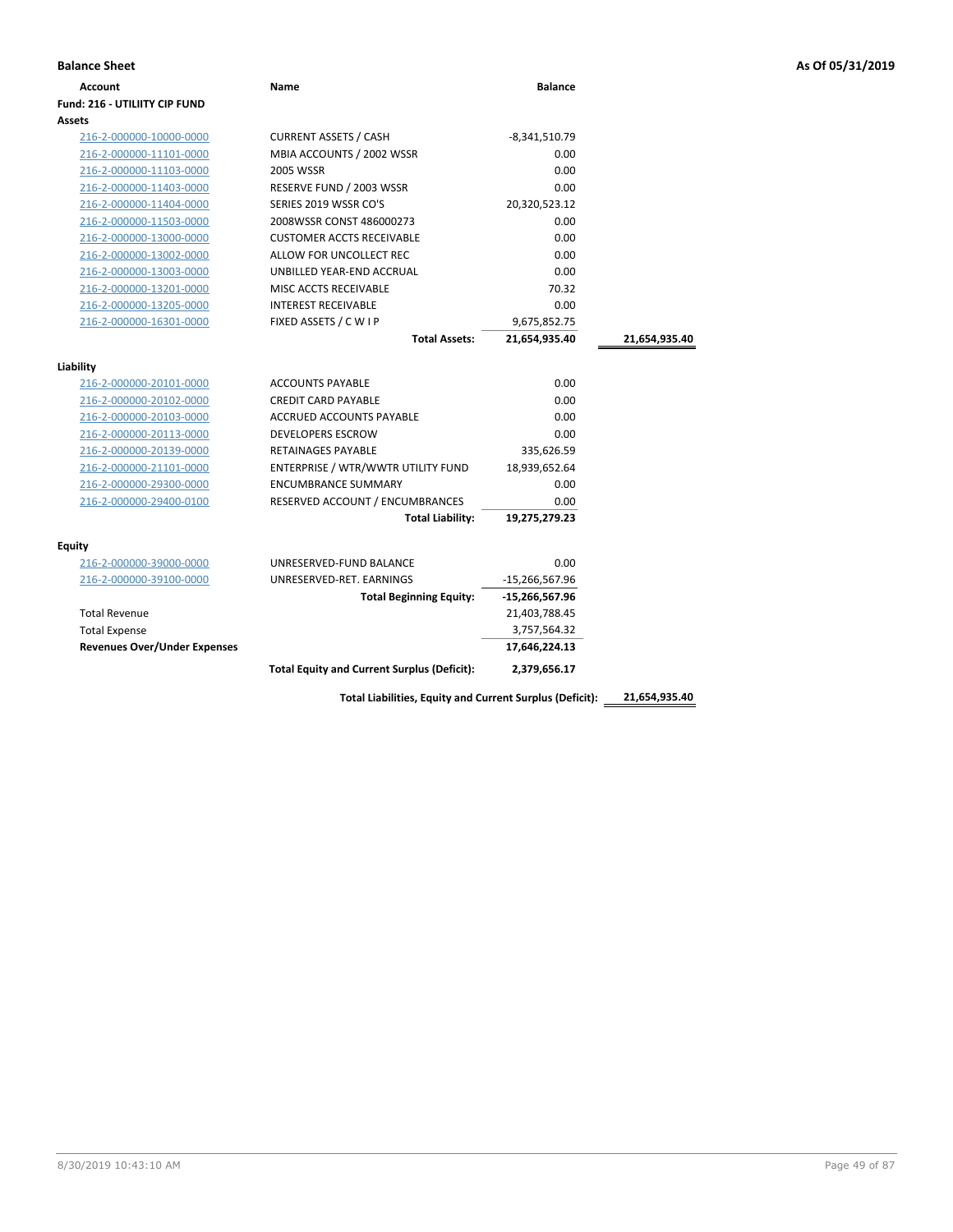| Name                                               | <b>Balance</b>                                                                                                                                                                                                                                          |                                                                                                                                            |
|----------------------------------------------------|---------------------------------------------------------------------------------------------------------------------------------------------------------------------------------------------------------------------------------------------------------|--------------------------------------------------------------------------------------------------------------------------------------------|
| Fund: 217 - WASTEWATER RECLAMATION FUND            |                                                                                                                                                                                                                                                         |                                                                                                                                            |
|                                                    |                                                                                                                                                                                                                                                         |                                                                                                                                            |
| <b>CURRENT ASSETS / CASH</b>                       | $-20,619.30$                                                                                                                                                                                                                                            |                                                                                                                                            |
| TEXASTERM / 2008 WSSR REVENUE BOND                 | 0.00                                                                                                                                                                                                                                                    |                                                                                                                                            |
| 2008 WSSR REVENUE BOND                             | 0.00                                                                                                                                                                                                                                                    |                                                                                                                                            |
| 2008WSSR CONST 486000273                           | 764,909.14                                                                                                                                                                                                                                              |                                                                                                                                            |
| <b>CUSTOMER ACCTS RECEIVABLE</b>                   | 0.00                                                                                                                                                                                                                                                    |                                                                                                                                            |
| ALLOW FOR UNCOLLECT REC                            | 0.00                                                                                                                                                                                                                                                    |                                                                                                                                            |
| MISC ACCTS RECEIVABLE                              | 0.00                                                                                                                                                                                                                                                    |                                                                                                                                            |
| <b>INTEREST RECEIVABLE</b>                         | 0.00                                                                                                                                                                                                                                                    |                                                                                                                                            |
| FIXED ASSETS / C W I P                             | 0.00                                                                                                                                                                                                                                                    |                                                                                                                                            |
| <b>Total Assets:</b>                               | 744,289.84                                                                                                                                                                                                                                              | 744,289.84                                                                                                                                 |
|                                                    |                                                                                                                                                                                                                                                         |                                                                                                                                            |
|                                                    |                                                                                                                                                                                                                                                         |                                                                                                                                            |
|                                                    |                                                                                                                                                                                                                                                         |                                                                                                                                            |
|                                                    |                                                                                                                                                                                                                                                         |                                                                                                                                            |
|                                                    |                                                                                                                                                                                                                                                         |                                                                                                                                            |
|                                                    |                                                                                                                                                                                                                                                         |                                                                                                                                            |
|                                                    |                                                                                                                                                                                                                                                         |                                                                                                                                            |
|                                                    |                                                                                                                                                                                                                                                         |                                                                                                                                            |
|                                                    |                                                                                                                                                                                                                                                         |                                                                                                                                            |
|                                                    |                                                                                                                                                                                                                                                         |                                                                                                                                            |
|                                                    |                                                                                                                                                                                                                                                         |                                                                                                                                            |
| UNRESERVED-RET. EARNINGS                           | $-18,643,277.25$                                                                                                                                                                                                                                        |                                                                                                                                            |
| <b>Total Beginning Equity:</b>                     | -18,643,277.25                                                                                                                                                                                                                                          |                                                                                                                                            |
|                                                    | 11,812.18                                                                                                                                                                                                                                               |                                                                                                                                            |
|                                                    | 20,619.30                                                                                                                                                                                                                                               |                                                                                                                                            |
|                                                    | $-8,807.12$                                                                                                                                                                                                                                             |                                                                                                                                            |
| <b>Total Equity and Current Surplus (Deficit):</b> | $-18,652,084.37$                                                                                                                                                                                                                                        |                                                                                                                                            |
|                                                    |                                                                                                                                                                                                                                                         | 744,289.84                                                                                                                                 |
|                                                    | <b>ACCOUNTS PAYABLE</b><br><b>CREDIT CARD PAYABLE</b><br><b>ACCRUED ACCOUNTS PAYABLE</b><br><b>RETAINAGES PAYABLE</b><br>ENTERPRISE / WTR/WWTR UTILITY FUND<br><b>ENCUMBRANCE SUMMARY</b><br>RESERVED ACCOUNT / ENCUMBRANCES<br><b>Total Liability:</b> | 0.00<br>0.00<br>0.00<br>0.00<br>19,396,374.21<br>0.00<br>0.00<br>19,396,374.21<br>Total Liabilities, Equity and Current Surplus (Deficit): |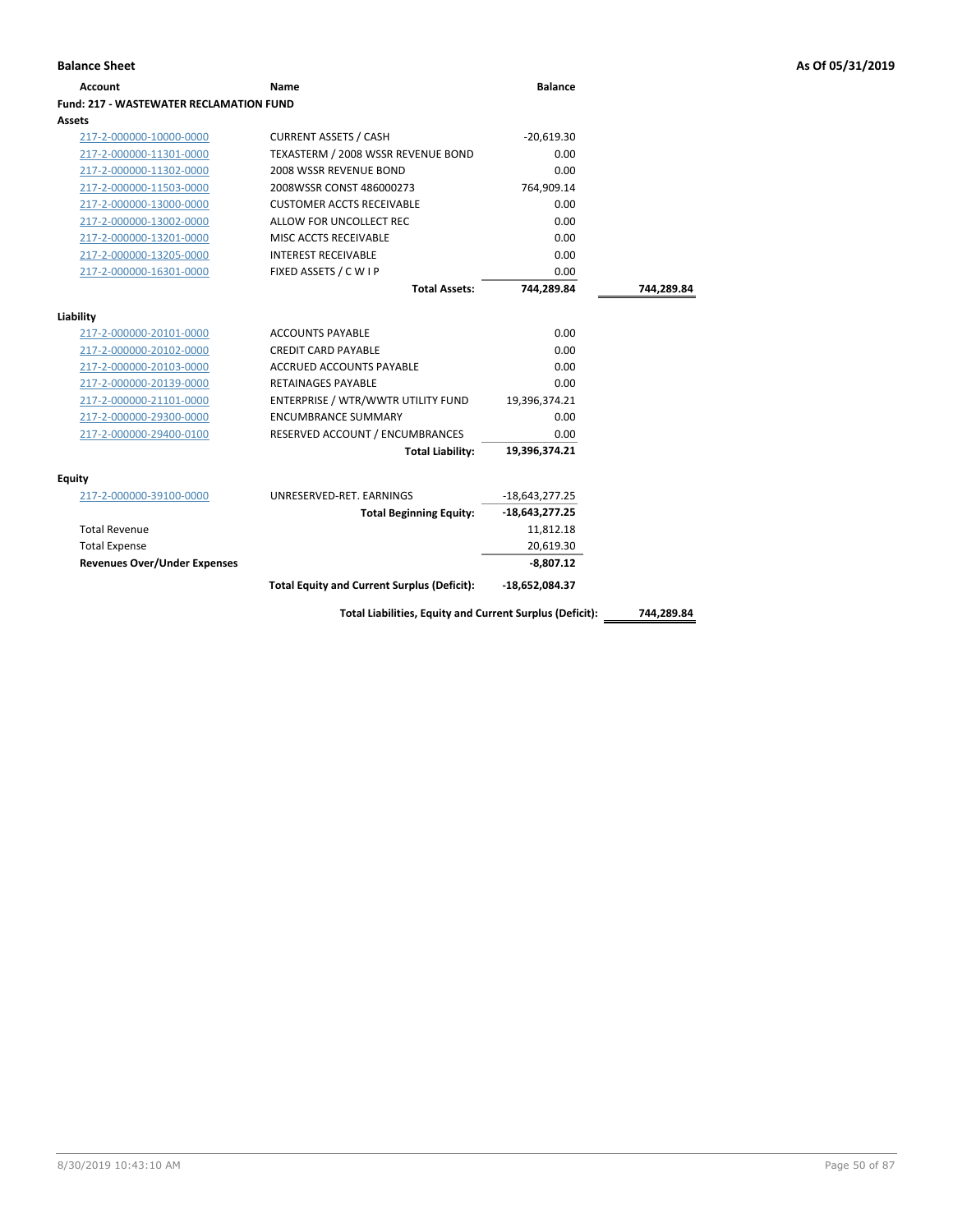|  |  |  |  | As Of 05/31/2019 |
|--|--|--|--|------------------|
|--|--|--|--|------------------|

| <b>Balance Sheet</b>                               |                                                               |                       |               | As Of 05/31/2019 |
|----------------------------------------------------|---------------------------------------------------------------|-----------------------|---------------|------------------|
| <b>Account</b>                                     | Name                                                          | <b>Balance</b>        |               |                  |
| Fund: 300 - AIRPORT FUND                           |                                                               |                       |               |                  |
| <b>Assets</b>                                      |                                                               |                       |               |                  |
| 300-2-000000-10000-0000                            | <b>CURRENT ASSETS / CASH</b>                                  | -4,367,335.08         |               |                  |
| 300-2-000000-13201-0000                            | MISC ACCTS RECEIVABLE                                         | 0.00                  |               |                  |
| 300-2-000000-13202-0000                            | <b>EMPLOYEE ADVANCES</b>                                      | 0.00                  |               |                  |
| 300-2-000000-13203-0000                            | NON-CURRENT ASSETS / PREPAYMENTS                              | 0.00                  |               |                  |
| 300-2-000000-13205-0000                            | <b>INTEREST RECEIVABLE</b>                                    | 0.00                  |               |                  |
| 300-2-000000-14126-0000                            | <b>GRANT FUND / AIRPORT GRANT FUND</b>                        | 0.00                  |               |                  |
| 300-2-000000-16001-0000                            | FIXED ASSETS / LAND                                           | 813,937.00            |               |                  |
| 300-2-000000-16002-0000                            | FIXED ASSETS / IMPROVMENTS-NON BUILDI                         | 75,750,548.49         |               |                  |
| 300-2-000000-16003-0000                            | ACCUM DEPR / IMPROVEMENTS-NON BUILI                           | -38,526,881.33        |               |                  |
| 300-2-000000-16004-0000                            | FIXED ASSETS / BUILDINGS                                      | 67,994,704.13         |               |                  |
| 300-2-000000-16005-0000                            | ACCUM DEPR / BUILDINGS                                        | -25,823,518.61        |               |                  |
| 300-2-000000-16201-0000                            | FIXED ASSETS / MACHINERY AND EQUIPMEN                         | 502,779.61            |               |                  |
| 300-2-000000-16202-0000                            | ACCUM DEPR / MACHINERY AND EQUIPMEI                           | $-16,426.94$          |               |                  |
| 300-2-000000-16301-0000                            | FIXED ASSETS / C W I P                                        | 0.00                  |               |                  |
| 300-2-000000-17501-0000                            | <b>EMPLOYEE CONTRIBUTIONS</b>                                 | 0.00                  |               |                  |
| <u>300-2-000000-17504-0000</u>                     | <b>INVESTMENT RETURN</b>                                      | 0.00                  |               |                  |
| 300-2-000000-17508-0000                            | EXPERIENCE DIFFERENCE- OUTFLOW                                | 0.00                  |               |                  |
| 300-2-000000-17509-0000                            | <b>EXPERIENCE DIFFERENCE - INFLOW</b>                         | 0.00                  |               |                  |
| 300-2-000000-17520-0000                            | <b>ASSUMPTION CHANGES</b>                                     | 0.00                  |               |                  |
|                                                    | <b>Total Assets:</b>                                          | 76,327,807.27         | 76,327,807.27 |                  |
|                                                    |                                                               |                       |               |                  |
| Liability                                          |                                                               |                       |               |                  |
| 300-2-000000-20101-0000                            | <b>ACCOUNTS PAYABLE</b>                                       | 0.00                  |               |                  |
| 300-2-000000-20102-0000                            | <b>CREDIT CARD PAYABLE</b>                                    | 0.00                  |               |                  |
| 300-2-000000-20103-0000                            | ACCRUED ACCOUNTS PAYABLE                                      | 0.00                  |               |                  |
| 300-2-000000-20105-0000                            | L-3 FUNDS PAYABLE                                             | 0.00                  |               |                  |
| 300-2-000000-20106-0000                            | <b>GRANT MATCH</b>                                            | 0.00                  |               |                  |
| 300-2-000000-20108-0000                            | <b>MATURED BONDS PAYABLE</b>                                  | 0.00                  |               |                  |
| 300-2-000000-20110-0000                            | REVENUE BONDS PAYABLE                                         | 0.00                  |               |                  |
| 300-2-000000-20111-0000                            | MATURED INTEREST PAYABLE                                      | 0.00                  |               |                  |
| 300-2-000000-20112-0000                            | ACCRUED INTEREST PAYABLE                                      | 0.00                  |               |                  |
| 300-2-000000-20139-0000                            | RETAINAGES PAYABLE                                            | 0.00                  |               |                  |
| 300-2-000000-20141-0000                            | <b>TELEPHONE CLEARING</b>                                     | 0.00                  |               |                  |
| 300-2-000000-20160-0000                            | UNAPPLIED CREDIT<br><b>DEFERRED REVENUE</b>                   | 0.00<br>0.00          |               |                  |
| 300-2-000000-20201-0000                            |                                                               | 0.00                  |               |                  |
| 300-2-000000-21001-0000<br>300-2-000000-22001-0000 | <b>GENERAL FUND / GENERAL FUND</b><br><b>SALARIES PAYABLE</b> | 2,201.13              |               |                  |
|                                                    | VACATION/SICK PAYABLE                                         |                       |               |                  |
| 300-2-000000-22002-0000<br>300-2-000000-26001-0000 | COMPENSATED ABSENCES PAY                                      | -2,468.99<br>6,937.88 |               |                  |
| 300-2-000000-26101-0000                            | <b>GENERAL OBLIG BONDS PAY</b>                                | 0.00                  |               |                  |
| 300-2-000000-26102-0000                            | REVENUE BONDS PAYABLE                                         | 0.00                  |               |                  |
| 300-2-000000-27001-0000                            | <b>CONTRIBUTED CAPITAL</b>                                    | 5,686,912.61          |               |                  |
| 300-2-000000-29300-0000                            | <b>ENCUMBRANCE SUMMARY</b>                                    | 0.00                  |               |                  |
| 300-2-000000-29400-0100                            | RESERVED ACCOUNT / ENCUMBRANCES                               | 0.00                  |               |                  |
| 300-2-000000-29999-0000                            | NET PENSION LIABILITY                                         | 0.00                  |               |                  |
|                                                    | <b>Total Liability:</b>                                       | 5,693,582.63          |               |                  |
|                                                    |                                                               |                       |               |                  |
| Equity                                             |                                                               |                       |               |                  |
| 300-2-000000-39000-0000                            | UNRESERVED-FUND BALANCE                                       | 0.00                  |               |                  |
| 300-2-000000-39100-0000                            | UNRESERVED-RET. EARNINGS                                      | 70,262,364.18         |               |                  |

|                         | <b>Total Beginning Equity:</b> | 70,262,364.18 |
|-------------------------|--------------------------------|---------------|
| 300-2-000000-39500-0000 | NET POSITION - PENSION         | 0.00          |
| 300-2-000000-39100-0000 | UNRESERVED-RET. EARNINGS       | 70.262.364.18 |
|                         |                                |               |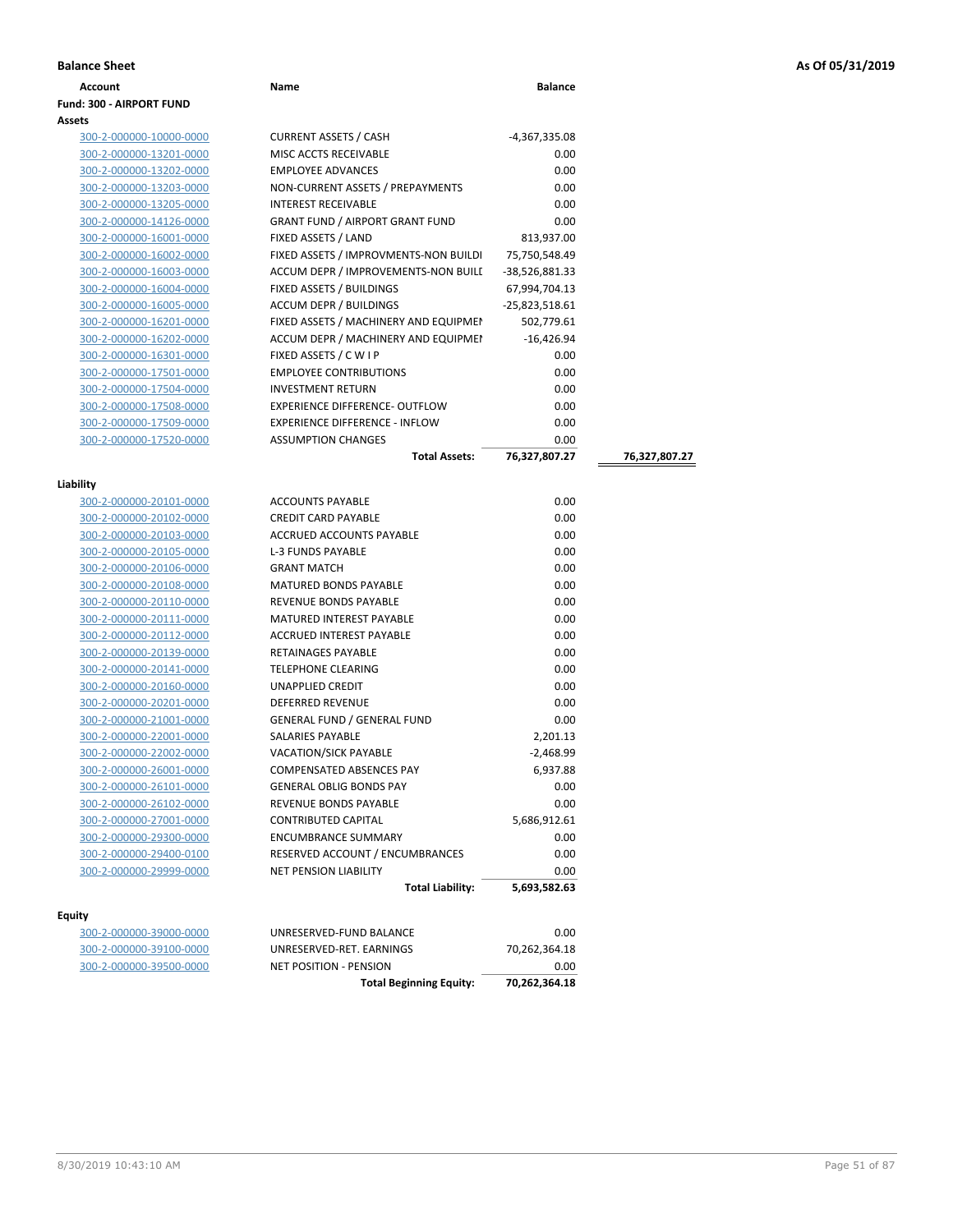| Name                                               | <b>Balance</b> |
|----------------------------------------------------|----------------|
|                                                    | 471,006.99     |
|                                                    | 99,146.52      |
|                                                    | 371.860.47     |
| <b>Total Equity and Current Surplus (Deficit):</b> | 70,634,224.65  |
|                                                    |                |

**\*\*\* FUND 300 OUT OF BALANCE \*\*\* -0.01**

**\*\*\*Warning: Account Authorization is turned on. Please run the Unauthorized Account Listing Report to see if you are out of balance due to missing accounts \*\*\***

**Balance Sheet As Of 05/31/2019**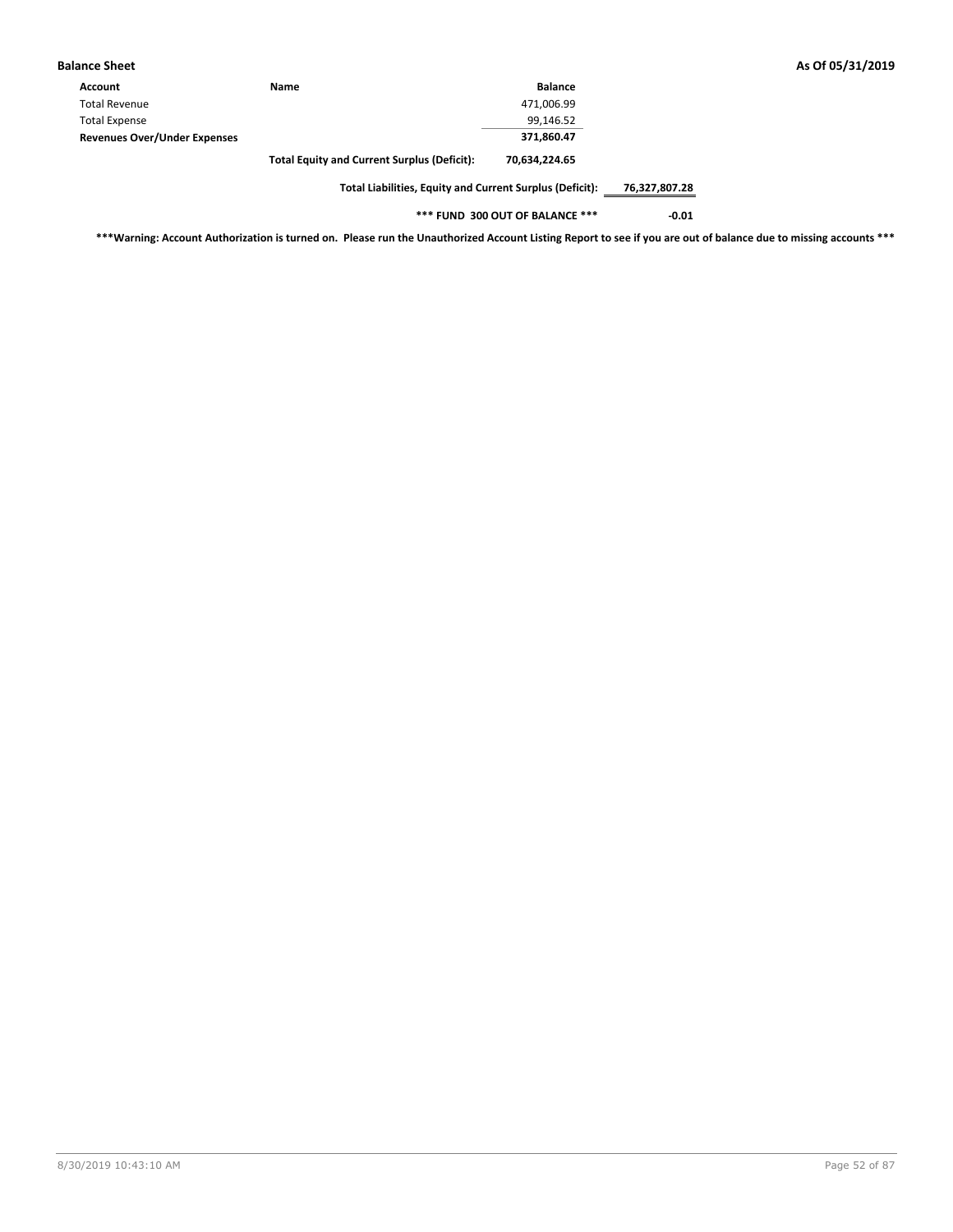| <b>Balance Sheet</b>                |                                                          |                |            | As Of 05/31/2019 |
|-------------------------------------|----------------------------------------------------------|----------------|------------|------------------|
| Account                             | Name                                                     | <b>Balance</b> |            |                  |
| Fund: 320 - AIRPORT TXDOT GRANT     |                                                          |                |            |                  |
| Assets                              |                                                          |                |            |                  |
| 320-2-000000-10000-0000             | <b>CURRENT ASSETS / CASH</b>                             | 200,000.84     |            |                  |
| 320-2-000000-13201-0000             | MISC ACCTS RECEIVABLE                                    | 0.00           |            |                  |
| 320-2-000000-13205-0000             | <b>INTEREST RECEIVABLE</b>                               | 0.00           |            |                  |
|                                     | <b>Total Assets:</b>                                     | 200,000.84     | 200,000.84 |                  |
| Liability                           |                                                          |                |            |                  |
| 320-2-000000-20101-0000             | <b>ACCOUNTS PAYABLE</b>                                  | 0.00           |            |                  |
| 320-2-000000-20102-0000             | <b>CREDIT CARD PAYABLE</b>                               | 0.00           |            |                  |
| 320-2-000000-20103-0000             | <b>ACCRUED ACCOUNTS PAYABLE</b>                          | 0.00           |            |                  |
| 320-2-000000-20902-0000             | <b>DEFERRED GRANT REVENUE</b>                            | 0.00           |            |                  |
| 320-2-000000-21125-0000             | DUE TO / AIRPORT FUND                                    | 0.00           |            |                  |
| 320-2-000000-29300-0000             | <b>ENCUMBRANCE SUMMARY</b>                               | 0.00           |            |                  |
| 320-2-000000-29400-0100             | RESERVED ACCOUNT / ENCUMBRANCES                          | 0.00           |            |                  |
|                                     | <b>Total Liability:</b>                                  | 0.00           |            |                  |
| <b>Equity</b>                       |                                                          |                |            |                  |
| 320-2-000000-39000-0000             | UNRESERVED-FUND BALANCE                                  | 200,000.84     |            |                  |
|                                     | <b>Total Beginning Equity:</b>                           | 200,000.84     |            |                  |
| <b>Total Revenue</b>                |                                                          | 0.00           |            |                  |
| <b>Total Expense</b>                |                                                          | 0.00           |            |                  |
| <b>Revenues Over/Under Expenses</b> |                                                          | 0.00           |            |                  |
|                                     | <b>Total Equity and Current Surplus (Deficit):</b>       | 200,000.84     |            |                  |
|                                     | Total Liabilities, Faujty and Current Surplus (Deficit): |                | 200.000.84 |                  |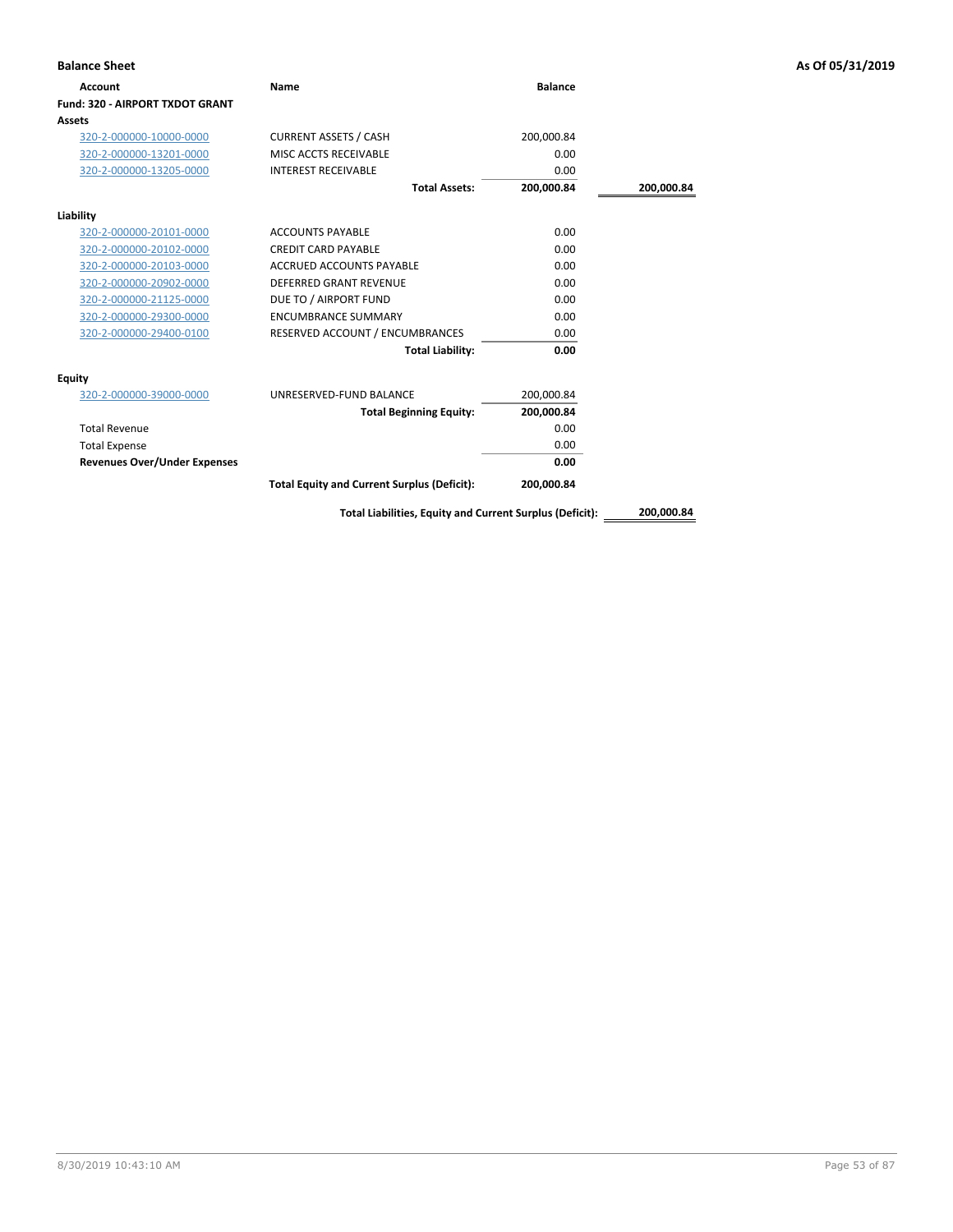| <b>Account</b>                          | Name                                                     | <b>Balance</b> |              |
|-----------------------------------------|----------------------------------------------------------|----------------|--------------|
| <b>Fund: 360 - AIRPORT CAPITAL FUND</b> |                                                          |                |              |
| Assets                                  |                                                          |                |              |
| 360-2-000000-10000-0000                 | <b>CURRENT ASSETS / CASH</b>                             | 7,912,396.96   |              |
| 360-2-000000-13201-0000                 | MISC ACCTS RECEIVABLE                                    | 0.00           |              |
| 360-2-000000-13205-0000                 | <b>INTEREST RECEIVABLE</b>                               | 0.00           |              |
| 360-2-000000-16301-0000                 | FIXED ASSETS / C W I P                                   | 132,616.88     |              |
|                                         | <b>Total Assets:</b>                                     | 8,045,013.84   | 8,045,013.84 |
| Liability                               |                                                          |                |              |
| 360-2-000000-20101-0000                 | <b>ACCOUNTS PAYABLE</b>                                  | 0.00           |              |
| 360-2-000000-20102-0000                 | <b>CREDIT CARD PAYABLE</b>                               | 0.00           |              |
| 360-2-000000-20103-0000                 | <b>ACCRUED ACCOUNTS PAYABLE</b>                          | 0.00           |              |
| 360-2-000000-20125-0000                 | SALES TAX PAYABLE / IN THE CITY                          | 0.00           |              |
| 360-2-000000-20139-0000                 | <b>RETAINAGES PAYABLE</b>                                | 0.00           |              |
| 360-2-000000-21001-0000                 | <b>GENERAL FUND / GENERAL FUND</b>                       | 0.00           |              |
| 360-2-000000-27001-0000                 | <b>CONTRIBUTED CAPITAL</b>                               | 0.00           |              |
| 360-2-000000-29300-0000                 | <b>ENCUMBRANCE SUMMARY</b>                               | 0.00           |              |
| 360-2-000000-29400-0000                 | RESERVED ACCOUNT / ENCUMBRANCES                          | 0.00           |              |
|                                         | <b>Total Liability:</b>                                  | 0.00           |              |
| Equity                                  |                                                          |                |              |
| 360-2-000000-39000-0000                 | UNRESERVED-FUND BALANCE                                  | 0.00           |              |
| 360-2-000000-39100-0000                 | UNRESERVED-RET. EARNINGS                                 | 8,016,141.66   |              |
|                                         | <b>Total Beginning Equity:</b>                           | 8,016,141.66   |              |
| <b>Total Revenue</b>                    |                                                          | 56,121.72      |              |
| <b>Total Expense</b>                    |                                                          | 27,249.54      |              |
| <b>Revenues Over/Under Expenses</b>     |                                                          | 28,872.18      |              |
|                                         | <b>Total Equity and Current Surplus (Deficit):</b>       | 8,045,013.84   |              |
|                                         | Total Liabilities, Equity and Current Surplus (Deficit): |                | 8,045,013.84 |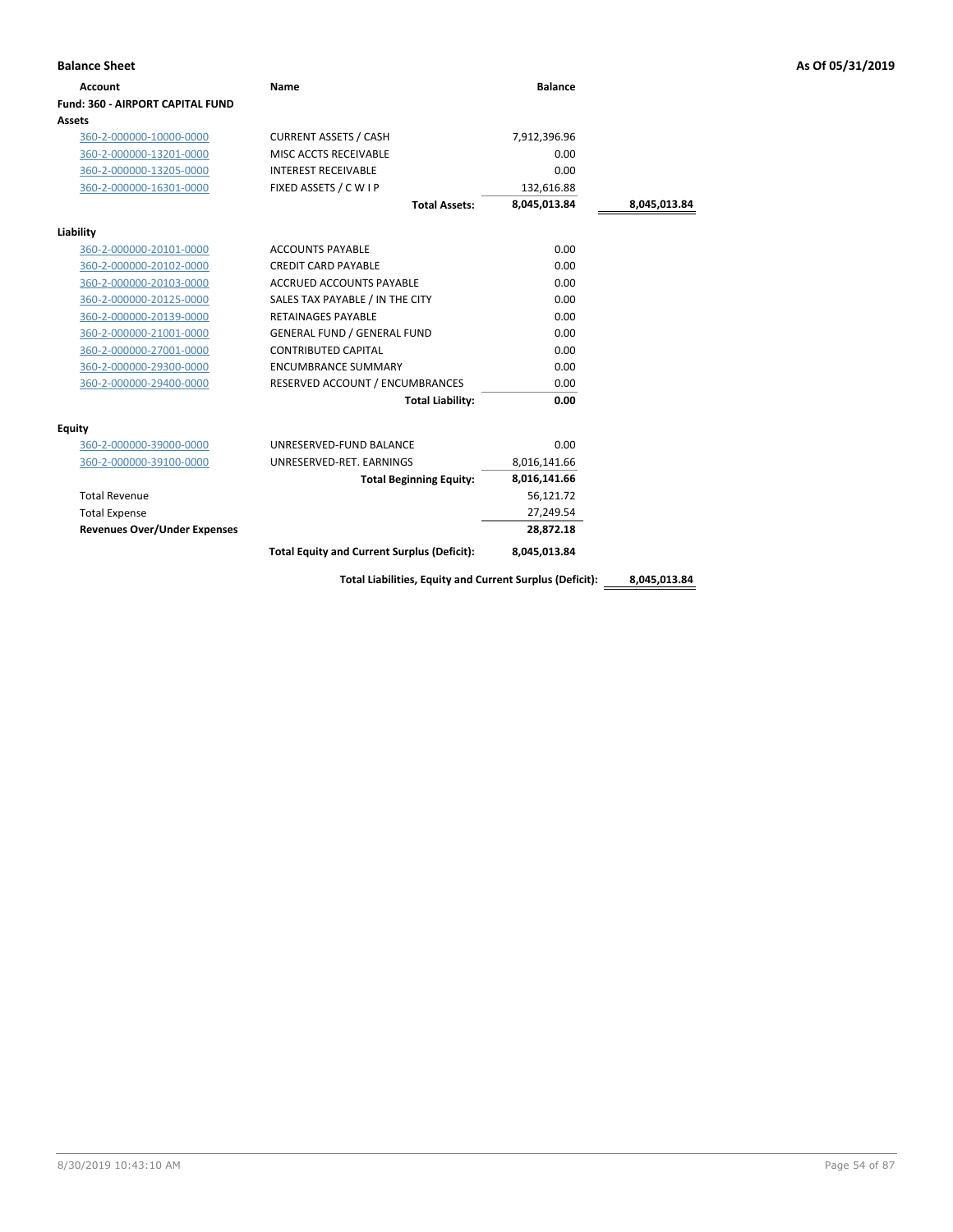| <b>Balance Sheet</b>                |                                                          |                 |      | As Of 05/31/2019 |
|-------------------------------------|----------------------------------------------------------|-----------------|------|------------------|
| <b>Account</b>                      | Name                                                     | <b>Balance</b>  |      |                  |
| Fund: 361 - L3-IDC FUND             |                                                          |                 |      |                  |
| Assets                              |                                                          |                 |      |                  |
| 361-2-000000-10000-0000             | <b>CURRENT ASSETS / CASH</b>                             | 0.00            |      |                  |
| 361-2-000000-13201-0000             | MISC ACCTS RECEIVABLE                                    | 0.00            |      |                  |
| 361-2-000000-13205-0000             | <b>INTEREST RECEIVABLE</b>                               | 0.00            |      |                  |
|                                     | <b>Total Assets:</b>                                     | 0.00            | 0.00 |                  |
| Liability                           |                                                          |                 |      |                  |
| 361-2-000000-20101-0000             | <b>ACCOUNTS PAYABLE</b>                                  | 0.00            |      |                  |
| 361-2-000000-20102-0000             | <b>CREDIT CARD PAYABLE</b>                               | 0.00            |      |                  |
| 361-2-000000-20103-0000             | MISCELLANEOUS LIABILITIES                                | 0.00            |      |                  |
| 361-2-000000-20108-0000             | MATURED BONDS PAYABLE                                    | 0.00            |      |                  |
| 361-2-000000-20111-0000             | MATURED INTEREST PAYABLE                                 | 0.00            |      |                  |
| 361-2-000000-20112-0000             | <b>ACCRUED INTEREST PAYABLE</b>                          | 0.00            |      |                  |
| 361-2-000000-20139-0000             | <b>RETAINAGES PAYABLE</b>                                | 0.00            |      |                  |
| 361-2-000000-21001-0000             | <b>GENERAL FUND / GENERAL FUND</b>                       | 0.00            |      |                  |
|                                     | <b>Total Liability:</b>                                  | 0.00            |      |                  |
| <b>Equity</b>                       |                                                          |                 |      |                  |
| 361-2-000000-39000-0000             | UNRESERVED-FUND BALANCE                                  | 0.00            |      |                  |
| 361-2-000000-39100-0000             | UNRESERVED-RET. EARNINGS                                 | $-2,881,924.85$ |      |                  |
| 361-2-000000-39150-0000             | RESERVED-RET. EARNINGS                                   | 2,881,924.85    |      |                  |
|                                     | <b>Total Beginning Equity:</b>                           | 0.00            |      |                  |
| <b>Total Revenue</b>                |                                                          | 0.00            |      |                  |
| <b>Total Expense</b>                |                                                          | 0.00            |      |                  |
| <b>Revenues Over/Under Expenses</b> |                                                          | 0.00            |      |                  |
|                                     | <b>Total Equity and Current Surplus (Deficit):</b>       | 0.00            |      |                  |
|                                     | Total Liabilities, Equity and Current Surplus (Deficit): |                 | 0.00 |                  |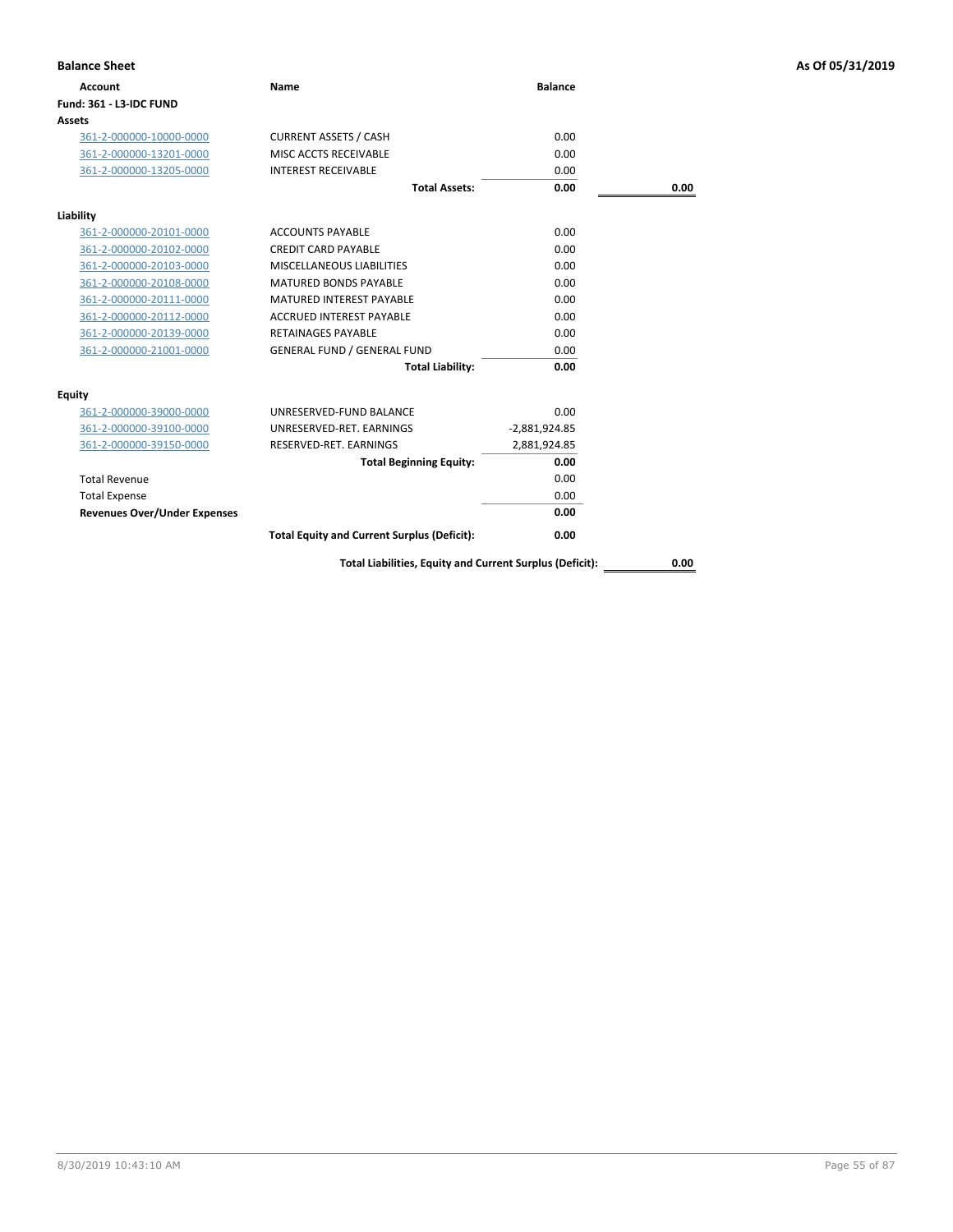| <b>Balance Sheet</b>                |                                                          |                |            | As Of 05/31/2019 |
|-------------------------------------|----------------------------------------------------------|----------------|------------|------------------|
| <b>Account</b>                      | Name                                                     | <b>Balance</b> |            |                  |
| Fund: 362 - AIRPORT FBO FUEL        |                                                          |                |            |                  |
| Assets                              |                                                          |                |            |                  |
| 362-2-000000-10000-0000             | <b>CURRENT ASSETS / CASH</b>                             | 188,015.80     |            |                  |
| 362-2-000000-13201-0000             | MISC ACCTS RECEIVABLE                                    | 0.00           |            |                  |
| 362-2-000000-13205-0000             | <b>INTEREST RECEIVABLE</b>                               | 0.00           |            |                  |
|                                     | <b>Total Assets:</b>                                     | 188,015.80     | 188,015.80 |                  |
| Liability                           |                                                          |                |            |                  |
| 362-2-000000-20101-0000             | <b>ACCOUNTS PAYABLE</b>                                  | 0.00           |            |                  |
| 362-2-000000-20102-0000             | <b>CREDIT CARD PAYABLE</b>                               | 0.00           |            |                  |
| 362-2-000000-20103-0000             | ACCRUED ACCOUNTS PAYABLE                                 | 0.00           |            |                  |
| 362-2-000000-20125-0000             | SALES TAX PAYABLE / IN THE CITY                          | 48.28          |            |                  |
| 362-2-000000-29300-0000             | <b>ENCUMBRANCE SUMMARY</b>                               | 0.00           |            |                  |
| 362-2-000000-29400-0000             | RESERVED ACCOUNT / ENCUMBRANCES                          | 0.00           |            |                  |
|                                     | <b>Total Liability:</b>                                  | 48.28          |            |                  |
| Equity                              |                                                          |                |            |                  |
| 362-2-000000-39000-0000             | UNRESERVED-FUND BALANCE                                  | 0.00           |            |                  |
| 362-2-000000-39100-0000             | UNRESERVED-RET. EARNINGS                                 | $-41.31$       |            |                  |
|                                     | <b>Total Beginning Equity:</b>                           | $-41.31$       |            |                  |
| <b>Total Revenue</b>                |                                                          | 263,947.58     |            |                  |
| <b>Total Expense</b>                |                                                          | 75,938.75      |            |                  |
| <b>Revenues Over/Under Expenses</b> |                                                          | 188,008.83     |            |                  |
|                                     | <b>Total Equity and Current Surplus (Deficit):</b>       | 187,967.52     |            |                  |
|                                     | Total Liabilities, Equity and Current Surplus (Deficit): |                | 188,015.80 |                  |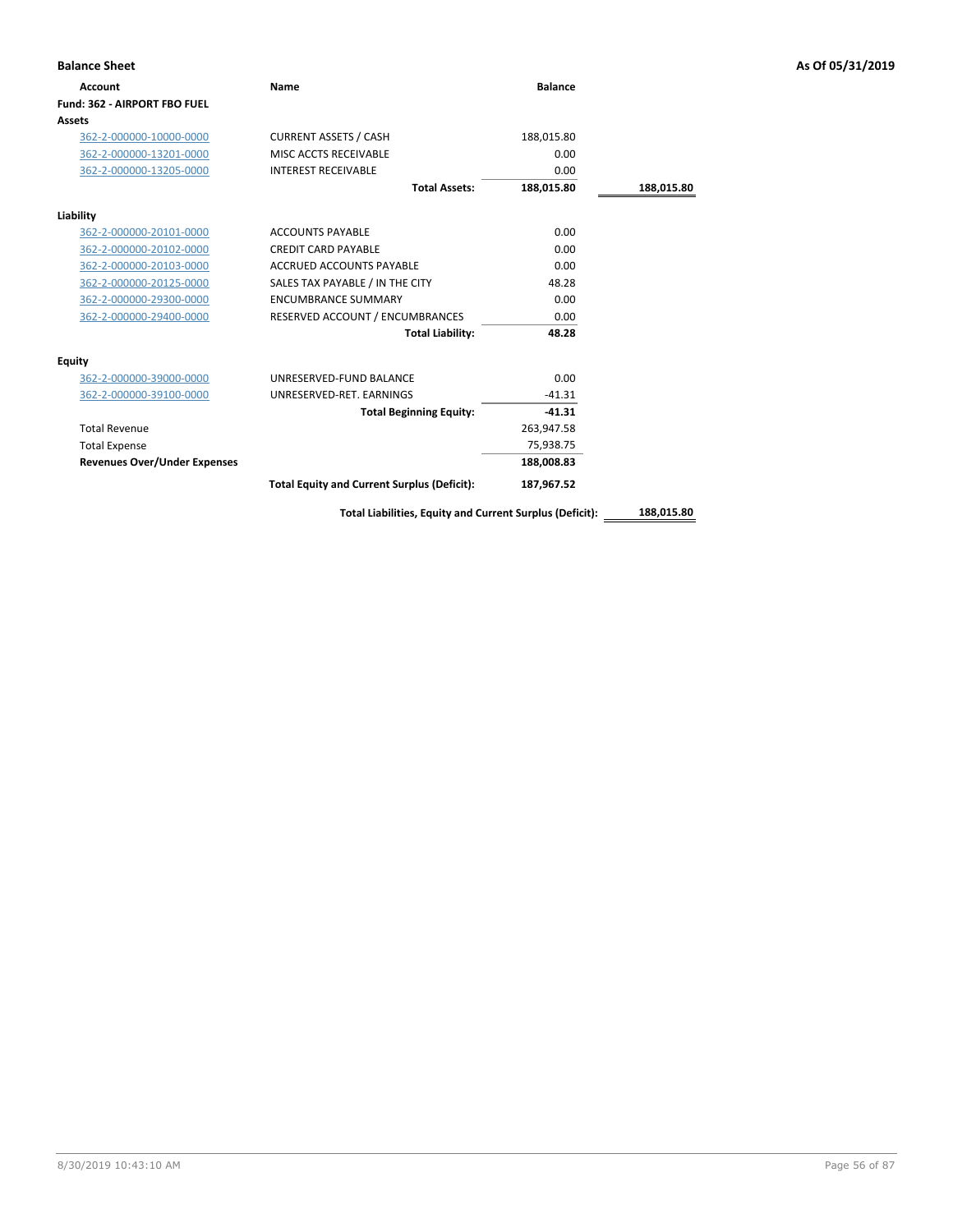### **Balance Sheet As Of 05/31/2019**

| <b>Daldlice Slieet</b> |      |                |
|------------------------|------|----------------|
| Account                | Name | <b>Balance</b> |
| Fund: 400 - GOLF FUND  |      |                |

### **Assets**

**Liability**

**Equity**

# 400-2-000000-10000-0000 CURRENT ASSETS / CASH -426,933.12 400-2-000000-10304-0000 CASH / PETTY CASH/CHANGE DRAWERS 200.00 400-2-000000-13007-0000 RETURNED CHECKS 0.00 400-2-000000-13201-0000 MISC ACCTS RECEIVABLE -401.02 400-2-000000-13202-0000 EMPLOYEE ADVANCES 0.00 400-2-000000-13203-0000 NON-CURRENT ASSETS / PREPAYMENTS 0.00 400-2-000000-13205-0000 INTEREST RECEIVABLE 0.00 400-2-000000-13206-0000 CHARGES RECEIVABLE 35,600.40 400-2-000000-15301-0000 INVENTORIES / GOLF COURSE 8,301.68 400-2-000000-16001-0000 FIXED ASSETS / LAND 93,000.00 400-2-000000-16002-0000 FIXED ASSETS / IMPROVMENTS-NON BUILDI 521,160.58 400-2-000000-16003-0000 **ACCUM DEPR / IMPROVEMENTS-NON BUILI** - 297,622.34 400-2-000000-16004-0000 FIXED ASSETS / BUILDINGS 109,640.00 400-2-000000-16005-0000 ACCUM DEPR / BUILDINGS -108,983.62 400-2-000000-16201-0000 FIXED ASSETS / MACHINERY AND EQUIPMENT 51,957.00 400-2-000000-16202-0000 ACCUM DEPR / MACHINERY AND EQUIPMENT -51,957.00 400-2-000000-16301-0000 FIXED ASSETS / C W I P 0.00 400-2-000000-17501-0000 EMPLOYEE CONTRIBUTIONS 7,763.00 400-2-000000-17504-0000 INVESTMENT RETURN -13,737.00 400-2-000000-17508-0000 EXPERIENCE DIFFERENCE- OUTFLOW -505.00 400-2-000000-17509-0000 EXPERIENCE DIFFERENCE - INFLOW -2,627.00 400-2-000000-17520-0000 ASSUMPTION CHANGES 2,456.00 **Total Assets: -72,687.44 -72,687.44** 400-2-000000-20101-0000 ACCOUNTS PAYABLE 0.00 400-2-000000-20102-0000 CREDIT CARD PAYABLE 0.00 400-2-000000-20103-0000 ACCRUED ACCOUNTS PAYABLE 0.00

| tν                      |                                    |           |
|-------------------------|------------------------------------|-----------|
|                         | <b>Total Liability:</b>            | 61,520.50 |
| 400-2-000000-29999-0000 | <b>NET PENSION LIABILITY</b>       | 11,349.00 |
| 400-2-000000-29400-0100 | RESERVED ACCOUNT / ENCUMBRANCES    | 0.00      |
| 400-2-000000-29300-0000 | <b>ENCUMBRANCE SUMMARY</b>         | 0.00      |
| 400-2-000000-27002-0000 | CONTRIBUTED CAPITAL / DEVELOPERS   | 0.00      |
| 400-2-000000-27001-0000 | <b>CONTRIBUTED CAPITAL</b>         | 0.00      |
| 400-2-000000-26001-0000 | <b>COMPENSATED ABSENCES PAY</b>    | 30,272.55 |
| 400-2-000000-24001-0000 | O/S CHECKS PAYABLE                 | 0.00      |
| 400-2-000000-23001-0000 | <b>CAPITAL LEASE PAYABLE</b>       | 0.00      |
| 400-2-000000-22002-0000 | <b>VACATION/SICK PAYABLE</b>       | 13,978.60 |
| 400-2-000000-22001-0000 | <b>SALARIES PAYABLE</b>            | 4,564.90  |
| 400-2-000000-21101-0000 | ENTERPRISE / WTR/WWTR UTILITY FUND | 0.00      |
| 400-2-000000-21001-0000 | <b>GENERAL FUND / GENERAL FUND</b> | 0.00      |
| 400-2-000000-20160-0000 | <b>UNAPPLIED CREDIT</b>            | 0.00      |
| 400-2-000000-20141-0000 | <b>TELEPHONE CLEARING</b>          | 0.00      |
| 400-2-000000-20139-0000 | <b>RETAINAGES PAYABLE</b>          | 0.00      |
| 400-2-000000-20125-0000 | SALES TAX PAYABLE / IN THE CITY    | 1,355.45  |
| 400-2-000000-20124-0000 | <b>GOLF COURSE RESALE</b>          | 0.00      |
| 400-2-000000-20112-0000 | ACCRUED INTEREST PAYABLE           | 0.00      |
| 400-2-000000-20103-0000 | ALLRUED ALLUUNTS PAYABLE           | U.UU      |

|                         | <b>Total Beginning Equity:</b> | -78.182.09 |
|-------------------------|--------------------------------|------------|
| 400-2-000000-39500-0000 | NET POSITION - PENSION         | -44.00     |
| 400-2-000000-39100-0000 | UNRESERVED-RET. EARNINGS       | -78.138.09 |
| 400-2-000000-39000-0000 | UNRESERVED-FUND BALANCE        | 0.00       |
|                         |                                |            |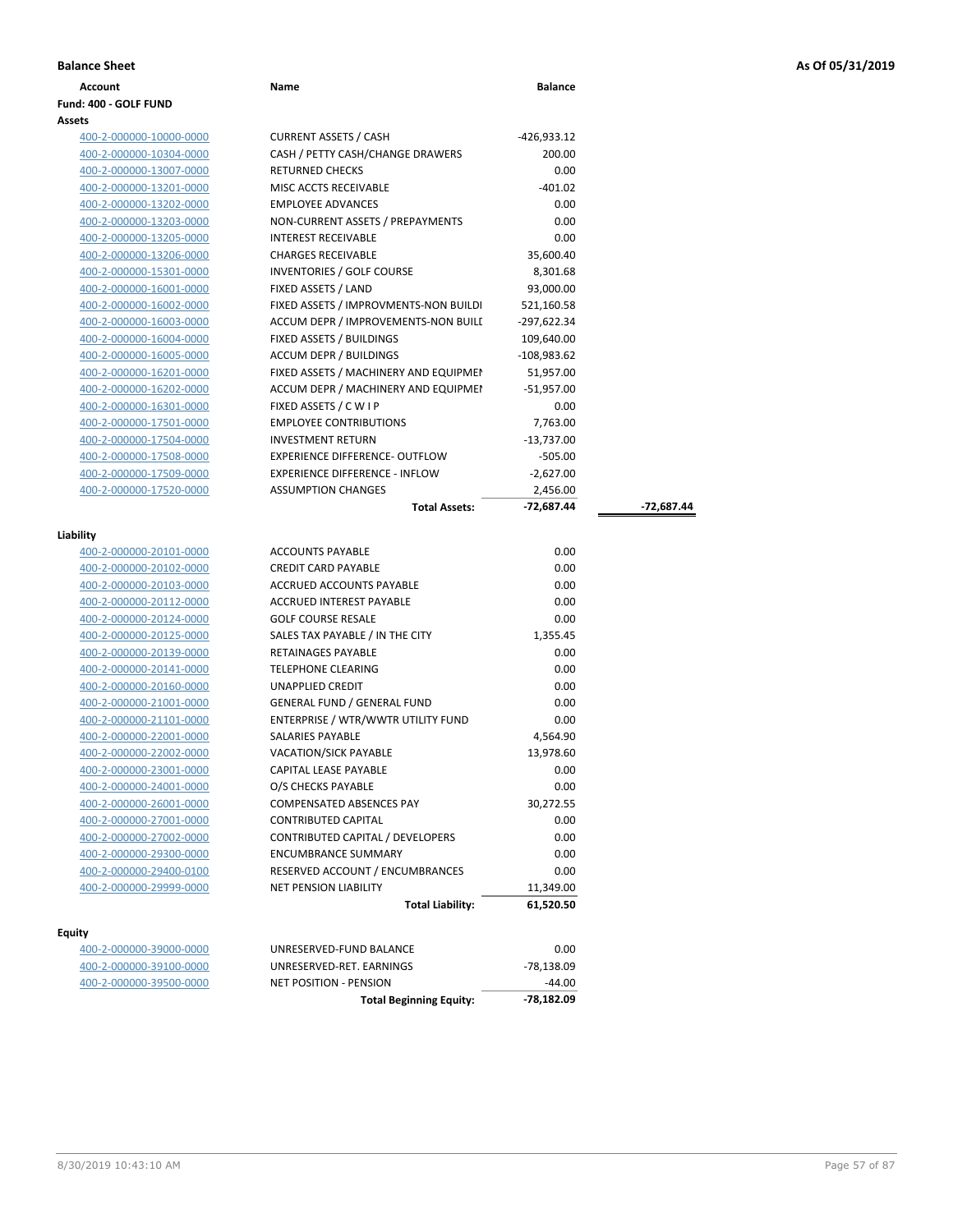| <b>Balance Sheet</b>                |                                                          |                |            | As Of 05/31/2019 |
|-------------------------------------|----------------------------------------------------------|----------------|------------|------------------|
| Account                             | Name                                                     | <b>Balance</b> |            |                  |
| <b>Total Revenue</b>                |                                                          | 94,511.84      |            |                  |
| <b>Total Expense</b>                |                                                          | 150,537.68     |            |                  |
| <b>Revenues Over/Under Expenses</b> |                                                          | $-56,025.84$   |            |                  |
|                                     | <b>Total Equity and Current Surplus (Deficit):</b>       | $-134.207.93$  |            |                  |
|                                     | Total Liabilities, Equity and Current Surplus (Deficit): |                | -72,687.43 |                  |

**\*\*\* FUND 400 OUT OF BALANCE \*\*\* -0.01**

**\*\*\*Warning: Account Authorization is turned on. Please run the Unauthorized Account Listing Report to see if you are out of balance due to missing accounts \*\*\***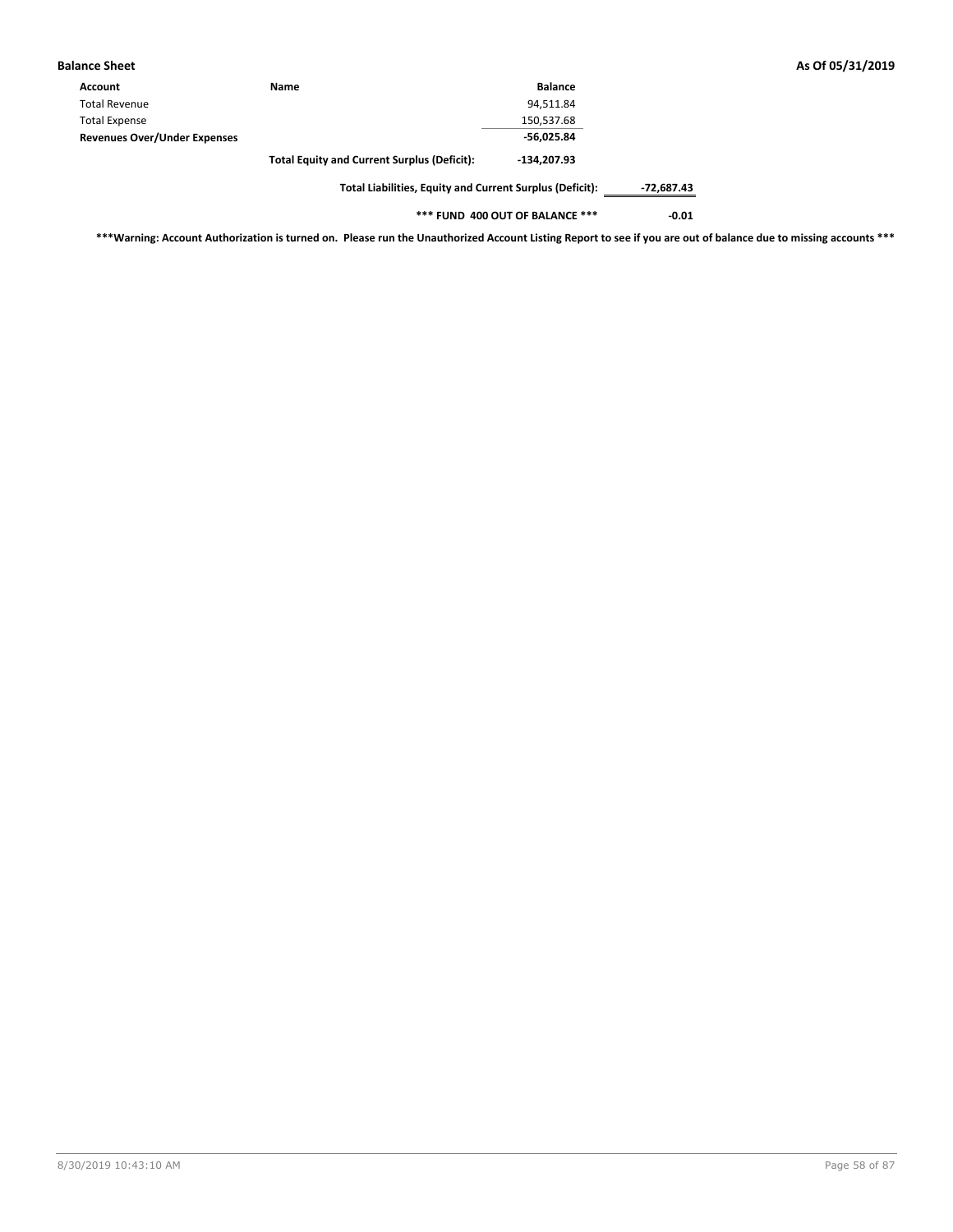|  | As Of 05/31/2019 |  |
|--|------------------|--|
|--|------------------|--|

| <b>Balance Sheet</b>                 |                                                    |                |              | As Of 05/31/2019 |
|--------------------------------------|----------------------------------------------------|----------------|--------------|------------------|
| <b>Account</b>                       | Name                                               | <b>Balance</b> |              |                  |
| <b>Fund: 500 - SANITATION FUND</b>   |                                                    |                |              |                  |
| <b>Assets</b>                        |                                                    |                |              |                  |
| 500-2-000000-10000-0000              | <b>CURRENT ASSETS / CASH</b>                       | 2,073,729.79   |              |                  |
| 500-2-000000-13000-0000              | <b>CUSTOMER ACCTS RECEIVABLE</b>                   | 149,561.07     |              |                  |
| 500-2-000000-13001-0000              | NON CURRENT CUSTOMER ACCTS RECEIVAE                | 69,982.37      |              |                  |
| 500-2-000000-13002-0000              | ALLOW FOR UNCOLLECT REC                            | $-62,648.18$   |              |                  |
| 500-2-000000-13003-0000              | UNBILLED YEAR-END ACCRUAL                          | 470,767.37     |              |                  |
| 500-2-000000-13201-0000              | MISC ACCTS RECEIVABLE                              | 0.00           |              |                  |
| 500-2-000000-17501-0000              | <b>EMPLOYEE CONTRIBUTIONS</b>                      | 7,763.00       |              |                  |
| 500-2-000000-17504-0000              | <b>INVESTMENT RETURN</b>                           | $-13,737.00$   |              |                  |
| 500-2-000000-17508-0000              | <b>EXPERIENCE DIFFERENCE- OUTFLOW</b>              | $-505.00$      |              |                  |
| 500-2-000000-17509-0000              | <b>EXPERIENCE DIFFERENCE - INFLOW</b>              | $-2,627.00$    |              |                  |
| 500-2-000000-17520-0000              | <b>ASSUMPTION CHANGES</b>                          | 2,456.00       |              |                  |
|                                      | <b>Total Assets:</b>                               | 2,694,742.42   | 2,694,742.42 |                  |
|                                      |                                                    |                |              |                  |
| Liability<br>500-2-000000-20101-0000 | <b>ACCOUNTS PAYABLE</b>                            | 0.00           |              |                  |
| 500-2-000000-20102-0000              | <b>CREDIT CARD PAYABLE</b>                         | 0.00           |              |                  |
| 500-2-000000-20103-0000              | ACCRUED ACCOUNTS PAYABLE                           | 0.00           |              |                  |
| 500-2-000000-20125-0000              | SALES TAX PAYABLE / IN THE CITY                    | 27,798.63      |              |                  |
| 500-2-000000-20126-0000              | SALES TAX PAYABLE / OUT OF CITY                    | 0.00           |              |                  |
| 500-2-000000-20133-0000              | <b>GARBAGE CLEARING</b>                            | 0.00           |              |                  |
| 500-2-000000-20135-0000              | GARBAGE CLEARING / BAD DEBT EXPENS                 | 61,813.52      |              |                  |
| 500-2-000000-20160-0000              | <b>UNAPPLIED CREDIT</b>                            | 0.00           |              |                  |
| 500-2-000000-20201-0000              | DEFERRED REVENUE                                   | 0.00           |              |                  |
| 500-2-000000-21001-0000              | <b>GENERAL FUND / GENERAL FUND</b>                 | 0.00           |              |                  |
| 500-2-000000-22001-0000              | SALARIES PAYABLE                                   | 4,509.88       |              |                  |
| 500-2-000000-22002-0000              | VACATION/SICK PAYABLE                              | 6,619.16       |              |                  |
| 500-2-000000-24002-0000              | <b>CUSTOMER DEPOSITS</b>                           | 263,043.59     |              |                  |
| 500-2-000000-24007-0000              | <b>BILLED DEPOSITS SUSPENSE</b>                    | 0.00           |              |                  |
| 500-2-000000-26001-0000              | <b>COMPENSATED ABSENCES PAY</b>                    | 6,561.51       |              |                  |
| 500-2-000000-29300-0000              | <b>ENCUMBRANCE SUMMARY</b>                         | 0.00           |              |                  |
| 500-2-000000-29400-0100              | RESERVED ACCOUNT / ENCUMBRANCES                    | 0.00           |              |                  |
| 500-2-000000-29999-0000              | <b>NET PENSION LIABILITY</b>                       | 11,349.00      |              |                  |
|                                      | <b>Total Liability:</b>                            | 381,695.29     |              |                  |
|                                      |                                                    |                |              |                  |
| <b>Equity</b>                        |                                                    |                |              |                  |
| 500-2-000000-39000-0000              | UNRESERVED-FUND BALANCE                            | 0.00           |              |                  |
| 500-2-000000-39100-0000              | UNRESERVED-RET. EARNINGS                           | 2,181,362.37   |              |                  |
| 500-2-000000-39500-0000              | <b>NET POSITION - PENSION</b>                      | $-44.00$       |              |                  |
|                                      | <b>Total Beginning Equity:</b>                     | 2,181,318.37   |              |                  |
| <b>Total Revenue</b>                 |                                                    | 3,504,441.23   |              |                  |
| <b>Total Expense</b>                 |                                                    | 3,372,712.47   |              |                  |
| <b>Revenues Over/Under Expenses</b>  |                                                    | 131,728.76     |              |                  |
|                                      | <b>Total Equity and Current Surplus (Deficit):</b> | 2,313,047.13   |              |                  |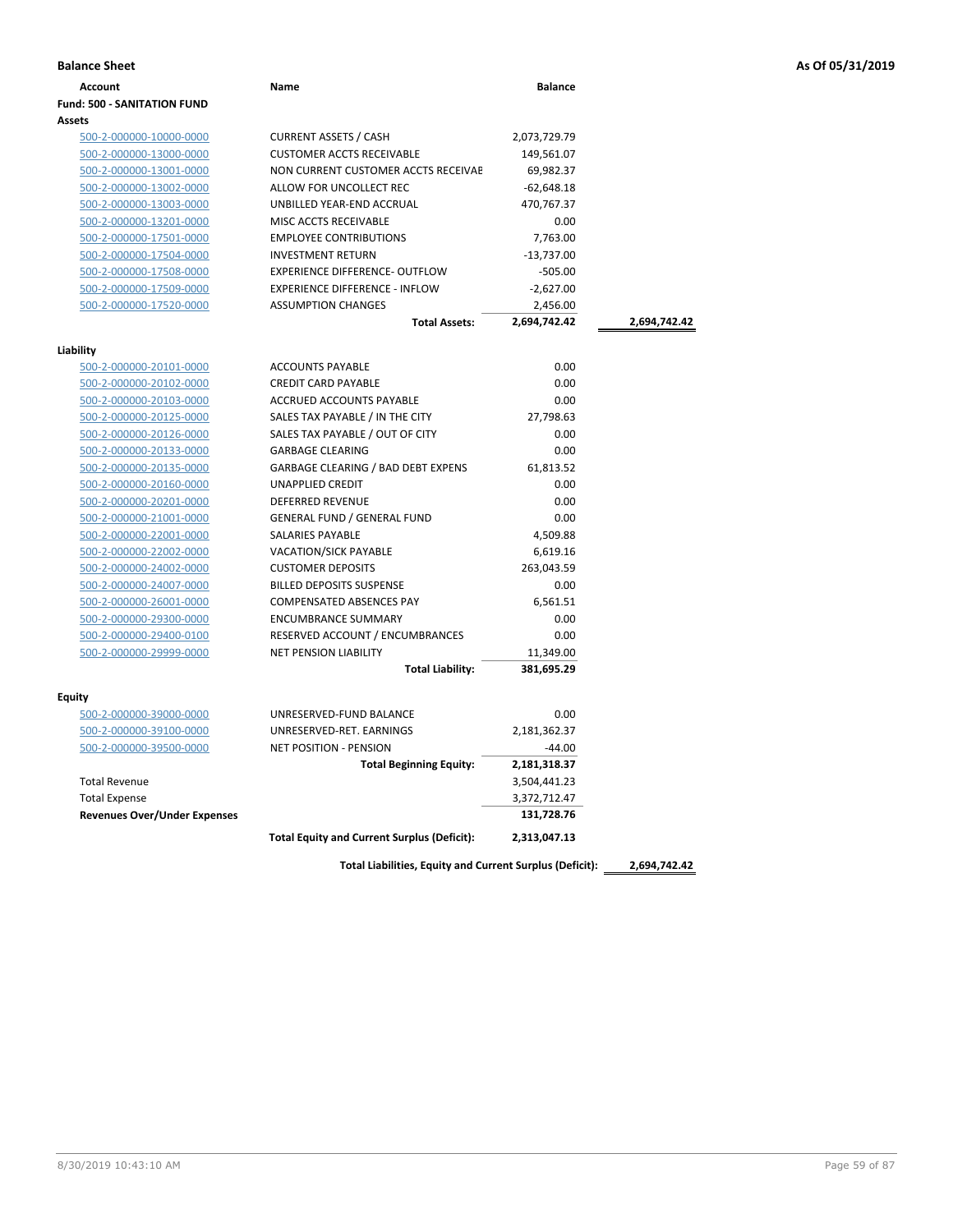| <b>Account</b>                                      | Name                                               | <b>Balance</b> |      |
|-----------------------------------------------------|----------------------------------------------------|----------------|------|
| Fund: 561 - REGINAL HOUSEHOLD HAZARDOUS WASTE GRANT |                                                    |                |      |
| Assets                                              |                                                    |                |      |
| 561-2-000000-10000-0000                             | <b>CURRENT ASSETS / CASH</b>                       | 0.00           |      |
| 561-2-000000-13201-0000                             | MISC ACCTS RECEIVABLE                              | 0.00           |      |
| 561-2-000000-13205-0000                             | <b>INTEREST RECEIVABLE</b>                         | 0.00           |      |
|                                                     | <b>Total Assets:</b>                               | 0.00           | 0.00 |
| Liability                                           |                                                    |                |      |
| 561-2-000000-20101-0000                             | <b>ACCOUNTS PAYABLE</b>                            | 0.00           |      |
| 561-2-000000-20102-0000                             | <b>CREDIT CARD PAYABLE</b>                         | 0.00           |      |
| 561-2-000000-20103-0000                             | <b>ACCRUED ACCOUNTS PAYABLE</b>                    | 0.00           |      |
| 561-2-000000-21140-0000                             | DUE TO / SANITATION FUND                           | 0.00           |      |
| 561-2-000000-29300-0000                             | <b>ENCUMBRANCE SUMMARY</b>                         | 0.00           |      |
| 561-2-000000-29400-0100                             | RESERVED ACCOUNT / ENCUMBRANCES                    | 0.00           |      |
|                                                     | <b>Total Liability:</b>                            | 0.00           |      |
| Equity                                              |                                                    |                |      |
| 561-2-000000-39100-0000                             | UNRESERVED-RET, EARNINGS                           | 0.00           |      |
|                                                     | <b>Total Beginning Equity:</b>                     | 0.00           |      |
| <b>Total Revenue</b>                                |                                                    | 0.00           |      |
| <b>Total Expense</b>                                |                                                    | 0.00           |      |
| <b>Revenues Over/Under Expenses</b>                 |                                                    | 0.00           |      |
|                                                     | <b>Total Equity and Current Surplus (Deficit):</b> | 0.00           |      |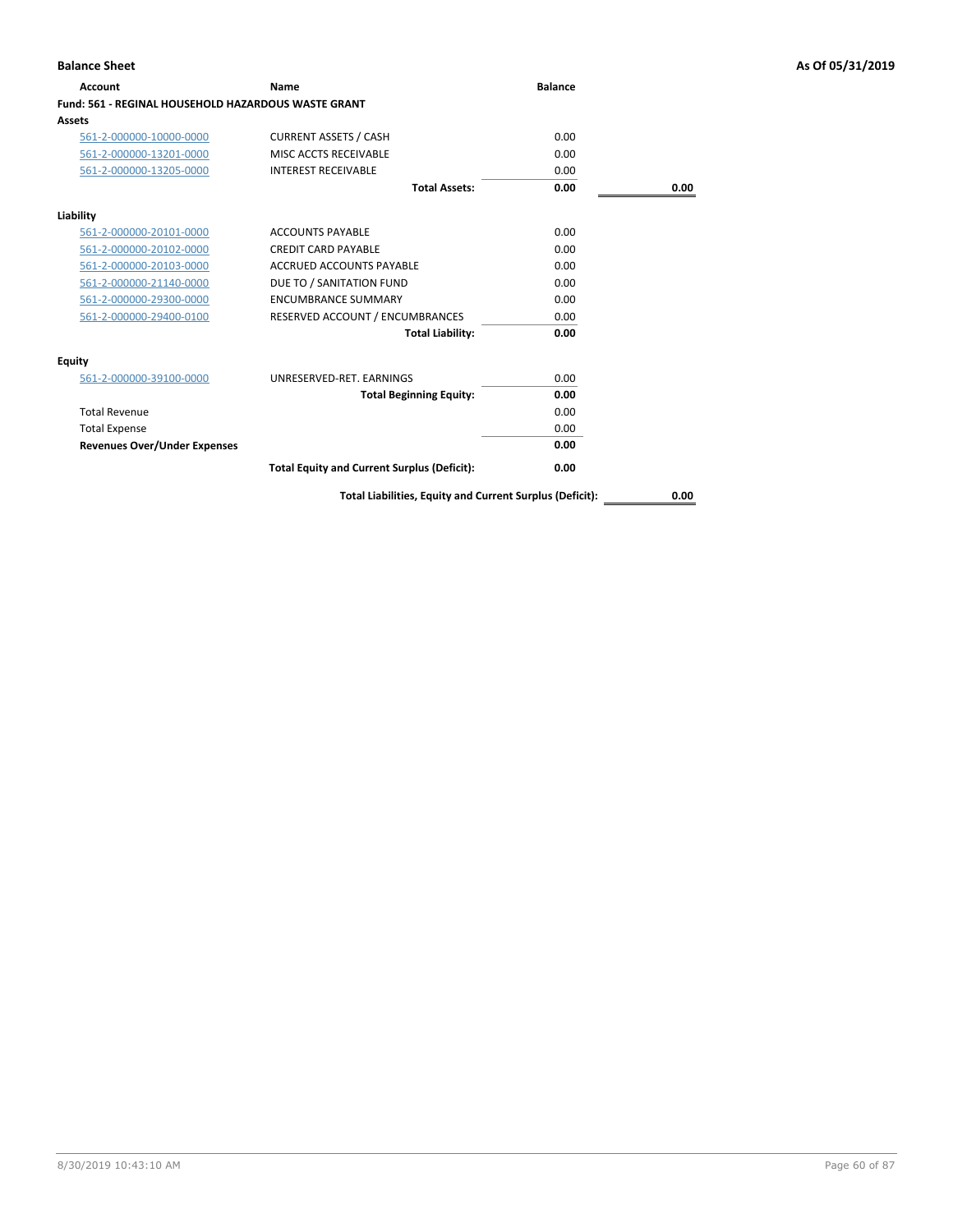| <b>Balance Sheet</b> | As Of 05/31/2019 |
|----------------------|------------------|
|----------------------|------------------|

| Account                                            | Name                                                       | <b>Balance</b>                  |            |
|----------------------------------------------------|------------------------------------------------------------|---------------------------------|------------|
| <b>Fund: 601 - CENTRAL SERVICE FUND</b>            |                                                            |                                 |            |
| Assets                                             |                                                            |                                 |            |
| 601-2-000000-10000-0000                            | <b>CURRENT ASSETS / CASH</b>                               | -227,859.76                     |            |
| 601-2-000000-13201-0000                            | MISC ACCTS RECEIVABLE                                      | 0.00                            |            |
| 601-2-000000-13203-0000                            | NON-CURRENT ASSETS / PREPAYMENTS                           | 0.00                            |            |
| 601-2-000000-13204-0000                            | PREPAYMENTS / INSURANCE PREPAYMENT                         | 0.00                            |            |
| 601-2-000000-13205-0000                            | <b>INTEREST RECEIVABLE</b>                                 | 0.00                            |            |
| 601-2-000000-15001-0000                            | <b>INVENTORIES / POSTAGE</b>                               | 0.00                            |            |
| 601-2-000000-15101-0000                            | <b>FACILITIES MAINT STOCK INVENTORIES</b>                  | 29,964.90                       |            |
| 601-2-000000-15201-0000                            | <b>INVENTORIES / GARAGE</b>                                | 341,117.59                      |            |
| 601-2-000000-16001-0000                            | FIXED ASSETS / LAND                                        | 0.00                            |            |
| 601-2-000000-16002-0000                            | FIXED ASSETS / IMPROVMENTS-NON BUILDI                      | 0.00                            |            |
| 601-2-000000-16003-0000                            | ACCUM DEPR / IMPROVEMENTS-NON BUILL                        | 0.00                            |            |
| 601-2-000000-16004-0000                            | FIXED ASSETS / BUILDINGS                                   | 100,832.00                      |            |
| 601-2-000000-16005-0000                            | <b>ACCUM DEPR / BUILDINGS</b>                              | -100,832.00                     |            |
| 601-2-000000-16201-0000                            | FIXED ASSETS / MACHINERY AND EQUIPMEN                      | 157,057.00                      |            |
| 601-2-000000-16202-0000                            | ACCUM DEPR / MACHINERY AND EQUIPMEI                        | $-157,057.01$                   |            |
| 601-2-000000-17501-0000                            | <b>EMPLOYEE CONTRIBUTIONS</b>                              | 29,209.00                       |            |
| 601-2-000000-17504-0000                            | <b>INVESTMENT RETURN</b>                                   | 53,882.00                       |            |
| 601-2-000000-17508-0000                            | EXPERIENCE DIFFERENCE- OUTFLOW                             | 685.00                          |            |
| 601-2-000000-17509-0000                            | <b>EXPERIENCE DIFFERENCE - INFLOW</b>                      | $-10,507.00$                    |            |
| 601-2-000000-17520-0000                            | <b>ASSUMPTION CHANGES</b>                                  | 18,291.00                       |            |
|                                                    | <b>Total Assets:</b>                                       | 234,782.72                      | 234,782.72 |
|                                                    |                                                            |                                 |            |
| Liability                                          |                                                            |                                 |            |
| 601-2-000000-20101-0000                            | <b>ACCOUNTS PAYABLE</b>                                    | 0.00                            |            |
| 601-2-000000-20102-0000                            | <b>CREDIT CARD PAYABLE</b>                                 | 0.00                            |            |
| 601-2-000000-20103-0000                            | ACCRUED ACCOUNTS PAYABLE                                   | 0.00                            |            |
| 601-2-000000-20115-0000                            | <b>DRINK SUPPLY</b>                                        | 0.00                            |            |
| 601-2-000000-20141-0000                            | <b>TELEPHONE CLEARING</b>                                  | 0.00                            |            |
| 601-2-000000-20148-0000                            | FLEET FUEL CLEARING                                        | 0.00                            |            |
| 601-2-000000-20149-0000                            | FLEET MAINTENANCE CLEARING                                 | 84.03                           |            |
| 601-2-000000-20201-0000                            | <b>DEFERRED REVENUE</b>                                    | 0.00                            |            |
| 601-2-000000-21001-0000                            | <b>GENERAL FUND / GENERAL FUND</b>                         | 0.00                            |            |
| 601-2-000000-21101-0000                            | ENTERPRISE / WTR/WWTR UTILITY FUND                         | 0.00                            |            |
| 601-2-000000-22001-0000                            | SALARIES PAYABLE<br><b>VACATION/SICK PAYABLE</b>           | 16,767.22                       |            |
| 601-2-000000-22002-0000                            |                                                            | 51,869.40                       |            |
| 601-2-000000-24011-0000<br>601-2-000000-24012-0000 | <b>CIVIC CENTER DEPOSITS</b><br><b>AUDITORIUM DEPOSITS</b> | 0.00<br>0.00                    |            |
|                                                    | <b>COMPENSATED ABSENCES PAY</b>                            |                                 |            |
| 601-2-000000-26001-0000<br>601-2-000000-27001-0000 | <b>CONTRIBUTED CAPITAL</b>                                 | 26,709.92<br>0.00               |            |
| 601-2-000000-29300-0000                            | <b>ENCUMBRANCE SUMMARY</b>                                 | 0.00                            |            |
| 601-2-000000-29400-0100                            | RESERVED ACCOUNT / ENCUMBRANCES                            | 0.00                            |            |
| 601-2-000000-29999-0000                            | <b>NET PENSION LIABILITY</b>                               | 158,317.00                      |            |
|                                                    | <b>Total Liability:</b>                                    | 253,747.57                      |            |
|                                                    |                                                            |                                 |            |
| <b>Equity</b>                                      |                                                            |                                 |            |
| 601-2-000000-39000-0000                            | UNRESERVED-FUND BALANCE                                    | 0.00                            |            |
| 601-2-000000-39100-0000                            | UNRESERVED-RET. EARNINGS                                   | 41,463.81                       |            |
| 601-2-000000-39500-0000                            | NET POSITION - PENSION                                     | $-175.00$                       |            |
|                                                    | <b>Total Beginning Equity:</b>                             | 41,288.81                       |            |
| <b>Total Revenue</b>                               |                                                            | 576,864.36                      |            |
| <b>Total Expense</b>                               |                                                            | 637,118.21                      |            |
| <b>Revenues Over/Under Expenses</b>                |                                                            | $-60,253.85$                    |            |
|                                                    | <b>Total Equity and Current Surplus (Deficit):</b>         | $-18,965.04$                    |            |
|                                                    | Total Liabilities, Equity and Current Surplus (Deficit):   |                                 | 234,782.53 |
|                                                    |                                                            | *** FUND 601 OUT OF BALANCE *** | 0.19       |
|                                                    |                                                            |                                 |            |

**\*\*\*Warning: Account Authorization is turned on. Please run the Unauthorized Account Listing Report to see if you are out of balance due to missing accounts \*\*\***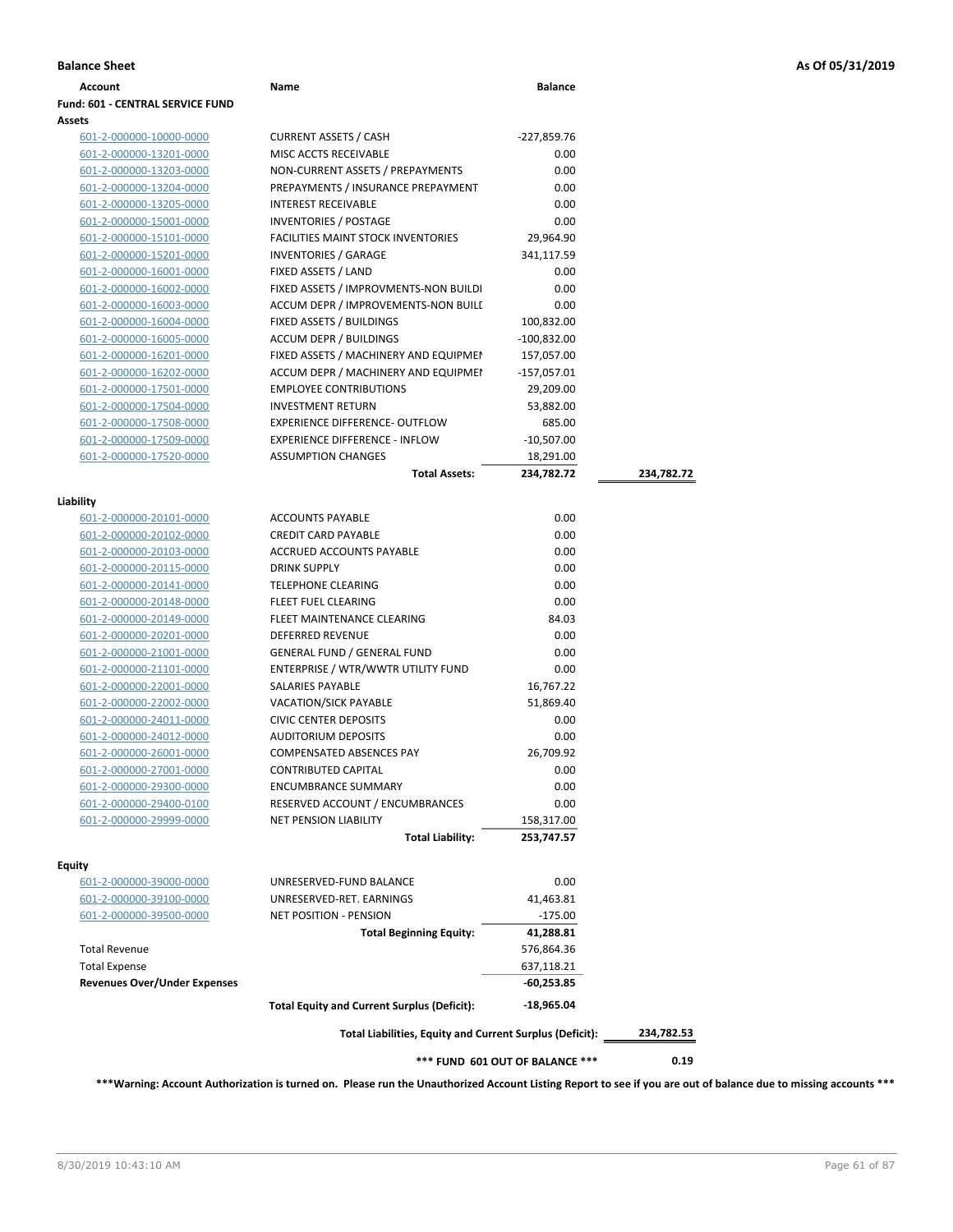| <b>Balance Sheet</b>                |                                                    |                |            | As Of 05/31/2019 |
|-------------------------------------|----------------------------------------------------|----------------|------------|------------------|
| Account                             | Name                                               | <b>Balance</b> |            |                  |
| Fund: 602 - INSURANCE FUND          |                                                    |                |            |                  |
| <b>Assets</b>                       |                                                    |                |            |                  |
| 602-2-000000-10000-0000             | <b>CURRENT ASSETS / CASH</b>                       | 206,820.11     |            |                  |
| 602-2-000000-13201-0000             | MISC ACCTS RECEIVABLE                              | 0.00           |            |                  |
| 602-2-000000-13204-0000             | PREPAYMENTS / INSURANCE PREPAYMENT                 | 0.00           |            |                  |
| 602-2-000000-13205-0000             | <b>INTEREST RECEIVABLE</b>                         | 0.00           |            |                  |
|                                     | <b>Total Assets:</b>                               | 206,820.11     | 206,820.11 |                  |
| Liability                           |                                                    |                |            |                  |
| 602-2-000000-20101-0000             | <b>ACCOUNTS PAYABLE</b>                            | $-0.09$        |            |                  |
| 602-2-000000-20102-0000             | <b>CREDIT CARD PAYABLE</b>                         | 0.00           |            |                  |
| 602-2-000000-20103-0000             | <b>ACCRUED ACCOUNTS PAYABLE</b>                    | 0.00           |            |                  |
| 602-2-000000-20201-0000             | <b>DEFERRED REVENUE</b>                            | 0.00           |            |                  |
| 602-2-000000-29300-0000             | <b>ENCUMBRANCE SUMMARY</b>                         | 0.00           |            |                  |
| 602-2-000000-29400-0100             | RESERVED ACCOUNT / ENCUMBRANCES                    | 0.00           |            |                  |
|                                     | <b>Total Liability:</b>                            | $-0.09$        |            |                  |
| Equity                              |                                                    |                |            |                  |
| 602-2-000000-39000-0000             | UNRESERVED-FUND BALANCE                            | 0.00           |            |                  |
| 602-2-000000-39100-0000             | UNRESERVED-RET. EARNINGS                           | 358,277.11     |            |                  |
|                                     | <b>Total Beginning Equity:</b>                     | 358,277.11     |            |                  |
| <b>Total Revenue</b>                |                                                    | 3,893,953.07   |            |                  |
| <b>Total Expense</b>                |                                                    | 4,045,409.98   |            |                  |
| <b>Revenues Over/Under Expenses</b> |                                                    | $-151,456.91$  |            |                  |
|                                     | <b>Total Equity and Current Surplus (Deficit):</b> | 206,820.20     |            |                  |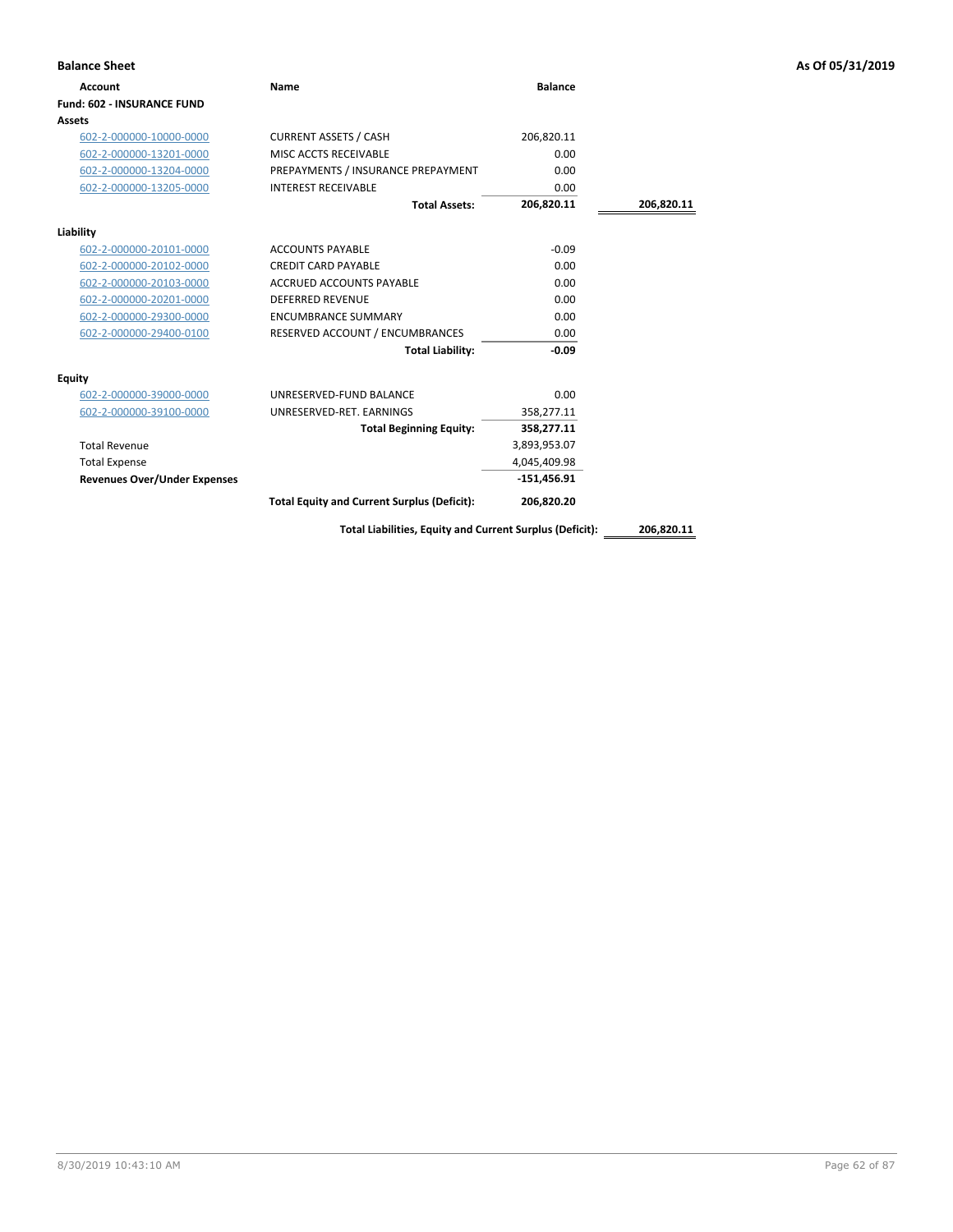| As Of 05/31/2019 |  |  |  |  |  |
|------------------|--|--|--|--|--|
|------------------|--|--|--|--|--|

| <b>Balance Sheet</b>                |                                                          |                 |            | As Of 05/31/2019 |
|-------------------------------------|----------------------------------------------------------|-----------------|------------|------------------|
| <b>Account</b>                      | Name                                                     | <b>Balance</b>  |            |                  |
| Fund: 604 - MIS FUND                |                                                          |                 |            |                  |
| Assets                              |                                                          |                 |            |                  |
| 604-2-000000-10000-0000             | <b>CURRENT ASSETS / CASH</b>                             | 60,740.37       |            |                  |
| 604-2-000000-13201-0000             | MISC ACCTS RECEIVABLE                                    | 0.00            |            |                  |
| 604-2-000000-13202-1400             | <b>EMPLOYEE ADVANCES</b>                                 | 0.00            |            |                  |
| 604-2-000000-13203-0000             | NON-CURRENT ASSETS / PREPAYMENTS                         | 0.00            |            |                  |
| 604-2-000000-13205-0000             | <b>INTEREST RECEIVABLE</b>                               | 0.00            |            |                  |
| 604-2-000000-15601-0000             | IT NETWORK PRINTER SUPPLY INVENTORY                      | 0.00            |            |                  |
| 604-2-000000-16004-0000             | FIXED ASSETS / BUILDINGS                                 | 0.00            |            |                  |
| 604-2-000000-16005-0000             | <b>ACCUM DEPR / BUILDINGS</b>                            | 0.00            |            |                  |
| 604-2-000000-16201-0000             | FIXED ASSETS / MACHINERY AND EQUIPMEN                    | 1,733,475.22    |            |                  |
| 604-2-000000-16202-0000             | ACCUM DEPR / MACHINERY AND EQUIPMEI                      | $-1,482,716.18$ |            |                  |
| 604-2-000000-16301-0000             | FIXED ASSETS / C W I P                                   | $-0.20$         |            |                  |
| 604-2-000000-17501-0000             | <b>EMPLOYEE CONTRIBUTIONS</b>                            | 15,526.00       |            |                  |
| 604-2-000000-17504-0000             | <b>INVESTMENT RETURN</b>                                 | -27,473.00      |            |                  |
| 604-2-000000-17508-0000             | EXPERIENCE DIFFERENCE- OUTFLOW                           | $-1,010.00$     |            |                  |
| 604-2-000000-17509-0000             | <b>EXPERIENCE DIFFERENCE - INFLOW</b>                    | $-5,254.00$     |            |                  |
| 604-2-000000-17520-0000             | <b>ASSUMPTION CHANGES</b>                                | 4,911.00        |            |                  |
|                                     | <b>Total Assets:</b>                                     | 298,199.21      | 298,199.21 |                  |
|                                     |                                                          |                 |            |                  |
| Liability                           |                                                          |                 |            |                  |
| 604-2-000000-20101-0000             | <b>ACCOUNTS PAYABLE</b>                                  | 0.00            |            |                  |
| 604-2-000000-20102-0000             | <b>CREDIT CARD PAYABLE</b>                               | 0.00            |            |                  |
| 604-2-000000-20103-0000             | <b>ACCRUED ACCOUNTS PAYABLE</b>                          | 0.00            |            |                  |
| 604-2-000000-20141-0000             | <b>TELEPHONE CLEARING</b>                                | 0.00            |            |                  |
| 604-2-000000-21035-0000             | DEBT SERVICE / DUE TO DEBT SERVICE                       | 0.00            |            |                  |
| 604-2-000000-22001-0000             | SALARIES PAYABLE                                         | 10,507.77       |            |                  |
| 604-2-000000-22002-0000             | VACATION/SICK PAYABLE                                    | 17,486.05       |            |                  |
| 604-2-000000-22208-0000             | INSURANCE / AMERICAN FIDELITY                            | 0.00            |            |                  |
| 604-2-000000-23001-0000             | CAPITAL LEASE PAYABLE                                    | $-1.88$         |            |                  |
| 604-2-000000-23101-0000             | CAPITAL LEASE PAYABLE                                    | $-0.40$         |            |                  |
| 604-2-000000-26001-0000             | <b>COMPENSATED ABSENCES PAY</b>                          | 22,134.84       |            |                  |
| 604-2-000000-27001-0000             | <b>CONTRIBUTED CAPITAL</b>                               | 0.00            |            |                  |
| 604-2-000000-29300-0000             | <b>ENCUMBRANCE SUMMARY</b>                               | 0.00            |            |                  |
| 604-2-000000-29400-0100             | RESERVED ACCOUNT / ENCUMBRANCES                          | 0.27            |            |                  |
| 604-2-000000-29999-0000             | <b>NET PENSION LIABILITY</b>                             | 22,699.00       |            |                  |
| 604-2-000000-92194-0101             | <b>BANK ONE / DIGITEC</b>                                | 0.00            |            |                  |
|                                     | <b>Total Liability:</b>                                  | 72,825.65       |            |                  |
| Equity                              |                                                          |                 |            |                  |
| 604-2-000000-39000-0000             | UNRESERVED-FUND BALANCE                                  | 0.00            |            |                  |
| 604-2-000000-39100-0000             | UNRESERVED-RET. EARNINGS                                 | 416,006.50      |            |                  |
| 604-2-000000-39500-0000             | NET POSITION - PENSION                                   | $-88.00$        |            |                  |
|                                     | <b>Total Beginning Equity:</b>                           | 415,918.50      |            |                  |
| <b>Total Revenue</b>                |                                                          | 352,852.72      |            |                  |
| <b>Total Expense</b>                |                                                          | 543,397.66      |            |                  |
| <b>Revenues Over/Under Expenses</b> |                                                          | -190,544.94     |            |                  |
|                                     | <b>Total Equity and Current Surplus (Deficit):</b>       | 225,373.56      |            |                  |
|                                     |                                                          |                 |            |                  |
|                                     | Total Liabilities, Equity and Current Surplus (Deficit): |                 | 298,199.21 |                  |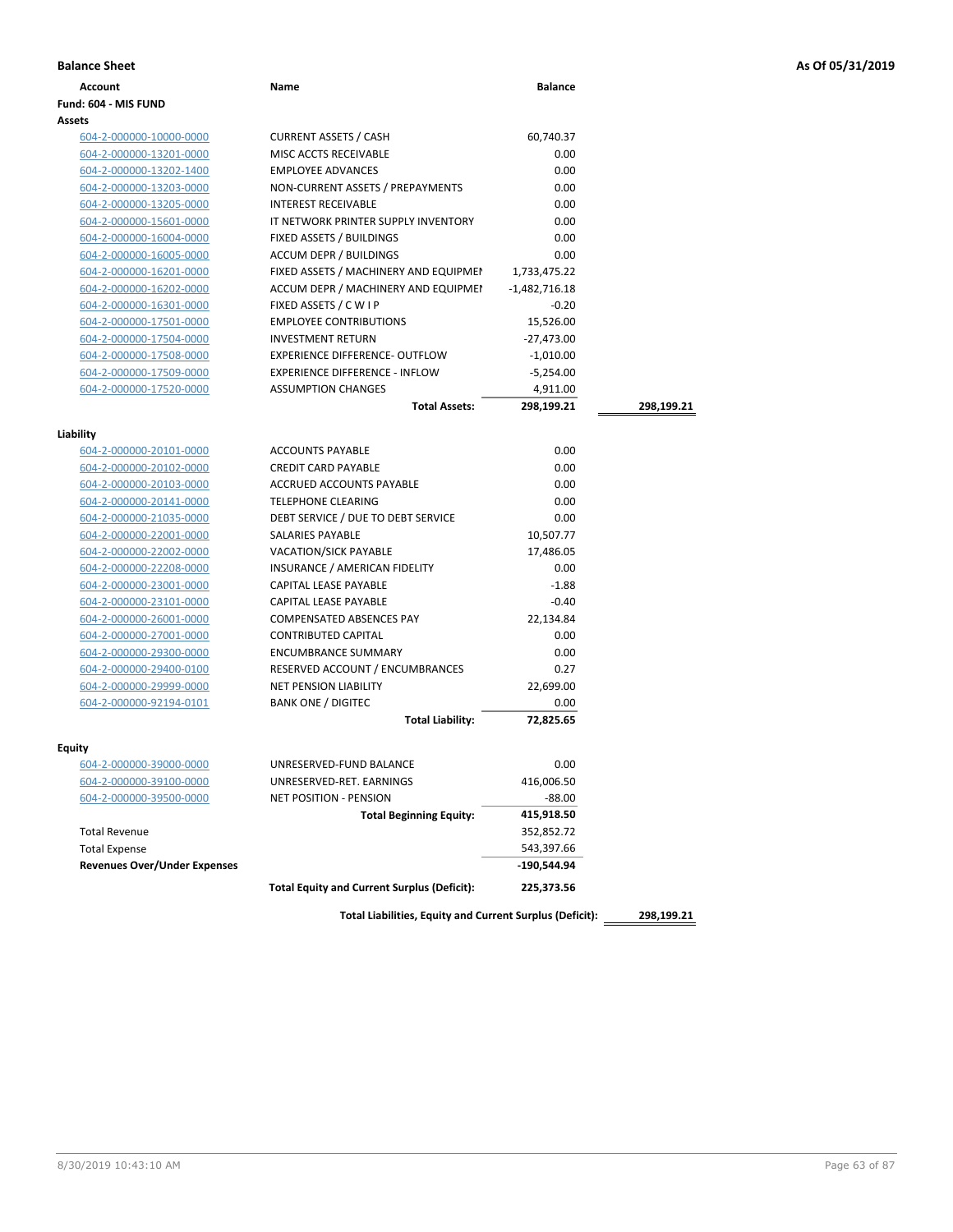| Account                              | Name                                  | <b>Balance</b>  |              |
|--------------------------------------|---------------------------------------|-----------------|--------------|
| Fund: 660 - VEHICLE REPLACEMENT FUND |                                       |                 |              |
| Assets                               |                                       |                 |              |
| 660-2-000000-10000-0000              | <b>CURRENT ASSETS / CASH</b>          | $-119,847.19$   |              |
| 660-2-000000-11309-0000              | <b>TAX ANTICIPATION NOTES</b>         | 0.00            |              |
| 660-2-000000-11510-0000              | PUBLIC SAFETY VEHICLE REPLACEMENT     | 889,996.04      |              |
| 660-2-000000-11520-0000              | <b>CERTIFICATES OF DEPOSIT</b>        | 0.00            |              |
| 660-2-000000-11530-0000              | <b>TexasTERM CP</b>                   | 0.00            |              |
| 660-2-000000-13201-0000              | MISC ACCTS RECEIVABLE                 | 0.00            |              |
| 660-2-000000-13205-0000              | <b>INTEREST RECEIVABLE</b>            | 0.00            |              |
| 660-2-000000-16201-0000              | FIXED ASSETS / MACHINERY AND EQUIPMEN | 8,738,492.25    |              |
| 660-2-000000-16202-0000              | ACCUM DEPR / MACHINERY AND EQUIPMEI   | $-6,695,654.85$ |              |
| 660-2-000000-16301-0000              | FIXED ASSETS / C W I P                | 0.00            |              |
| 660-2-000000-39300-0000              | RESERVED ACCOUNT / ESCROW BALANCE     | 0.00            |              |
|                                      | <b>Total Assets:</b>                  | 2,812,986.25    | 2,812,986.25 |
|                                      |                                       |                 |              |
| Liability                            |                                       |                 |              |
| 660-2-000000-20101-0000              | <b>ACCOUNTS PAYABLE</b>               | 0.00            |              |
| 660-2-000000-20102-0000              | <b>CREDIT CARD PAYABLE</b>            | 0.00            |              |
| 660-2-000000-20103-0000              | ACCRUED ACCOUNTS PAYABLE              | 0.00            |              |
| 660-2-000000-21001-0000              | <b>GENERAL FUND / GENERAL FUND</b>    | 0.00            |              |
| 660-2-000000-23001-0000              | CAPITAL LEASE PAYABLE                 | 53,071.85       |              |
| 660-2-000000-23101-0000              | <b>CAPITAL LEASE PAYABLE</b>          | 0.15            |              |
| 660-2-000000-27001-0000              | <b>CONTRIBUTED CAPITAL</b>            | 0.00            |              |
| 660-2-000000-29300-0000              | <b>ENCUMBRANCE SUMMARY</b>            | 0.00            |              |
| 660-2-000000-29400-0100              | RESERVED ACCOUNT / ENCUMBRANCES       | 0.00            |              |
|                                      | <b>Total Liability:</b>               | 53,072.00       |              |
| Equity                               |                                       |                 |              |
| 660-2-000000-39000-0000              | UNRESERVED-FUND BALANCE               | 0.00            |              |
| 660-2-000000-39100-0000              | UNRESERVED-RET. EARNINGS              | 2,771,906.06    |              |
|                                      | <b>Total Beginning Equity:</b>        | 2,771,906.06    |              |
| <b>Total Revenue</b>                 |                                       | 467,340.18      |              |
| <b>Total Expense</b>                 |                                       | 479,331.99      |              |
| <b>Revenues Over/Under Expenses</b>  |                                       | $-11,991.81$    |              |
|                                      |                                       |                 |              |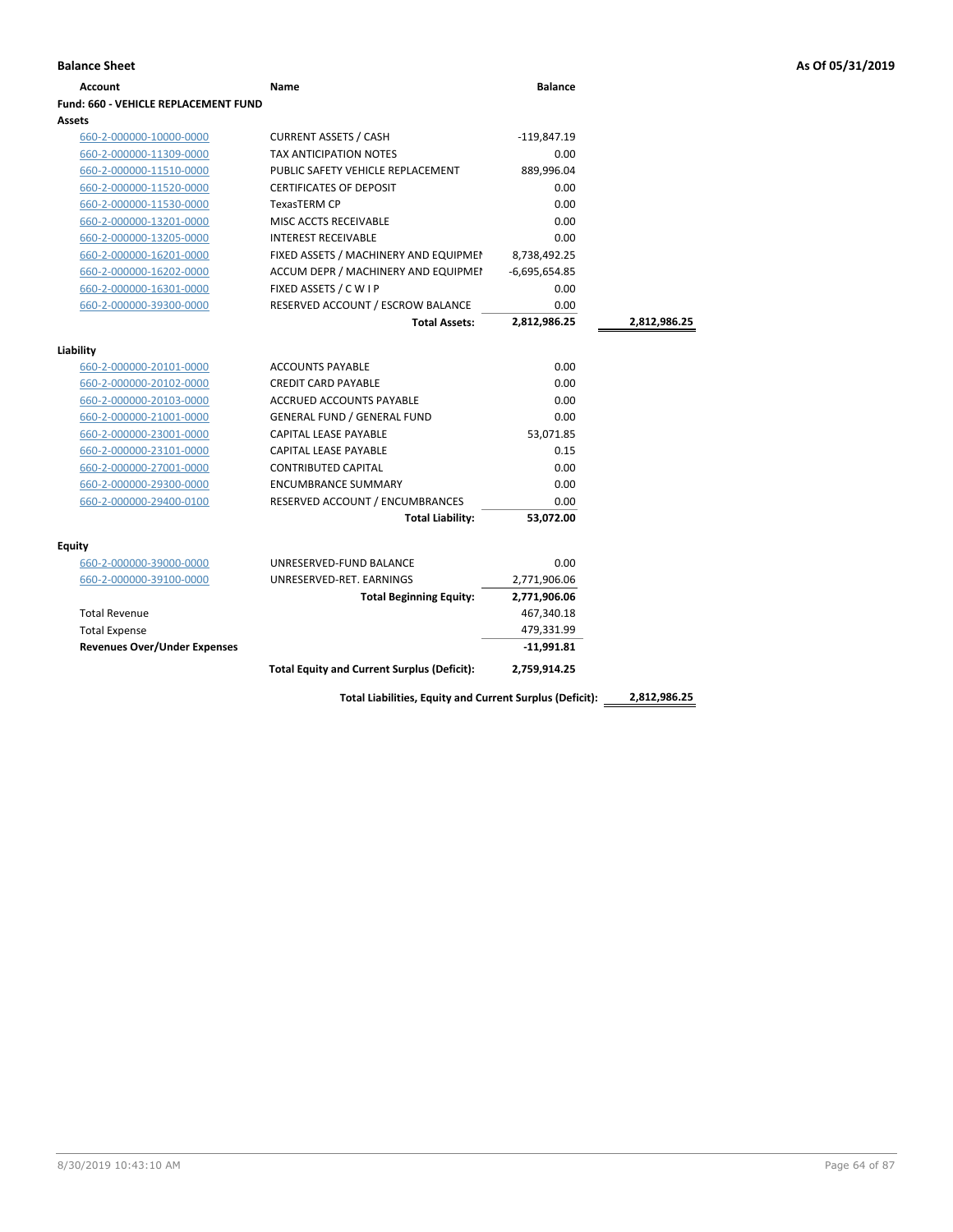| <b>Balance Sheet</b>                 |                                                    |                |      | As Of 05/31/2019 |
|--------------------------------------|----------------------------------------------------|----------------|------|------------------|
| Account                              | Name                                               | <b>Balance</b> |      |                  |
| <b>Fund: 701 - FIREMEN'S PENSION</b> |                                                    |                |      |                  |
| Assets                               |                                                    |                |      |                  |
| 701-1-000000-10000-0000              | <b>CURRENT ASSETS / CASH</b>                       | 0.00           |      |                  |
|                                      | <b>Total Assets:</b>                               | 0.00           | 0.00 |                  |
| Liability                            |                                                    |                |      |                  |
| 701-1-000000-20103-0000              | <b>ACCOUNTS PAYABLE</b>                            | 0.00           |      |                  |
| 701-1-000000-22306-1000              | UNREALIZED GAIN/LOSS                               | 543,546.00     |      |                  |
|                                      | <b>Total Liability:</b>                            | 543,546.00     |      |                  |
| <b>Equity</b>                        |                                                    |                |      |                  |
| 701-1-000000-39000-0000              | UNRESERVED-FUND BALANCE                            | $-543,546.00$  |      |                  |
|                                      | <b>Total Beginning Equity:</b>                     | $-543,546.00$  |      |                  |
| <b>Total Expense</b>                 |                                                    | 0.00           |      |                  |
| <b>Revenues Over/Under Expenses</b>  |                                                    | 0.00           |      |                  |
|                                      | <b>Total Equity and Current Surplus (Deficit):</b> | $-543,546.00$  |      |                  |
|                                      |                                                    |                |      |                  |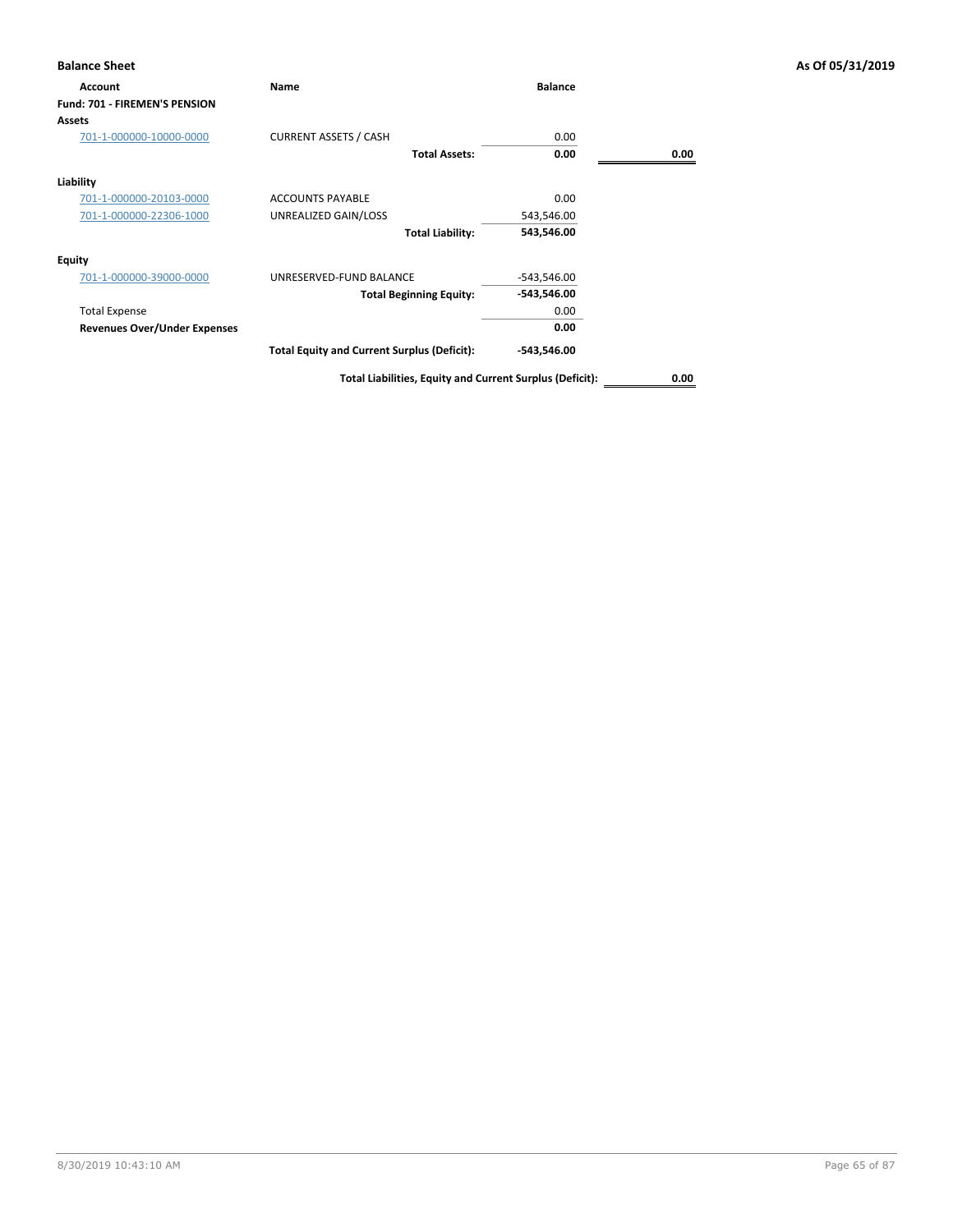| <b>Balance Sheet</b>                |                                                          |                |            | As Of 05/31/2019 |
|-------------------------------------|----------------------------------------------------------|----------------|------------|------------------|
| <b>Account</b>                      | Name                                                     | <b>Balance</b> |            |                  |
| Fund: 800 - SPENCE FUND             |                                                          |                |            |                  |
| Assets                              |                                                          |                |            |                  |
| 800-3-000000-10000-0000             | <b>CURRENT ASSETS / CASH</b>                             | $-2,616.38$    |            |                  |
| 800-3-000000-11507-0000             | <b>SPENCE ENDOWMENT</b>                                  | 592,091.93     |            |                  |
| 800-3-000000-11520-0000             | <b>CERTIFICATES OF DEPOSIT</b>                           | 0.00           |            |                  |
| 800-3-000000-11605-0000             | SPENCE ENDOWMENT                                         | 0.00           |            |                  |
| 800-3-000000-13205-0000             | <b>INTEREST RECEIVABLE</b>                               | 0.00           |            |                  |
|                                     | <b>Total Assets:</b>                                     | 589,475.55     | 589,475.55 |                  |
| Liability                           |                                                          |                |            |                  |
| 800-3-000000-20101-0000             | <b>ACCOUNTS PAYABLE</b>                                  | 0.00           |            |                  |
| 800-3-000000-20102-0000             | <b>CREDIT CARD PAYABLE</b>                               | 0.00           |            |                  |
| 800-3-000000-20103-0000             | <b>ACCRUED ACCOUNTS PAYABLE</b>                          | 0.00           |            |                  |
| 800-3-000000-20139-0000             | <b>RETAINAGES PAYABLE</b>                                | 0.00           |            |                  |
| 800-3-000000-21001-0000             | <b>GENERAL FUND / GENERAL FUND</b>                       | 0.00           |            |                  |
| 800-3-000000-29300-0000             | <b>ENCUMBRANCE SUMMARY</b>                               | 0.00           |            |                  |
| 800-3-000000-29400-0000             | RESERVED ACCOUNT / ENCUMBRANCES                          | 0.00           |            |                  |
|                                     | <b>Total Liability:</b>                                  | 0.00           |            |                  |
| <b>Equity</b>                       |                                                          |                |            |                  |
| 800-3-000000-39000-0000             | UNRESERVED-FUND BALANCE                                  | 580,732.13     |            |                  |
|                                     | <b>Total Beginning Equity:</b>                           | 580,732.13     |            |                  |
| <b>Total Revenue</b>                |                                                          | 9,143.42       |            |                  |
| <b>Total Expense</b>                |                                                          | 400.00         |            |                  |
| <b>Revenues Over/Under Expenses</b> |                                                          | 8,743.42       |            |                  |
|                                     | <b>Total Equity and Current Surplus (Deficit):</b>       | 589,475.55     |            |                  |
|                                     | Total Liabilities, Equity and Current Surplus (Deficit): |                | 589,475.55 |                  |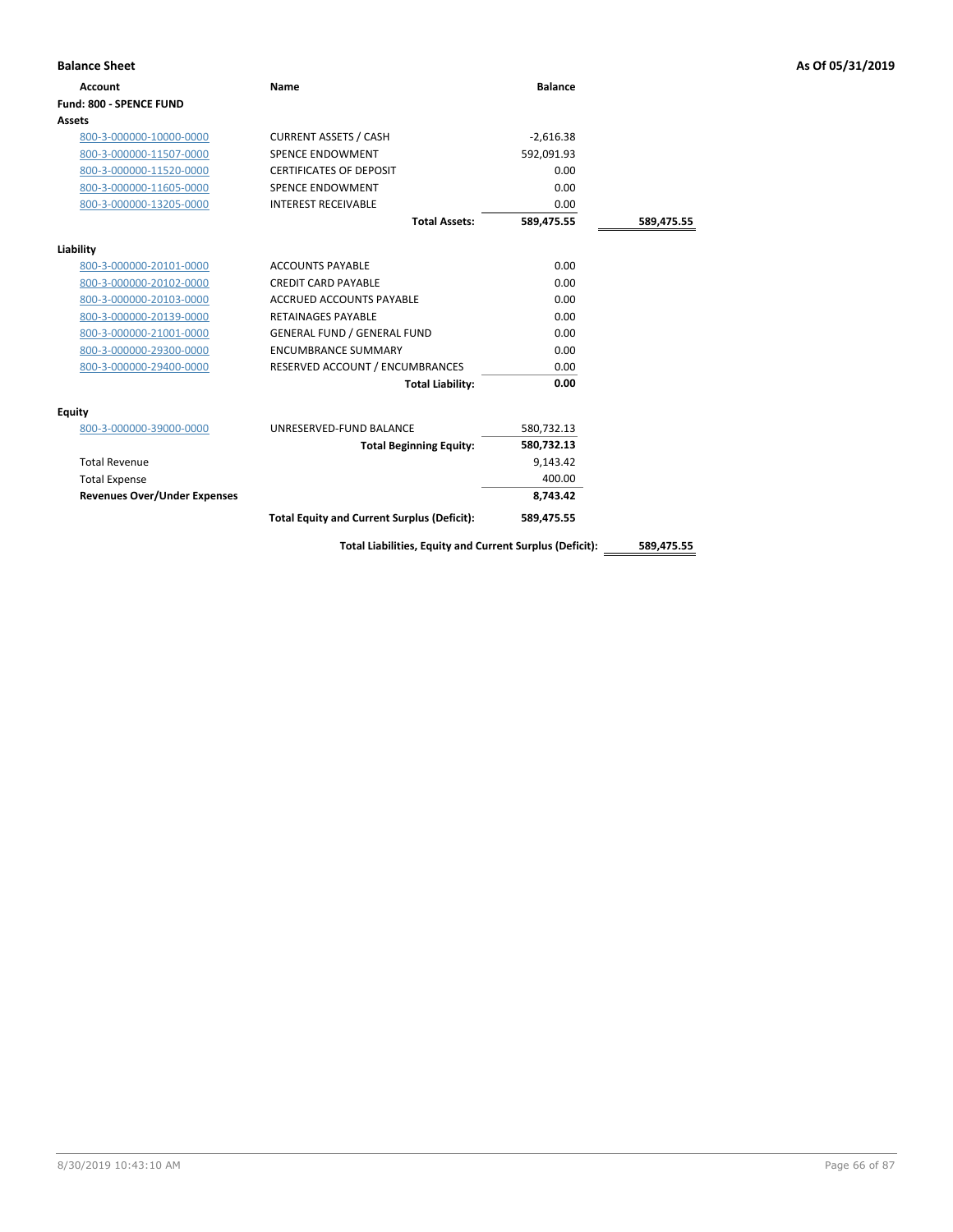| <b>Balance Sheet</b>                   |                                                          |                |           | As Of 05/31/2019 |
|----------------------------------------|----------------------------------------------------------|----------------|-----------|------------------|
| Account                                | Name                                                     | <b>Balance</b> |           |                  |
| <b>Fund: 801 - JONES LIBRARY TRUST</b> |                                                          |                |           |                  |
| Assets                                 |                                                          |                |           |                  |
| 801-3-000000-10000-0000                | <b>CURRENT ASSETS / CASH</b>                             | 15,732.62      |           |                  |
| 801-3-000000-13201-0000                | MISC ACCTS RECEIVABLE                                    | 0.00           |           |                  |
| 801-3-000000-13205-0000                | <b>INTEREST RECEIVABLE</b>                               | 0.00           |           |                  |
|                                        | <b>Total Assets:</b>                                     | 15,732.62      | 15,732.62 |                  |
| Liability                              |                                                          |                |           |                  |
| 801-3-000000-20101-0000                | <b>ACCOUNTS PAYABLE</b>                                  | 0.00           |           |                  |
| 801-3-000000-20102-0000                | <b>CREDIT CARD PAYABLE</b>                               | 0.00           |           |                  |
| 801-3-000000-20103-0000                | ACCRUED ACCOUNTS PAYABLE                                 | 0.00           |           |                  |
|                                        | <b>Total Liability:</b>                                  | 0.00           |           |                  |
| <b>Equity</b>                          |                                                          |                |           |                  |
| 801-3-000000-39000-0000                | UNRESERVED-FUND BALANCE                                  | 15,532.72      |           |                  |
|                                        | <b>Total Beginning Equity:</b>                           | 15,532.72      |           |                  |
| <b>Total Revenue</b>                   |                                                          | 204.59         |           |                  |
| <b>Total Expense</b>                   |                                                          | 4.69           |           |                  |
| <b>Revenues Over/Under Expenses</b>    |                                                          | 199.90         |           |                  |
|                                        | <b>Total Equity and Current Surplus (Deficit):</b>       | 15,732.62      |           |                  |
|                                        | Total Liabilities, Equity and Current Surplus (Deficit): |                | 15,732.62 |                  |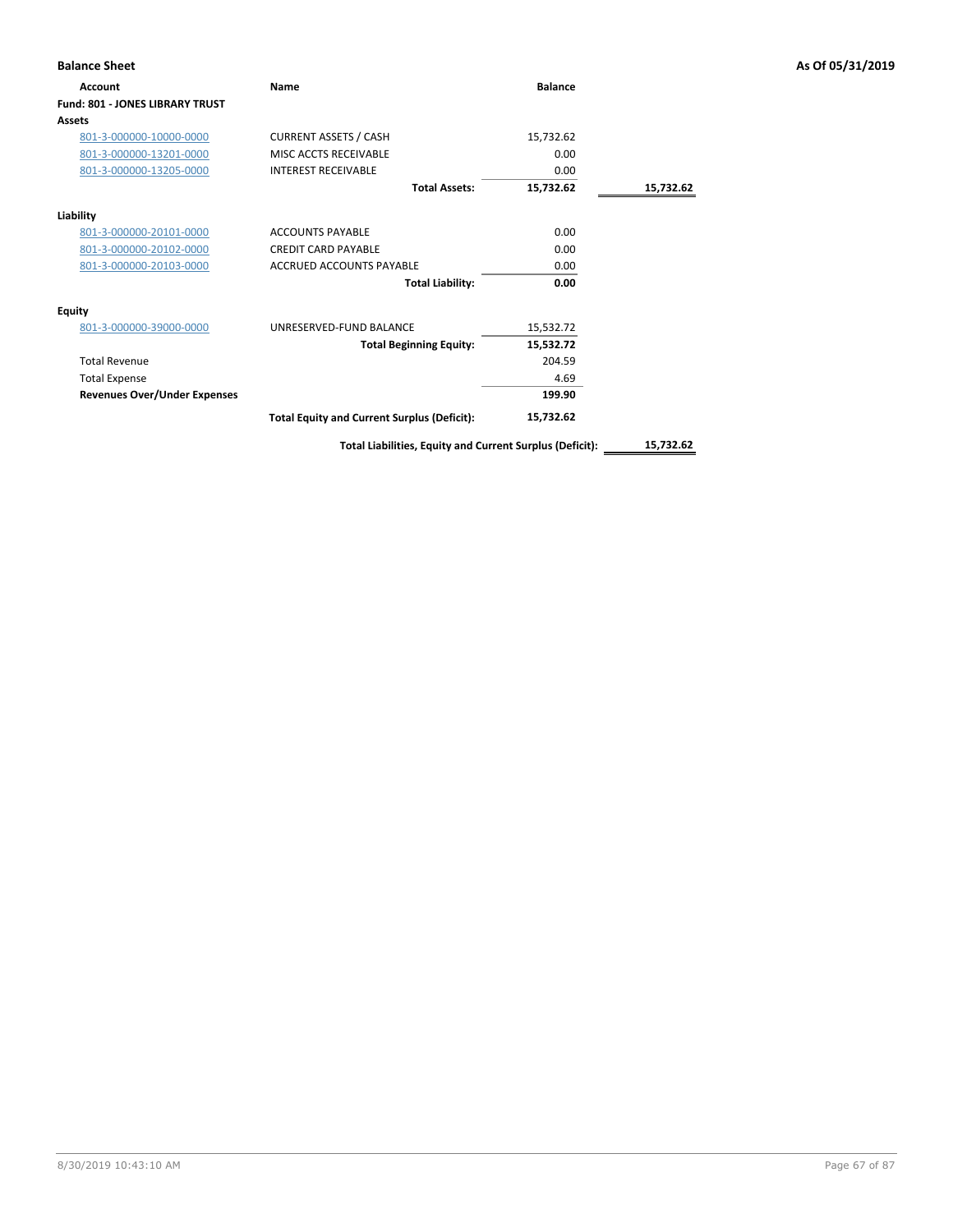| Account                                     | Name                                                     | <b>Balance</b> |      |
|---------------------------------------------|----------------------------------------------------------|----------------|------|
| Fund: 803 - GREENVILLE BOARD OF DEVELOPMENT |                                                          |                |      |
| Assets                                      |                                                          |                |      |
| 803-3-000000-10000-0000                     | <b>CURRENT ASSETS / CASH</b>                             | 0.00           |      |
| 803-3-000000-13201-0000                     | MISC ACCTS RECEIVABLE                                    | 0.00           |      |
| 803-3-000000-13203-0000                     | NON-CURRENT ASSETS / PREPAYMENTS                         | 0.00           |      |
|                                             | <b>Total Assets:</b>                                     | 0.00           | 0.00 |
| Liability                                   |                                                          |                |      |
| 803-3-000000-20101-0000                     | <b>ACCOUNTS PAYABLE</b>                                  | 0.00           |      |
| 803-3-000000-20102-0000                     | <b>ACCOUNTS PAYABLE</b>                                  | 0.00           |      |
| 803-3-000000-20103-0000                     | ACCRUED ACCOUNTS PAYABLE                                 | 0.00           |      |
| 803-3-000000-20139-0000                     | <b>RETAINAGES PAYABLE</b>                                | 0.00           |      |
| 803-3-000000-20141-0000                     | <b>TELEPHONE CLEARING</b>                                | 0.00           |      |
| 803-3-000000-21400-0000                     | <b>ELECTRIC OPERATING FUND</b>                           | 0.00           |      |
| 803-3-000000-22001-0000                     | ACCRUED SALARIES/WAGES                                   | 0.00           |      |
| 803-3-000000-22002-0000                     | ACCRUED SALARIES/WAGES                                   | 0.00           |      |
| 803-3-000000-26001-0000                     | <b>COMPENSATED ABSENCES PAY</b>                          | 0.00           |      |
| 803-3-000000-29300-0000                     | <b>ENCUMBRANCE SUMMARY</b>                               | 0.00           |      |
| 803-3-000000-29400-0100                     | RESERVED ACCOUNT / ENCUMBRANCES                          | 0.00           |      |
|                                             | <b>Total Liability:</b>                                  | 0.00           |      |
| <b>Equity</b>                               |                                                          |                |      |
| 803-3-000000-39000-0000                     | UNRESERVED-FUND BALANCE                                  | 0.00           |      |
|                                             | <b>Total Beginning Equity:</b>                           | 0.00           |      |
| <b>Total Revenue</b>                        |                                                          | 0.00           |      |
| <b>Total Expense</b>                        |                                                          | 0.00           |      |
| <b>Revenues Over/Under Expenses</b>         |                                                          | 0.00           |      |
|                                             | <b>Total Equity and Current Surplus (Deficit):</b>       | 0.00           |      |
|                                             | Total Liabilities, Equity and Current Surplus (Deficit): |                | 0.00 |

8/30/2019 10:43:10 AM Page 68 of 87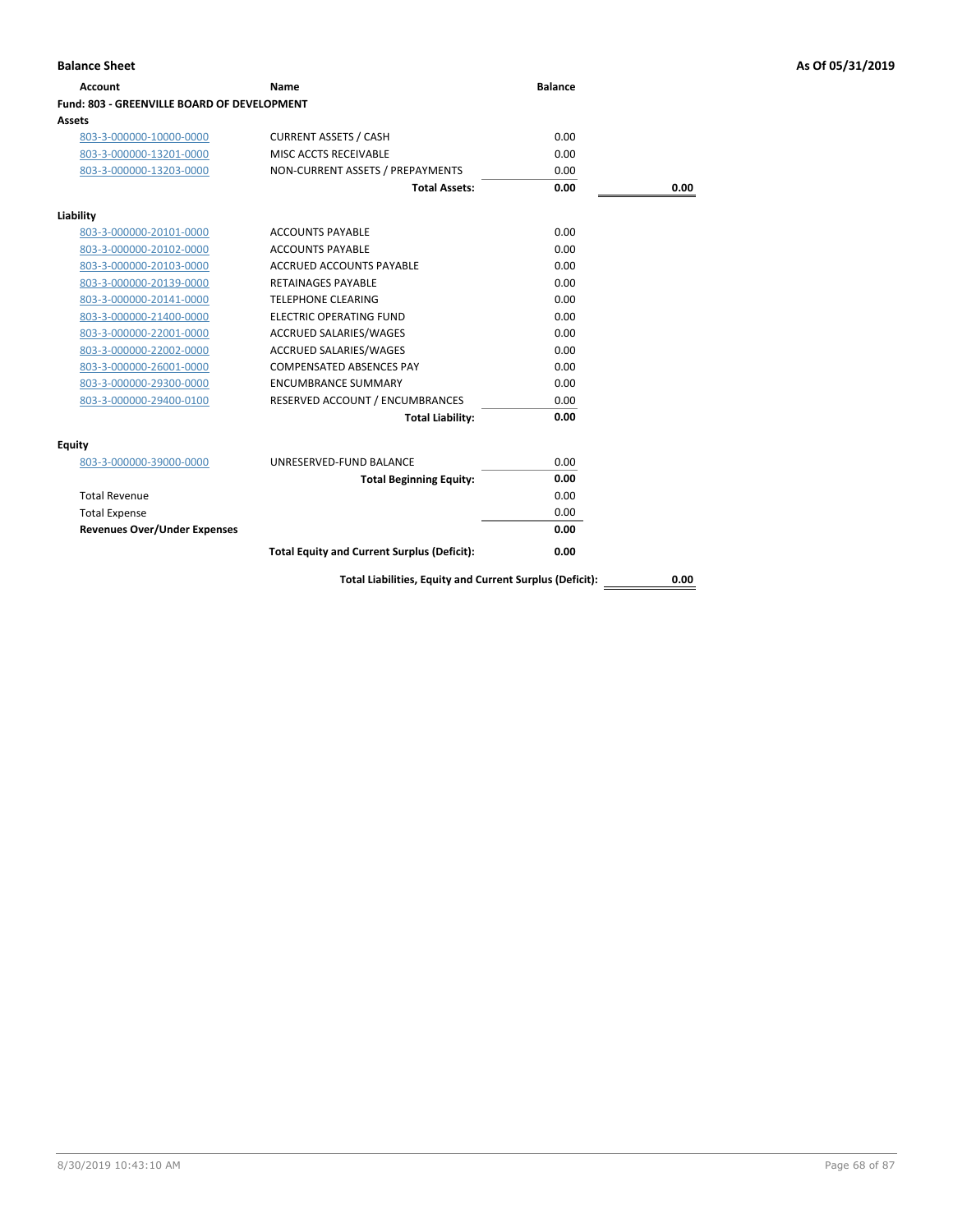| <b>Balance Sheet</b>                |                                                          |                |      | As Of 05/31/2019 |
|-------------------------------------|----------------------------------------------------------|----------------|------|------------------|
| <b>Account</b>                      | Name                                                     | <b>Balance</b> |      |                  |
| <b>Fund: 807 - 4A-EDC</b>           |                                                          |                |      |                  |
| Assets                              |                                                          |                |      |                  |
| 807-3-000000-10000-0000             | <b>CURRENT ASSETS / CASH</b>                             | 0.00           |      |                  |
| 807-3-000000-13201-0000             | MISC ACCTS RECEIVABLE                                    | 0.00           |      |                  |
| 807-3-000000-16301-0000             | FIXED ASSETS / C W I P                                   | 0.00           |      |                  |
|                                     | <b>Total Assets:</b>                                     | 0.00           | 0.00 |                  |
| Liability                           |                                                          |                |      |                  |
| 807-3-000000-20101-0000             | <b>ACCOUNTS PAYABLE</b>                                  | 0.00           |      |                  |
| 807-3-000000-20103-0000             | <b>ACCOUNTS PAYABLE</b>                                  | 0.00           |      |                  |
| 807-3-000000-20139-0000             | <b>RETAINAGES PAYABLE</b>                                | 0.00           |      |                  |
| 807-3-000000-26105-0000             | INV NET OF RELATED DEBT                                  | 0.00           |      |                  |
| 807-3-000000-29300-0000             | <b>ENCUMBRANCE SUMMARY</b>                               | 0.00           |      |                  |
| 807-3-000000-29400-0100             | RESERVED ACCOUNT / ENCUMBRANCES                          | 0.00           |      |                  |
| 807-3-495000-20180-0000             | <b>CURRENT DEBT</b>                                      | 0.00           |      |                  |
| 807-3-495000-26002-0000             | CA - LONG-TERM DEBT / AMT TO BE PROVIL                   | 0.00           |      |                  |
|                                     | <b>Total Liability:</b>                                  | 0.00           |      |                  |
| Equity                              |                                                          |                |      |                  |
| 807-3-000000-39000-0000             | UNRESERVED-FUND BALANCE                                  | 0.00           |      |                  |
|                                     | <b>Total Beginning Equity:</b>                           | 0.00           |      |                  |
| <b>Total Revenue</b>                |                                                          | 0.00           |      |                  |
| <b>Total Expense</b>                |                                                          | 0.00           |      |                  |
| <b>Revenues Over/Under Expenses</b> |                                                          | 0.00           |      |                  |
|                                     | <b>Total Equity and Current Surplus (Deficit):</b>       | 0.00           |      |                  |
|                                     | Total Liabilities, Equity and Current Surplus (Deficit): |                | 0.00 |                  |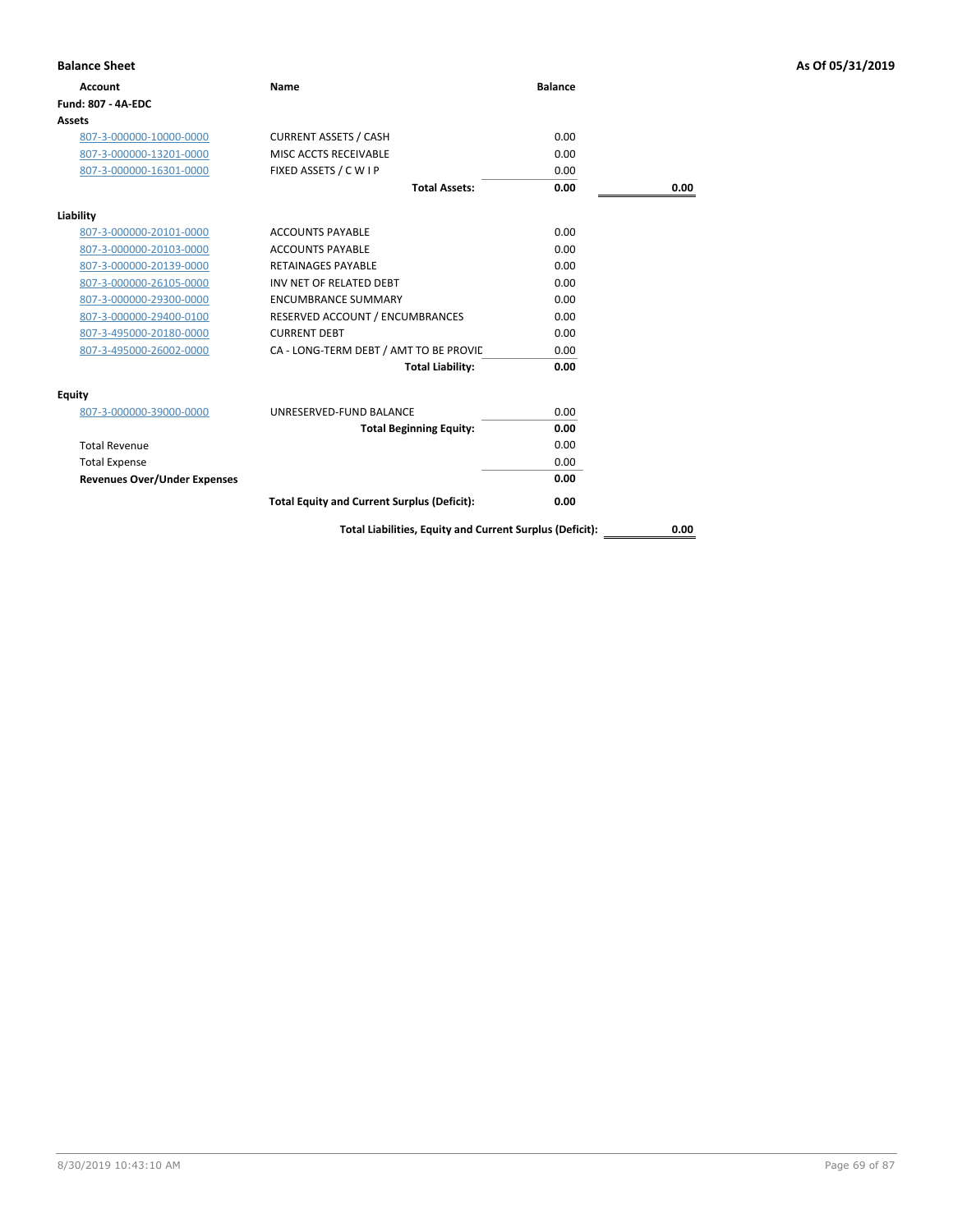| <b>Balance Sheet</b>                |                                                          |                |      | As Of 05/31/2019 |
|-------------------------------------|----------------------------------------------------------|----------------|------|------------------|
| Account                             | Name                                                     | <b>Balance</b> |      |                  |
| Fund: 809 - GREENVILLE IDC (L-3)    |                                                          |                |      |                  |
| <b>Assets</b>                       |                                                          |                |      |                  |
| 809-3-000000-10000-0000             | <b>CURRENT ASSETS / CASH</b>                             | 1.40           |      |                  |
| 809-3-000000-13201-0000             | MISC ACCTS RECEIVABLE                                    | 0.00           |      |                  |
|                                     | <b>Total Assets:</b>                                     | 1.40           | 1.40 |                  |
| Liability                           |                                                          |                |      |                  |
| 809-3-000000-20101-0000             | <b>ACCOUNTS PAYABLE</b>                                  | 0.00           |      |                  |
| 809-3-000000-20103-0000             | <b>ACCRUED ACCOUNTS PAYABLE</b>                          | $-787.94$      |      |                  |
| 809-3-000000-21001-0000             | <b>GENERAL FUND / GENERAL FUND</b>                       | 0.00           |      |                  |
|                                     | <b>Total Liability:</b>                                  | $-787.94$      |      |                  |
| <b>Equity</b>                       |                                                          |                |      |                  |
| 809-3-000000-39000-0000             | UNRESERVED-FUND BALANCE                                  | 788.34         |      |                  |
| 809-3-000000-39100-0000             | UNRESERVED-RET. EARNINGS                                 | 0.00           |      |                  |
| 809-3-000000-39150-0000             | RESERVED-RET. EARNINGS                                   | 0.00           |      |                  |
|                                     | <b>Total Beginning Equity:</b>                           | 788.34         |      |                  |
| <b>Total Revenue</b>                |                                                          | 2,130,143.03   |      |                  |
| <b>Total Expense</b>                |                                                          | 2,130,142.03   |      |                  |
| <b>Revenues Over/Under Expenses</b> |                                                          | 1.00           |      |                  |
|                                     | <b>Total Equity and Current Surplus (Deficit):</b>       | 789.34         |      |                  |
|                                     | Total Liabilities, Equity and Current Surplus (Deficit): |                | 1.40 |                  |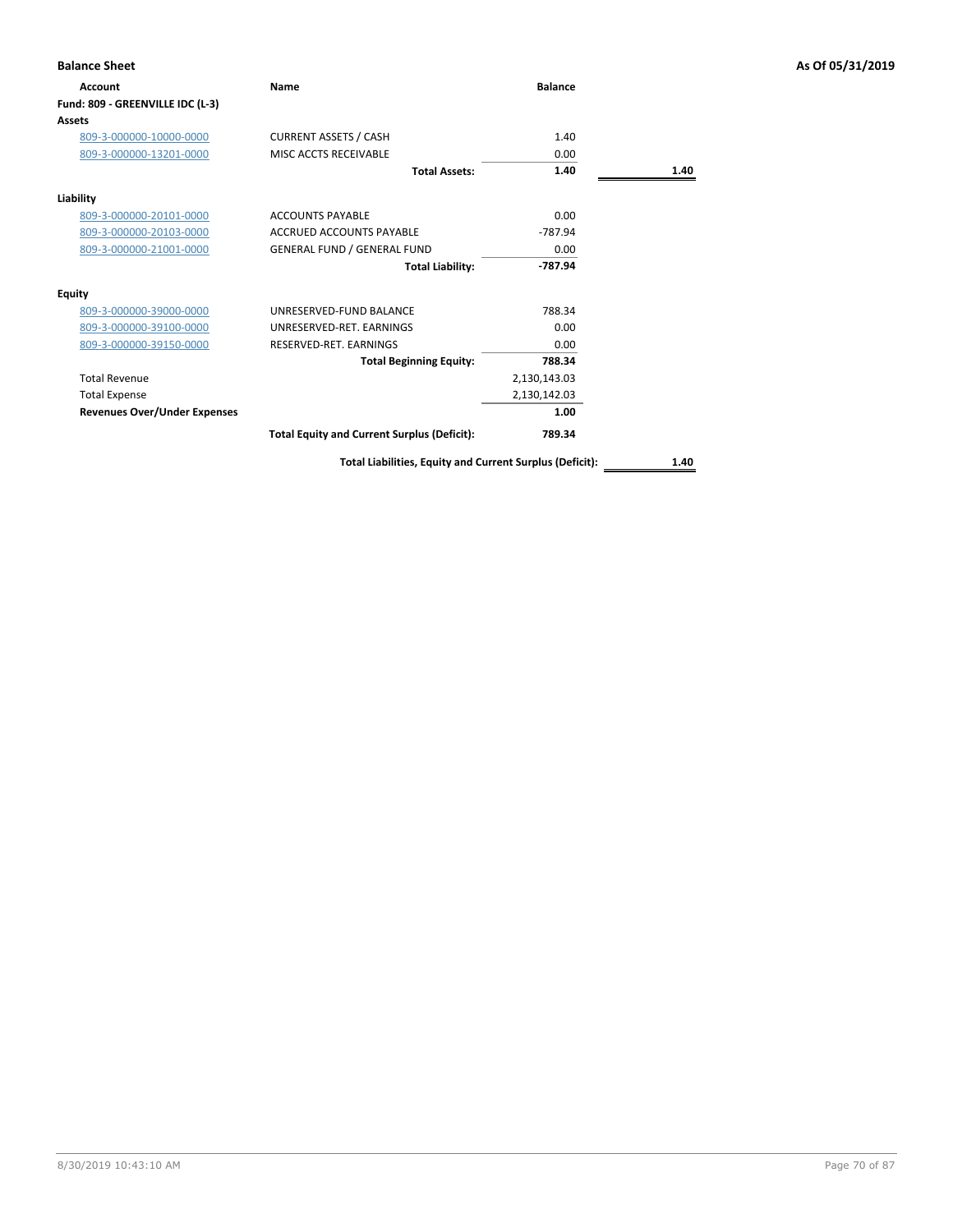| <b>Balance Sheet</b>                           |                                                          |                |            | As Of 05/31/2019 |
|------------------------------------------------|----------------------------------------------------------|----------------|------------|------------------|
| <b>Account</b>                                 | Name                                                     | <b>Balance</b> |            |                  |
| <b>Fund: 810 - SEIZURE FUNDS - STATE RULES</b> |                                                          |                |            |                  |
| Assets                                         |                                                          |                |            |                  |
| 810-3-000000-10000-0000                        | <b>CURRENT ASSETS / CASH</b>                             | 279,651.55     |            |                  |
| 810-3-000000-13201-0000                        | MISC ACCTS RECEIVABLE                                    | $-23,590.00$   |            |                  |
| 810-3-000000-13202-1400                        | <b>EMPLOYEE ADVANCES</b>                                 | 0.00           |            |                  |
| 810-3-000000-13205-0000                        | <b>INTEREST RECEIVABLE</b>                               | 0.00           |            |                  |
| 810-3-000000-16201-0000                        | MACHINERY AND EQUIPMENT                                  | 0.00           |            |                  |
| 810-3-000000-16202-0000                        | ACCUMULATED DEPRECATION                                  | 0.00           |            |                  |
|                                                | <b>Total Assets:</b>                                     | 256,061.55     | 256,061.55 |                  |
| Liability                                      |                                                          |                |            |                  |
| 810-3-000000-20101-0000                        | <b>ACCOUNTS PAYABLE</b>                                  | 0.00           |            |                  |
| 810-3-000000-20102-0000                        | <b>CREDIT CARD PAYABLE</b>                               | 0.00           |            |                  |
| 810-3-000000-20103-0000                        | ACCRUED ACCOUNTS PAYABLE                                 | 0.00           |            |                  |
| 810-3-000000-29300-0000                        | <b>ENCUMBRANCE SUMMARY</b>                               | 0.00           |            |                  |
| 810-3-000000-29400-0100                        | RESERVED ACCOUNT / ENCUMBRANCES                          | 0.00           |            |                  |
| 810-3-000000-92520-0600                        | RESERVED ACCOUNT/HB65 SIEZURES                           | 0.00           |            |                  |
|                                                | <b>Total Liability:</b>                                  | 0.00           |            |                  |
| Equity                                         |                                                          |                |            |                  |
| 810-3-000000-39000-0000                        | UNRESERVED-FUND BALANCE                                  | 266,708.55     |            |                  |
|                                                | <b>Total Beginning Equity:</b>                           | 266,708.55     |            |                  |
| <b>Total Revenue</b>                           |                                                          | 4,436.70       |            |                  |
| <b>Total Expense</b>                           |                                                          | 15,083.70      |            |                  |
| <b>Revenues Over/Under Expenses</b>            |                                                          | $-10,647.00$   |            |                  |
|                                                | <b>Total Equity and Current Surplus (Deficit):</b>       | 256,061.55     |            |                  |
|                                                | Total Liabilities, Equity and Current Surplus (Deficit): |                | 256,061.55 |                  |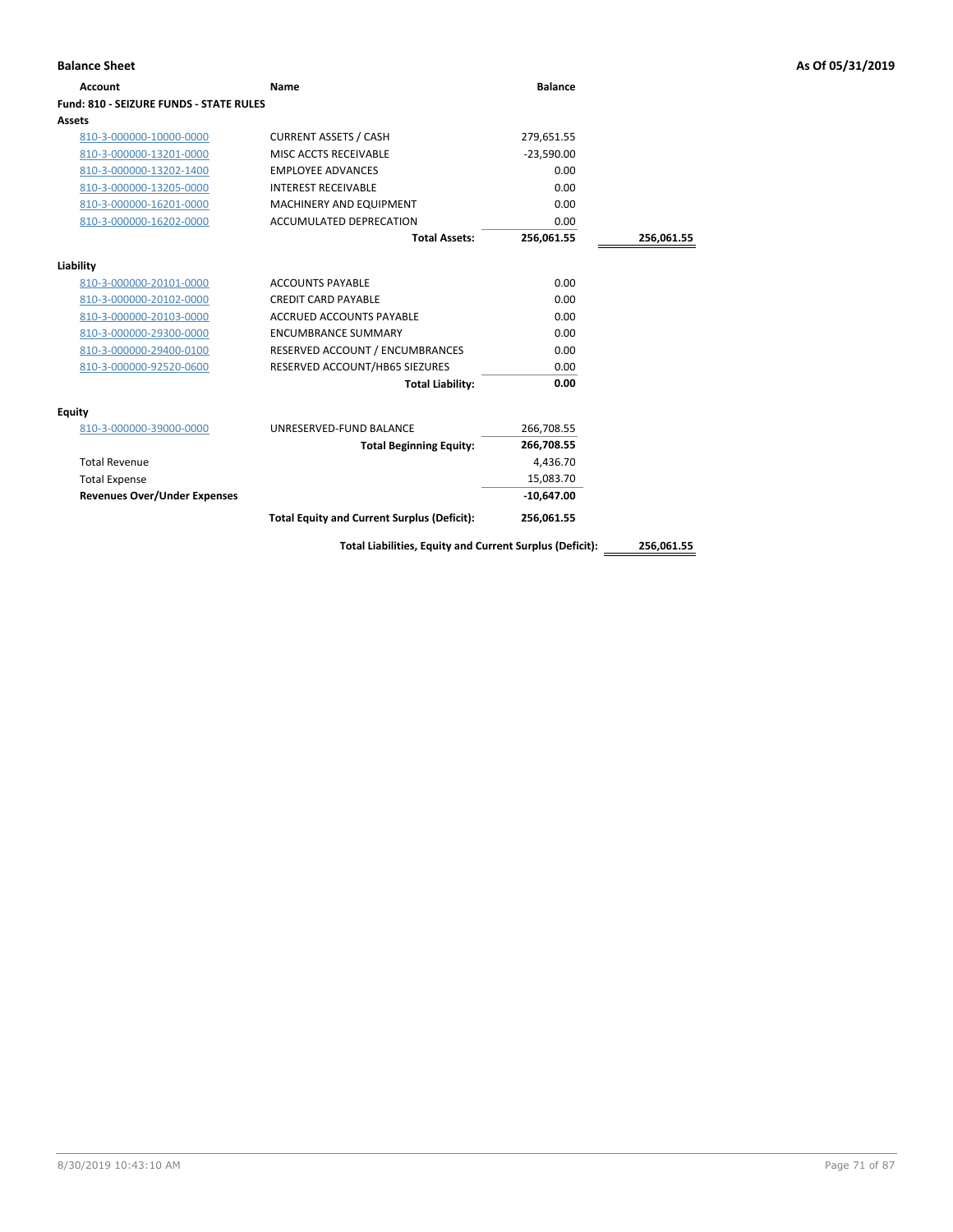| <b>Account</b>                        | Name                                                     | <b>Balance</b> |            |
|---------------------------------------|----------------------------------------------------------|----------------|------------|
| Fund: 811 - SEIZURE FUNDS - FED RULES |                                                          |                |            |
| Assets                                |                                                          |                |            |
| 811-3-000000-10000-0000               | <b>CURRENT ASSETS / CASH</b>                             | 301,116.34     |            |
| 811-3-000000-13201-0000               | MISC ACCTS RECEIVABLE                                    | 0.00           |            |
| 811-3-000000-13205-0000               | <b>INTEREST RECEIVABLE</b>                               | 0.00           |            |
| 811-3-000000-16201-0000               | <b>MACHINERY AND EQUIPMENT</b>                           | 0.00           |            |
| 811-3-000000-16202-0000               | ACCUMULATED DEPRECATION                                  | 0.00           |            |
|                                       | <b>Total Assets:</b>                                     | 301,116.34     | 301,116.34 |
| Liability                             |                                                          |                |            |
| 811-3-000000-20101-0000               | <b>ACCOUNTS PAYABLE</b>                                  | 0.00           |            |
| 811-3-000000-20102-0000               | <b>CREDIT CARD PAYABLE</b>                               | 0.00           |            |
| 811-3-000000-20103-0000               | <b>ACCRUED ACCOUNTS PAYABLE</b>                          | 0.00           |            |
| 811-3-000000-29300-0000               | <b>ENCUMBRANCE SUMMARY</b>                               | 0.00           |            |
| 811-3-000000-29400-0100               | RESERVED ACCOUNT / ENCUMBRANCES                          | 0.00           |            |
| 811-3-000000-92521-0700               | RESERVED ACCOUNT/FED SIEZURES                            | 0.00           |            |
|                                       | <b>Total Liability:</b>                                  | 0.00           |            |
| <b>Equity</b>                         |                                                          |                |            |
| 811-3-000000-39000-0000               | UNRESERVED-FUND BALANCE                                  | 298,929.55     |            |
|                                       | <b>Total Beginning Equity:</b>                           | 298,929.55     |            |
| <b>Total Revenue</b>                  |                                                          | 3,926.87       |            |
| <b>Total Expense</b>                  |                                                          | 1,740.08       |            |
| <b>Revenues Over/Under Expenses</b>   |                                                          | 2,186.79       |            |
|                                       | <b>Total Equity and Current Surplus (Deficit):</b>       | 301,116.34     |            |
|                                       | Total Liabilities, Equity and Current Surplus (Deficit): |                | 301,116.34 |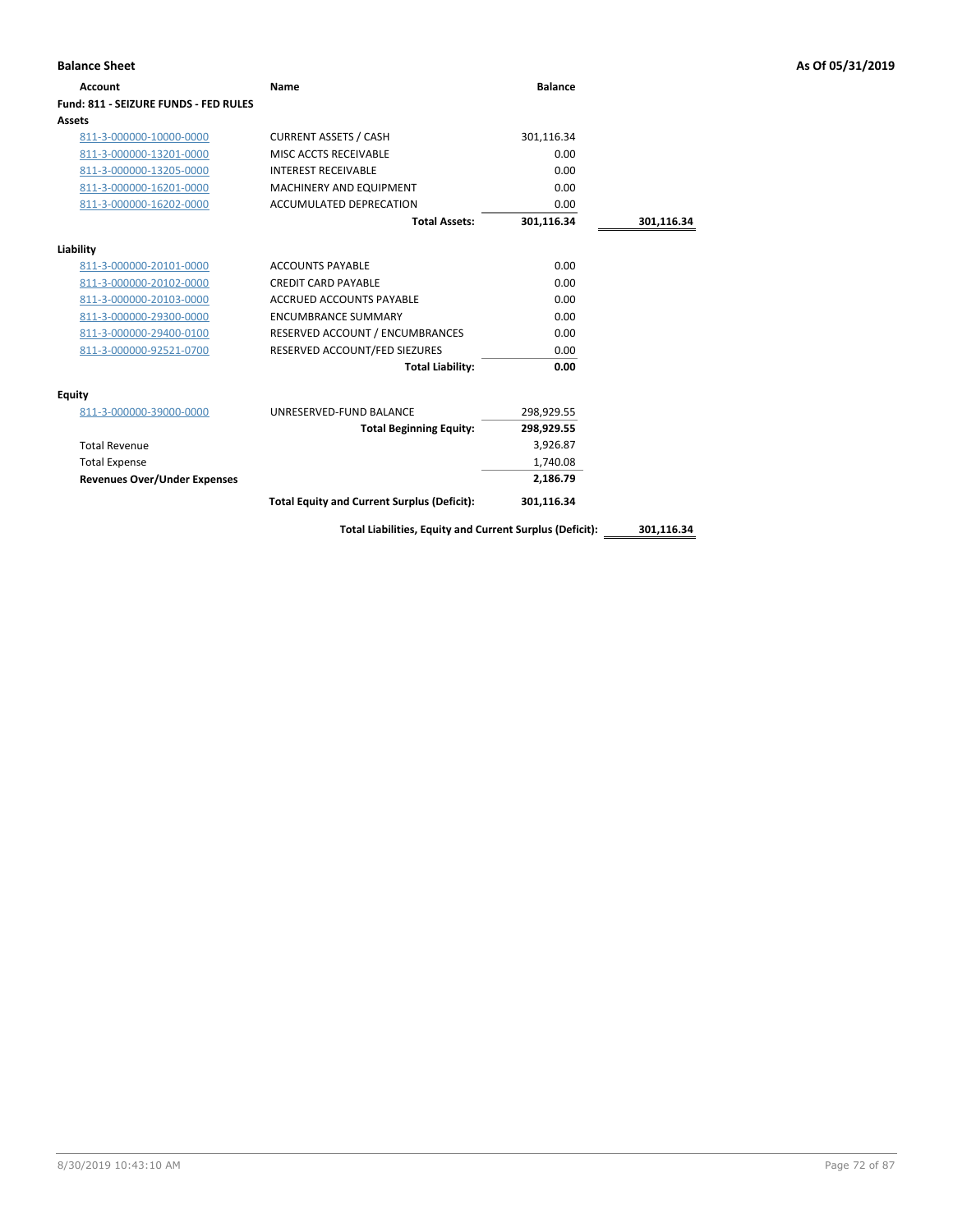| <b>Account</b>                                          | Name                                               | <b>Balance</b> |              |
|---------------------------------------------------------|----------------------------------------------------|----------------|--------------|
| Fund: 820 - TIRZ FUND (Tax Increment Reinvestment Zone) |                                                    |                |              |
| <b>Assets</b>                                           |                                                    |                |              |
| 820-3-000000-10000-0000                                 | <b>CURRENT ASSETS / CASH</b>                       | 2,358,198.88   |              |
| 820-3-000000-13101-0000                                 | TAX RECEIVABLE-CURRENT                             | 50,256.20      |              |
| 820-3-000000-13102-0000                                 | <b>TAXES REC-DELINQUENT</b>                        | 7,611.09       |              |
| 820-3-000000-13103-0000                                 | ALLOW FOR UNCOLLECT TAXES                          | $-2,438.54$    |              |
| 820-3-000000-13201-0000                                 | MISC ACCTS RECEIVABLE                              | 0.00           |              |
| 820-3-000000-13205-0000                                 | <b>INTEREST RECEIVABLE</b>                         | 0.00           |              |
| 820-3-000000-13221-0000                                 | MISC A/R - PROPERTY TAXES                          | 6,764.76       |              |
|                                                         | <b>Total Assets:</b>                               | 2.420.392.39   | 2,420,392.39 |
| Liability                                               |                                                    |                |              |
| 820-3-000000-20101-0000                                 | <b>ACCOUNTS PAYABLE</b>                            | 0.00           |              |
| 820-3-000000-20103-0000                                 | <b>ACCRUED ACCOUNTS PAYABLE</b>                    | 0.00           |              |
| 820-3-000000-20203-0000                                 | <b>DEFERRED TAX REVENUE</b>                        | 56,973.02      |              |
| 820-3-000000-29300-0000                                 | <b>ENCUMBRANCE SUMMARY</b>                         | 0.00           |              |
| 820-3-000000-29400-0100                                 | RESERVED ACCOUNT / ENCUMBRANCES                    | 0.00           |              |
|                                                         | <b>Total Liability:</b>                            | 56.973.02      |              |
| Equity                                                  |                                                    |                |              |
| 820-3-000000-39000-0000                                 | UNRESERVED-FUND BALANCE                            | 1,730,143.81   |              |
| 820-3-000000-39100-0000                                 | UNRESERVED-RET, EARNINGS                           | 0.00           |              |
|                                                         | <b>Total Beginning Equity:</b>                     | 1,730,143.81   |              |
| <b>Total Revenue</b>                                    |                                                    | 642,082.93     |              |
| <b>Total Expense</b>                                    |                                                    | 8,807.37       |              |
| <b>Revenues Over/Under Expenses</b>                     |                                                    | 633,275.56     |              |
|                                                         | <b>Total Equity and Current Surplus (Deficit):</b> | 2,363,419.37   |              |
|                                                         |                                                    |                |              |

**Total Liabilities, Equity and Current Surplus (Deficit): 2,420,392.39**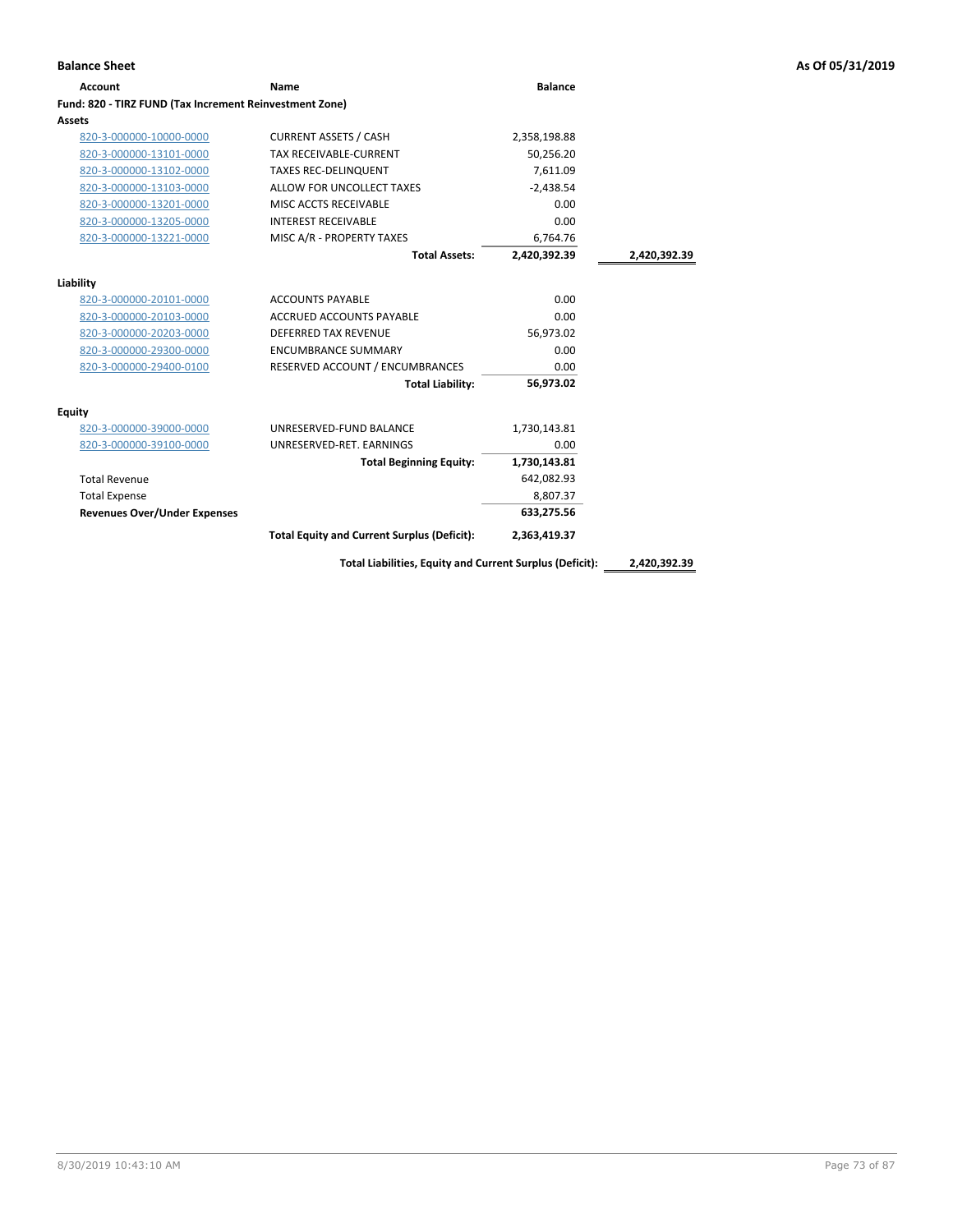| Account                                  | Name                                                     | <b>Balance</b> |      |
|------------------------------------------|----------------------------------------------------------|----------------|------|
| Fund: 890 - GRNVL IDC (L-3) FIXED ASSETS |                                                          |                |      |
| Assets                                   |                                                          |                |      |
| 890-3-000000-10000-0000                  | <b>CURRENT ASSETS / CASH</b>                             | $-0.18$        |      |
| 890-3-000000-16004-0000                  | FIXED ASSETS / BUILDINGS                                 | 0.00           |      |
| 890-3-000000-16005-0000                  | <b>ACCUMULATED DEPRECIATION</b>                          | 0.00           |      |
| 890-3-000000-16301-0000                  | FIXED ASSETS / C W I P                                   | 0.25           |      |
|                                          | <b>Total Assets:</b>                                     | 0.07           | 0.07 |
| Liability                                |                                                          |                |      |
| 890-3-000000-20101-0000                  | <b>ACCOUNTS PAYABLE</b>                                  | 0.00           |      |
| 890-3-000000-27001-0000                  | <b>CONTRIBUTED CAPITAL</b>                               | 0.00           |      |
| 890-3-000000-27101-0000                  | INVESTMENT IN GFA / GENERAL FUND                         | 0.00           |      |
| 890-3-000000-27102-0000                  | <b>SPECIAL REVENUE FUNDS</b>                             | 0.00           |      |
| 890-3-000000-27103-0000                  | <b>GENERAL CIP FUND</b>                                  | 0.00           |      |
| 890-3-000000-27104-0000                  | PROPRIETARY FUNDS                                        | 0.07           |      |
| 890-3-000000-27201-0000                  | CAFR USE / MUNICIPAL BUILDINGS                           | 0.00           |      |
| 890-3-000000-27202-0000                  | CAFR USE / OTHER GENERAL GOVERNMEN                       | 0.00           |      |
| 890-3-000000-27205-0000                  | CAFR USE / PUBLIC WORKS                                  | 0.00           |      |
| 890-3-000000-27210-0000                  | CAFR USE / INVESTMENT IN GFA                             | 0.00           |      |
| 890-3-000000-27301-0000                  | DONATIONS/GRANTS                                         | 0.00           |      |
|                                          | <b>Total Liability:</b>                                  | 0.07           |      |
| Equity                                   |                                                          |                |      |
| 890-3-000000-39000-0000                  | UNRESERVED-FUND BALANCE                                  | 0.00           |      |
|                                          | <b>Total Beginning Equity:</b>                           | 0.00           |      |
| <b>Total Expense</b>                     |                                                          | 0.00           |      |
| <b>Revenues Over/Under Expenses</b>      |                                                          | 0.00           |      |
|                                          | <b>Total Equity and Current Surplus (Deficit):</b>       | 0.00           |      |
|                                          | Total Liabilities, Equity and Current Surplus (Deficit): |                | 0.07 |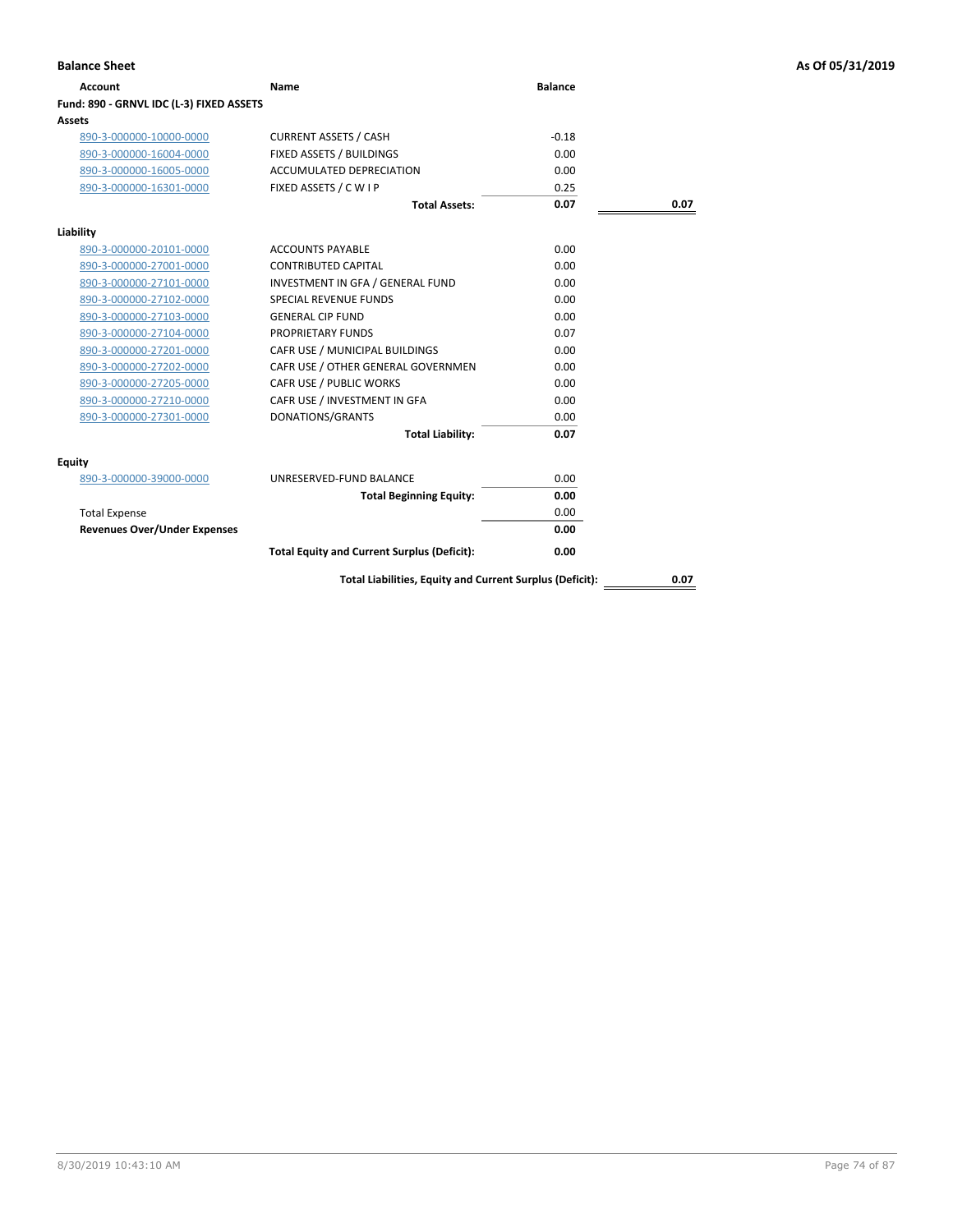| Account                 | Name | <b>Balance</b> |
|-------------------------|------|----------------|
| Fund: 899 - POOLED CASH |      |                |
| Assets                  |      |                |

| <u>899-8-000000-10000-0000</u> |  |
|--------------------------------|--|
| <u>899-8-000000-10101-0000</u> |  |
| 899-8-000000-10102-0000        |  |
| <u>899-8-000000-10103-0000</u> |  |
| <u>899-8-000000-10105-0000</u> |  |
| <u>899-8-000000-10106-0000</u> |  |
| 899-8-000000-10107-0000        |  |
| 899-8-000000-10401-0000        |  |
| <u>899-8-000000-10402-0000</u> |  |
| <u>899-8-000000-10403-0000</u> |  |
| 899-8-000000-11101-0000        |  |
| 899-8-000000-11201-0000        |  |
| 899-8-000000-11401-0000        |  |
| 899-8-000000-11601-0000        |  |
| 899-8-000000-11801-0000        |  |
| 899-8-000000-12001-0000        |  |
| 899-8-000000-12002-0000        |  |
| 899-8-000000-12003-0000        |  |
| 899-8-000000-12301-0000        |  |
| <u>899-8-000000-13205-0000</u> |  |
| <u>899-8-000000-14100-0000</u> |  |
| 899-8-000000-14101-0000        |  |
| 899-8-000000-14102-0000        |  |
| <u>899-8-000000-14103-0000</u> |  |
| 899-8-000000-14110-0000        |  |
| 899-8-000000-14111-0000        |  |
| 899-8-000000-14112-0000        |  |
| 899-8-000000-14113-0000        |  |
| 899-8-000000-14114-0000        |  |
| <u>899-8-000000-14115-0000</u> |  |
| 899-8-000000-14116-0000        |  |
| 899-8-000000-14117-0000        |  |
| 899-8-000000-14118-0000        |  |
| 899-8-000000-14119-0000        |  |
| 899-8-000000-14120-0000        |  |
| 899-8-000000-14121-0000        |  |
| 899-8-000000-14122-0000        |  |
| 899-8-000000-14123-0000        |  |
| 899-8-000000-14124-0000        |  |
| <u>899-8-000000-14125-0000</u> |  |
| 899-8-000000-14126-0000        |  |
| 899-8-000000-14140-0000        |  |
| 899-8-000000-14160-0000        |  |
| 899-8-000000-14161-0000        |  |
| 899-8-000000-14162-0000        |  |
| <u>899-8-000000-14163-0000</u> |  |
| 899-8-000000-14164-0000        |  |
| 899-8-000000-14165-0000        |  |
| 899-8-000000-14170-0000        |  |
| 899-8-000000-14171-0000        |  |
| 899-8-000000-14172-0000        |  |
| 899-8-000000-14173-0000        |  |
| 899-8-000000-14174-0000        |  |
| 899-8-000000-14175-0000        |  |
| <u>899-8-000000-14176-0000</u> |  |
| <u>899-8-000000-14177-0000</u> |  |
| 899-8-000000-14190-0000        |  |
| 899-8-000000-14192-0000        |  |
| 899-8-000000-14200-0000        |  |

| ts                      |                                           |                 |
|-------------------------|-------------------------------------------|-----------------|
| 899-8-000000-10000-0000 | <b>CURRENT ASSETS / CASH</b>              | 0.00            |
| 899-8-000000-10101-0000 | <b>CHASE OUTBOUND OPERATING</b>           | $-1,381,749.47$ |
| 899-8-000000-10102-0000 | <b>CHASE INBOUND OPERATING</b>            | 4,670,067.67    |
| 899-8-000000-10103-0000 | OPERATING ACCOUNT / CLAIMS ACCOUNT        | 0.00            |
| 899-8-000000-10105-0000 | CHASE BANK / SAVINGS - 3003113077         | 1,545,360.06    |
| 899-8-000000-10106-0000 | CHASE BANK / SAVINGS - 2911913371         | 1,621,938.31    |
| 899-8-000000-10107-0000 | CHASE TASC FLEX SPENDING                  | 2.53            |
| 899-8-000000-10401-0000 | <b>CURRENT ASSETS / INTERNAL CLEARING</b> | $-957.16$       |
| 899-8-000000-10402-0000 | <b>CREDIT CARD CLEARING</b>               | 0.00            |
| 899-8-000000-10403-0000 | <b>NET BILL PAYMENTS</b>                  | 0.00            |
| 899-8-000000-11101-0000 | TX CLASS / OPERATING                      | 1,035,577.58    |
| 899-8-000000-11201-0000 | LOGIC INVESTMENTS / OPERATING             | 1,053,225.42    |
| 899-8-000000-11401-0000 | <b>TEXSTAR ACCT - OPERATING</b>           | 0.01            |
| 899-8-000000-11601-0000 | <b>TEXPOOL ACCT - OPERATING</b>           | 1,044,692.93    |
| 899-8-000000-11801-0000 | TX GEN TERM OPERATING                     | 13,277,809.09   |
| 899-8-000000-12001-0000 | AMERICAN NATIONAL OPERATING               | 0.00            |
| 899-8-000000-12002-0000 | PFM ACCT OPERATING                        | 16,808,485.95   |
| 899-8-000000-12003-0000 | <b>TREASURIES - CITY ONLY</b>             | 0.00            |
| 899-8-000000-12301-0000 | <b>BOND PROCEEDS / PURCHASED INTEREST</b> | 0.00            |
| 899-8-000000-13205-0000 | <b>INTEREST RECEIVABLE</b>                | 55,192.52       |
| 899-8-000000-14100-0000 | DUE FROM FUND 100                         | 22.48           |
| 899-8-000000-14101-0000 | DUE FROM FUND 101                         | 0.00            |
| 899-8-000000-14102-0000 | DUE FROM FUND 102                         | 0.00            |
| 899-8-000000-14103-0000 | DUE FROM FUND 103                         | 0.00            |
| 899-8-000000-14110-0000 | DUE FROM FUND 110                         | 0.00            |
| 899-8-000000-14111-0000 | DUE FROM FUND 111                         | 0.00            |
| 899-8-000000-14112-0000 | DUE FROM FUND 112                         | 0.00            |
| 899-8-000000-14113-0000 | DUE FROM FUND 113                         | 0.00            |
| 899-8-000000-14114-0000 | DUE FROM FUND 114                         | 0.00            |
| 899-8-000000-14115-0000 | DUE FROM FUND 115                         | 0.00            |
| 899-8-000000-14116-0000 | DUE FROM FUND 116                         | 0.00            |
| 899-8-000000-14117-0000 | DUE FROM FUND 117                         | 0.00            |
| 899-8-000000-14118-0000 | DUE FROM FUND 118                         | 0.00            |
| 899-8-000000-14119-0000 | DUE FROM FUND 119                         | 0.00            |
| 899-8-000000-14120-0000 | DUE FROM FUND 120                         | 0.00            |
| 899-8-000000-14121-0000 | DUE FROM FUND 121                         | 0.00            |
| 899-8-000000-14122-0000 | DUE FROM FUND 122                         | 0.00            |
| 899-8-000000-14123-0000 | DUE FROM FUND 123                         | 0.00            |
| 899-8-000000-14124-0000 | DUE FROM FUND 124                         | 0.00            |
| 899-8-000000-14125-0000 | DUE FROM FUND 125                         | 0.00            |
| 899-8-000000-14126-0000 | DUE FROM FUND 126                         | 0.00            |
| 899-8-000000-14140-0000 | DUE FROM FUND 140                         | 0.00            |
| 899-8-000000-14160-0000 | DUE FROM FUND 160                         | 0.00            |
| 899-8-000000-14161-0000 | DUE FROM FUND 161                         | 0.00            |
| 899-8-000000-14162-0000 | DUE FROM FUND 162                         | 0.00            |
| 899-8-000000-14163-0000 | DUE FROM FUND 163                         | 0.00            |
| 899-8-000000-14164-0000 | DUE FROM FUND 164                         | 0.00            |
| 899-8-000000-14165-0000 | DUE FROM FUND 165                         | 0.00            |
| 899-8-000000-14170-0000 | DUE FROM FUND 170                         | 0.00            |
| 899-8-000000-14171-0000 | DUE FROM FUND 171                         | 0.00            |
| 899-8-000000-14172-0000 | DUE FROM FUND 172                         | 0.00            |
| 899-8-000000-14173-0000 | DUE FROM FUND 173                         | 0.00            |
| 899-8-000000-14174-0000 | DUE FROM FUND 174                         | 0.00            |
| 899-8-000000-14175-0000 | DUE FROM FUND 175                         | 0.00            |
| 899-8-000000-14176-0000 | DUE FROM FUND 176                         | 0.00            |
| 899-8-000000-14177-0000 | DUE FROM FUND 177                         | 0.00            |
| 899-8-000000-14190-0000 | DUE FROM FUND 190                         | 0.00            |
| 899-8-000000-14192-0000 | DUE FROM FUND 192                         | 0.00            |
| 899-8-000000-14200-0000 | DUE FROM FUND 200                         | $-50.75$        |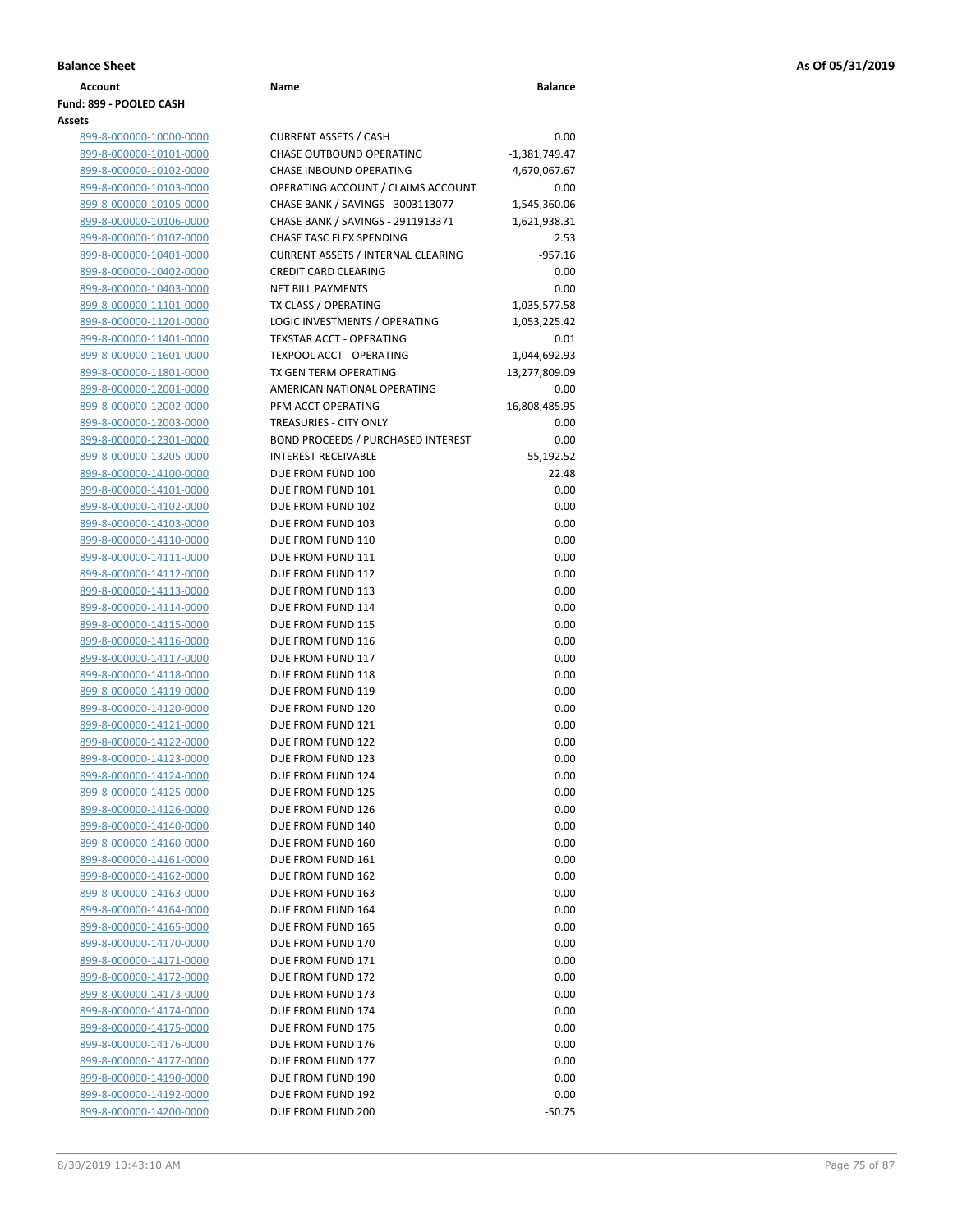| Account        |
|----------------|
| 9-8-0<br>ນ ນາມ |

| Name                                           | <b>Balance</b>                                                                                                                                                                                                                                                                                                                                        |                                                                                                                                                                                |
|------------------------------------------------|-------------------------------------------------------------------------------------------------------------------------------------------------------------------------------------------------------------------------------------------------------------------------------------------------------------------------------------------------------|--------------------------------------------------------------------------------------------------------------------------------------------------------------------------------|
| DUE FROM FUND 210                              | 0.00                                                                                                                                                                                                                                                                                                                                                  |                                                                                                                                                                                |
| DUE FROM FUND 211                              | 0.00                                                                                                                                                                                                                                                                                                                                                  |                                                                                                                                                                                |
| DUE FROM FUND 212                              | 0.00                                                                                                                                                                                                                                                                                                                                                  |                                                                                                                                                                                |
| DUE FROM FUND 216                              | 0.00                                                                                                                                                                                                                                                                                                                                                  |                                                                                                                                                                                |
| DUE FROM FUND 217                              | 0.00                                                                                                                                                                                                                                                                                                                                                  |                                                                                                                                                                                |
| DUE FROM FUND 300                              | 0.00                                                                                                                                                                                                                                                                                                                                                  |                                                                                                                                                                                |
| DUE FROM FUND 320                              | 0.00                                                                                                                                                                                                                                                                                                                                                  |                                                                                                                                                                                |
| DUE FROM FUND 360                              | 0.00                                                                                                                                                                                                                                                                                                                                                  |                                                                                                                                                                                |
| DUE FROM FUND 361                              | 0.00                                                                                                                                                                                                                                                                                                                                                  |                                                                                                                                                                                |
| DUE FROM FUND 400                              | 0.00                                                                                                                                                                                                                                                                                                                                                  |                                                                                                                                                                                |
| DUE FROM FUND 500                              | 0.00                                                                                                                                                                                                                                                                                                                                                  |                                                                                                                                                                                |
| DUE FROM FUND 561                              | 0.00                                                                                                                                                                                                                                                                                                                                                  |                                                                                                                                                                                |
| DUE FROM FUND 601                              | 0.00                                                                                                                                                                                                                                                                                                                                                  |                                                                                                                                                                                |
| DUE FROM FUND 602                              | $-0.09$                                                                                                                                                                                                                                                                                                                                               |                                                                                                                                                                                |
| DUE FROM FUND 604                              | 0.00                                                                                                                                                                                                                                                                                                                                                  |                                                                                                                                                                                |
| DUE FROM FUND 660                              | 0.00                                                                                                                                                                                                                                                                                                                                                  |                                                                                                                                                                                |
| DUE FROM FUND 800                              | 0.00                                                                                                                                                                                                                                                                                                                                                  |                                                                                                                                                                                |
| DUE FROM FUND 801                              | 0.00                                                                                                                                                                                                                                                                                                                                                  |                                                                                                                                                                                |
| DUE FROM FUND 802                              | 0.00                                                                                                                                                                                                                                                                                                                                                  |                                                                                                                                                                                |
| DUE FROM FUND 803                              | 0.00                                                                                                                                                                                                                                                                                                                                                  |                                                                                                                                                                                |
| DUE FROM FUND 807                              |                                                                                                                                                                                                                                                                                                                                                       |                                                                                                                                                                                |
| DUE FROM FUND 809                              |                                                                                                                                                                                                                                                                                                                                                       |                                                                                                                                                                                |
|                                                |                                                                                                                                                                                                                                                                                                                                                       |                                                                                                                                                                                |
| DUE FROM FUND 811                              |                                                                                                                                                                                                                                                                                                                                                       |                                                                                                                                                                                |
|                                                |                                                                                                                                                                                                                                                                                                                                                       |                                                                                                                                                                                |
| DUE FROM GRNVL IDC (L-3) FIXED ASSETS          | 0.00                                                                                                                                                                                                                                                                                                                                                  |                                                                                                                                                                                |
| DUE FROM FUND 910                              |                                                                                                                                                                                                                                                                                                                                                       |                                                                                                                                                                                |
| DUE FROM FUND 911                              |                                                                                                                                                                                                                                                                                                                                                       |                                                                                                                                                                                |
| DUE FROM FUND 912                              | 0.00                                                                                                                                                                                                                                                                                                                                                  |                                                                                                                                                                                |
| DUE FROM FUND 913                              | 0.00                                                                                                                                                                                                                                                                                                                                                  |                                                                                                                                                                                |
| DUE FROM FUND 916                              | 0.00                                                                                                                                                                                                                                                                                                                                                  |                                                                                                                                                                                |
| DUE FROM FUND 950                              | 0.00                                                                                                                                                                                                                                                                                                                                                  |                                                                                                                                                                                |
| <b>BANK OF AMERICA</b>                         | 0.00                                                                                                                                                                                                                                                                                                                                                  |                                                                                                                                                                                |
| <b>Total Assets:</b>                           | 39,743,675.08                                                                                                                                                                                                                                                                                                                                         | 39,743,675.08                                                                                                                                                                  |
|                                                |                                                                                                                                                                                                                                                                                                                                                       |                                                                                                                                                                                |
|                                                |                                                                                                                                                                                                                                                                                                                                                       |                                                                                                                                                                                |
| <b>ACCOUNTS PAYABLE</b>                        | 14,029.64                                                                                                                                                                                                                                                                                                                                             |                                                                                                                                                                                |
|                                                |                                                                                                                                                                                                                                                                                                                                                       |                                                                                                                                                                                |
|                                                |                                                                                                                                                                                                                                                                                                                                                       |                                                                                                                                                                                |
|                                                |                                                                                                                                                                                                                                                                                                                                                       |                                                                                                                                                                                |
|                                                |                                                                                                                                                                                                                                                                                                                                                       |                                                                                                                                                                                |
|                                                |                                                                                                                                                                                                                                                                                                                                                       |                                                                                                                                                                                |
|                                                |                                                                                                                                                                                                                                                                                                                                                       |                                                                                                                                                                                |
|                                                |                                                                                                                                                                                                                                                                                                                                                       |                                                                                                                                                                                |
|                                                |                                                                                                                                                                                                                                                                                                                                                       |                                                                                                                                                                                |
|                                                |                                                                                                                                                                                                                                                                                                                                                       |                                                                                                                                                                                |
|                                                |                                                                                                                                                                                                                                                                                                                                                       |                                                                                                                                                                                |
|                                                |                                                                                                                                                                                                                                                                                                                                                       |                                                                                                                                                                                |
|                                                |                                                                                                                                                                                                                                                                                                                                                       |                                                                                                                                                                                |
|                                                |                                                                                                                                                                                                                                                                                                                                                       |                                                                                                                                                                                |
|                                                |                                                                                                                                                                                                                                                                                                                                                       |                                                                                                                                                                                |
|                                                |                                                                                                                                                                                                                                                                                                                                                       |                                                                                                                                                                                |
| EQUITY IN POOLED CASH                          | 0.00                                                                                                                                                                                                                                                                                                                                                  |                                                                                                                                                                                |
| EQUITY IN POOLED CASH                          | 0.00                                                                                                                                                                                                                                                                                                                                                  |                                                                                                                                                                                |
| EQUITY IN POOLED CASH                          | 0.00                                                                                                                                                                                                                                                                                                                                                  |                                                                                                                                                                                |
| EQUITY IN POOLED CASH                          | 0.00                                                                                                                                                                                                                                                                                                                                                  |                                                                                                                                                                                |
| EQUITY IN POOLED CASH                          | 0.00                                                                                                                                                                                                                                                                                                                                                  |                                                                                                                                                                                |
| EQUITY IN POOLED CASH<br>EQUITY IN POOLED CASH | 0.00<br>0.00                                                                                                                                                                                                                                                                                                                                          |                                                                                                                                                                                |
|                                                | DUE FROM FUND 810<br>DUE FROM TIRZ FUND<br><b>CREDIT CARD PAYABLE</b><br>DUE TO OTHER FUNDS<br><b>Total Liability:</b><br>UNRESERVED-FUND BALANCE<br>DUE FROM FUND 362<br>EQUITY IN POOLED CASH<br>EQUITY IN POOLED CASH<br>EQUITY IN POOLED CASH<br>EQUITY IN POOLED CASH<br>EQUITY IN POOLED CASH<br>EQUITY IN POOLED CASH<br>EQUITY IN POOLED CASH | 0.00<br>0.00<br>0.00<br>0.00<br>0.00<br>14,058.00<br>0.00<br>0.00<br>39,729,646.54<br>39,743,676.18<br>$-1.10$<br>0.00<br>0.00<br>0.00<br>0.00<br>0.00<br>0.00<br>0.00<br>0.00 |

899-8-000000-39200-0211 EQUITY IN POOLED CASH 0.00 899-8-000000-39200-0212 EQUITY IN POOLED CASH 0.00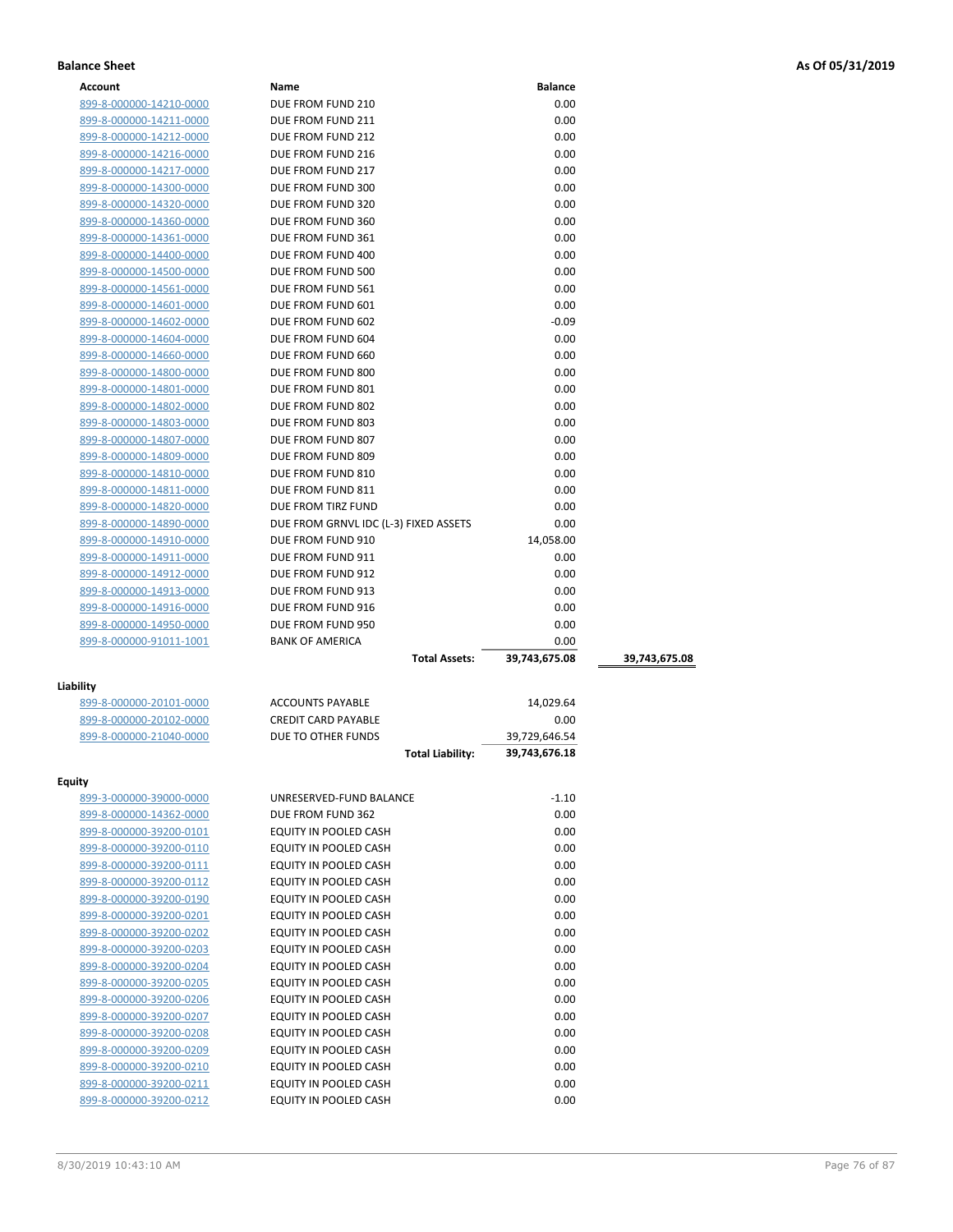| Account                        | Name                         | <b>Balance</b> |
|--------------------------------|------------------------------|----------------|
| 899-8-000000-39200-0213        | EQUITY IN POOLED CASH        | 0.00           |
| 899-8-000000-39200-0214        | EQUITY IN POOLED CASH        | 0.00           |
| 899-8-000000-39200-0215        | EQUITY IN POOLED CASH        | 0.00           |
| 899-8-000000-39200-0216        | EQUITY IN POOLED CASH        | 0.00           |
| 899-8-000000-39200-0217        | EQUITY IN POOLED CASH        | 0.00           |
|                                | <b>EQUITY IN POOLED CASH</b> | 0.00           |
| 899-8-000000-39200-0218        |                              |                |
| 899-8-000000-39200-0219        | EQUITY IN POOLED CASH        | 0.00           |
| 899-8-000000-39200-0220        | EQUITY IN POOLED CASH        | 0.00           |
| 899-8-000000-39200-0221        | EQUITY IN POOLED CASH        | 0.00           |
| 899-8-000000-39200-0222        | EQUITY IN POOLED CASH        | 0.00           |
| 899-8-000000-39200-0223        | EQUITY IN POOLED CASH        | 0.00           |
| 899-8-000000-39200-0224        | EQUITY IN POOLED CASH        | 0.00           |
| 899-8-000000-39200-0225        | EQUITY IN POOLED CASH        | 0.00           |
| 899-8-000000-39200-0226        | EQUITY IN POOLED CASH        | 0.00           |
| 899-8-000000-39200-0227        | EQUITY IN POOLED CASH        | 0.00           |
| 899-8-000000-39200-0228        | EQUITY IN POOLED CASH        | 0.00           |
| 899-8-000000-39200-0229        | EQUITY IN POOLED CASH        | 0.00           |
| 899-8-000000-39200-0231        | EQUITY IN POOLED CASH        | 0.00           |
| 899-8-000000-39200-0232        | EQUITY IN POOLED CASH        | 0.00           |
| 899-8-000000-39200-0233        | EQUITY IN POOLED CASH        | 0.00           |
| 899-8-000000-39200-0234        | <b>EQUITY IN POOLED CASH</b> | 0.00           |
| 899-8-000000-39200-0235        | EQUITY IN POOLED CASH        | 0.00           |
| 899-8-000000-39200-0236        | EQUITY IN POOLED CASH        | 0.00           |
| 899-8-000000-39200-0241        | <b>EQUITY IN POOLED CASH</b> | 0.00           |
| 899-8-000000-39200-0247        | EQUITY IN POOLED CASH        | 0.00           |
| 899-8-000000-39200-0250        | <b>EQUITY IN POOLED CASH</b> | 0.00           |
| 899-8-000000-39200-0251        | EQUITY IN POOLED CASH        | 0.00           |
|                                | EQUITY IN POOLED CASH        | 0.00           |
| 899-8-000000-39200-0252        |                              | 0.00           |
| 899-8-000000-39200-0253        | EQUITY IN POOLED CASH        |                |
| 899-8-000000-39200-0254        | EQUITY IN POOLED CASH        | 0.00           |
| 899-8-000000-39200-0301        | EQUITY IN POOLED CASH        | 0.00           |
| 899-8-000000-39200-0302        | EQUITY IN POOLED CASH        | 0.00           |
| 899-8-000000-39200-0401        | EQUITY IN POOLED CASH        | 0.00           |
| 899-8-000000-39200-0402        | EQUITY IN POOLED CASH        | 0.00           |
| 899-8-000000-39200-0403        | EQUITY IN POOLED CASH        | 0.00           |
| 899-8-000000-39200-0405        | <b>EQUITY IN POOLED CASH</b> | 0.00           |
| 899-8-000000-39200-0406        | <b>EQUITY IN POOLED CASH</b> | 0.00           |
| 899-8-000000-39200-0410        | EQUITY IN POOLED CASH        | 0.00           |
| 899-8-000000-39200-0411        | EQUITY IN POOLED CASH        | 0.00           |
| 899-8-000000-39200-0501        | EQUITY IN POOLED CASH        | 0.00           |
| <u>899-8-000000-39200-0502</u> | EQUITY IN POOLED CASH        | 0.00           |
| 899-8-000000-39200-0503        | EQUITY IN POOLED CASH        | 0.00           |
| 899-8-000000-39200-0504        | EQUITY IN POOLED CASH        | 0.00           |
| 899-8-000000-39200-0505        | EQUITY IN POOLED CASH        | 0.00           |
| 899-8-000000-39200-0506        | EQUITY IN POOLED CASH        | 0.00           |
| 899-8-000000-39200-0507        | EQUITY IN POOLED CASH        | 0.00           |
| 899-8-000000-39200-0511        | EQUITY IN POOLED CASH        | 0.00           |
| <u>899-8-000000-39200-0513</u> | EQUITY IN POOLED CASH        | 0.00           |
| 899-8-000000-39200-0521        | EQUITY IN POOLED CASH        | 0.00           |
| 899-8-000000-39200-0522        | EQUITY IN POOLED CASH        | 0.00           |
| <u>899-8-000000-39200-0523</u> | EQUITY IN POOLED CASH        | 0.00           |
| 899-8-000000-39200-0601        | EQUITY IN POOLED CASH        | 0.00           |
| <u>899-8-000000-39200-0602</u> | EQUITY IN POOLED CASH        | 0.00           |
| 899-8-000000-39200-0603        | EQUITY IN POOLED CASH        | 0.00           |
| 899-8-000000-39200-0604        | EQUITY IN POOLED CASH        | 0.00           |
| 899-8-000000-39200-0702        | EQUITY IN POOLED CASH        | 0.00           |
| 899-8-000000-39200-0703        | EQUITY IN POOLED CASH        | 0.00           |
|                                | EQUITY IN POOLED CASH        | 0.00           |
| <u>899-8-000000-39200-0704</u> |                              |                |
| 899-8-000000-39200-0705        | EQUITY IN POOLED CASH        | 0.00           |
| 899-8-000000-39200-0706        | EQUITY IN POOLED CASH        | 0.00           |
| 899-8-000000-39200-0707        | EQUITY IN POOLED CASH        | 0.00           |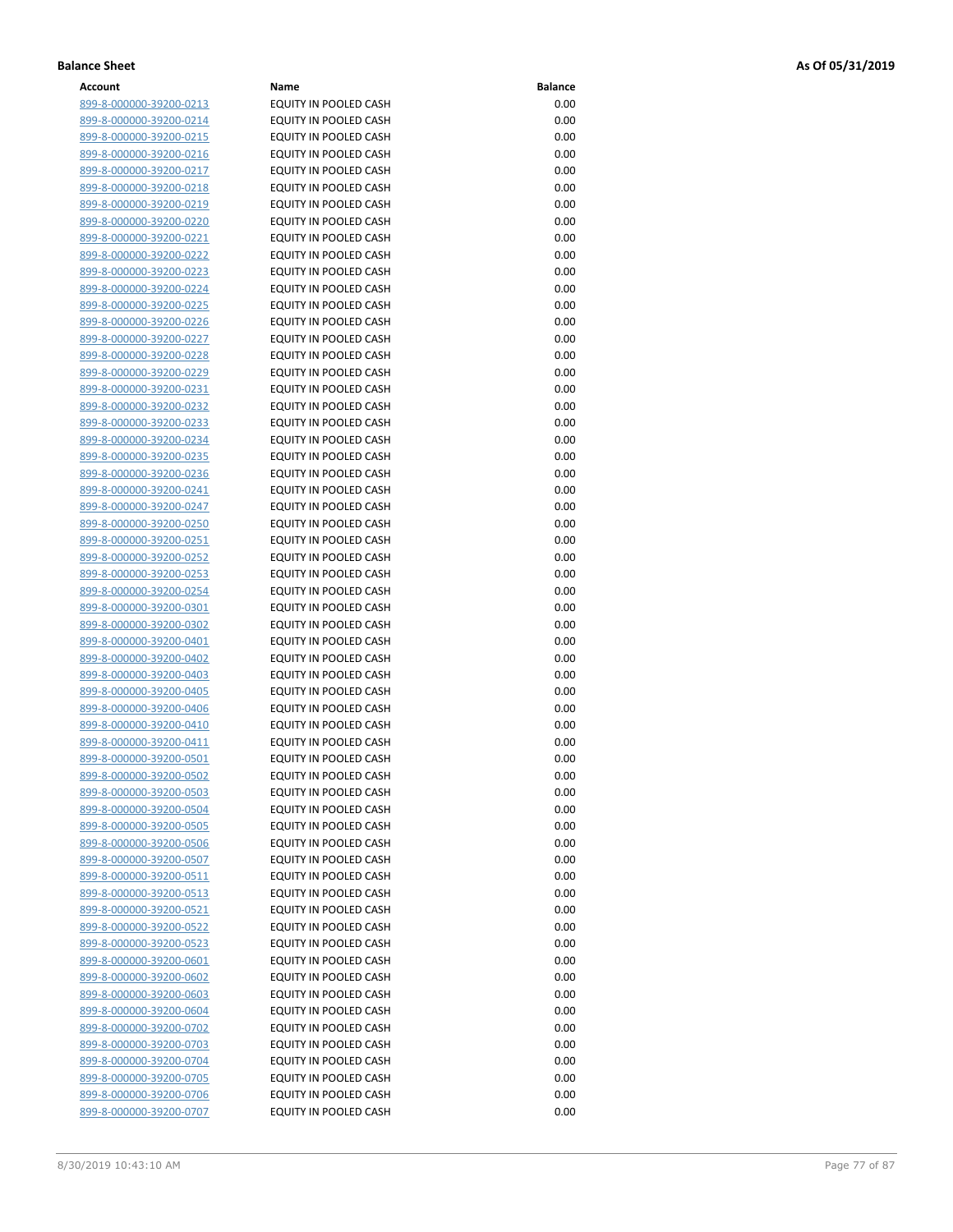| <b>Account</b>                      | Name                                               | <b>Balance</b> |
|-------------------------------------|----------------------------------------------------|----------------|
| 899-8-000000-39200-0708             | EQUITY IN POOLED CASH                              | 0.00           |
| 899-8-000000-39200-0710             | EQUITY IN POOLED CASH                              | 0.00           |
| 899-8-000000-39200-0721             | EQUITY IN POOLED CASH                              | 0.00           |
| 899-8-000000-39200-0722             | EQUITY IN POOLED CASH                              | 0.00           |
| 899-8-000000-39200-0723             | EQUITY IN POOLED CASH                              | 0.00           |
| 899-8-000000-39200-0731             | <b>EQUITY IN POOLED CASH</b>                       | 0.00           |
| 899-8-000000-39200-0825             | EQUITY IN POOLED CASH                              | 0.00           |
| 899-8-000000-39200-0901             | EQUITY IN POOLED CASH                              | 0.00           |
| 899-8-000000-39200-0902             | EQUITY IN POOLED CASH                              | 0.00           |
| 899-8-000000-39200-0903             | EQUITY IN POOLED CASH                              | 0.00           |
| 899-8-000000-39200-0904             | <b>EQUITY IN POOLED CASH</b>                       | 0.00           |
| 899-8-000000-39200-0905             | <b>EQUITY IN POOLED CASH</b>                       | 0.00           |
| 899-8-000000-39200-0909             | EQUITY IN POOLED CASH                              | 0.00           |
| 899-8-000000-39200-0910             | <b>EQUITY IN POOLED CASH</b>                       | 0.00           |
| 899-8-000000-39200-0960             | <b>EQUITY IN POOLED CASH</b>                       | 0.00           |
| 899-8-000000-39200-9999             | <b>EQUITY IN POOLED CASH</b>                       | 0.00           |
|                                     | <b>Total Beginning Equity:</b>                     | $-1.10$        |
| <b>Total Revenue</b>                |                                                    | 0.00           |
| <b>Revenues Over/Under Expenses</b> |                                                    | 0.00           |
|                                     | <b>Total Equity and Current Surplus (Deficit):</b> | $-1.10$        |

**Total Liabilities, Equity and Current Surplus (Deficit): 39,743,675.08**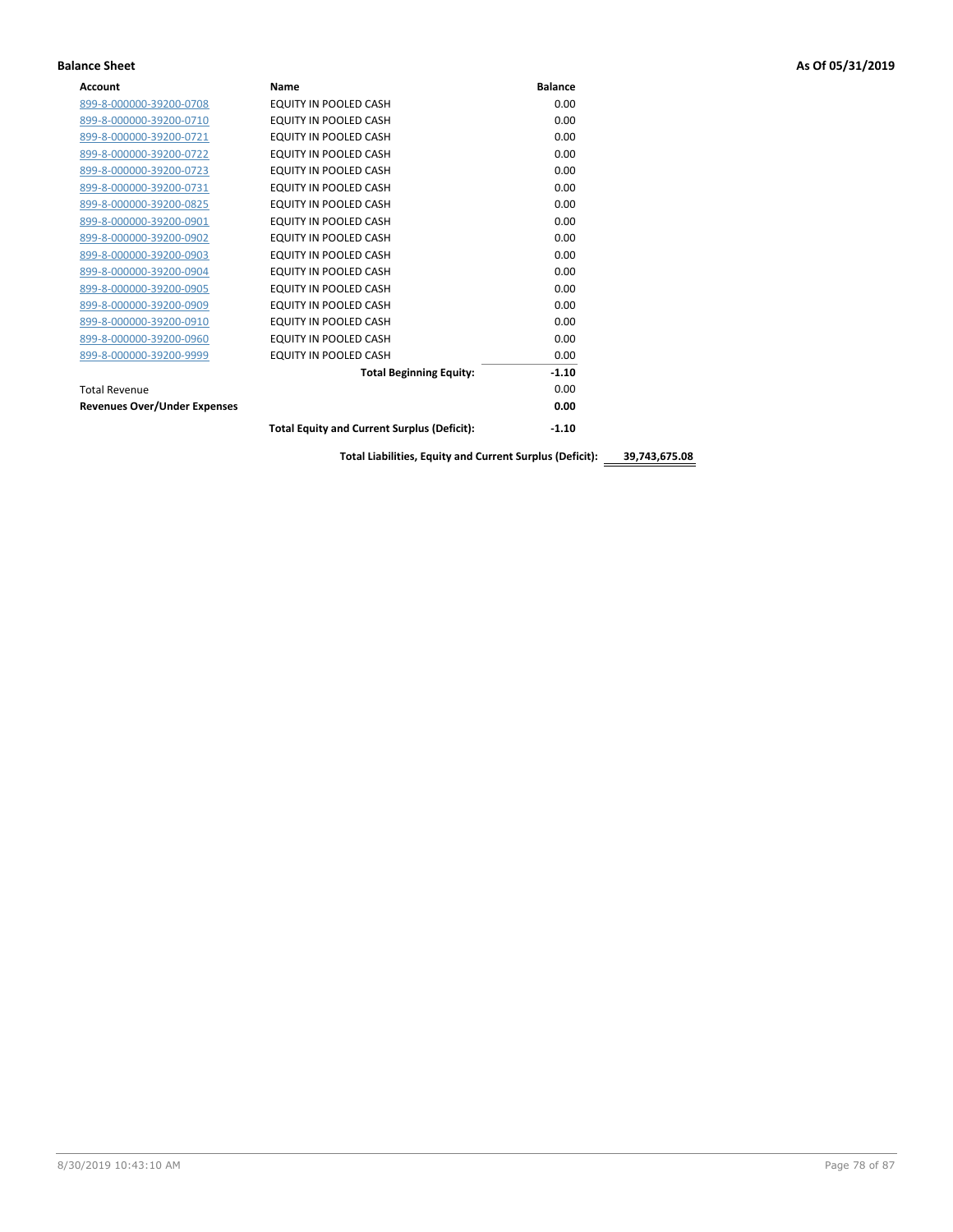| Account                                    | Name                                        | <b>Balance</b> |
|--------------------------------------------|---------------------------------------------|----------------|
| <b>Fund: 910 - ELECTRIC OPERATING FUND</b> |                                             |                |
| Assets                                     |                                             |                |
| 910-9-000000-10000-1300                    | CASH                                        | 10,254,583.33  |
| 910-9-000000-10209-1300                    | <b>ADMIN PETTY CASH</b>                     | 658.89         |
| 910-9-000000-10308-1300                    | <b>GEUS SERVICE CENTER CHANGE</b>           | 849.90         |
| 910-9-000000-10309-1300                    | <b>GEUS DOWNTOWN CHANGE</b>                 | 1,650.00       |
| 910-9-000000-11540-1301                    | PTO LIABILITY FUNDING                       | 453,660.74     |
| 910-9-000000-11541-1301                    | CASH INVESTED - TX TERM GENERAL             | 4,637,404.89   |
| 910-9-000000-12190-1810                    | DEFERRED ISSUANCE COSTS 2001                | 0.00           |
| 910-9-000000-12191-1810                    | DEFERRED ISSUANCE COST 2008 ENGINE PR       | 0.00           |
| 910-9-000000-12192-1810                    | DEFERRED ISSUANCE COSTS 2010 BOA ENGI       | 0.00           |
| 910-9-000000-12193-1810                    | DEFERRED ISSUANCE COSTS 2010 SCRUBBEI       | 0.00           |
| 910-9-000000-12194-1810                    | DEFERRED ISSUANCE COSTS 2010 TMPA DEI       | 0.00           |
| 910-9-000000-12201-1810                    | <b>BOND DISCOUNT</b>                        | 103,096.73     |
| 910-9-000000-13000-1420                    | <b>CUSTOMER ACCOUNTS RECEIVABLE</b>         | 856,564.43     |
| 910-9-000000-13001-1420                    | NON CURRENT CUSTOMER ACCTS RECEIVAE         | 588,570.87     |
| 910-9-000000-13002-1440                    | ALLOWANCE FOR UNCOLLECTABLE                 | -581,494.93    |
| 910-9-000000-13003-1422                    | UNBILLED YEAR-END ACCRUAL                   | 4,682,899.58   |
| 910-9-000000-13009-1423                    | FUEL ADJUSTMENT - UNDER/OVER                | 822,699.64     |
| 910-9-000000-13011-1420                    | <b>AMP RECEIVABLE</b>                       | $-13,687.50$   |
| 910-9-000000-13066-1421                    | AMPY CUSTOMER ACCOUNTS RECEIVABLE           | 0.00           |
| 910-9-000000-13067-1421                    | AMPY ARREARS ACCOUNTS RECEIVABLE            | $-4,385.95$    |
| 910-9-000000-13068-1421                    | AMPY Customers Left With Balance A/R        | 57,281.98      |
| 910-9-000000-13201-1430                    | MISCELLANEOUS ACCOUNTS RECEIVABLE           | $-12,549.18$   |
| 910-9-000000-13205-1710                    | <b>INTEREST RECEIVABLE</b>                  | 0.00           |
| 910-9-000000-13290-1650                    | <b>PREPAYMENTS</b>                          | 0.00           |
| 910-9-000000-13291-1651                    | TMPA SCRUBBER PREPAYMENT                    | 0.00           |
| 910-9-000000-13293-1653                    | TMPA FIXED COSTS PREPAYMENT                 | 0.00           |
| 910-9-000000-13294-1654                    | TMPA DEMAND COSTS ESCROW                    | 0.00           |
| 910-9-000000-13297-1657                    | <b>ERCOT CRR PREPAYMENTS</b>                | 19,898.77      |
| 910-9-000000-13299-1655                    | <b>ERCOT COLLATERAL</b>                     | 111,550.00     |
| 910-9-000000-14001-1461                    | DUE FROM COG - GENERAL FUND                 | 0.00           |
| 910-9-000000-14402-1469                    | DUE FROM DEBT SERVICE FUND                  | 4,625,445.97   |
| 910-9-000000-14501-1467                    | DUE FROM GBOD                               | 0.00           |
| 910-9-000000-14916-1469                    | DUE FROM FUND 916                           | 0.00           |
| 910-9-000000-14999-1910                    | DUE FROM 906                                | 0.00           |
| 910-9-000000-15900-1540                    | <b>INVENTORY</b>                            | 2,619,677.79   |
| 910-9-000000-15901-1541                    | <b>GEUS UNLEADED GASOLINE</b>               | 14.43          |
| 910-9-000000-15902-1542                    | <b>GEUS DIESEL GASOLINE</b>                 | 2,028.71       |
| 910-9-000000-15903-1543                    | <b>INVENTORY - SUBSTATION</b>               | 7,771.80       |
| 910-9-000000-15909-1510                    | STEAM PLANT FUEL OIL INVENTORY              | 580,690.88     |
| 910-9-000000-16301-1070                    | <b>CWIP</b>                                 | 679,189.68     |
| 910-9-000000-17501-1860                    | <b>EMPLOYEE CONTRIBUTIONS</b>               | 543,413.00     |
| 910-9-000000-17504-1860                    | <b>INVESTMENT RETURN</b>                    | $-961,559.00$  |
| 910-9-000000-17508-1860                    | EXPERIENCE DIFFERENCE- OUTFLOW              | $-35,369.00$   |
| 910-9-000000-17509-1860                    | <b>EXPERIENCE DIFFERENCE - INFLOW</b>       | $-183,876.00$  |
| 910-9-000000-17520-1860                    | <b>ASSUMPTION CHANGES</b>                   | 171,898.00     |
| 910-9-000000-19000-3100                    | STEAM - LAND                                | 117,340.90     |
| 910-9-000000-19001-3110                    | STEAM PLANT - STRUCTURES                    | 1,455,530.43   |
| 910-9-000000-19002-3120                    | STEAM PLANT - BOILER PLANT EQUIPMENT        | 4,886,434.29   |
| 910-9-000000-19003-3130                    | <b>STEAM PLANT - ENGINES</b>                | 0.00           |
| 910-9-000000-19004-3140                    | STEAM PLANT - GENERATORS                    | 9,067,106.70   |
| 910-9-000000-19005-3150                    | STEAM PLANT - ACCESSORY ELECTRIC EQUIF      | 956,874.92     |
| 910-9-000000-19006-3160                    | STEAM PLANT - MISC POWER PLANT EQUIPI       | 12,912.88      |
| 910-9-000000-19100-3400                    | <b>ENGINE PLANT - LAND</b>                  | 43,850.00      |
| 910-9-000000-19101-3410                    | <b>ENGINE PLANT - STRUCTURES</b>            | 4,655,874.20   |
| 910-9-000000-19101-3411                    | <b>ENGINE PLANT - STRUCTURES</b>            | 0.00           |
| 910-9-000000-19104-3440                    | ENGINE PLANT - ENGINE PLANT GENERATOF       | 28,633,940.73  |
| 910-9-000000-19105-3450                    | ENGINE PLANT - ACCESSORY ELECTRIC EQUI      | 216,217.48     |
| 910-9-000000-19106-3460                    | <b>ENGINE PLANT - MISCELLANEOUS POWER P</b> | 47,852.60      |
| <b>CAAS AQCOP QQQQQ Q Q1Q</b>              | ENGINE DI ANTI DENEWADI E GENEDATORE        | 245,000.01     |

| 910-9-000000-11540-1301 | PTO LIABILITY FUNDING                      | 453,660.74    |
|-------------------------|--------------------------------------------|---------------|
| 910-9-000000-11541-1301 | CASH INVESTED - TX TERM GENERAL            | 4,637,404.89  |
| 910-9-000000-12190-1810 | DEFERRED ISSUANCE COSTS 2001               | 0.00          |
| 910-9-000000-12191-1810 | DEFERRED ISSUANCE COST 2008 ENGINE PR      | 0.00          |
| 910-9-000000-12192-1810 | DEFERRED ISSUANCE COSTS 2010 BOA ENGI      | 0.00          |
| 910-9-000000-12193-1810 | DEFERRED ISSUANCE COSTS 2010 SCRUBBEI      | 0.00          |
| 910-9-000000-12194-1810 | DEFERRED ISSUANCE COSTS 2010 TMPA DEI      | 0.00          |
| 910-9-000000-12201-1810 | <b>BOND DISCOUNT</b>                       | 103,096.73    |
| 910-9-000000-13000-1420 | <b>CUSTOMER ACCOUNTS RECEIVABLE</b>        | 856,564.43    |
| 910-9-000000-13001-1420 | NON CURRENT CUSTOMER ACCTS RECEIVAE        | 588,570.87    |
| 910-9-000000-13002-1440 | ALLOWANCE FOR UNCOLLECTABLE                | -581,494.93   |
| 910-9-000000-13003-1422 | UNBILLED YEAR-END ACCRUAL                  | 4,682,899.58  |
| 910-9-000000-13009-1423 | FUEL ADJUSTMENT - UNDER/OVER               | 822,699.64    |
| 910-9-000000-13011-1420 | AMP RECEIVABLE                             | $-13,687.50$  |
| 910-9-000000-13066-1421 | AMPY CUSTOMER ACCOUNTS RECEIVABLE          | 0.00          |
| 910-9-000000-13067-1421 | AMPY ARREARS ACCOUNTS RECEIVABLE           | $-4,385.95$   |
| 910-9-000000-13068-1421 | AMPY Customers Left With Balance A/R       | 57,281.98     |
| 910-9-000000-13201-1430 | MISCELLANEOUS ACCOUNTS RECEIVABLE          | $-12,549.18$  |
| 910-9-000000-13205-1710 | <b>INTEREST RECEIVABLE</b>                 | 0.00          |
| 910-9-000000-13290-1650 | <b>PREPAYMENTS</b>                         | 0.00          |
| 910-9-000000-13291-1651 | TMPA SCRUBBER PREPAYMENT                   | 0.00          |
| 910-9-000000-13293-1653 | TMPA FIXED COSTS PREPAYMENT                | 0.00          |
| 910-9-000000-13294-1654 | TMPA DEMAND COSTS ESCROW                   | 0.00          |
| 910-9-000000-13297-1657 | <b>ERCOT CRR PREPAYMENTS</b>               | 19,898.77     |
| 910-9-000000-13299-1655 | <b>ERCOT COLLATERAL</b>                    | 111,550.00    |
| 910-9-000000-14001-1461 | DUE FROM COG - GENERAL FUND                | 0.00          |
| 910-9-000000-14402-1469 | DUE FROM DEBT SERVICE FUND                 | 4,625,445.97  |
| 910-9-000000-14501-1467 | DUE FROM GBOD                              | 0.00          |
| 910-9-000000-14916-1469 | DUE FROM FUND 916                          | 0.00          |
| 910-9-000000-14999-1910 | DUE FROM 906                               | 0.00          |
| 910-9-000000-15900-1540 | <b>INVENTORY</b>                           | 2,619,677.79  |
| 910-9-000000-15901-1541 | <b>GEUS UNLEADED GASOLINE</b>              | 14.43         |
| 910-9-000000-15902-1542 | <b>GEUS DIESEL GASOLINE</b>                | 2,028.71      |
| 910-9-000000-15903-1543 | <b>INVENTORY - SUBSTATION</b>              | 7,771.80      |
| 910-9-000000-15909-1510 | STEAM PLANT FUEL OIL INVENTORY             | 580,690.88    |
| 910-9-000000-16301-1070 | <b>CWIP</b>                                | 679,189.68    |
| 910-9-000000-17501-1860 | <b>EMPLOYEE CONTRIBUTIONS</b>              | 543,413.00    |
| 910-9-000000-17504-1860 | <b>INVESTMENT RETURN</b>                   | -961,559.00   |
| 910-9-000000-17508-1860 | <b>EXPERIENCE DIFFERENCE- OUTFLOW</b>      | $-35,369.00$  |
| 910-9-000000-17509-1860 | <b>EXPERIENCE DIFFERENCE - INFLOW</b>      | $-183,876.00$ |
| 910-9-000000-17520-1860 | <b>ASSUMPTION CHANGES</b>                  | 171,898.00    |
| 910-9-000000-19000-3100 | STEAM - LAND                               | 117,340.90    |
| 910-9-000000-19001-3110 | STEAM PLANT - STRUCTURES                   | 1,455,530.43  |
| 910-9-000000-19002-3120 | STEAM PLANT - BOILER PLANT EQUIPMENT       | 4,886,434.29  |
| 910-9-000000-19003-3130 | <b>STEAM PLANT - ENGINES</b>               | 0.00          |
| 910-9-000000-19004-3140 | STEAM PLANT - GENERATORS                   | 9,067,106.70  |
| 910-9-000000-19005-3150 | STEAM PLANT - ACCESSORY ELECTRIC EQUIF     | 956,874.92    |
| 910-9-000000-19006-3160 | STEAM PLANT - MISC POWER PLANT EQUIPI      | 12,912.88     |
| 910-9-000000-19100-3400 | <b>ENGINE PLANT - LAND</b>                 | 43,850.00     |
| 910-9-000000-19101-3410 | <b>ENGINE PLANT - STRUCTURES</b>           | 4,655,874.20  |
| 910-9-000000-19101-3411 | <b>ENGINE PLANT - STRUCTURES</b>           | 0.00          |
| 910-9-000000-19104-3440 | ENGINE PLANT - ENGINE PLANT GENERATOF      | 28,633,940.73 |
| 910-9-000000-19105-3450 | ENGINE PLANT - ACCESSORY ELECTRIC EQUI     | 216,217.48    |
| 910-9-000000-19106-3460 | ENGINE PLANT - MISCELLANEOUS POWER P       | 47,852.60     |
| 910-9-000000-19204-3442 | <b>ENGINE PLANT - RENEWABLE GENERATORS</b> | 245,000.01    |
|                         |                                            |               |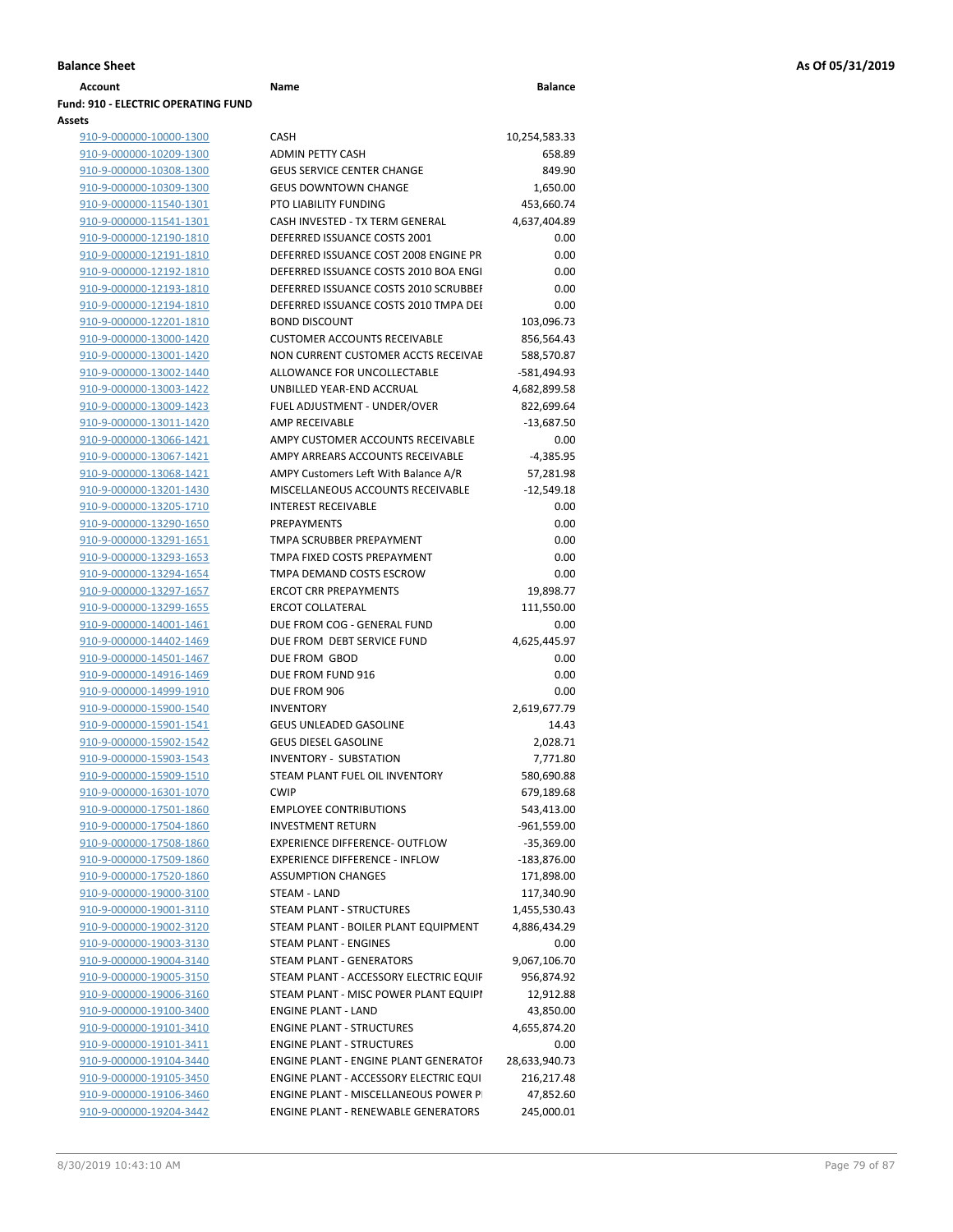| Account                 | <b>Name</b>                                      | <b>Balance</b> |               |
|-------------------------|--------------------------------------------------|----------------|---------------|
| 910-9-000000-19301-3500 | <b>TRANSMISSION - LAND</b>                       | 53,501.21      |               |
| 910-9-000000-19302-3530 | <b>TRANSMISSION - SUBSTATIONS</b>                | 5,714,413.54   |               |
| 910-9-000000-19303-3572 | TRANSMISSION - TMPA LINES                        | 1,156,631.80   |               |
| 910-9-000000-19304-3571 | <b>TRANSMISSION - GEUS LINES</b>                 | 4,241,141.34   |               |
| 910-9-000000-19401-3600 | <b>DISTRIBUTION - LAND</b>                       | 218,418.15     |               |
| 910-9-000000-19402-3620 | <b>DISTRIBUTION - SUBSTATIONS</b>                | 6,239,507.24   |               |
| 910-9-000000-19403-3640 | <b>DISTRIBUTION - POLES</b>                      | 4,535,340.26   |               |
| 910-9-000000-19404-3650 | DISTRIBUTION - OH CONDUCTOR & DEVICES            | 3,995,820.81   |               |
| 910-9-000000-19405-3660 | DISTRIBUTION - UNDERGROUND CONDUIT               | 1,820,226.28   |               |
| 910-9-000000-19406-3670 | DISTRIBUTION - UG CONDUCTOR & DEVICES            | 3,031,744.89   |               |
| 910-9-000000-19407-3680 | DISTRIBUTION - TRANSFORMERS                      | 4,371,693.30   |               |
| 910-9-000000-19408-3690 | DISTRIBUTION - SERVICE CONNECTIONS               | 575,576.94     |               |
| 910-9-000000-19409-3700 | <b>DISTRIBUTION - METERS</b>                     | 1,904,403.74   |               |
| 910-9-000000-19410-3710 | <b>DISTRIBUTION - VAPOR LIGHTS</b>               | 89,486.32      |               |
| 910-9-000000-19411-3750 | DISTRIBUTION - STREET LIGHTS & SIGNALS           | 98,383.66      |               |
| 910-9-000000-19501-3890 | <b>GENERAL - LAND</b>                            | 110,503.10     |               |
| 910-9-000000-19502-3900 | <b>GENERAL - STRUCTURES</b>                      | 5,948,456.74   |               |
| 910-9-000000-19503-3910 | <b>GENERAL - FURNITURE &amp; OFFICE EQUIPMEN</b> | 564,537.87     |               |
| 910-9-000000-19504-3941 | <b>GENERAL - METER READING ASSETS</b>            | 38,482.00      |               |
| 910-9-000000-19505-3911 | <b>GENERAL - CUSTOMER SERVICE EQUIPMENT</b>      | 0.00           |               |
| 910-9-000000-19506-3914 | <b>GENERAL - BILLING EQUIPMENT</b>               | 0.00           |               |
| 910-9-000000-19507-3915 | GENERAL - CASHIERING EQUIPMENT                   | 7,033.54       |               |
| 910-9-000000-19508-3920 | <b>GENERAL - TRANSPORTATION EQUIPMENT</b>        | 2,732,230.50   |               |
| 910-9-000000-19509-3930 | <b>GENERAL - WAREHOUSE EQUIPMENT</b>             | 69,324.02      |               |
| 910-9-000000-19510-3940 | <b>GENERAL - TOOLS</b>                           | 13,918.37      |               |
| 910-9-000000-19511-3950 | <b>GENERAL - LABORATORY EQUIPMENT</b>            | 336,291.99     |               |
| 910-9-000000-19512-3960 | <b>GENERAL - POWER OPERATED EQUIPMENT</b>        | 317,093.52     |               |
| 910-9-000000-19513-3970 | GENERAL - COMMUNICATIONS EQUIPMENT               | 47,808.65      |               |
| 910-9-000000-19514-3980 | <b>GENERAL - MISCELLANEOUS EQUIPMENT</b>         | 0.00           |               |
| 910-9-000000-19515-3000 | <b>GENERAL-MISC INTANGIBLE</b>                   | 0.00           |               |
| 910-9-000000-19999-1080 | ACCUMULATED DEPRECIATION                         | -44,384,246.75 |               |
|                         | <b>Total Assets:</b>                             | 84,215,236.62  | 84,215,236.62 |

## **Liability**

| 910-9-000000-20101-2320 | <b>ACCOUNTS PAYABLE</b>                    | 14,058.00     |  |
|-------------------------|--------------------------------------------|---------------|--|
| 910-9-000000-20102-2321 | <b>CREDIT CARD PAYABLE</b>                 | 0.00          |  |
| 910-9-000000-20103-2322 | <b>ACCRUED ACCOUNTS PAYABLE</b>            | 2,289,319.16  |  |
| 910-9-000000-20139-2323 | <b>RETAINAGES PAYABLE</b>                  | 0.00          |  |
| 910-9-000000-20141-0000 | <b>TELEPHONE CLEARING</b>                  | 0.00          |  |
| 910-9-000000-20142-0000 | <b>ESCROW</b>                              | 0.00          |  |
| 910-9-000000-20201-2530 | <b>DEFERRED REVENUE</b>                    | 822,699.64    |  |
| 910-9-000000-20815-2410 | SALES TAX PAYABLE - IN THE CITY            | 67,129.70     |  |
| 910-9-000000-20816-2411 | SALES TAX PAYABLE - OUT OF CITY            | 3,192.64      |  |
| 910-9-000000-21001-2341 | DUE TO COG - GEN FUND                      | 0.00          |  |
| 910-9-000000-21406-2329 | <b>DUE TO 906</b>                          | 0.00          |  |
| 910-9-000000-21507-2347 | DUE TO GBOD                                | 0.00          |  |
| 910-9-000000-22001-2327 | <b>SALARIES PAYABLE</b>                    | 306,647.46    |  |
| 910-9-000000-22002-2328 | PTO PAYABLE                                | 619,978.69    |  |
| 910-9-000000-23011-2211 | <b>REVENUE BONDS</b>                       | 2,260,000.00  |  |
| 910-9-000000-24000-2350 | <b>CUSTOMER DEPOSITS</b>                   | 2,465,627.32  |  |
| 910-9-000000-24014-2359 | <b>CUSTOMER DEPOSITS / AMPY EQUIPMENT</b>  | 103,372.00    |  |
| 910-9-000000-24015-2350 | <b>AMP RESERVE</b>                         | $-13,687.50$  |  |
| 910-9-000000-25069-2530 | PREPAID ELECTRICITY - AMPY                 | $-38.014.38$  |  |
| 910-9-000000-26001-2283 | <b>OBLIGATION FOR COMPENSATED ABSENCES</b> | 297,818.74    |  |
| 910-9-000000-26102-2210 | <b>REVENUE BONDS PAYABLE</b>               | 27,582,666.00 |  |
| 910-9-000000-26107-2250 | PREMIUM ON 2010 ISSUE                      | 173,432.78    |  |
| 910-9-000000-26108-2250 | <b>SCRUBBER DEBT - 2010</b>                | 10,395,000.00 |  |
| 910-9-000000-26109-2250 | PREMIUM ON SCRUBBER                        | 147,441.93    |  |
| 910-9-000000-26110-2250 | <b>TMPA DEBT - 2010</b>                    | 20,640,000.00 |  |
| 910-9-000000-26111-2250 | PREMIUM ON TMPA DEBT                       | 292,425.10    |  |
| 910-9-000000-29300-0000 | <b>ENCUMBRANCE SUMMARY</b>                 | 0.00          |  |
|                         |                                            |               |  |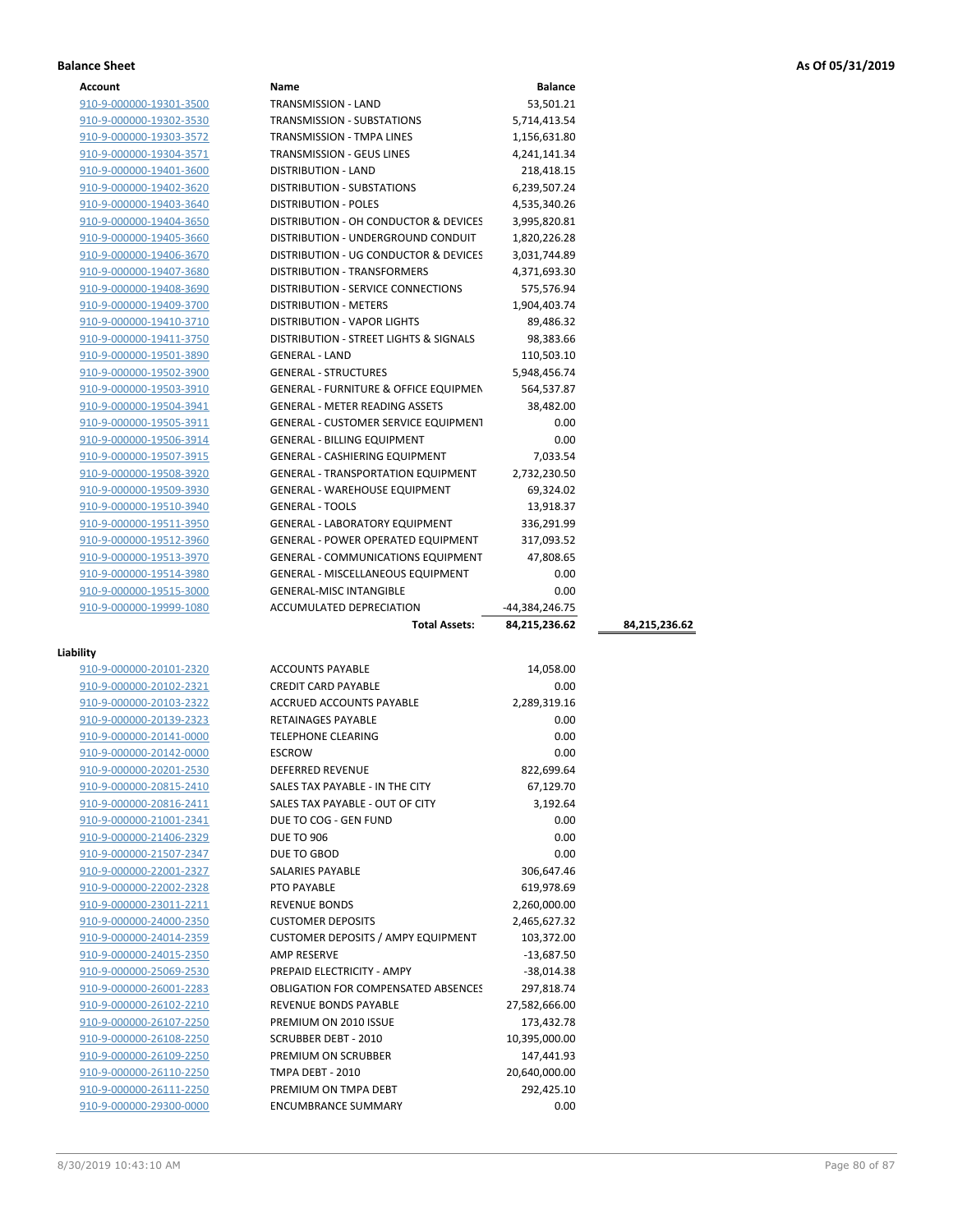| Account                             | Name                                               | <b>Balance</b>   |
|-------------------------------------|----------------------------------------------------|------------------|
| 910-9-000000-29400-0100             | RESERVED ACCOUNT / ENCUMBRANCES                    | 0.00             |
| 910-9-000000-29999-2283             | <b>NET PENSION LIABILITY</b>                       | 794,496.00       |
|                                     | <b>Total Liability:</b>                            | 69,223,603.28    |
| <b>Equity</b>                       |                                                    |                  |
| 910-9-000000-39100-2160             | UNRESERVED RETAINED EARNINGS                       | 13,208,889.01    |
| 910-9-000000-39500-4210             | NET POSITION - PENSION                             | $-3,070.00$      |
|                                     | <b>Total Beginning Equity:</b>                     | 13,205,819.01    |
| <b>Total Revenue</b>                |                                                    | 37, 163, 643. 14 |
| <b>Total Expense</b>                |                                                    | 35,377,828.81    |
| <b>Revenues Over/Under Expenses</b> |                                                    | 1,785,814.33     |
|                                     | <b>Total Equity and Current Surplus (Deficit):</b> | 14,991,633.34    |

**Total Liabilities, Equity and Current Surplus (Deficit): 84,215,236.62**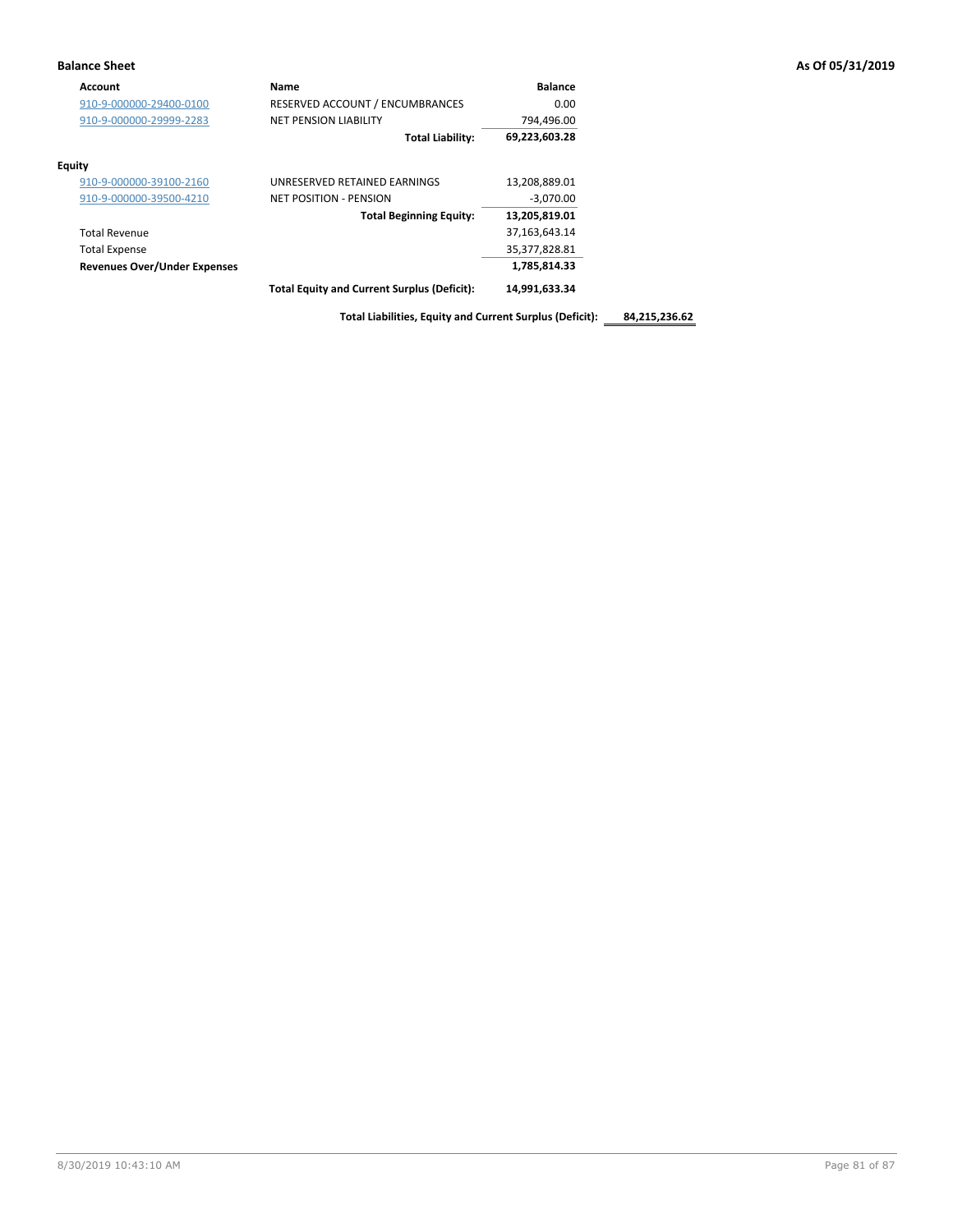| <b>Account</b>                             | Name                                                     | <b>Balance</b> |          |
|--------------------------------------------|----------------------------------------------------------|----------------|----------|
| <b>Fund: 911 - ELECTRIC DEBT REDUCTION</b> |                                                          |                |          |
| Assets                                     |                                                          |                |          |
| 911-9-000000-10000-1300                    | CASH                                                     | 8,603.06       |          |
| 911-9-000000-12002-0000                    | <b>GOVERNMENT OBLIGATIONS / AGENCIES</b>                 | 0.00           |          |
| 911-9-000000-13201-1430                    | MISCELLANEOUS ACCOUNTS RECEIVABLE                        | 0.00           |          |
| 911-9-000000-13205-1710                    | <b>INTEREST RECEIVABLE</b>                               | 0.00           |          |
|                                            | <b>Total Assets:</b>                                     | 8,603.06       | 8,603.06 |
| Liability                                  |                                                          |                |          |
| 911-9-000000-20101-0000                    | <b>ACCOUNTS PAYABLE</b>                                  | 0.00           |          |
| 911-9-000000-20103-0100                    | <b>ACCRUED ACCOUNTS PAYABLE</b>                          | 0.00           |          |
| 911-9-000000-Z2430-0000                    | RESERVED ACCOUNT / ENCUMBRANCE SUM                       | 0.00           |          |
| 911-9-000000-Z2520-0100                    | RESERVED ACCOUNT / ENCUMBRANCES                          | 0.00           |          |
|                                            | <b>Total Liability:</b>                                  | 0.00           |          |
| <b>Equity</b>                              |                                                          |                |          |
| 911-9-000000-39100-2160                    | UNRESERVED RETAINED EARNINGS                             | 5,923.99       |          |
|                                            | <b>Total Beginning Equity:</b>                           | 5,923.99       |          |
| <b>Total Revenue</b>                       |                                                          | 2,679.07       |          |
| <b>Total Expense</b>                       |                                                          | 0.00           |          |
| <b>Revenues Over/Under Expenses</b>        |                                                          | 2,679.07       |          |
|                                            | <b>Total Equity and Current Surplus (Deficit):</b>       | 8,603.06       |          |
|                                            | Total Liabilities, Equity and Current Surplus (Deficit): |                | 8,603.06 |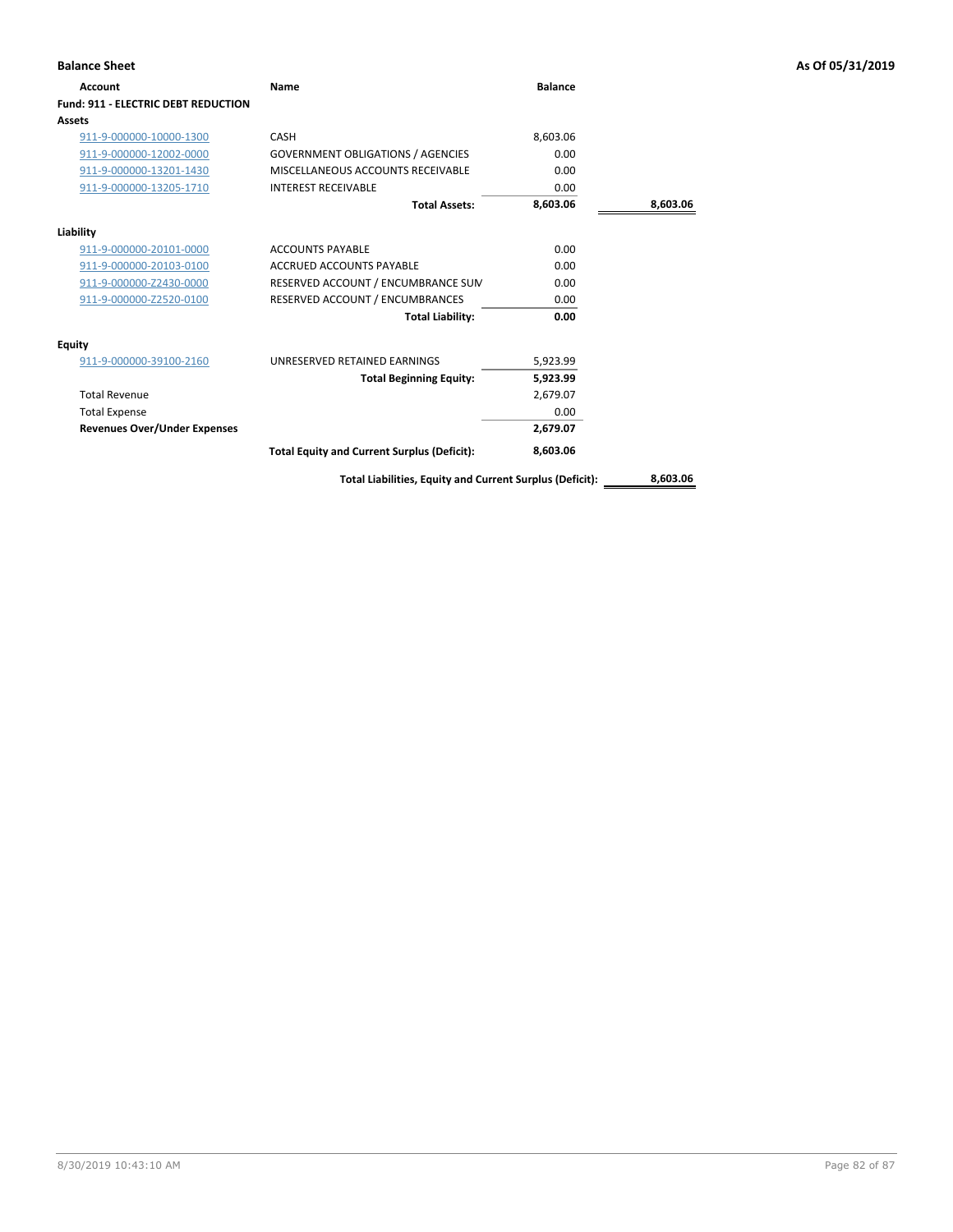| <b>Balance Sheet</b>                     |                                                         |                |              | As Of 05/31/2019 |
|------------------------------------------|---------------------------------------------------------|----------------|--------------|------------------|
| Account                                  | <b>Name</b>                                             | <b>Balance</b> |              |                  |
| <b>Fund: 912 - ELECTRIC DEBT SERVICE</b> |                                                         |                |              |                  |
| Assets                                   |                                                         |                |              |                  |
| 912-9-000000-10000-1300                  | CASH                                                    | 7,824,013.31   |              |                  |
| 912-9-000000-11504-1301                  | RESERVE FUND - 2008 BOND ISSUE                          | 0.00           |              |                  |
| 912-9-000000-11506-1301                  | RESERVE FUND - 2010 BOND ISSUE                          | 0.00           |              |                  |
| 912-9-000000-11515-1301                  | RESERVE FUND - 2015 BOND ISSUE                          | 0.00           |              |                  |
| 912-9-000000-11516-1301                  | RESERVE FUND - 2015 TAXABLE BONDS                       | 0.00           |              |                  |
| 912-9-000000-13205-1710                  | <b>INTEREST RECEIVABLE</b>                              | 0.00           |              |                  |
|                                          | <b>Total Assets:</b>                                    | 7,824,013.31   | 7,824,013.31 |                  |
| Liability                                |                                                         |                |              |                  |
| 912-9-000000-20101-2320                  | <b>ACCOUNTS PAYABLE</b>                                 | 0.00           |              |                  |
| 912-9-000000-20107-2370                  | <b>ACCRUED INTEREST PAYABLE</b>                         | 501,004.61     |              |                  |
| 912-9-000000-21400-2999                  | DUE TO GEUS 910 - ELECTRIC OPERATING                    | 4,625,445.97   |              |                  |
| 912-9-000000-Z2430-0000                  | <b>ENCUMBRANCE SUMMARY</b>                              | 0.00           |              |                  |
| 912-9-000000-Z2520-0100                  | RESERVED ACCOUNT / ENCUMBRANCES                         | 0.00           |              |                  |
|                                          | <b>Total Liability:</b>                                 | 5,126,450.58   |              |                  |
| <b>Equity</b>                            |                                                         |                |              |                  |
| 912-9-000000-39100-2150                  | SEMI RESERVED RETAINED EARNINGS                         | 1,601,177.63   |              |                  |
|                                          | <b>Total Beginning Equity:</b>                          | 1,601,177.63   |              |                  |
| <b>Total Revenue</b>                     |                                                         | 5,821,815.36   |              |                  |
| <b>Total Expense</b>                     |                                                         | 4,725,430.26   |              |                  |
| <b>Revenues Over/Under Expenses</b>      |                                                         | 1,096,385.10   |              |                  |
|                                          | <b>Total Equity and Current Surplus (Deficit):</b>      | 2,697,562.73   |              |                  |
|                                          | Total Liabilities, Faujty and Current Curalus (Deficit) |                | 703401331    |                  |

**Total Liabilities, Equity and Current Surplus (Deficit): 7,824,013.31**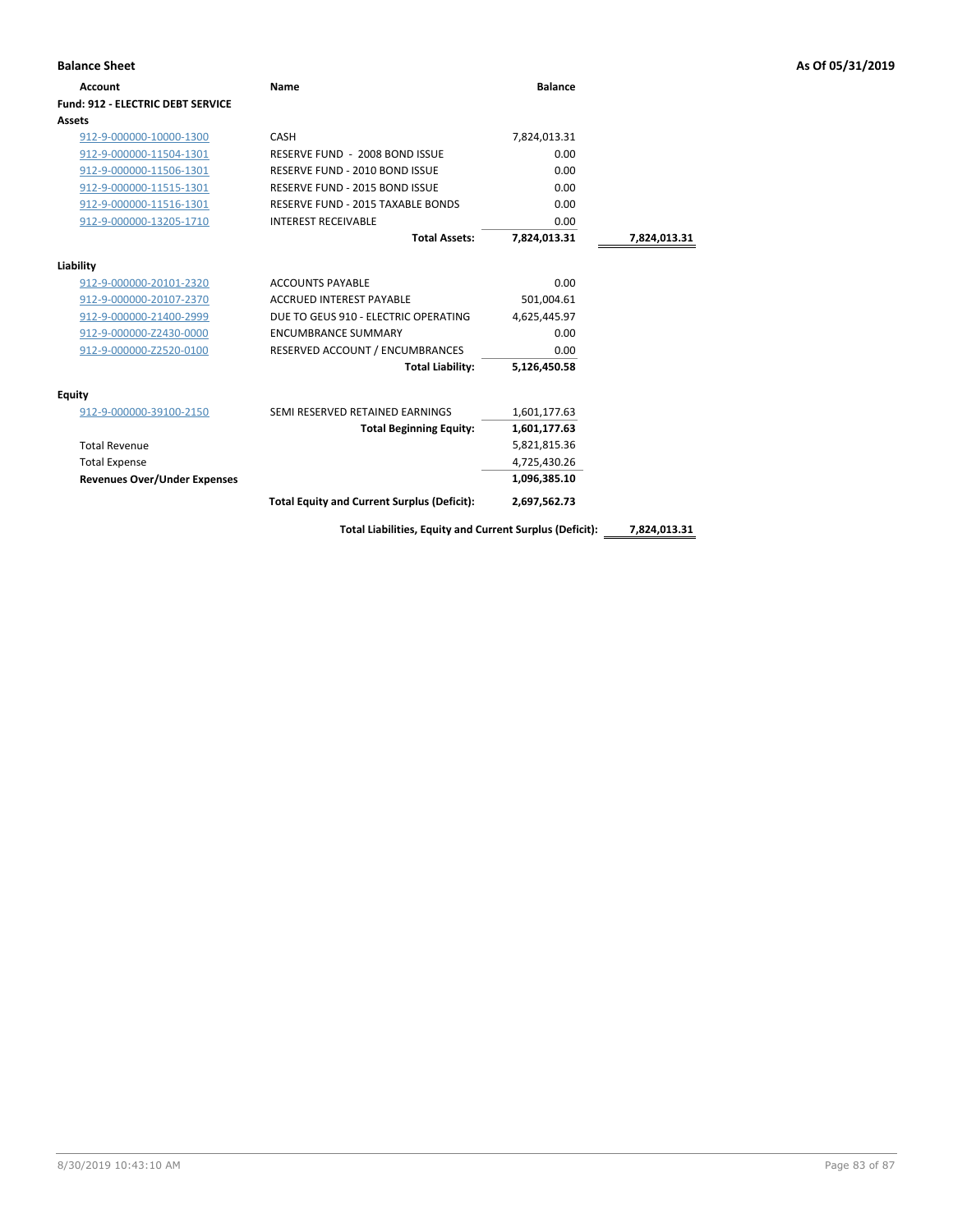| <b>Account</b>                         | Name                                               | <b>Balance</b> |            |
|----------------------------------------|----------------------------------------------------|----------------|------------|
| Fund: 913 - ELECTRIC CONSTRUCTION FUND |                                                    |                |            |
| Assets                                 |                                                    |                |            |
| 913-9-000000-10000-1300                | CASH                                               | 103,058.61     |            |
| 913-9-000000-13201-1430                | MISCELLANEOUS ACCOUNTS RECEIVABLE                  | 0.00           |            |
| 913-9-000000-13205-1710                | <b>INTEREST RECEIVABLE</b>                         | 0.00           |            |
|                                        | <b>Total Assets:</b>                               | 103,058.61     | 103,058.61 |
| Liability                              |                                                    |                |            |
| 913-9-000000-20101-2320                | <b>ACCOUNTS PAYABLE</b>                            | 0.00           |            |
| 913-9-000000-20102-2321                | <b>CREDIT CARD PAYABLE</b>                         | 0.00           |            |
| 913-9-000000-20103-0000                | <b>ACCRUED ACCOUNTS PAYABLE</b>                    | 0.00           |            |
| 913-9-000000-29300-0000                | <b>ENCUMBRANCE SUMMARY</b>                         | 0.00           |            |
| 913-9-000000-29400-0100                | RESERVED ACCOUNT / ENCUMBRANCES                    | 0.00           |            |
|                                        | <b>Total Liability:</b>                            | 0.00           |            |
| <b>Equity</b>                          |                                                    |                |            |
| 913-9-000000-39100-2160                | SEMI RESERVED RETAINED EARNINGS                    | 101,749.11     |            |
|                                        | <b>Total Beginning Equity:</b>                     | 101,749.11     |            |
| <b>Total Revenue</b>                   |                                                    | 1,309.50       |            |
| <b>Total Expense</b>                   |                                                    | 0.00           |            |
| <b>Revenues Over/Under Expenses</b>    |                                                    | 1,309.50       |            |
|                                        | <b>Total Equity and Current Surplus (Deficit):</b> | 103,058.61     |            |

**Total Liabilities, Equity and Current Surplus (Deficit): 103,058.61**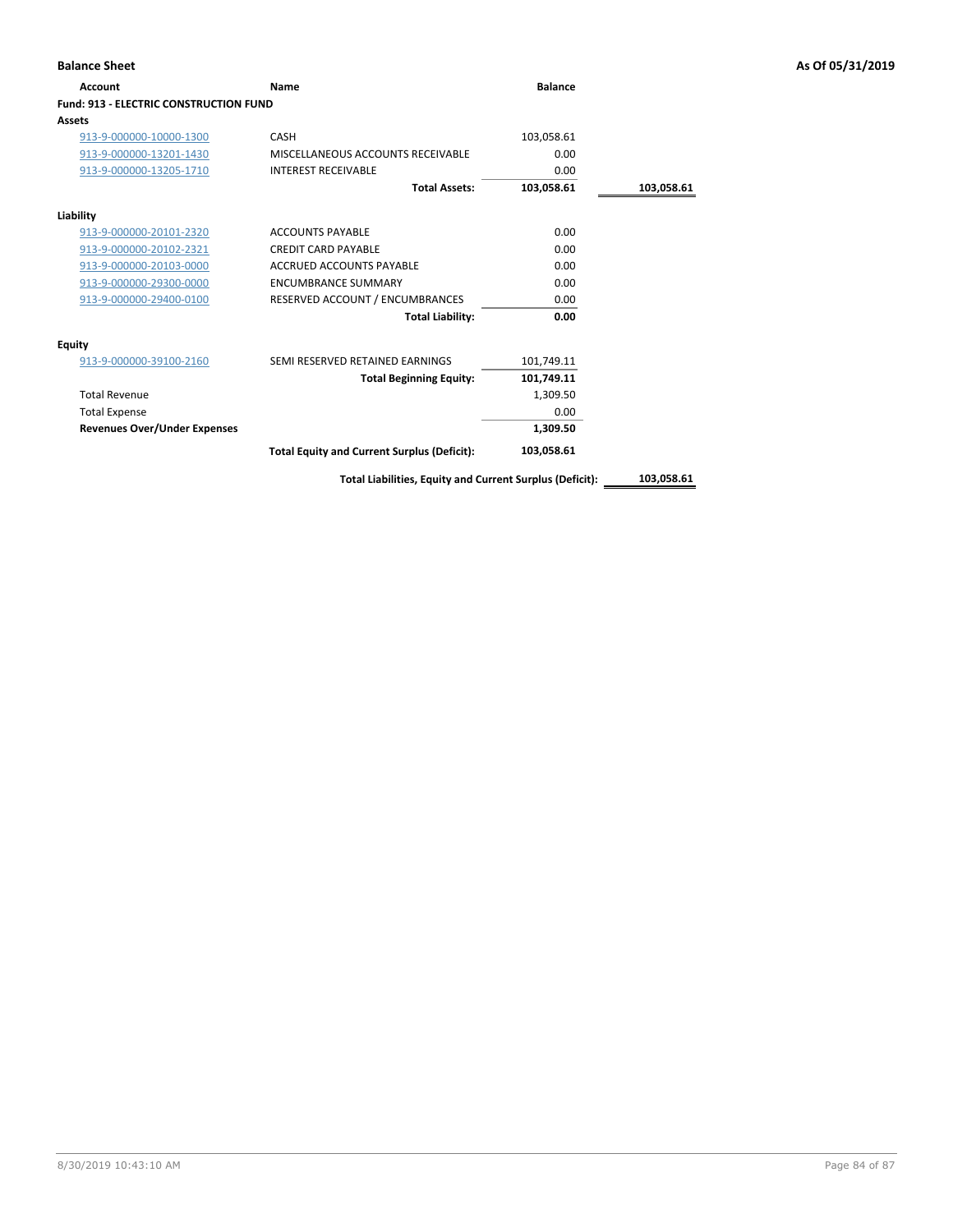| <b>Balance Sheet</b>                |                                                          |                |      | As Of 05/31/2019 |
|-------------------------------------|----------------------------------------------------------|----------------|------|------------------|
| <b>Account</b>                      | Name                                                     | <b>Balance</b> |      |                  |
| Fund: 916 - 08 ENGINE BOND PROCEEDS |                                                          |                |      |                  |
| Assets                              |                                                          |                |      |                  |
| 916-9-000000-10000-1300             | CASH                                                     | 0.00           |      |                  |
| 916-9-000000-12189-0000             | 08 ENGINE BOND PROCEEDS                                  | 0.00           |      |                  |
| 916-9-000000-13201-1430             | MISCELLANOEUS ACCOUNTS RECEIVABLE                        | 0.00           |      |                  |
| 916-9-000000-13205-1710             | <b>INTEREST RECEIVABLE</b>                               | 0.00           |      |                  |
| 916-9-000000-Z1030-1202             | 2008 GEUS REVENUE BOND - TEXAS TERM                      | 0.00           |      |                  |
| 916-9-000000-Z1030-1401             | 2008 GEUS REVENUE BOND - PFM                             | 0.00           |      |                  |
| 916-9-000000-Z1030-1402             | 2009 GEUS REVENUE BOND - PFM                             | 0.00           |      |                  |
| 916-9-000000-Z1030-3123             | 2009 GEUS REVENUE BOND - TEXAS TERM                      | 0.00           |      |                  |
|                                     | <b>Total Assets:</b>                                     | 0.00           | 0.00 |                  |
| Liability                           |                                                          |                |      |                  |
| 916-9-000000-20101-2320             | <b>ACCOUNTS PAYABLE</b>                                  | 0.00           |      |                  |
| 916-9-000000-20139-2323             | <b>RETAINAGES PAYABLE</b>                                | 0.00           |      |                  |
| 916-9-000000-21401-2330             | DUE TO ELECTRIC OPERATING                                | 0.00           |      |                  |
| 916-9-000000-29300-0000             | <b>ENCUMBRANCE SUMMARY</b>                               | 0.00           |      |                  |
| 916-9-000000-29400-0100             | RESERVED ACCOUNT / ENCUMBRANCES                          | 0.00           |      |                  |
|                                     | <b>Total Liability:</b>                                  | 0.00           |      |                  |
| <b>Equity</b>                       |                                                          |                |      |                  |
| 916-9-000000-39100-2150             | RESERVED RETAINED EARNINGS                               | 0.00           |      |                  |
|                                     | <b>Total Beginning Equity:</b>                           | 0.00           |      |                  |
| <b>Total Revenue</b>                |                                                          | 0.00           |      |                  |
| <b>Total Expense</b>                |                                                          | 0.00           |      |                  |
| <b>Revenues Over/Under Expenses</b> |                                                          | 0.00           |      |                  |
|                                     | <b>Total Equity and Current Surplus (Deficit):</b>       | 0.00           |      |                  |
|                                     | Total Liabilities, Equity and Current Surplus (Deficit): |                | 0.00 |                  |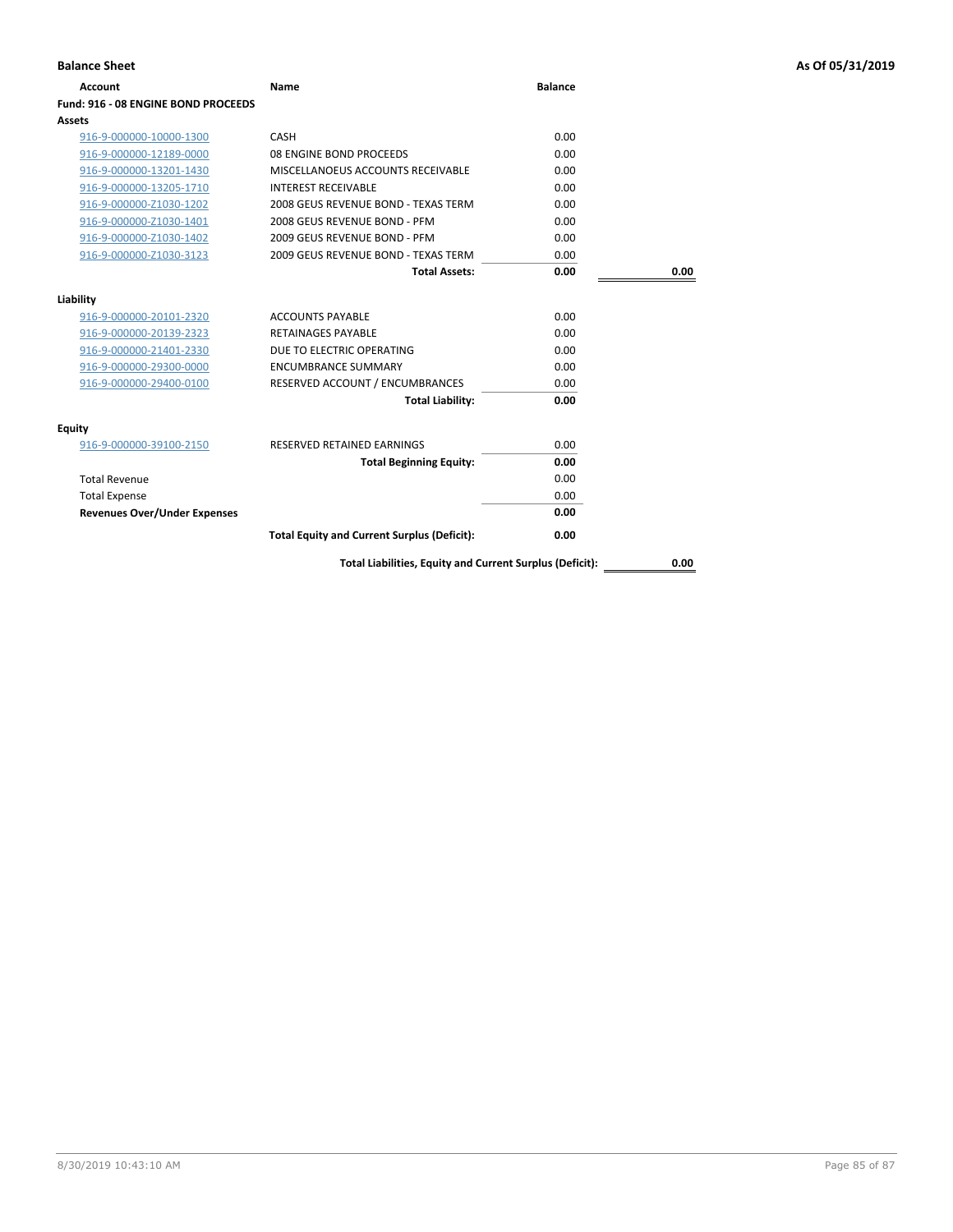| <b>Account</b>                                     | Name                                               | <b>Balance</b> |              |
|----------------------------------------------------|----------------------------------------------------|----------------|--------------|
| Fund: 950 - CABLE / INTERNET                       |                                                    |                |              |
| Assets                                             |                                                    |                |              |
| 950-9-000000-10000-1300                            | <b>CASH</b>                                        | 1,252,888.08   |              |
| 950-9-000000-11550-1301                            | <b>PTO LIABILITY FUNDING</b>                       | 41,213.27      |              |
| 950-9-000000-13000-1420                            | <b>CUSTOMER ACCOUNTS RECEIVABLE</b>                | 234,564.46     |              |
| 950-9-000000-13001-1420                            | NON CURRENT CUSTOMER ACCTS RECEIVAE                | 306,503.34     |              |
| 950-9-000000-13002-1440                            | ALLOWANCE FOR UNCOLLECTABLE                        | $-228,346.46$  |              |
| 950-9-000000-13003-1421                            | UNBILLED YEAR-END ACCRUAL                          | 505,656.07     |              |
| 950-9-000000-13201-1430                            | MISCELLANEOUS ACCOUNTS RECEIVABLE                  | -452.32        |              |
| 950-9-000000-13205-1710                            | <b>INTEREST RECEIVABLE</b>                         | 0.00           |              |
| 950-9-000000-15801-1540                            | <b>INVENTORY</b>                                   | 196,694.24     |              |
| 950-9-000000-16301-1070                            | <b>CWIP</b>                                        | 0.00           |              |
| 950-9-000000-17501-1860                            | <b>EMPLOYEE CONTRIBUTIONS</b>                      | 77,630.00      |              |
| 950-9-000000-17504-1860                            | <b>INVESTMENT RETURN</b>                           | $-137,366.00$  |              |
| 950-9-000000-17508-1860                            | EXPERIENCE DIFFERENCE- OUTFLOW                     | $-5,053.00$    |              |
| 950-9-000000-17509-1860                            | <b>EXPERIENCE DIFFERENCE - INFLOW</b>              | $-26,268.00$   |              |
| 950-9-000000-17520-1860                            | <b>ASSUMPTION CHANGES</b>                          | 24,557.00      |              |
| 950-9-000000-18001-5110                            | <b>HEADEND, TRUNK &amp; DISTRIBUTION SYSTEM</b>    | 9,946,411.87   |              |
| 950-9-000000-18002-5111                            | <b>HEADEND EQUIPMENT</b>                           | 1,400,741.30   |              |
| 950-9-000000-18003-5120                            | <b>DROPS</b>                                       | 2,485,830.72   |              |
| 950-9-000000-18101-5130                            | <b>CUSTOMER PREMISES EQUIPMENT</b>                 | 1,267,770.00   |              |
| 950-9-000000-18102-5140                            | PRODUCTION EQUIPMENT                               | 56,100.35      |              |
| 950-9-000000-18201-5210                            | <b>CENTRAL INTERNET EQUIPMENT</b>                  | 159,738.46     |              |
| 950-9-000000-18202-5220                            | <b>CUSTOMER INTERFACE EQUIPMENT</b>                | 280,820.68     |              |
| 950-9-000000-18301-5000                            | <b>FIBER OPTICS</b>                                | 744,208.60     |              |
| 950-9-000000-18501-5901                            | <b>STRUCTURES &amp; IMPROVEMENTS</b>               | 608,729.19     |              |
| 950-9-000000-18502-5910                            | <b>FURNITURE &amp; OFFICE EQUIPMENT</b>            | 40,805.10      |              |
|                                                    | <b>TRANSPORTATION EQUIPMENT</b>                    | 338,295.50     |              |
| 950-9-000000-18503-5920                            |                                                    |                |              |
| 950-9-000000-18504-5950                            | LABORATORY EQUIPMENT                               | 162,492.67     |              |
| 950-9-000000-18505-5960                            | POWER OPERATED EQUIPMENT                           | 0.00           |              |
| 950-9-000000-18506-5980                            | MISCELLANEOUS EQUIPMENT                            | 0.00           |              |
| 950-9-000000-18999-1080                            | ACCUMULATED DEPRECIATION                           | -10,813,915.37 |              |
|                                                    | <b>Total Assets:</b>                               | 8,920,249.75   | 8,920,249.75 |
| Liability                                          |                                                    |                |              |
| 950-9-000000-20101-2320                            | <b>ACCOUNTS PAYABLE</b>                            | 0.00           |              |
| 950-9-000000-20102-2321                            | <b>CREDIT CARD PAYABLE</b>                         | 0.00           |              |
| 950-9-000000-20103-2322                            | ACCRUED ACCOUNTS PAYABLE                           | 0.00           |              |
| 950-9-000000-20815-2410                            | SALES TAX PAYABLE - IN THE CITY                    | 33,833.35      |              |
| 950-9-000000-20816-2411                            | SALES TAX PAYABLE - OUT OF CITY                    | 0.00           |              |
| 950-9-000000-21001-1101                            | DUE TO COG - GEN FUND                              | 0.00           |              |
| 950-9-000000-21507-2347                            | DUE TO GBOD                                        | 0.00           |              |
| 950-9-000000-22001-2327                            | <b>SALARIES PAYABLE</b>                            | 44,560.62      |              |
| 950-9-000000-22002-2328                            | PTO PAYABLE                                        | 77,247.97      |              |
| 950-9-000000-24000-2350                            | <b>CUSTOMER DEPOSITS</b>                           | 10,795.18      |              |
| 950-9-000000-26001-2283                            | <b>OBLIGATION FOR COMPENSATED ABSENCES</b>         | 0.00           |              |
| 950-9-000000-29300-0000                            | <b>ENCUMBRANCE SUMMARY</b>                         | 0.00           |              |
|                                                    | RESERVED ACCOUNT / ENCUMBRANCES                    | 0.00           |              |
| 950-9-000000-29400-0100<br>950-9-000000-29999-2283 | <b>NET PENSION LIABILITY</b>                       | 113,499.00     |              |
|                                                    | <b>Total Liability:</b>                            |                |              |
|                                                    |                                                    | 279,936.12     |              |
| <b>Equity</b>                                      |                                                    |                |              |
| 950-9-000000-39100-2160                            | UNRESERVED RETAINED EARNINGS                       | 8,170,121.49   |              |
| 950-9-000000-39500-4210                            | <b>NET POSITION - PENSION</b>                      | -438.00        |              |
|                                                    | <b>Total Beginning Equity:</b>                     | 8,169,683.49   |              |
| <b>Total Revenue</b>                               |                                                    | 4,276,132.23   |              |
| <b>Total Expense</b>                               |                                                    | 3,805,502.09   |              |
| <b>Revenues Over/Under Expenses</b>                |                                                    | 470,630.14     |              |
|                                                    | <b>Total Equity and Current Surplus (Deficit):</b> | 8,640,313.63   |              |
|                                                    |                                                    |                |              |

**Total Liabilities, Equity and Current Surplus (Deficit): 8,920,249.75**